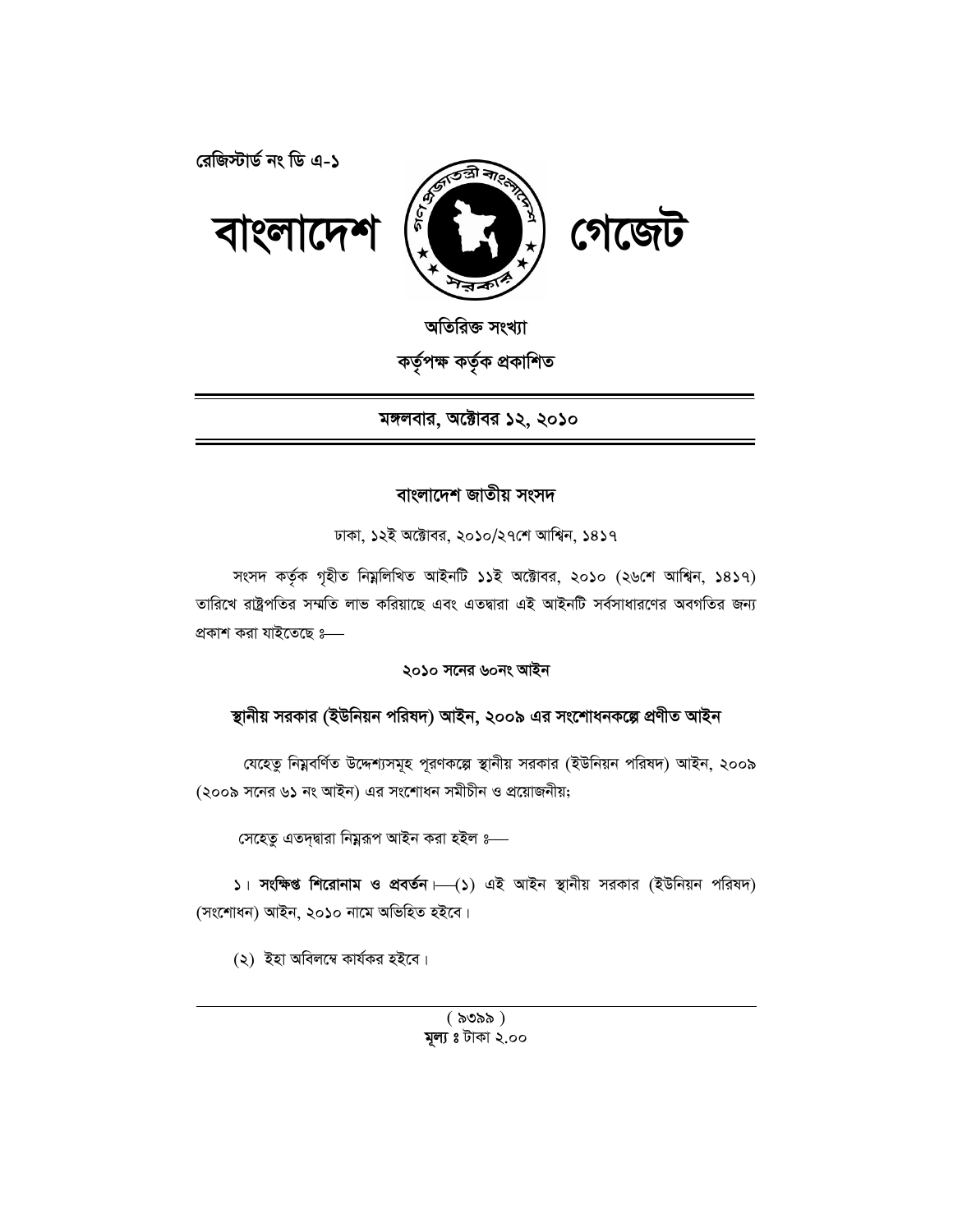২। **২০০৯ সনের ৬১ নং আইন এর ধারা ১৩ এর সংশোধন** Har সরকার (ইউনিয়ন পরিষদ) আইন, ২০০৯ (২০০৯ সনের ৬১ নং আইন), এর ধারা ১৩ এর উপ-ধারা (১) এর  $\cdot$ , যাহাতে একটি ওয়ার্ডের লোকসংখ্যা অন্য একটি ওয়ার্ড হইতে ১০% এর কম বা বেশী না হয়" কমা, শব্দসমূহ, সংখ্যা ও চিহ্ন বিলুপ্ত হইবে।

> আশফাক হামিদ লাগ সাহিত্য স্বাস্থ্য স্বাস্থ্য স্বাস্থ্য স্বাস্থ্য স্বাস্থ্য স্বাস্থ্য স্বাস্থ্য স্বাস্থ্য স্বাস্থ্য স্বাস্থ্

মোঃ মাছুম খান (উপ-সচিব), উপ-পরিচালক, বাংলাদেশ সরকারি মুদ্রণালয়, ঢাকা কর্তৃক মুদ্রিত। সোঃ মজিবুর রহমান (যুগা-সচিব), উপ-পরিচালক, বাংলাদেশ ফরম ও প্রকাশনা অফিস, তেজগাঁও, ঢাকা কৰ্তৃক প্ৰকাশিত। web site: www.bgpress.gov.bd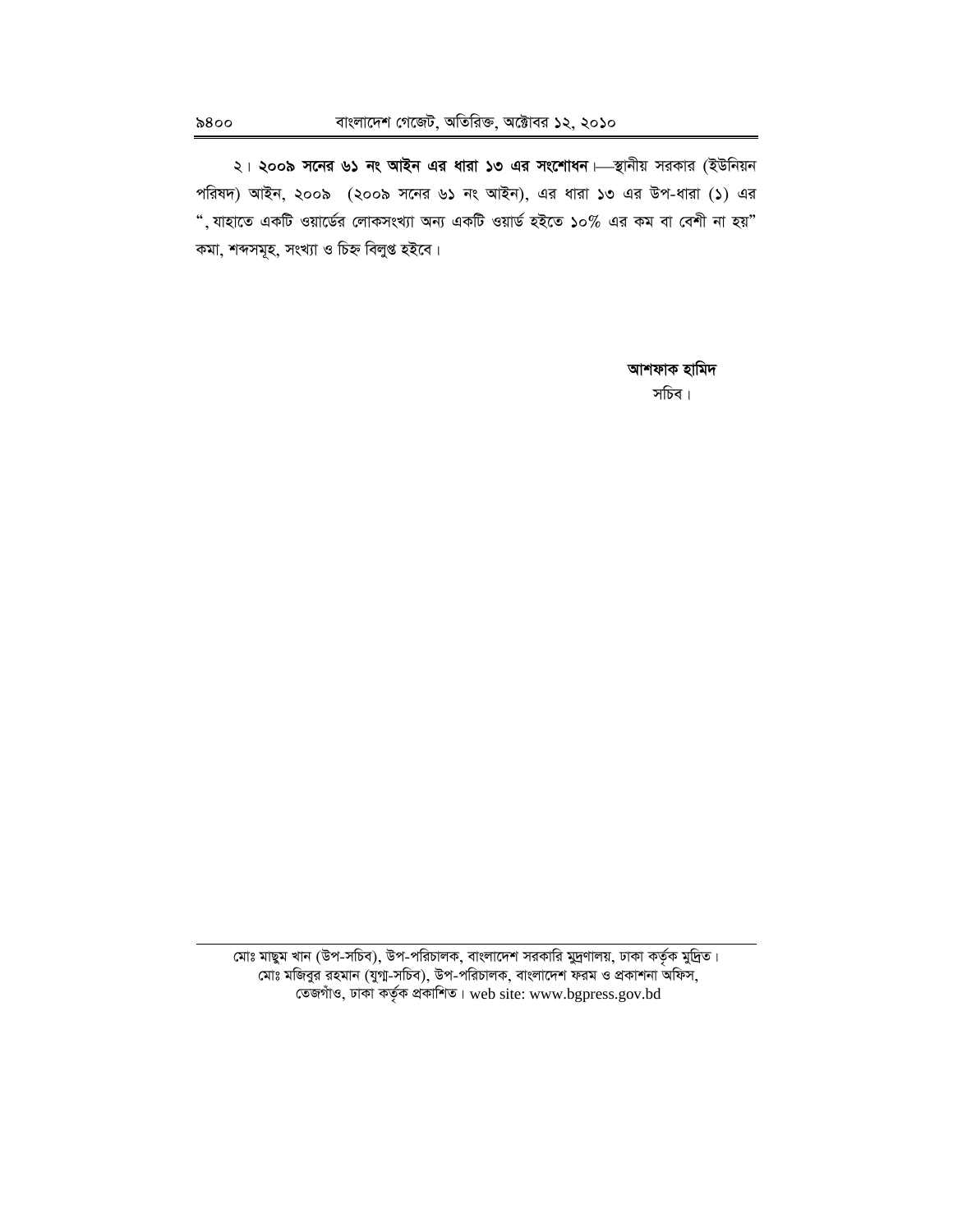রেজিস্টার্ড নং ডি এ-১



অতিরিক্ত সংখ্যা কৰ্তৃপক্ষ কৰ্তৃক প্ৰকাশিত

বৃহস্পতিবার, অক্টোবর ১৫, ২০০৯

# বাংলাদেশ জাতীয় সংসদ

ঢাকা, ১৫ই অক্টোবর, ২০০৯/৩০শে আশ্বিন, ১৪১৬

সংসদ কৰ্তৃক গৃহীত নিম্নলিখিত আইনটি ১৫ই অক্টোবর, ২০০৯ (৩০শে আশ্বিন, ১৪১৬) তারিখে রাষ্ট্রপতির সম্মতি লাভ করিয়াছে এবং এতদ্বারা এই আইনটি সর্বসাধারণের অবগতির জন্য প্রকাশ করা যাইতেছে ঃ—

# ২০০৯ সনের ৬১ নং আইন

# ইউনিয়ন পরিষদ সংক্রান্ত বিদ্যমান অধ্যাদেশ রহিত করিয়া একটি নৃতন আইন প্রণয়নকল্পে প্ৰণীত আইন

যেহেতু, ইউনিয়ন পরিষদ সংক্রান্ত বিদ্যমান অধ্যাদেশ রহিত করিয়া একটি নূতন আইন প্রণয়ন করা সমীচীন ও প্রয়োজনীয়;

সেহেতু, এতদৃদ্বারা নিম্নরূপ আইন করা হইল ঃ—

# প্ৰথম অধ্যায়

## প্ৰাৱম্ভিক

5। সংক্ষিপ্ত শিরোনাম, প্রয়োগ ও প্রবর্তন। (১) এই আইন স্থানীয় সরকার (ইউনিয়ন পরিষদ) আইন, ২০০৯ নামে অভিহিত হইবে।

(২) ইহা সমগ্ৰ বাংলাদেশে প্ৰযোজ্য হইবে ঃ

তবে শর্ত থাকে যে, সরকার, সরকারি গেজেটে প্রজ্ঞাপন দ্বারা, কোন নির্দিষ্ট এলাকাকে এই আইন বা তদধীন প্রণীত বিধি বা প্রবিধানের সকল বা কোন বিধানের প্রয়োগ হইতে অব্যাহতি প্রদান করিতে পারিবে।

(৩) এই আইন অবিলম্বে কাৰ্যকর হইবে।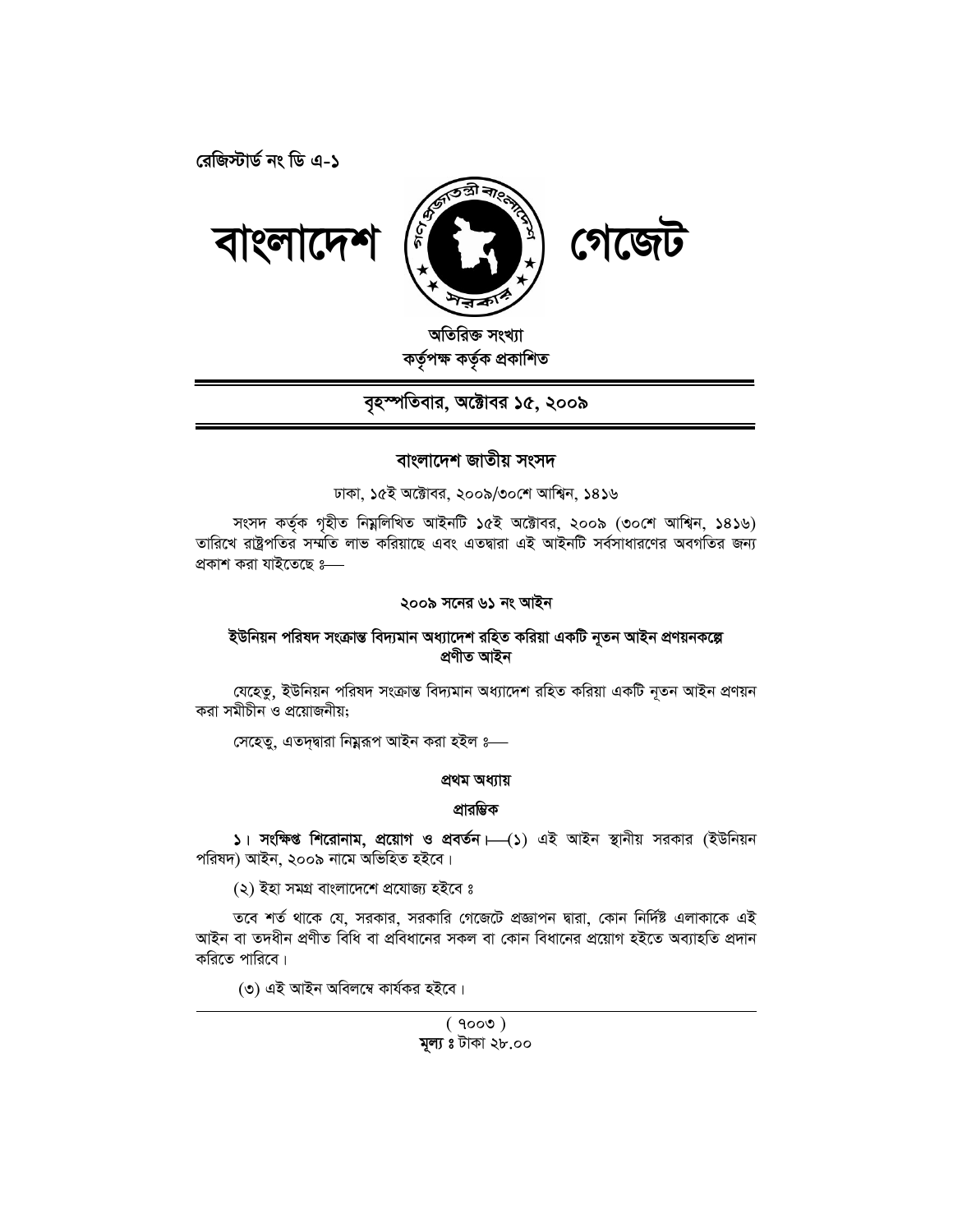২। সংজ্ঞা।—বিষয় বা প্রসংগের পরিপন্থী কিছু না থাকিলে, এই আইনে—

- 'আইন প্রয়োগকারী সংস্থা' অর্থ পুলিশ বাহিনী, আর্মড পুলিশ ব্যাটালিয়ান, র্যাপিড  $\mathcal{L}(\mathcal{L})$ আকশন ব্যাটালিয়ান (র্যাব), আনসার বাহিনী, ব্যাটালিয়ান আনসার, বাংলাদেশ রাইফেলস, কোস্ট গার্ড বাহিনী এবং প্রতিরক্ষা কর্মবিভাগসমূহ;
- (২) 'আচরণ বিধিমালা' অর্থ এই আইনের অধীন প্রণীত আচরণ বিধিমালা:
- (৩) 'আৰ্থিক প্ৰতিষ্ঠান' অৰ্থ আৰ্থিক প্ৰতিষ্ঠান আইন, ১৯৯৩ (১৯৯৩ সনের ২৭ নং আইন) এর ধারা ২ এবং অর্থ ঋণ আদালত আইন, ২০০৩ (২০০৩ সনের ৮ নং আইন) এর ধারা ২ এ সংজ্ঞায়িত আর্থিক প্রতিষ্ঠান;
- (8) **'ইমারত'** অর্থে কোন দোকান, বাড়িঘর, কুঁড়েঘর, বৈঠকঘর, চালা, আস্তাবল বা যে কোন প্রয়োজনে যে কোন দ্রব্যাদি সহযোগে নির্মিত কোন ঘেরা, দেয়াল, পানি-সংরক্ষণাগার, বারান্দা, প্লাটফরম, মেঝে ও সিঁড়িও ইহার অন্তর্ভুক্ত হইবে;
- (৫) 'ইউনিয়ন' অৰ্থ এই আইনের ধারা ১১ এর অধীন ইউনিয়ন হিসাবে ঘোষিত পল্লী এলাকা এবং বিদ্যমান ইউনিয়নসমূহ;
- (৬) 'ইউনিয়ন পরিষদ' অর্থ এই আইনের ধারা ১০ এর অধীন গঠিত একটি ইউনিয়ন পরিষদ:
- (৭) 'উপজেলা' অর্থ উপজেলা পরিষদ আইন, ১৯৯৮ (১৯৯৮ সনের ২৪ নং আইন) এর অধীনে উপজেলা হিসাবে ঘোষিত এলাকা এবং বিদ্যমান উপজেলাসমূহ;
- (b) 'উপজেলা পরিষদ' অর্থ উপজেলা পরিষদ আইন, ১৯৯৮ (১৯৯৮ সনের ২৪ নং আইন) এর অধীনে গঠিত উপজেলা পরিষদ;
- (৯) 'উপজেলা নিৰ্বাহী অফিসার' অৰ্থ একটি উপজেলার উপজেলা নিৰ্বাহী অফিসার;
- (১০) 'ওয়ার্ড' অর্থ ইউনিয়ন পরিষদের ওয়ার্ড;
- (১১) 'কর' অর্থ কোন কর, উপ-কর, রেইট, টোল, ফি, শুল্ক অথবা এই আইনের অধীন আরোপযোগ্য কোন করও ইহার অন্তর্ভুক্ত হইবে:
- (১২) 'গ্ৰাম এলাকা' অৰ্থ শহর হিসাবে ঘোষিত নয় এইরূপ এলাকা;
- (১৩) 'চেয়ারম্যান' অর্থ ইউনিয়ন পরিষদের চেয়ারম্যান;
- (১৪) 'জনপথ' অর্থ সর্বসাধারনের ব্যবহার্য পথ, রাস্তা ও সডক;
- (১৫) 'জনসংখ্যা' অৰ্থ সৰ্বশেষ আদমশুমারিতে উল্লিখিত জনসংখ্যা:
- (১৬) 'জমি' অৰ্থ নিৰ্মাণাধীন বা নিৰ্মিত অথবা জলমগ্ন যে কোন জমি;
- (১৭) 'জেলা' অৰ্থ District Act, 1836 (Act No. 1 of 1836) এর অধীন সৃষ্ট জেলা;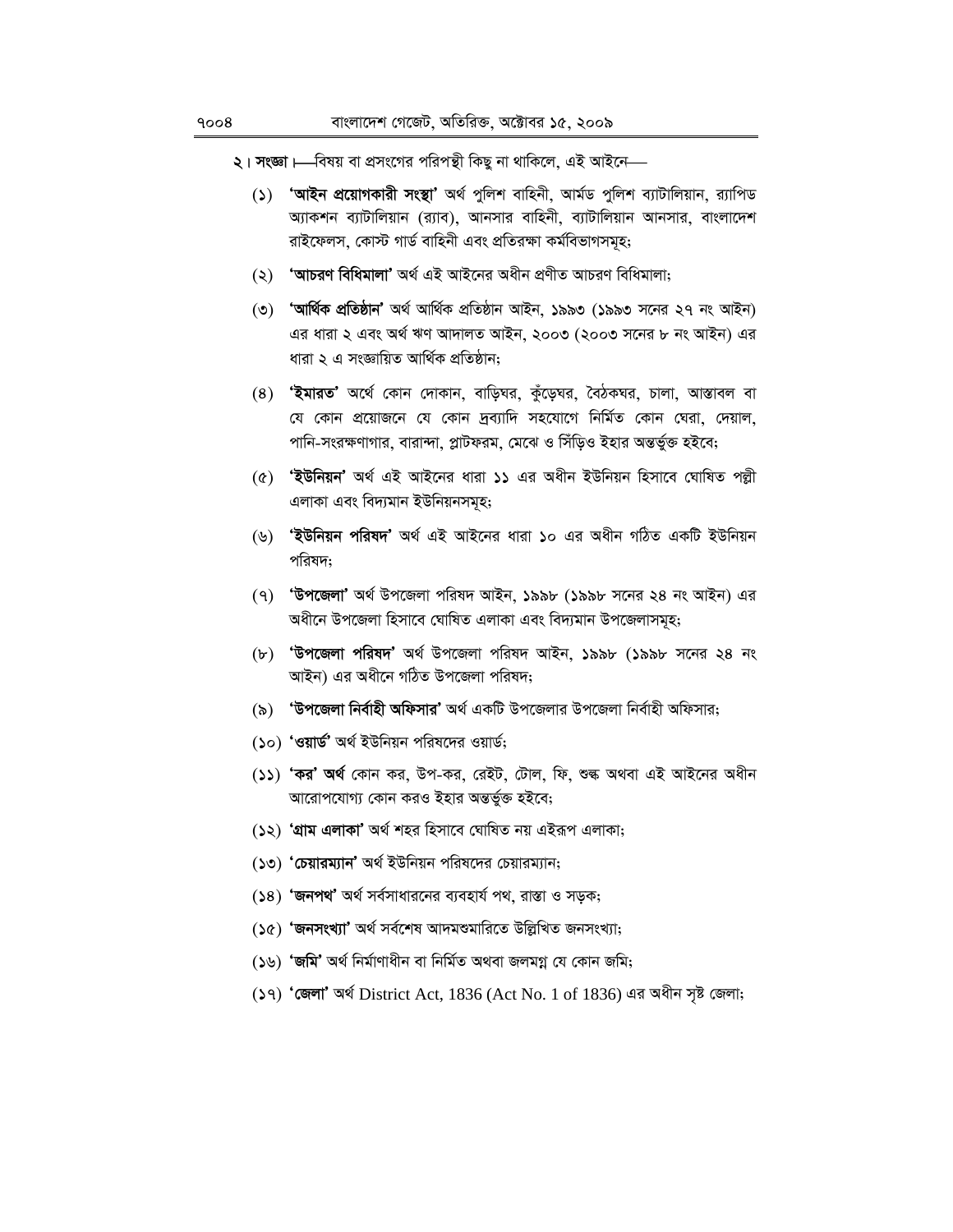- (১৮) 'ডেপুটি কমিশনার' অর্থে এই আইনের অধীন সরকার কর্তৃক বিশেষভাবে নিয়োগকৃত কোন কর্মকর্তাকে বুঝাইবে যিনি ডেপুটি কমিশনারের সকল কিংবা যে কোন কার্য পালন করিবেন:
- (১৯) 'তফসিল' অৰ্থ এই আইনের কোন তফসিল;
- (২০) 'তহবিল' অৰ্থ ধারা ৫৩ এর অধীন গঠিত ইউনিয়ন পরিষদের তহবিল:
- (২১) 'থানা' অর্থ ফৌজদারী কার্যবিধি, ১৮৯৮ (১৮৯৮ সনের ৫নং আইন) এর বিধান অনুযায়ী গঠিত পুলিশ স্টেশন;
- (২২) 'দায়িতুপ্রাপ্ত কর্মকর্তা' অর্থ এই আইনের উদ্দেশ্য পূরণকল্পে সরকার বা তৎকর্তৃক ক্ষমতা প্ৰাপ্ত কৰ্মকৰ্তা কৰ্তৃক নিযুক্ত কোন কৰ্মকৰ্তা;
- (২৩) 'নগর এলাকা' অর্থ নগর হিসাবে ঘোষিত এলাকা;
- (২৪) 'নির্ধারিত কর্তৃপক্ষ' অর্থ সরকার বা এই আইনের কোন সুনির্দিষ্ট উদ্দেশ্য পূরণকল্পে সরকার কর্তৃক ক্ষমতা প্রদত্ত যে কোন সরকারি কর্মকর্তা;
- (২৫) "নিৰ্ধাৱিত পদ্ধতি' অৰ্থ বিধি দ্বাৱা নিৰ্ধাৱিত পদ্ধতি।
- (২৬) 'নিৰ্বাচন কমিশন' অৰ্থ গণপ্ৰজাতন্ত্ৰী বাংলাদেশের সংবিধানের অনুচ্ছেদ ১১৮ এর অধীন প্ৰতিষ্ঠিত নিৰ্বাচন কমিশন:
- (২৭) 'নিৰ্বাচন পৰ্যবেক্ষক' অৰ্থ কোন ব্যক্তি বা সংস্থা, যাহাকে নিৰ্বাচন কমিশন বা এতদুদ্দেশ্যে তদকৰ্তৃক অনুমোদিত কোন ব্যক্তি কৰ্তৃক এই আইনের অধীন কোন নির্বাচন পর্যবেক্ষণের জন্য লিখিতভাবে অনুমতি দেওয়া হইয়াছে;
- (২৮) 'নির্ভরশীল' অর্থ প্রার্থীর স্বামী বা স্ত্রী, ছেলে-মেয়ে, সৎ ছেলে-মেয়ে, পিতা, মাতা, ভাই বা বোন যিনি প্রার্থীর উপর সম্পূর্ণভাবে নির্ভরশীল;
- (২৯) 'নৈতিক শ্বলনজনিত অপরাধ' অর্থে দণ্ড বিধি, ১৮৬০ (Penal Code, 1860) এ সংজ্ঞায়িত চাঁদাবাজি, চুরি, সম্পত্তি আত্মসাৎ, বিশ্বাস ভংগ, ধর্ষণ, হত্যা, খুন এবং Prevention of Corruption Act, 1947 (Act.II of 1947) এ সংজ্ঞায়িত Criminal Misconductও ইহার অন্তর্ভুক্ত হইবে;
- (৩০) 'পথ' অর্থে জনসাধারণের চলাচলের জন্য ব্যবহৃত হোক বা না হোক পায়ে চলার এমন পথ, মাঠ, বহিরাঙ্গন বা চলাচলের রাস্তা বা সড়কও ইহার অন্তর্ভুক্ত হইবে;
- (৩১) 'পরিষদ' অর্থ এই আইনের অধীন গঠিত ইউনিয়ন পরিষদ;
- (৩২) 'প্ৰবিধান' অৰ্থ এই আইনের অধীন প্ৰণীত প্ৰবিধান;
- (৩৩) 'বাজার' অর্থ এমন কোন স্থান যেখানে জনগণ মাছ, মাংস, ফল-মূল, শাক-সবজী বা অন্য যে কোন খাদ্য দ্রব্য বিক্রয় ও ক্রয়ের জন্য সমবেত হয় অথবা পশু বা গরু-ছাগল ও পশু-পক্ষী ক্রয়-বিক্রয় হয় এবং এমন কোন স্থান যাহা বিধি মোতাবেক বাজার হিসাবে ঘোষণা করা হইয়াছে;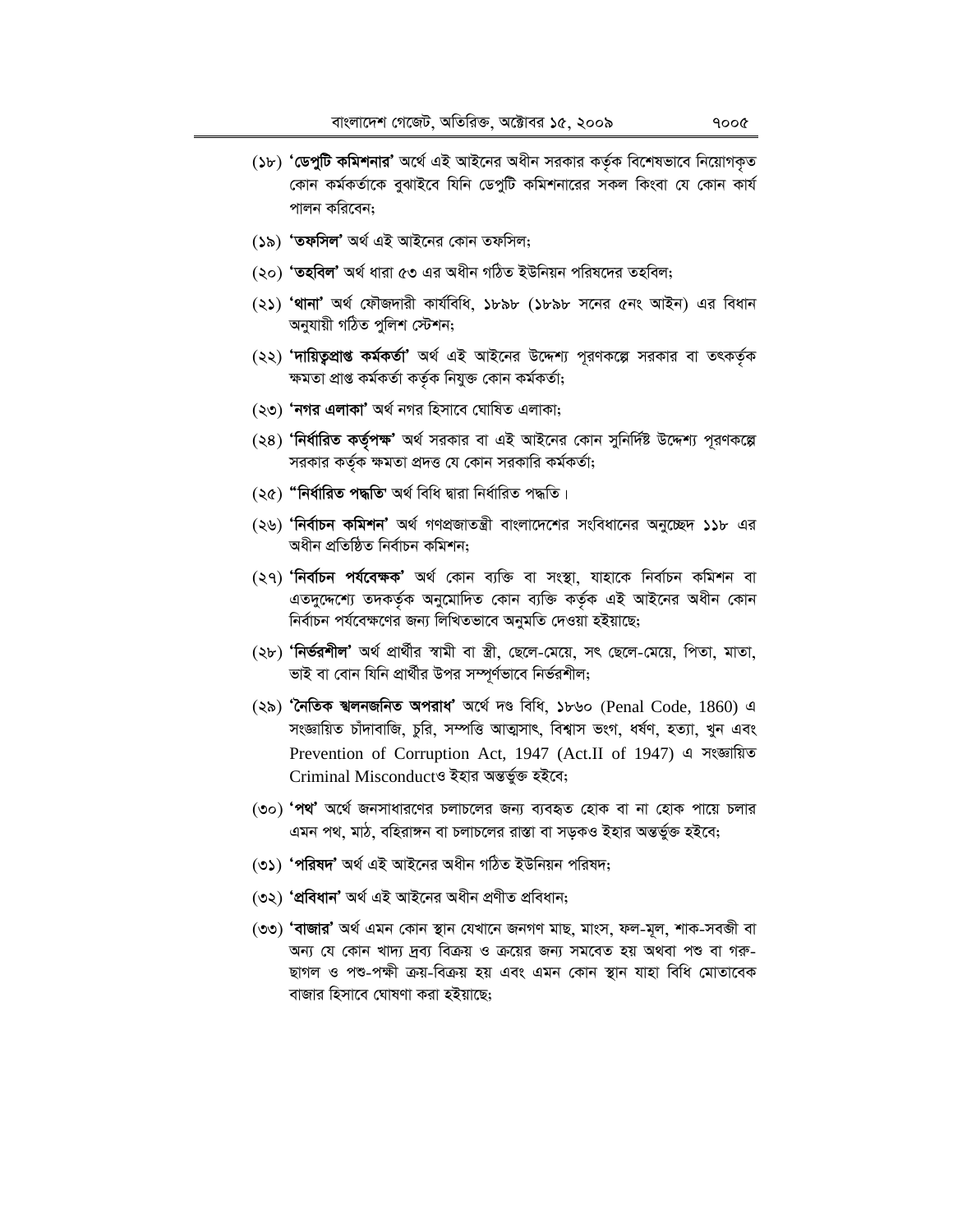- (৩৪) 'বাজেট' অর্থ ইউনিয়ন পরিষদের একটি আর্থিক বৎসরের আয় ও ব্যয়ের নির্ধারিত আর্থিক বিবরণ:
- (৩৫) 'বাৰ্ষিক মূল্য' অৰ্থ কোন গৃহ বা জমি প্ৰতি বছর ভাড়া দিয়া প্ৰাপ্ত অথবা প্ৰাপ্য মোট টাকা:
- (৩৬) 'বিধি' অৰ্থ এই আইনের অধীন প্রণীত বিধি;
- $($ ৩৭) 'ব্যাংক' অৰ্থ—
	- (ক) ব্যাংক কোম্পানী আইন, ১৯৯১ (১৯৯১ সনের ১৪ নং আইন) এর ধারা  $c($ ণ) এ সংজ্ঞায়িত ব্যাংক কোম্পানী:
	- (\*) The Bangladesh Shilpa Rin Sangstha Order, 1972 (P.O.No. 128 of 1972) এর অধীন প্রতিষ্ঠিত বাংলাদেশ শিল্প ঋণ সংস্থা;
	- (1) The Bangladesh Shilpa Bank Order, 1972 (P.O. No. 129 of 1972) এর অধীন প্রতিষ্ঠিত বাংলাদেশ শিল্প ব্যাংক;
	- (घ) The Bangladesh House Building Finance Corporation Order,  $1973$  (P.O. No.17 of 1973) এর অধীন প্রতিষ্ঠিত বাংলাদেশ হাউস বিল্ডিং ফাইনান্স কর্পোরেশন;
	- (§) The Bangladesh Krishi Bank Order, 1973 (P.O. No. 27 of 1973) এর অধীন প্রতিষ্ঠিত বাংলাদেশ কৃষি ব্যাংক;
	- $(\overline{b})$  The Investment Corporation of Bangladesh Ordinance, 1976 (Ordinance No. XL of 1976) এর অধীন প্রতিষ্ঠিত ইনভেস্টমেন্ট কর্পোরেশন অব বাংলাদেশ;
	- ( $\overline{Q}$ ) The Rajshahi Krishi Unnayan Bank Ordinance, 1986 (Ordinance No.LVIII of 1986) এর অধীন প্রতিষ্ঠিত রাজশাহী কৃষি উন্নয়ন ব্যাংক; বা
	- (জ) কোম্পানী আইন ১৯৯৪ (১৯৯৪ সনের ১৮ নং আইন) এর অধীন প্রতিষ্ঠিত Basic Bank Limited (Bangladesh Small Industries and Commerce Bank Limited);
- (৩৮) 'মৌজা' অর্থ কোন নির্দিষ্ট এলাকা যাহা ভূমি জরিপের মাধ্যমে কোন জেলার ভূমি সংক্রান্ত দলিলে মৌজা হিসাবে লিপিবদ্ধ ও সংজ্ঞায়িত:
- (৩৯) 'রাস্তা' অর্থে জনসাধারণের চলাচলের জন্য উন্মুক্ত নয় এমন রাস্তাও ইহার অন্তর্ভুক্ত হইবে;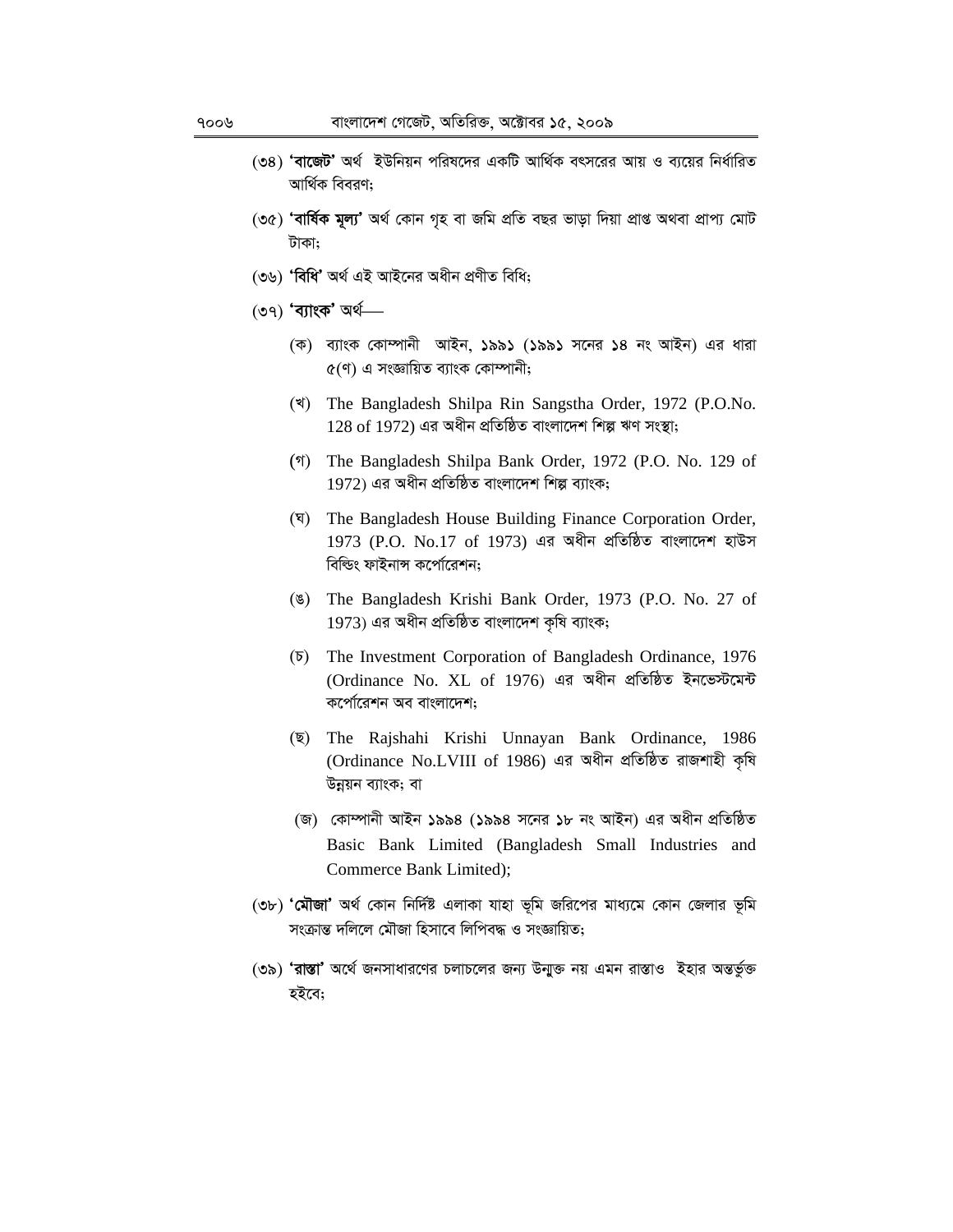- (80) 'লাভজনক পদ' (Office of Profit) অৰ্থ প্ৰজাতন্ত্ৰ কিংবা সৱকারী সংবিধিবদ্ধ কৰ্তৃপক্ষ কিংবা পাবলিক লিমিটেড কোম্পানী ও যে সকল কোম্পানীতে সরকারের <u>৫</u>০% এর অধিক শেয়ারের মালিকানা আছে সে সকল কোম্পানীতে সার্বক্ষণিক বেতনভুক্ত অফিস, পদ বা অবস্থান;
- (8) **'সংক্ৰামক ব্যাধি'** অৰ্থে এমন ব্যাধি যাহা একজন ব্যক্তি হইতে অন্য ব্যক্তিকে সংক্রামিত করে এবং সরকার কর্তৃক সরকারি গেজেটে প্রকাশিত অন্য যে কোন ব্যাধিও ইহার অন্তর্ভুক্ত হইবে;
- (8২) **'সংবিধান'** অৰ্থ গণপ্ৰজাতন্ত্ৰী বাংলাদেশের সংবিধান;
- (৪৩) 'সংবিধিবদ্ধ সরকারি কর্তৃপক্ষ' অর্থ গণপ্রজাতন্ত্রী বাংলাদেশের সংবিধানের ১৫২(১) অনুচ্ছেদে সংজ্ঞায়িত কোন সংবিধিবদ্ধ সরকারি কর্তৃপক্ষ;
- (88) **'সদস্য'** অৰ্থ ইউনিয়ন পরিষদের সদস্য;
- (8৫) **'সরকার'** অর্থ গণপ্রজাতন্ত্রী বাংলাদেশ সরকার;
- (৪৬) **'সরকারি রাস্তা'** অর্থ সরকার কিংবা স্থানীয় সরকার প্রতিষ্ঠান অথবা অন্য কোন কর্তৃপক্ষ কর্তৃক রক্ষণাবেক্ষণাধীন জনসাধারণের চলাচলের জন্য সকল রাস্তা;
- (৪৭) **'স্থানীয় কৰ্তৃপক্ষ'** অৰ্থ স্থানীয় সরকার প্রতিষ্ঠান বা অন্য কোন আইনের দ্বারা প্রতিষ্ঠিত কোন বিধিবদ্ধ সংস্থা;
- (৪৮) **'স্থায়ী কমিটি'** অৰ্থ এই আইনের অধীন গঠিত ইউনিয়ন পরিষদের স্থায়ী কমিটি;
- (৪৯) **'হাট'** অৰ্থ পণ্যসামগ্ৰী, খাদ্য, মালামাল, পশুসম্পদ, ইত্যাদি সপ্তাহের নিৰ্দিষ্ট দিন ও সময়ে ক্রয়-বিক্রয়ের জন্য নির্ধারিত স্থান।

#### **দ্বিতীয় অধ্যায়**

#### **ওয়ার্ড**

**৩। ওয়ার্ড গঠন।—(১) ইউনিয়ন পর্যায়ে সংরক্ষিত আসন ব্যতিরেকে সাধারণ সদস্য** নির্বাচনের জন্য ইউনিয়নকে ৯(নয়) টি ওয়ার্ডে বিভক্ত করিতে হইবে।

(২) সংরক্ষিত আসনে সদস্য নির্বাচনের উদ্দেশ্যে একটি ইউনিয়নকে ৩ (তিন) টি ওয়ার্ডে বিভক্ত করিতে হইবে।

8। **ওয়ার্ড সভা ৷**(১) এই আইনের অধীন ইউনিয়ন পরিষদের প্রতিটি ওয়ার্ডে একটি ওয়ার্ড সভা গঠন করিতে হইবে।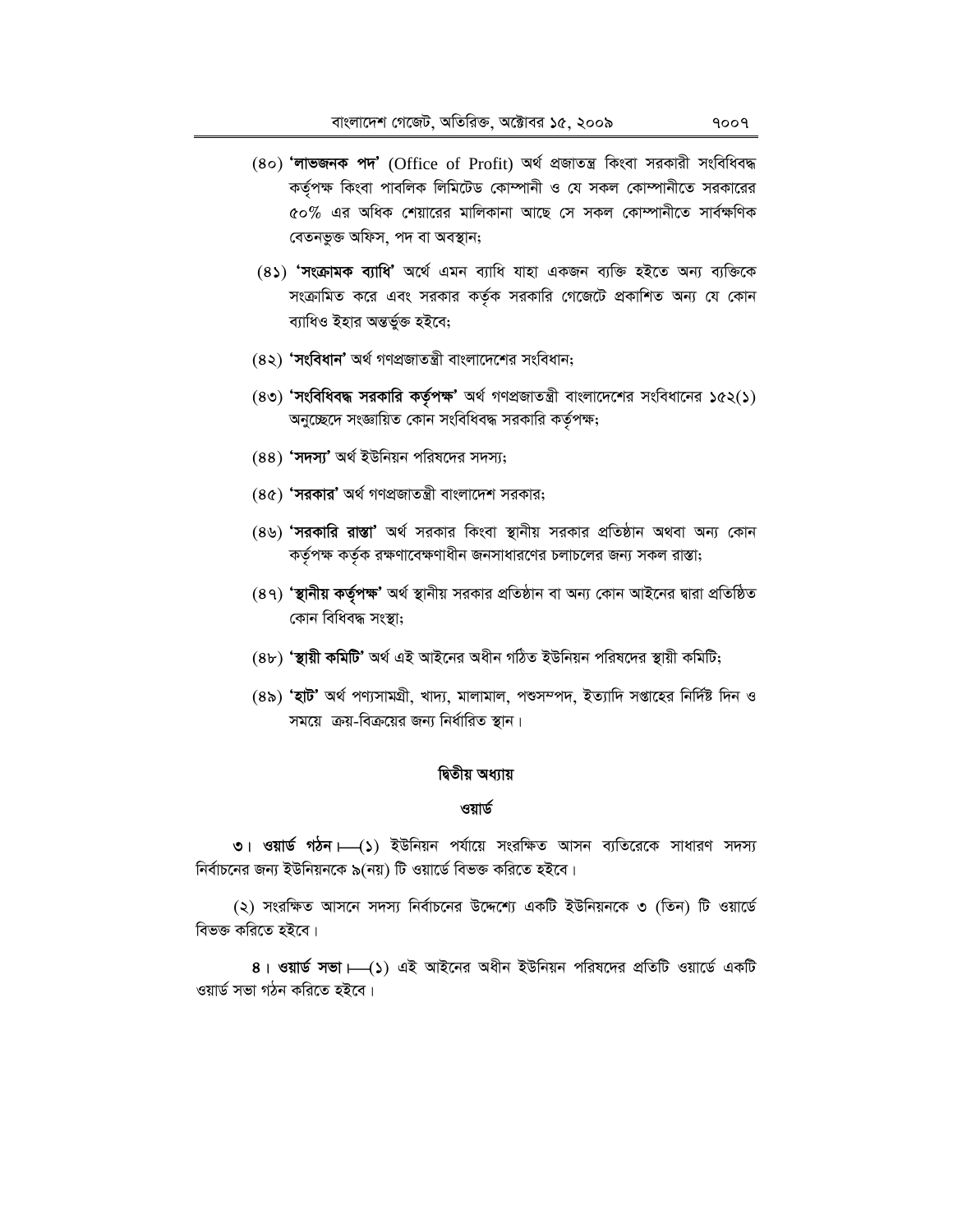(২) প্রত্যেক ওয়ার্ডের ভোটার তালিকায় অন্তর্ভুক্ত ব্যক্তিগণের সমন্বয়ে ঐ ওয়ার্ডের ওয়ার্ড সভা গঠিত হইবে।

 $\alpha$ । ওয়ার্ড পর্যায়ে উনাুক্ত সভা ।—(১) প্রত্যেক ওয়ার্ড সভা উহার স্থানীয় সীমার মধ্যে বৎসরে কমপক্ষে ২ (দুই) টি সভা অনুষ্ঠিত করিবে, যাহার একটি হইবে বাৎসরিক সভা।

(২) ওয়ার্ড সভার কোরাম সর্বমোট ভোটার সংখ্যার বিশ ভাগের একভাগ দ্বারা গঠিত হইবে; তবে মূলতবী সভার জন্য কোরাম আবশ্যক হইবে না, যাহা সাত দিন পর একই সময় ও স্থানে অনুষ্ঠিত হইবে।

ইউনিয়ন পরিষদ ওয়ার্ড সভা অনুষ্ঠানের অন্যন সাতদিন পূর্বে যথাযথভাবে সহজ ও  $\circ$ গ্রহণযোগ্য উপায়ে গণবিজ্ঞপ্তি জারি করিবে; মূলতবী সভার ক্ষেত্রেও অনুরূপ গণবিজ্ঞপ্তি জারি করিতে হইবে।

(8) ইউনিয়ন পরিষদের চেয়ারম্যান ওয়ার্ড সভা অনুষ্ঠিত হওয়ার বিষয়টি নিশ্চিত করিবেন এবং সংশ্লিষ্ট ওয়ার্ড সদস্য সভাপতি হিসাবে উক্ত সভা পরিচালনা করিবেন।

(৫) সংশ্লিষ্ট ওয়ার্ডের সংরক্ষিত আসনের সদস্য ওয়ার্ড সভার উপদেষ্টা হইবেন।

(৬) ওয়ার্ড সভায় ওয়ার্ডের সার্বিক উন্নয়ন কার্যক্রমসহ অন্যান্য বিষয়সমূহ পর্যালোচনা করা হইবে; বাৰ্ষিক সভায় সংশ্লিষ্ট ওয়াৰ্ড সদস্য বিগত বৎসরের বার্ষিক প্রতিবেদন এবং আর্থিক সংশ্লেষসহ ওয়ার্ডের চলমান সকল উন্নয়ন কার্যক্রম সম্পর্কে অবহিত করিবেন এবং ওয়ার্ড সভার কোন সিদ্ধান্ত বাস্তবায়ন করা সম্ভব না হইলে সংশ্লিষ্ট ওয়ার্ড সদস্য এবং পরিষদের চেয়ারম্যান উহার যৌক্তিকতা ওয়ার্ড সভায় উপস্থাপন করিবেন।

৬। ওয়ার্ড সভার ক্ষমতা, কার্যাবলী, ইত্যাদি। (১) এই আইনের বিধান সাপেক্ষে এবং নির্ধারিত পদ্ধতিতে ওয়ার্ড সভার নিয়ুবর্ণিত ক্ষমতা, কার্যাবলী ও অধিকার থাকিবে, যথা ঃ

- (ক) ইউনিয়ন পরিষদের উন্নয়ন পরিকল্পনা প্রণয়নের জন্য প্রয়োজনীয় সকল তথ্য সংগ্রহ ও বিন্যস্তকরণে সহায়তা প্রদান;
- (খ) ওয়ার্ড পর্যায়ে প্রকল্প প্রস্তাব প্রস্তুত এবং বাস্তবায়নযোগ্য স্কীম ও উন্নয়ন কর্মসূচির অগ্রাধিকার নিরূপণ;
- (গ) নির্ধারিত নির্ণায়কের ভিত্তিতে বিভিন্ন সরকারি কর্মসূচির উপকারভোগীদের চূড়ান্ত অগ্রাধিকার তালিকা প্রস্তুত ও ইউনিয়ন পরিষদের নিকট হস্তান্তর;
- (ঘ) উন্নয়ন প্রকল্প কার্যকরভাবে বাস্তবায়নের জন্য স্থানীয়ভাবে প্রয়োজনীয় সকল প্রকার সহযোগিতা প্ৰদান;

 $900b$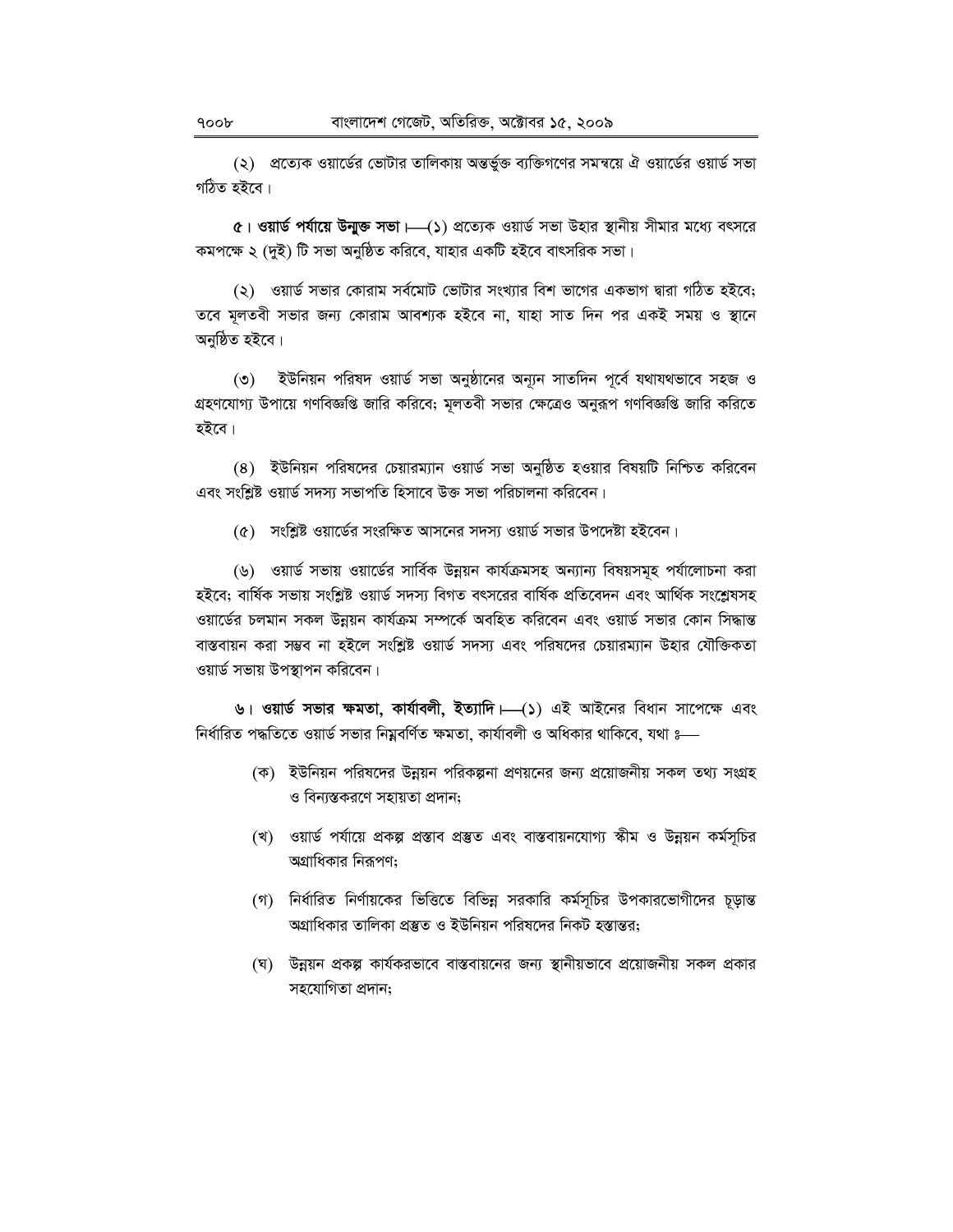- (ঙ) স্বেচ্ছাশ্রমের ভিত্তিতে স্থানীয় উন্নয়ন কার্যক্রম এবং সেবামূলক কার্যক্রম বাস্তবায়নে উৎসাহ প্রদান ও সহায়তাকরণ;
- (চ) রাস্তার বাতি, নিরাপদ পানির উৎস ও অন্যান্য জনস্বাস্থ্য ইউনিট, সেচ সুবিধাদি এবং অন্যান্য জনকল্যাণমূলক প্রকল্প স্থান বা এলাকা নির্ধারণের জন্য পরিষদকে পরামর্শ প্ৰদান;
- (ছ) পরিষ্কার পরিচ্ছন্নতা, পরিবেশ সংরক্ষণ, বৃক্ষ রোপণ, পরিবেশ দূষণ রোধ, দুর্নীতিসহ অন্যান্য সামাজিক অপকর্মের বিষয়ে গণসচেতনতা সৃষ্টি করা;
- জে) ওয়ার্ডের বিভিন্ন শ্রেণী ও পেশার লোকের মধ্যে ঐক্য ও সুসম্পর্ক সৃষ্টি করা, সংগঠন গড়ে তোলা এবং বিভিন্ন প্রকার ক্রীড়া ও সাংস্কৃতিক অনুষ্ঠান আয়োজন করা;
- (ঝ) ওয়ার্ডের বিভিন্ন উন্নয়নমূলক কর্মকান্ডের সঙ্গে সম্পৃক্ত উপকারভোগী শ্রেণী বা গোষ্ঠীকে উদ্বদ্ধ, তদারক ও সহায়তা প্রদান;
- (এঃ) সরকারের বিভিন্ন কল্যাণমূলক কর্মসূচিভুক্ত (যেমন, বয়স্কভাতা, ভর্তুকি, ইত্যাদি) ব্যক্তিদের তালিকা যাচাই করা;
- (ট) ওয়ার্ডের বিভিন্ন এলাকায় বাস্তবায়নযোগ্য কাজের প্রাক্কলন সংক্রান্ত বিভিন্ন তথ্য সংরক্ষণ;
- (ঠ) সম্পাদিতব্য কাজ ও সেবাসমূহের বিস্তারিত তথ্য সরবরাহ;
- (ড) পরিষদ কর্তৃক ওয়ার্ড সংক্রান্ত বিষয়ে গৃহীত সিদ্ধান্তসমূহের যৌক্তিকতাসমূহ অবহিত হওয়া;
- (ঢ) ওয়ার্ড সভা কর্তৃক গৃহীত সিদ্ধান্তসমূহের বাস্তবায়ন অগ্রগতি পর্যালোচনা করা এবং কোন সিদ্ধান্ত বাস্তবায়ন না হওয়ার কারণ অনুসন্ধান করা;
- (ণ) জনস্বাস্থ্য বিষয়ক কার্যক্রম, বিশেষতঃ বিভিন্ন প্রকার রোগ প্রতিরোধ এবং পরিবার পরিকল্পনা কার্যক্রমে সক্রিয় সহযোগিতা করা; স্যানিটেশন কার্যক্রমের সঙ্গে সম্পৃক্ত কর্মকর্তা বা কর্মচারীগণকে বর্জ্য অপসারণের ক্ষেত্রে স্বেচ্ছাশ্রমের ভিত্তিতে সহায়তা প্ৰদান;
- (ত) ওয়ার্ডের বিভিন্ন এলাকায় নিরাপদ পানি সরবরাহ, রাস্তা আলোকিতকরণ ও অন্যান্য সেবা প্রদানে ক্রটি বিচ্যুতিসমূহ চিহ্নিত করা এবং উহা দূরীকরণের ব্যবস্থা করা;
- (থ) ওয়ার্ডের বিভিন্ন শিক্ষা প্রতিষ্ঠানের অভিভাবক-শিক্ষক সম্পর্ক উন্নয়ন;
- (দ) যৌতুক, বাল্যবিবাহ, বহু বিবাহ ও এসিড নিক্ষেপ ও মাদকাসজের মত সামাজিক সমস্যা দূরীকরণে সামাজিক আন্দোলন গড়িয়া তোলা;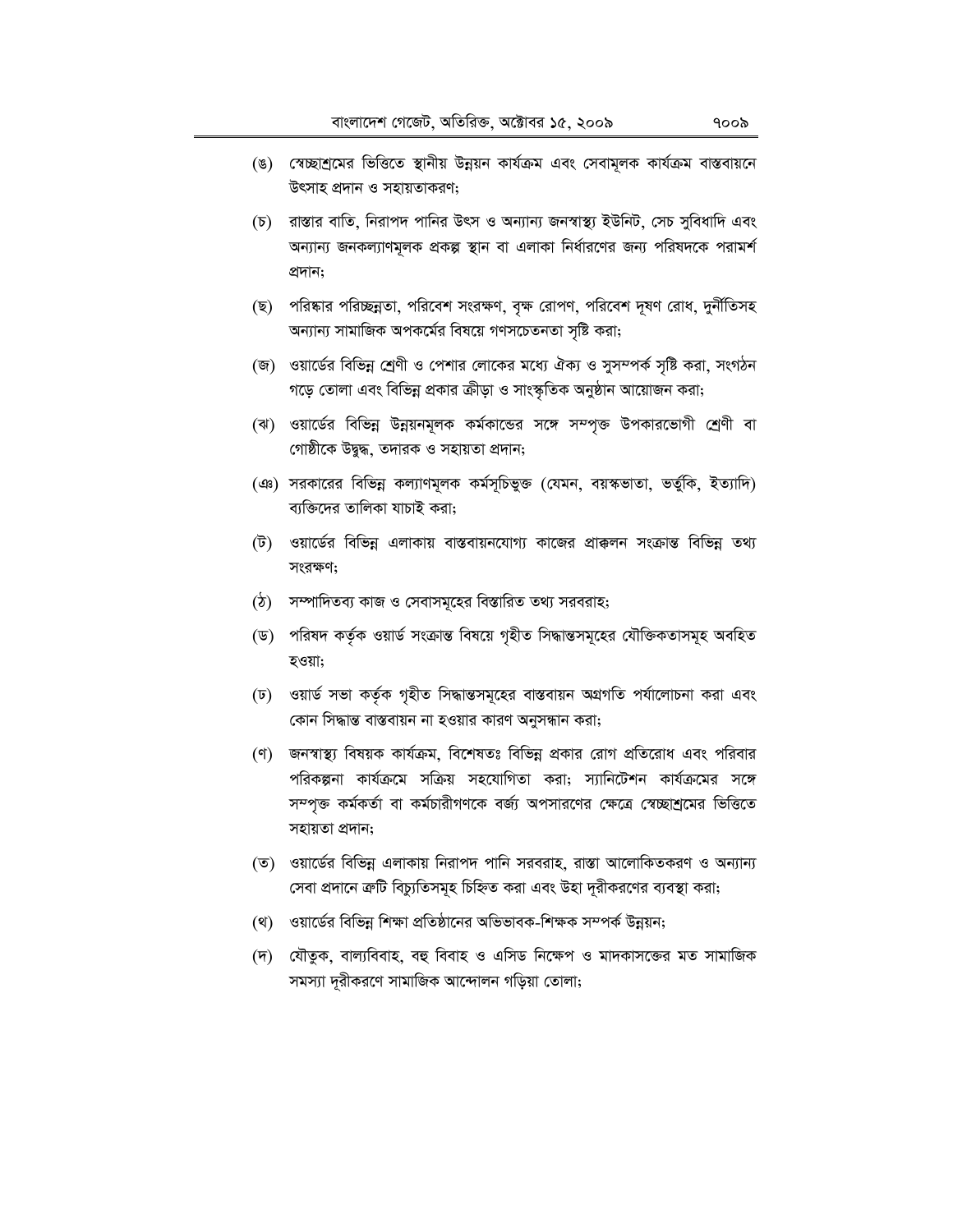- (ধ) জন্ম ও মৃত্যু নিবন্ধন কাৰ্যক্ৰমে সহযোগিতা প্ৰদান করা;
- (ন) আত্ম-কৰ্মসংস্থানসহ অন্যান্য অৰ্থনৈতিক কৰ্মকান্ড উৎসাহিত করা;
- (প) সরকার বা পরিষদ কর্তৃক অর্পিত অন্যান্য দায়িত্ব সম্পাদন।

(২) ওয়ার্ড সভা ইহার সাধারণ বা বিশেষ সভায় প্রাপ্ত বিভিন্ন প্রতিবেদন পর্যালোচনা করিবে; তাছাড়া উপ-ধারা (১) এ উল্লিখিত উল্লেখযোগ্য কার্যাবলী, বিভিন্ন উন্নয়ন কার্যক্রমের বাজেট বিভাজন, কৰ্মপৱিকল্পনা, খাত ভিত্তিক অৰ্থ বৱাদ্দ, প্ৰাক্কলন, সম্পাদিত ও সম্পাদিতব্য কাজের মালামাল ক্রয় বাবদ অর্থ ব্যয় ইত্যাদি বিষয়ে জনগণকে অবহিত করার লক্ষ্যে ওয়ার্ডের উন্মক্ত দর্শনীয় স্থানে বোর্ডে লিখে টাঙ্গাইয়া দিবেন।

(৩) ওয়ার্ড সভায় অডিট রিপোর্ট উপস্থাপন ও আলোচনা করিতে হইবে এবং এই বিষয়ে সভার মতামত ও সুপারিশ পরিষদের বিবেচনার জন্য প্রেরণ করিতে হইবে।

(৪) ইউনিয়ন পরিষদের সচিব ওয়ার্ড সভায় উপস্থিত থাকিয়া সভার কার্যবিবরণী তৈরী ও গৃহীত সিদ্ধান্তসমূহ রেকর্ড করিবেন এবং বাস্তবায়ন অগ্রগতি পরবর্তী পরিষদ ও ওয়ার্ড সভায় উপস্থাপন করিবেন।

(৫) ওয়ার্ড সভা কোন সাধারণ বা বিশেষ কার্যাদি সম্পন্ন করিবার উদ্দেশ্যে এক বা একাধিক উপ-কমিটি গঠন করিতে পারিবে ঃ

তবে শর্ত থাকে যে, উপ-কমিটির সদস্য সংখ্যা ১০ (দশ) জনের অধিক হইবে না এবং তন্মধ্যে অন্যূন ৩ (তিন) জন মহিলা হইবেন ।

(৬) সংখ্যাগরিষ্ঠের ভিত্তিতে ওয়ার্ড সভার সিদ্ধান্ত গৃহীত হইবে, তবে যতদূর সম্ভব সাধারণ ঐকমত্যের এবং সভায় উপস্থিত মহিলাদের অংশগ্রহণের ভিত্তিতে সিদ্ধান্ত গ্রহণ করা বাঞ্ছনীয় হইবে।

(৭) ওয়ার্ড সভা বিজ্ঞপ্তি আহবানের মাধ্যমে সম্ভাব্য উপকারভোগীদের নিকট হইতে প্রাপ্ত দরখাস্তসমূহ তদন্ত করিয়া যাচাই বাছাইয়ের জন্য সভায় উপস্থাপন করিবে; সভায় যাচাই বাছাইয়ের পর নির্ধারিত নির্ণায়কের ভিত্তিতে উপকারভোগীদের চূড়ান্ত অগ্রাধিকার তালিকা প্রস্তুত করা হইবে এবং উহা পরিষদের অনুমোদনের জন্য প্রেরণ করিতে হইবে ঃ

তবে শর্ত থাকে যে, কোনরূপ অনিয়ম প্রমাণিত না হইলে পরিষদ ওয়ার্ড সভা কর্তৃক প্রস্তুতকৃত ও প্রেরিত অগ্রাধিকার তালিকা পরিবর্তন করিতে পারিবে না।

৭। ওয়ার্ড সভার দায়িত্ব।—(১) ওয়ার্ড সভা নিয়ুলিখিত দায়িত্ব পালন করিবে,যথা ঃ—

- (ক) ওয়ার্ডের উন্নয়নমূলক ও জনকল্যাণমুখী কার্যক্রমের অগ্রগতি ও অন্যান্য তথ্য সরবরাহ;
- (খ) কৃষি, মৎস্য, হাঁস-মুরগি ও পশুপালন, স্বাস্থ্য ও পরিবার পরিকল্পনা, শিক্ষা, জনস্বাস্থ্য, যোগাযোগ, যুব উন্নয়ন, ইত্যাদি বিষয়ক উন্নয়ন কৰ্মকান্ডে অংশগ্ৰহণ;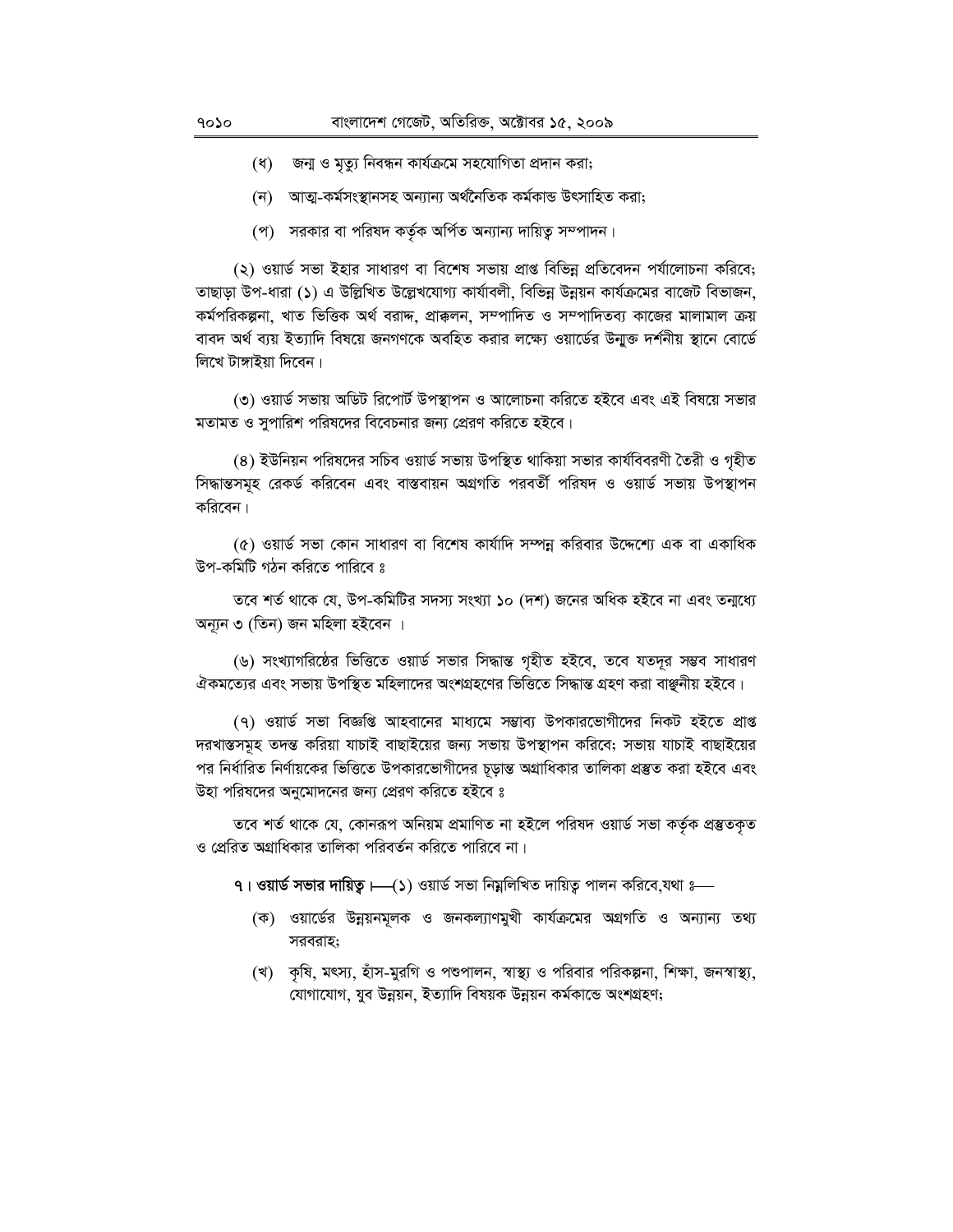- (গ) জনা-মৃত্যু নিবন্ধনসহ অত্যাবশ্যকীয় আৰ্থ-সামাজিক উপাত্ত সংগ্ৰহ;
- (ঘ) বৃক্ষ রোপণ ও পরিবেশ উন্নয়ন এবং পরিবেশ দূষণমুক্ত ও পরিচ্ছন্ন রাখা;
- (ঙ) নারী ও শিশু নির্যাতন, নারী ও শিশু পাচার এবং যৌতুক, বাল্যবিবাহ ও এসিড নিক্ষেপ নিরোধ কার্যক্রম, দুর্নীতিসহ অন্যান্য সামাজিক অপকর্মের বিরূদ্ধে জনসচেতনতা সৃষ্টি করা;
- (চ) ওয়ার্ডের আইন-শৃংখলা রক্ষাসহ সামাজিক সম্প্রীতি বজায় রাখা;
- (ছ) জনগণকে কর, ফি, রেইট, ইত্যাদিসহ বিভিন্ন প্রকার ঋণ পরিশোধের জন্য উদ্বদ্ধ করা;
- (জ) স্থানীয় সম্পদের সংগ্রহ ও উন্নয়নের মাধ্যমে পরিষদের সম্পদের উন্নয়নে সহায়তা করা:
- (ঝ) স্বেচ্ছাশ্রমের ভিত্তিতে উন্নয়নমূলক ও অন্যান্য সমাজগঠনমূলক কর্মসূচি বাস্তবায়নে এবং সংগঠন তৈরীতে সহায়তা;
- (এঃ) মহামারী ও প্রাকৃতিক দুর্যোগ মোকাবেলায় জরুরী ভিত্তিতে করণীয় নির্ধারণ।
- (২) ওয়ার্ড সভার কার্যাবলী সম্পর্কে পরিষদকে রিপোর্ট প্রদান।

(৩) ধারা ৬ এর উপ-ধারা (১) এ বর্ণিত ক্ষমতা ও কার্যাবলী ছাড়াও ওয়ার্ড সভা, ক্ষেত্র বিশেষে, বিশেষ সভা আহবানের জন্য পরিষদকে অনুরোধ করিতে পারিবে।

(8) ওয়ার্ড সভার পূর্ব বা পরবর্তী অনুমোদনবিহীন কোন ব্যয় যাহার দায়িত্বে ব্যয়িত হইবে, উহা তাহার ব্যক্তিগত দায় হিসাবে গণ্য হইবে।

# তৃতীয় অধ্যায়

## পরিষদ

৮। ইউনিয়নকে প্রশাসনিক একাংশ ঘোষণা। এই আইনের অধীন ঘোষিত প্রত্যেকটি ইউনিয়নকে, সংবিধানের ১৫২(১) অনুচ্ছেদের সহিত পঠিতব্য ৫৯ অনুচ্ছেদের উদ্দেশ্য পূরণকল্পে এতদ্বারা প্রজাতন্ত্রের প্রশাসনিক একাংশ বলিয়া ঘোষণা করা হইল।

৯। পরিষদ সৃষ্টি। (১) এই আইন বলবৎ হওয়ার সঙ্গে সঙ্গে বিদ্যমান সকল ইউনিয়ন পরিষদ এই আইনের বিধান অনুযায়ী ইউনিয়ন পরিষদ হিসাবে গঠিত হইয়াছে বলিয়া গণ্য হইবে।

(২) পরিষদ একটি সংবিধিবদ্ধ সংস্থা হইবে এবং ইহার স্থায়ী ধারাবাহিকতা ও একটি সাধারণ সীলমোহর থাকিবে এবং এই আইন ও বিধি সাপেক্ষে, ইহার স্থাবর ও অস্থাবর উভয় প্রকার সম্পত্তি অর্জন করিবার, অধিকারে রাখিবার ও হস্তান্তর করিবার ক্ষমতা থাকিবে এবং ইহা নিজ নামে মামলা দায়ের করিতে পারিবে অথবা ইহার বিরুদ্ধে মামলা দায়ের করা যাইবে।

(৩) পরিষদ এই আইন দ্বারা প্রদত্ত ক্ষমতা, কার্যাবলী এবং দায়িত্ব পালন করিবে।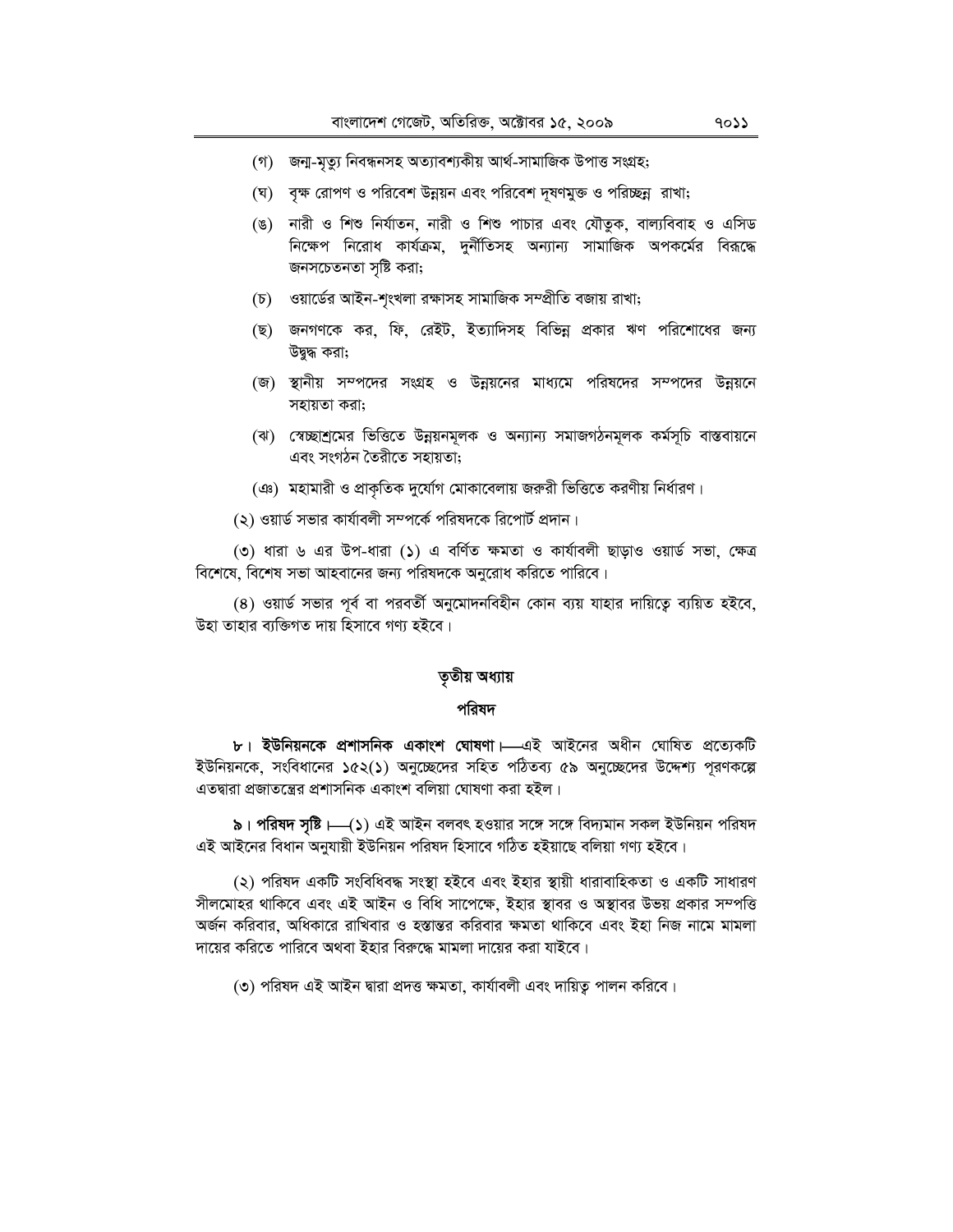**১০। পরিষদ গঠন**  $\vdash$ **(১) ইউনিয়ন পরিষদ ১ (এক) জন চেয়ারম্যান ও ১২ (বার) জন সদস্য** লইয়া গঠিত হইবে যাহাদের ৯ (নয়) জন সাধারণ আসনের সদস্য ও ৩ (তিন) জন সংরক্ষিত আসনের সদস্য হইবেন।

(২) উপ-ধারা (৩) এর বিধান সাপেক্ষে, চেয়ারম্যান ও সাধারণ আসনের সদস্যগণ এই আইন ও বিধি অনুসারে প্রত্যক্ষ ভোটে নির্বাচিত হইবেন।

(৩) প্রত্যেক ইউনিয়ন পরিষদে শুধুমাত্র মহিলাদের জন্য ৩(তিন)টি আসন সংরক্ষিত থাকিবে, যাহা সংরক্ষিত আসন বলিয়া অভিহিত হইবে এবং উক্ত সংরক্ষিত আসনের সদস্যগণও এই আইন ও বিধি অনুসারে প্রত্যক্ষ ভোটে নির্বাচিত হইবেন ঃ

তবে শর্ত থাকে যে, উপ-ধারা (১) এর বিধান অনুসারে ৯(নয়)টি সাধারণ আসনের সদস্য নির্বাচনে মহিলা প্রার্থীদের সরাসরি অংশগ্রহণকে বারিত করিবে না।

(8) ইউনিয়ন পরিষদের চেয়ারম্যান উক্ত পরিষদের একজন সদস্য বলিয়া গণ্য হইবেন।

(৫) ইউনিয়ন পরিষদের চেয়ারম্যান ও সদস্যগণ সরকার কর্তৃক নির্ধারিত সম্মানী পাইবেন।

(৬) এই আইনের অধীনে গঠিত প্রত্যেক ইউনিয়ন পরিষদের চেয়ারম্যান ও সদস্যদের নাম সরকারি গেজেটে প্রজ্ঞাপিত হইবে।

(৭) সরকার ইউনিয়নে কর্মরত সকল সরকারি কর্মকর্তা ও কর্মচারীদের উপর পরিষদের নিয়ন্ত্রণ ক্ষমতা প্ৰজ্ঞাপন দ্বারা নির্ধারণ করিবে।

**১১। ইউনিয়ন গঠন ⊢ব্ (১) ডেপুটি কমিশনার, সরকারি গেজেটে প্রজ্ঞাপন দ্বারা, নির্ধারিত** পদ্ধতিতে কতকগুলি গ্রাম বা সংলগ্ন মৌজা বা গ্রামের সমন্বয়ে ১ (এক) টি ওয়ার্ড এবং ৯ (নয়) টি ওয়ার্ডের সমন্বয়ে একটি ইউনিয়ন ঘোষণা করিবেন।

(২) উপ-ধারা (১) এর অধীন ঘোষিত ইউনিয়ন ডেপুটি কমিশনার কর্তৃক নির্ধারিত নামে অভিহিত হইবে ঃ

তবে শর্ত থাকে যে, ইউনিয়নের নামকরণ কোন ব্যক্তির নামে হইবে না।

(৩) উপ-ধারা (১) অনুযায়ী জারিকৃত প্রজ্ঞাপনে ইউনিয়নের ওয়ার্ডসমূহের ক্রমিক নম্বর এবং উক্ত ওয়ার্ডের স্থানীয় সীমানা নির্দিষ্ট করিতে হইবে।

 $(8)$  সরকার প্রত্যেক ওয়ার্ড ও ইউনিয়নের লোক সংখ্যা নির্ধারণ করিবে।

(৫) ডেপুটি কমিশনার যেইরূপ অনুসন্ধান করা উপযুক্ত মনে করিবেন, সেইরূপ অনুসন্ধান করিয়া পরিষদ গঠন করিবার পর. প্রজ্ঞাপন দ্বারা—

- (ক) কোন ওয়ার্ড হইতে যে কোন মৌজা বা গ্রাম বা উহার অংশ বিশেষ বাদ দিতে পারিবেন:
- (খ) কোন ইউনিয়ন বা ওয়াৰ্ডকে একাধিক ইউনিয়ন বা ওয়াৰ্ডে বিভক্ত করিতে পারিবেন; অথবা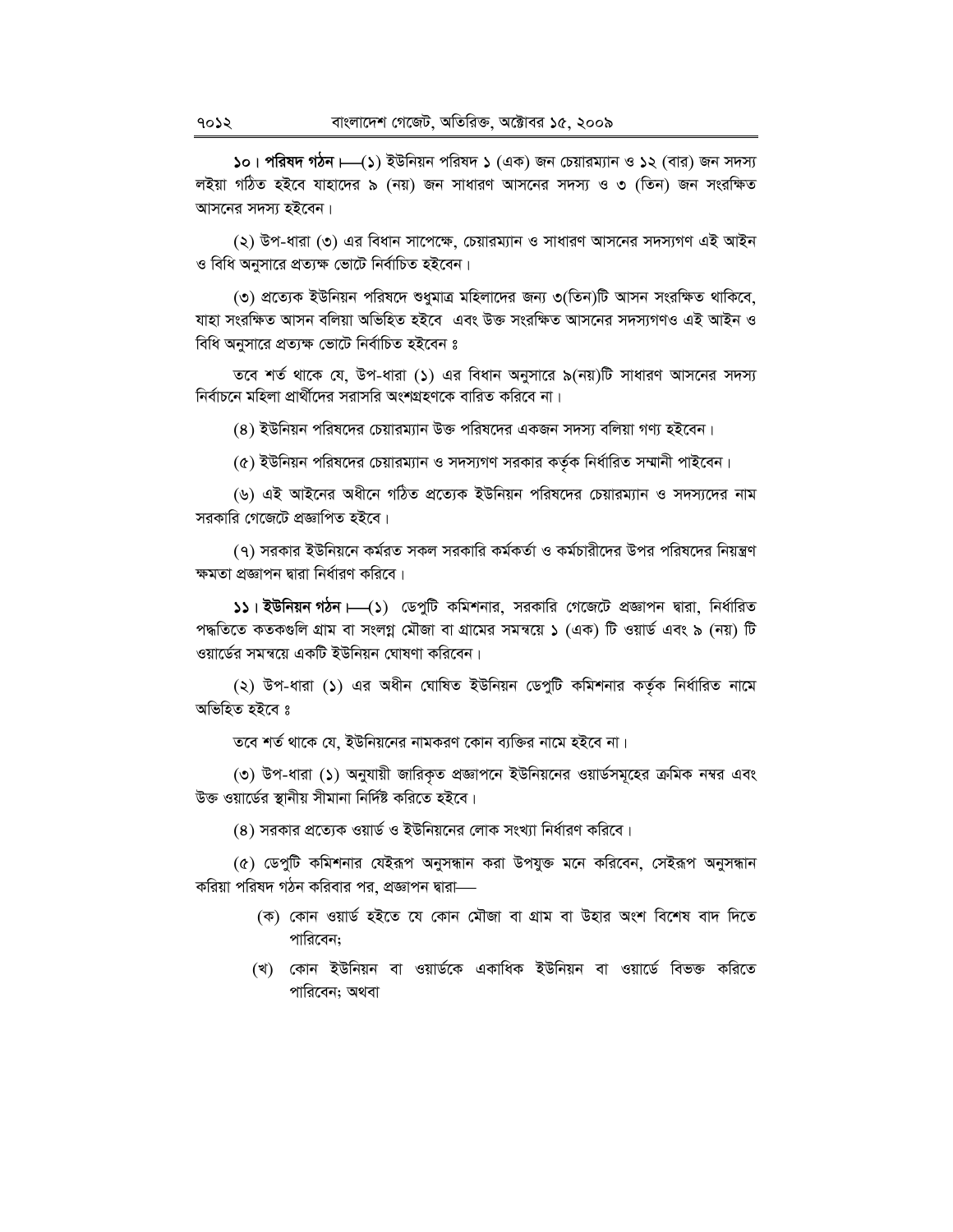(গ) কোন ইউনিয়ন বা ওয়ার্ড এবং উহার সংলগ্ন এলাকাকে অন্তর্ভুক্ত করিয়া একটি ইউনিয়ন বা ওয়ার্ড পুনর্গঠন করিতে পারিবেন ঃ

তবে শর্ত থাকে যে, উপ-ধারা (১) অনুসারে কোন ইউনিয়ন পরিষদ উহার এলাকাভুক্ত এবং বাতিলকৃত কোন ওয়ার্ডের প্রতিনিধিতু না থাকিবার কারণে উক্ত পরিষদ গঠনের বৈধতা ক্ষুণ্ণ হইবে না।

 $\frac{1}{2}$ । সীমানা নির্ধারণ কর্মকর্তা নিয়োগ  $\leftarrow$ (১) উপজেলা নির্বাহী অফিসার ওয়ার্ডের সীমানা নির্ধারণের উদ্দেশ্যে প্রজাতন্ত্রের চাকুরিতে নিয়োজিত ব্যক্তিদের মধ্য হইতে বিধি মোতাবেক প্রয়োজনীয় সংখ্যক সীমানা নিৰ্ধাৱণ কৰ্মকৰ্তা ও সহকারী সীমানা নিৰ্ধাৱণ কৰ্মকৰ্তা নিয়োগ কৱিতে পাৱিবেন।

(২) সহকারী সীমানা নির্ধারণ কর্মকর্তা সীমানা নির্ধারণ কর্মকর্তার অধীনে কার্য সম্পাদন করিবেন ।

 $\omega$ । ওয়ার্ডের সীমানা নির্ধারণ  $\longmapsto$  ওয়ার্ডসমূহের সীমানা নির্ধারণের ক্ষেত্রে এলাকার ভৌগোলিক অখণ্ডতা এবং জনসংখ্যার বিন্যাস ও প্রশাসনিক সুবিধাদির প্রতি লক্ষ্য রাখিতে হইবে, যাহাতে একটি ওয়ার্ডের লোকসংখ্যা অন্য একটি ওয়ার্ড হইতে ১০% এর কম বা বেশি না হয়।

(২) সীমানা নির্ধারণ কর্মকর্তা ওয়ার্ডসমূহের সীমানা নির্ধারণের উদ্দেশ্যে যেরূপ প্রয়োজন মনে করিবেন সেইরূপ রেকর্ড-পত্র পরীক্ষা, তদন্ত এবং এতদৃসংক্রান্ত বিষয়ে উপস্থাপিত প্রস্তাবসমূহ বিবেচনা করিতে পারিবেন এবং প্রস্তাবিত কোন এলাকা কোন ওয়ার্ডের অর্ন্তভুক্ত হইবে উহা উল্লেখ করিয়া ওয়ার্ডসমূহের একটি প্রাথমিক তালিকা তাহার দফতর, বিভিন্ন স্তরভুক্ত পরিষদ কার্যালয় ও তিনি যেরূপ উপযুক্ত বিবেচনা করিবেন সেইরূপ অন্যান্য উম্মুক্ত স্থানে প্রকাশ করিবেন।

(৩) উপ-ধারা (২) এর অধীন প্রাথমিক তালিকা প্রকাশের ১৫ (পনের) কার্য দিবসের মধ্যে তৎসম্পৰ্কে আপত্তি ও পরামর্শ দাখিল করিবার আহবান সম্বলিত নোটিশ তাহার দফতর, বিভিন্ন স্তরভুক্ত পরিষদ কার্যালয় ও তিনি যেরূপ উপযুক্ত বিবেচনা করিবেন সেইরূপ অন্যান্য উম্মুক্ত স্থানে প্রকাশ করিবেন।

(8) সীমানা নিৰ্ধারণ কৰ্মকৰ্তা উপ-ধারা (৩) এর অধীন প্রাপ্ত আপত্তি বা পরামর্শ উপজেলা নির্বাহী অফিসারের নিকট প্রেরণ করিবেন; উপজেলা নির্বাহী অফিসার উক্তরূপ আপত্তি বা পরামর্শ প্রাপ্তির তারিখ হইতে অনধিক ১৫ (পনের) কার্য দিবসের মধ্যে যেরূপ উপযুক্ত মনে করিবেন সেইরূপ তদন্তের পর তাহার সিদ্ধান্ত সীমানা নির্ধারণ কর্মকর্তাকে জানাইবেন।

(৫) উপ-ধারা (৪) অনুযায়ী উপজেলা নির্বাহী অফিসার কর্তৃক প্রদত্ত সিদ্ধান্ত অনুসারে সীমানা নিৰ্ধারণ কৰ্মকৰ্তা উপ-ধারা (২) এর অধীন প্রকাশিত প্রাথমিক তালিকা সংশোধন, পরিবর্তন বা রদবদল করিবেন।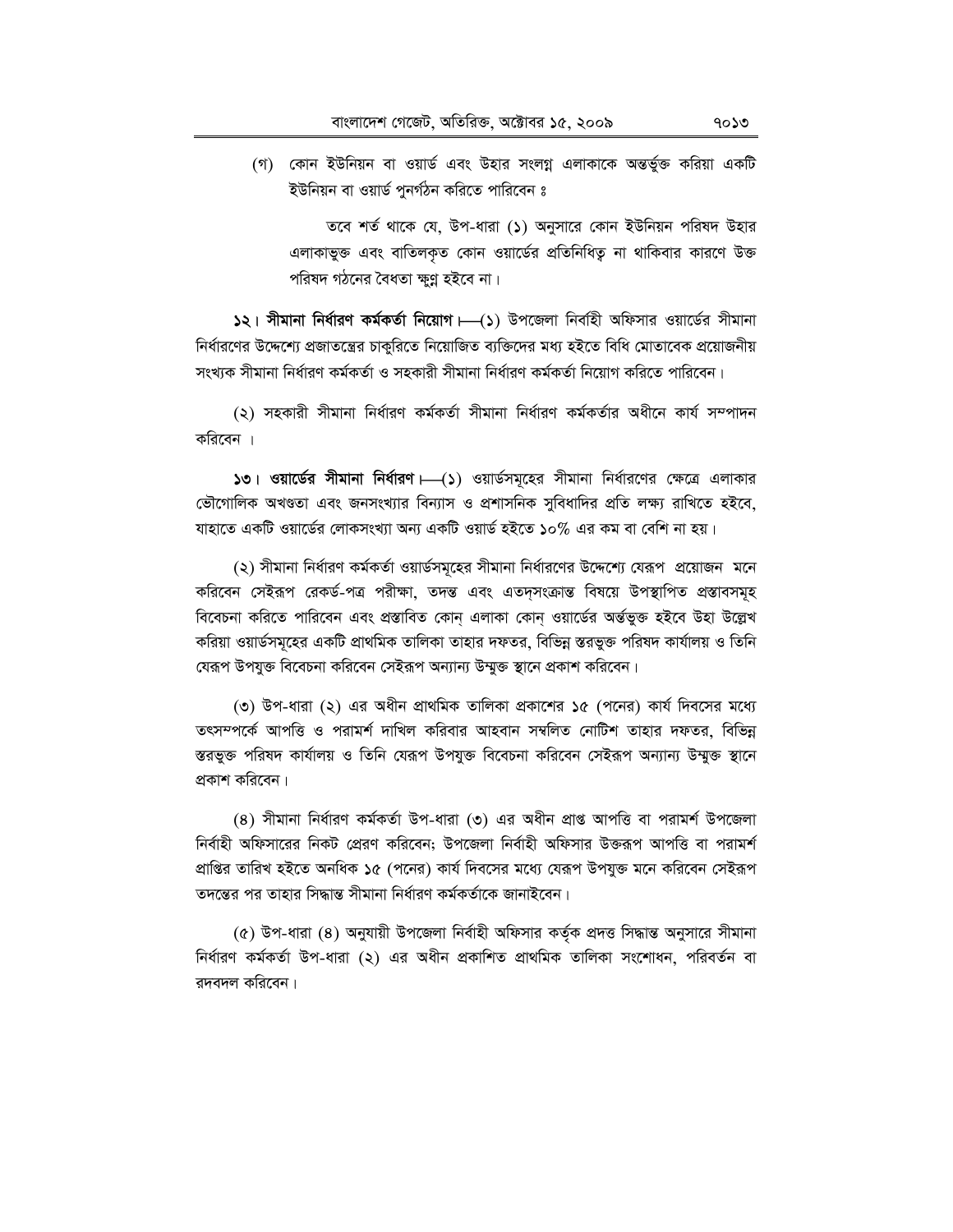(৬) সীমানা নির্ধারণ কর্মকর্তা উপ-ধারা (৫) অনুযায়ী সংশোধন, পরিবর্তন বা রদবদল করিবার পর, তাঁহার দফতরে, সংশ্লিষ্ট ইউনিয়ন পরিষদ কার্যালয়ে এবং তাঁহার বিবেচনানুসারে অন্য কোন স্থানে ওয়ার্ডসমূহের সংশোধিত তালিকা প্রকাশ করিবেন যাহাতে প্রতি ওয়ার্ডে অন্তর্ভুক্ত এলাকাসমূহ নির্দেশ করিতে হইবে।

(৭) উপ-ধারা (৬) এর অধীন প্রকাশিত তালিকার বিরুদ্ধে সংক্ষুব্ধ ব্যক্তি বা ব্যক্তিবর্গ লিখিতভাবে অনধিক ১০ (দশ) কার্য দিবসের মধ্যে ডেপুটি কমিশনারের নিকট আপিল দায়ের করিতে পারিবেন; ডেপুটি কমিশনার আপিলকারী ব্যক্তি বা ব্যক্তিবর্গকে শুনানির সুযোগ দিয়া উপজেলা নির্বাহী অফিসারের সিদ্ধান্ত এবং সংশ্লিষ্ট নথিপত্র ও তথ্য পরীক্ষা-নিরীক্ষা করিয়া আপিল দায়েরের অনধিক ৩০ (ত্রিশ) কার্য দিবসের মধ্যে সিদ্ধান্ত প্রদান করিবেন এবং আপিল কর্তৃপক্ষ হিসেবে ডেপুটি কমিশনারের সিদ্ধান্ত চূড়ান্ত বলিয়া গণ্য হইবে।

(b) উপ-ধারা (৭) এর অধীন আপিল কর্তৃপক্ষের সিদ্ধান্তের পর সীমানা নির্ধারণ কর্মকর্তা ওয়ার্ডের সীমানার প্রয়োজনীয় সংশোধন, পরিবর্তন বা রদবদল করিয়া অথবা নির্ধারিত সময়ের মধ্যে আপিল দায়ের করা না হইয়া থাকিলে সীমানা নির্ধারণ কর্মকর্তা প্রতিটি ওয়ার্ডে অন্তর্ভুক্ত এলাকাসমূহ উল্লেখ করিয়া ওয়ার্ডসমূহের চূড়ান্ত তালিকা তাঁহার দফতরে, পরিষদের কার্যালয় ও তাঁহার বিবেচনানুসারে অন্য কোন প্রকাশ্য স্থান বা স্থানসমূহে প্রকাশ করিবেন এবং তিনি উক্ত তালিকার সত্যায়িত কপি উপজেলা নির্বাহী অফিসারের নিকট প্রেরণ করিবেন এবং তিনি উহা সরকারি গেজেটে প্রকাশের ব্যবস্থা করিবেন।

(৯) সংরক্ষিত আসনের সদস্য নির্বাচনের উদ্দেশ্যে, সীমানা নির্ধারণ কর্মকর্তা এই ধারার অধীন কোন ইউনিয়নকে প্রয়োজনীয় সংখ্যক ওয়ার্ডে বিভক্তিকরণের সাথে সাথে, এই ধারার বিধানাবলী অনুসরণ করিয়া, উক্ত ওয়ার্ডসমূহকে এইরূপ সমন্বিত ওয়ার্ডরূপে চিহ্নিত করিবেন যেন এইরূপ সমন্বিত ওয়ার্ডের সংখ্যা সংরক্ষিত আসন সংখ্যার সমান হয়।

১৪। পরিষদের এলাকা রদবদলের ফল —(১) এই আইনের বিধান অনুযায়ী কোন পরিষদ হইতে কোন একটি এলাকা সরকারি প্রজ্ঞাপনের মাধ্যমে বাদ দেওয়া হইলে উক্ত প্রজ্ঞাপনের তারিখ হইতে উহা উক্ত পরিষদের প্রশাসনিক অধিক্ষেত্র এবং সরকার যদি অন্যরূপ নির্দেশ না দিয়া থাকে তাহা হইলে, উক্ত পরিষদে বলবৎ নিয়ম, আদেশ, নির্দেশ ও প্রজ্ঞাপনের অধীন থাকিবে না।

(২) এই আইনের বিধান অনুযায়ী কোন একটি এলাকা সরকারি প্রজ্ঞাপনের মাধ্যমে অন্য কোন পরিষদের অন্তর্ভুক্ত করা হইলে উক্ত প্রজ্ঞাপনের তারিখ হইতে উহা উক্ত পরিষদের প্রশাসনিক অধিক্ষেত্র এবং সরকার যদি অন্যরূপ নির্দেশ না দিয়া থাকে তাহা হইলে, উক্ত পরিষদে বলবৎ নিয়ম, আদেশ, নির্দেশ ও প্রজ্ঞাপনের অধীন থাকিবে।

(৩) এই আইনের বিধান অনুযায়ী কোন একটি পরিষদের এলাকাকে দুই বা ততোধিক পরিষদে বিভক্ত করা হইলে উক্ত এলাকাসমূহকে পৃথক পৃথক পরিষদ হিসাবে পুনর্গঠিত করিতে হইবে এবং অনুরূপভাবে বিভক্ত পরিষদ নবগঠিত পরিষদের অন্তর্ভুক্ত হওয়ার তারিখ হইতে আর বিদ্যমান থাকিবে না।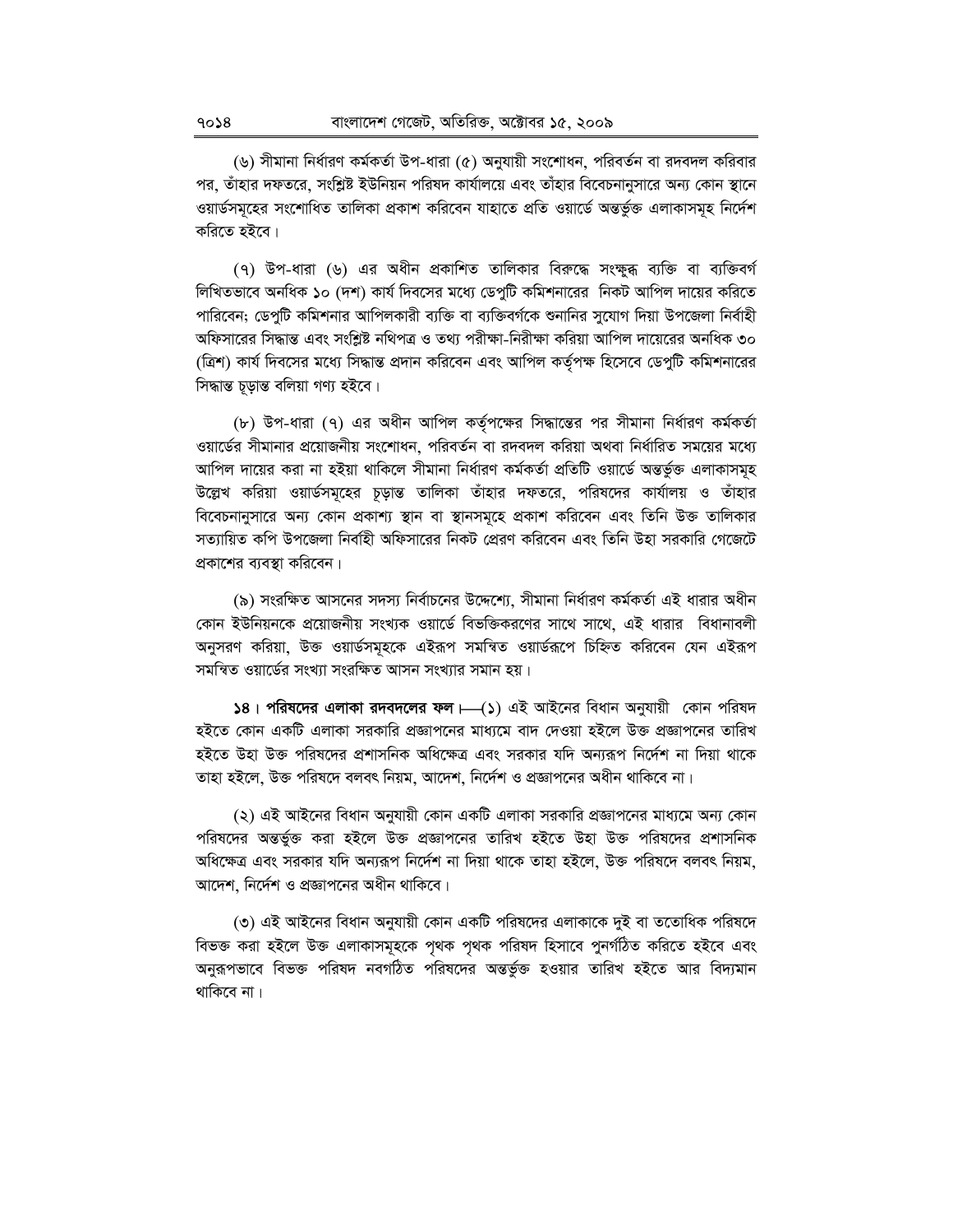(8) এই আইনের বিধান অনুযায়ী কোন এলাকাকে কোন পরিষদের সঙ্গে একীভূত করা হইলে অথবা দুই বা ততোধিক পরিষদকে একটি মাত্র পরিষদ গঠনের জন্য একীভূত করা হইলে উক্তরূপ পুনর্গঠন দ্বারা ক্ষতিগ্রস্ত পরিষদ বা পরিষদসমূহের সম্পত্তি, তহবিল, দায়-দায়িতু, ইত্যাদি নির্ধারিত কর্তৃপক্ষ কর্তৃক লিখিত আদেশ দ্বারা যেরূপ নির্ধারিত হইবে, সেইরূপ বিভাজন অনুসারে, নির্ধারিত পরিষদ বা পরিষদসমূহে বর্তাইবে এবং উক্তরূপ নির্ধারণ চূড়ান্ত হইবে।

(৫) উপ-ধারা (৪) অনুযায়ী প্রদত্ত কোন আদেশে উক্তরূপ পুনর্গঠন কার্যকর করিবার জন্য যেরূপ আবশ্যক হইবে সেইরূপ পরিপূরক, আনুষঙ্গিক ও পারিণামিক (Consequential) বিধানাবলী থাকিতে পারিবে; তবে উপ-ধারা (৩) অনুযায়ী বিভক্তিকরণের পর বা উপ-ধারা (৪) অনুযায়ী একীভূতকরণের পর, পরিষদ পুনর্গঠনের প্রয়োজনে—

- (ক) পূর্বতন পরিষদের সদস্যগণের পদের মেয়াদ উত্তীর্ণ না হওয়া পর্যন্ত নবগঠিত পরিষদ বা পরিষদসমূহে সাধারণ নির্বাচন অনুষ্ঠিত করা যাইবে না;
- (খ) যে সকল সদস্যের পদের মেয়াদ অনুতীর্ণ থাকিবে সে সকল সদস্য সরকার বা তৎকর্তৃক ক্ষমতাপ্রাপ্ত কর্তৃপক্ষের আদেশক্রমে সরকারি গেজেটে প্রজ্ঞাপন দ্বারা সে সকল নিৰ্বাচনী এলাকা নিয়া গঠিত (সম্পূৰ্ণ বা আংশিক) পরিষদের সদস্য হিসাবে ঘোষিত হইবেন; যে সকল নিৰ্বাচনী এলাকা হইতে উক্ত সদস্যগণ পূর্বের পরিষদসমূহে নির্বাচিত হইয়াছিলেন এবং এইরূপ যে কোন সদস্য তাঁহার পদের মেয়াদের অনুত্তীর্ণ অংশের জন্য নবগঠিত পরিষদের পদে অধিষ্ঠিত থাকিবেন।

১৫। কোন ইউনিয়ন পরিষদ বা অংশ বিশেষ পৌরসভা বা সিটি কর্পোরেশন ইত্যাদিতে অন্তর্ভুক্তির ফল । (১) সরকার, সরকারি গেজেটে প্রজ্ঞাপন দ্বারা, কোন ইউনিয়ন পরিষদ বা ইহার অংশ বিশেষ পৌরসভায় বা সিটি কর্পোরেশনে রূপান্তরিত বা কোন বিদামান পৌরসভায় বা সিটি কর্পোরেশনে অন্তর্ভুক্ত করিতে পারিবে ঃ

তবে শর্ত থাকে যে, উক্ত ইউনিয়ন বা ইহার অংশবিশেষকে পৌরসভা এবং সিটি কর্পোরেশন সংক্ৰান্ত প্ৰচলিত আইনে বৰ্ণিত শৰ্তসমূহ পূৱণ কৱিতে হইবে ঃ

আরো শর্ত থাকে যে, পৌর এলাকা বা সিটি কর্পোরেশন ঘোষণা সংক্রান্ত বিজ্ঞপ্তি প্রকাশিত হইবার পর উক্ত এলাকার সংশ্লিষ্ট স্থানীয় সরকার প্রতিষ্ঠান বা সংক্ষুব্ধ ব্যক্তি অনূর্ধ্ব ১ (এক) মাসের মধ্যে উক্তরূপ ঘোষণার বিরুদ্ধে সরকারের নিকট লিখিত আপত্তি উত্থাপন করিতে পারিবে; উত্থাপিত আপত্তি সম্পর্কে সরকার পরবর্তী ৩০ (ত্রিশ) কার্য দিবসের মধ্যে নির্ধারিত পদ্ধতিতে পৌর এলাকা বা সিটি কর্পোরেশন গঠনের বিষয়ে চডান্ত সিদ্ধান্ত গ্রহণ করিবে।

(২) যদি কোন সময়ে, কোন ইউনিয়ন পরিষদের সমগ্র এলাকা উক্ত সময়ে বলবৎ কোন বিধি অনুযায়ী কোন প্রজ্ঞাপন দ্বারা কোন পৌরসভা, সিটি কর্পোরেশন বা কোন ক্যান্টনমেন্ট বোর্ডের প্রশাসনিক এলাকাভুক্ত করা হয়, তাহা হইলে সংশ্লিষ্ট ইউনিয়ন পরিষদ, উক্ত প্রজ্ঞাপনের তারিখ হইতে ৬ (ছয়) মাসের মধ্যে বা প্রজ্ঞাপনে যেরূপ নির্দিষ্ট হইবে সেরূপ তারিখ, বা যে তারিখে নবগঠিত সংস্থাটির নির্বাচনসমূহ সম্পন্ন হয় সে তারিখ, ইহাদের মধ্যে যাহা আগে হইবে, উক্ত তারিখ হইতে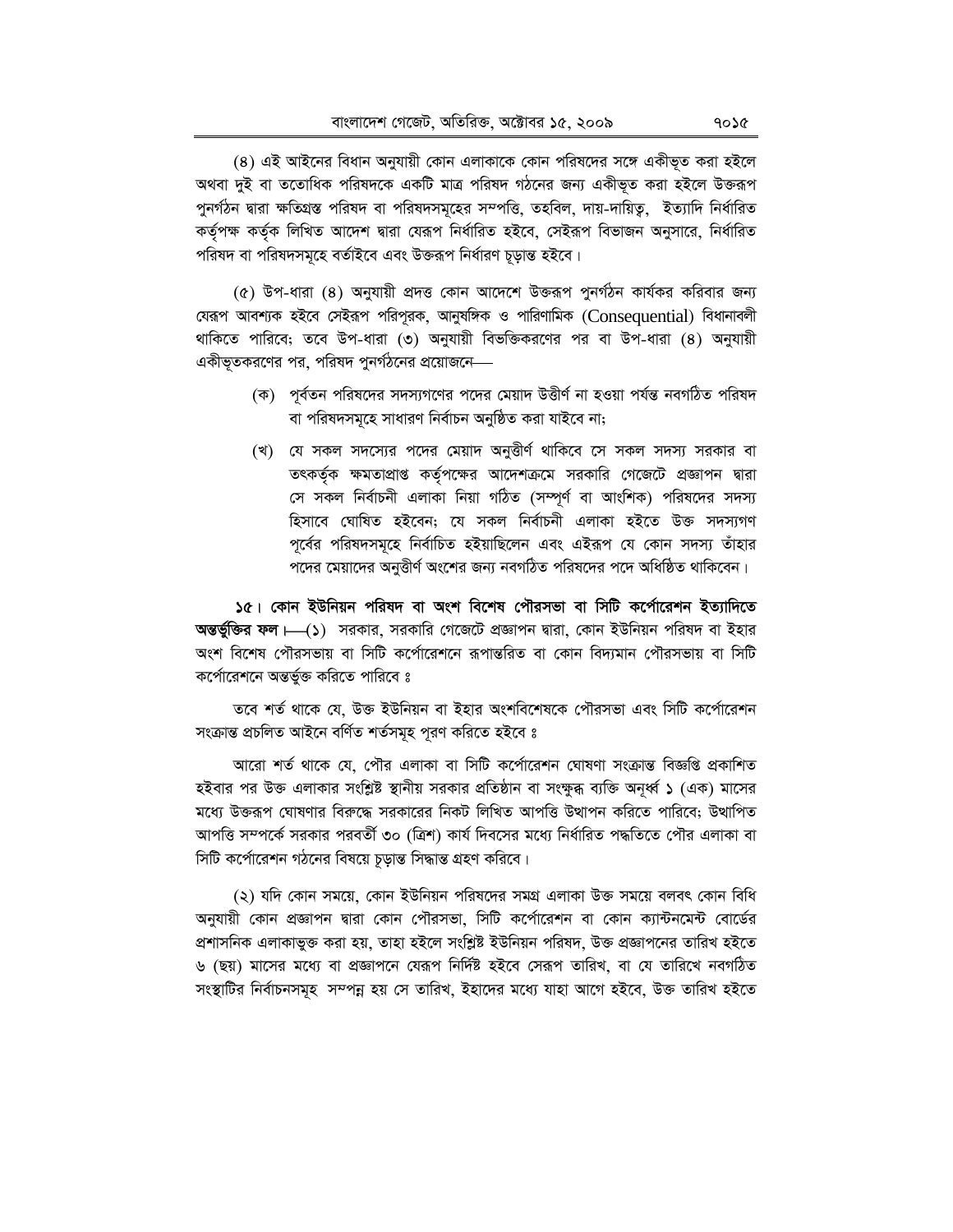আর বিদ্যমান থাকিবে না এবং যে সকল সম্পত্তি, তহবিল ও অন্য পরিসম্পদ উক্ত পরিষদে বর্তাইয়াছিল তৎসমূহ এবং উক্ত পরিষদের সকল অধিকার ও দায়-দায়িত্ব ক্ষেত্রানুযায়ী সংশ্লিষ্ট পৌরসভা, সিটি কর্পোরেশন বা ক্যান্টনমেন্ট বোর্ডের নিকট সংশ্লিষ্ট কর্তৃপক্ষের আদেশানুযায়ী বর্তাইবে ও হস্তান্তরিত হইবে এবং উক্ত পরিষদের অধীনে নিযুক্ত ব্যক্তিগণ তাঁহাদের অভিপ্রায়ের ভিত্তিতে ও নিয়োগের শর্তানুযায়ী যোগ্য বিবেচিত হইলে যে তারিখে উক্ত পরিষদ আর বিদ্যমান থাকিবে না সে তারিখ হইতে সংশ্লিষ্ট পৌরসভা বা সিটি কর্পোরেশন বা ক্যান্টনমেন্ট বোর্ডে নিয়োজিত হইয়াছেন বলিয়া গণ্য হইবে।

(৩) যদি কোন সময়ে, কোন পরিষদের অংশ বিশেষ উক্ত সময়ে বলবৎ কোন বিধি অনুযায়ী কোন প্রজ্ঞাপন দ্বারা কোন পৌরসভা, সিটি কর্পোরেশন বা কোন ক্যান্টনমেন্ট বোর্ডের প্রশাসনিক এলাকাভুক্ত করা হয়, তাহা হইলে উক্ত পরিষদের অংশ, উক্ত প্রজ্ঞাপনের তারিখ হইতে ৬ (ছয়) মাসের মধ্যে বা প্রজ্ঞাপনে যেরূপ নির্দিষ্ট হইবে সেরূপ তারিখ, বা যে তারিখে নবগঠিত সংস্থাটির নির্বাচনসমূহ সম্পন্ন হয় সে তারিখ, ইহাদের মধ্যে যাহা আগে হইবে, উক্ত তারিখ হইতে হ্রাসপ্রাপ্ত হইয়াছে বলিয়া গণ্য হইবে; অনুরূপভাবে অন্তর্ভুক্তকৃত পরিষদের অংশ বিশেষের সকল সম্পত্তি, তহবিল ও অন্য পরিসম্পদ এবং উক্ত পরিষদের সকল অধিকার ও দায়-দায়িত ক্ষেত্রানুযায়ী সংশ্লিষ্ট পৌরসভা, সিটি কর্পোরেশন বা ক্যান্টনমেন্ট বোর্ডের নিকট সংশ্লিষ্ট কর্তৃপক্ষের আদেশানুযায়ী বর্তাইবে ও হস্তান্তরিত হইবে এবং সরকার অন্যরূপ নির্দেশ না দিলে, ক্ষেত্রানুযায়ী, উক্ত পৌরসভা, সিটি কর্পোরেশন বা ক্যান্টনমেন্ট বোর্ডের অধিক্ষেত্রাধীন (Jurisdiction) এলাকার জন্য বলবৎ সকল নিয়ম, আদেশ, নির্দেশ ও প্রজ্ঞাপন উক্ত পরিষদ এলাকার যে অংশ উক্তরূপে অন্তর্ভুক্ত হয় সে অংশের ক্ষেত্ৰেও প্ৰযোজ্য হইবে।

১৬। পৌরসভা, ইত্যাদির সমগ্র বা আংশিক এলাকা নিয়া ইউনিয়ন পরিষদ গঠন।—(১) যদি সরকার মনে করে যে, কোন পৌরসভা বা সিটি কর্পোরেশন বা ক্যান্টনমেন্ট বোর্ডের সমগ্র এলাকা বা উহার কোন অংশ বিশেষের রূপরেখা পরিবর্তিত হইয়া গিয়াছে এবং উহার অধীনে এক বা একাধিক ইউনিয়ন পরিষদ গঠন করা প্রয়োজন, তাহা হইলে সরকার, সরকারি গেজেটে প্রজ্ঞাপন দ্বারা, উক্ত প্রজ্ঞাপনের প্রাক-প্রকাশনার পর—

- (ক) উক্তরূপ এলাকাকে সরকারি গেজেটে প্রজ্ঞাপনের মাধ্যমে সুনির্দিষ্ট করিয়া কোন ইউনিয়ন পরিষদে অন্তর্ভুক্ত করিতে পারিবে; বা
- (খ) উক্তরূপ এলাকায় এক বা একাধিক ইউনিয়ন পরিষদ গঠন করিতে পারিবেঃ

তবে শর্ত থাকে যে, উক্ত প্রাক-প্রকাশিত প্রজ্ঞাপনটি গণ-বিজ্ঞপ্তি আকারে অন্ততঃ দুইটি বহুল প্রচারিত দৈনিক পত্রিকায় (স্থানীয়ভাবে প্রকাশিত একটি পত্রিকাসহ) এবং সংশ্লিষ্ট ইউনিয়ন, উপজেলা ও জেলার গুরুতুপূর্ণ অফিস ও স্থানসমূহে প্রকাশ করিতে হইবে, যাহাতে উক্ত প্রকাশনার তারিখ হইতে অনধিক ২ (দুই) মাসের মধ্যে আপত্তি উত্থাপনের আহবান জানানো হইবে এবং সরকার কর্তৃক নিযুক্ত কোন কর্তৃপক্ষ আপত্তি উত্থাপনকারী বা উত্থাপনকারীদের শুনানির সুযোগ দিয়া প্রাপ্ত আপত্তি বিবেচনা করিয়া সিদ্ধান্ত প্রদান করিবে।

৭০১৬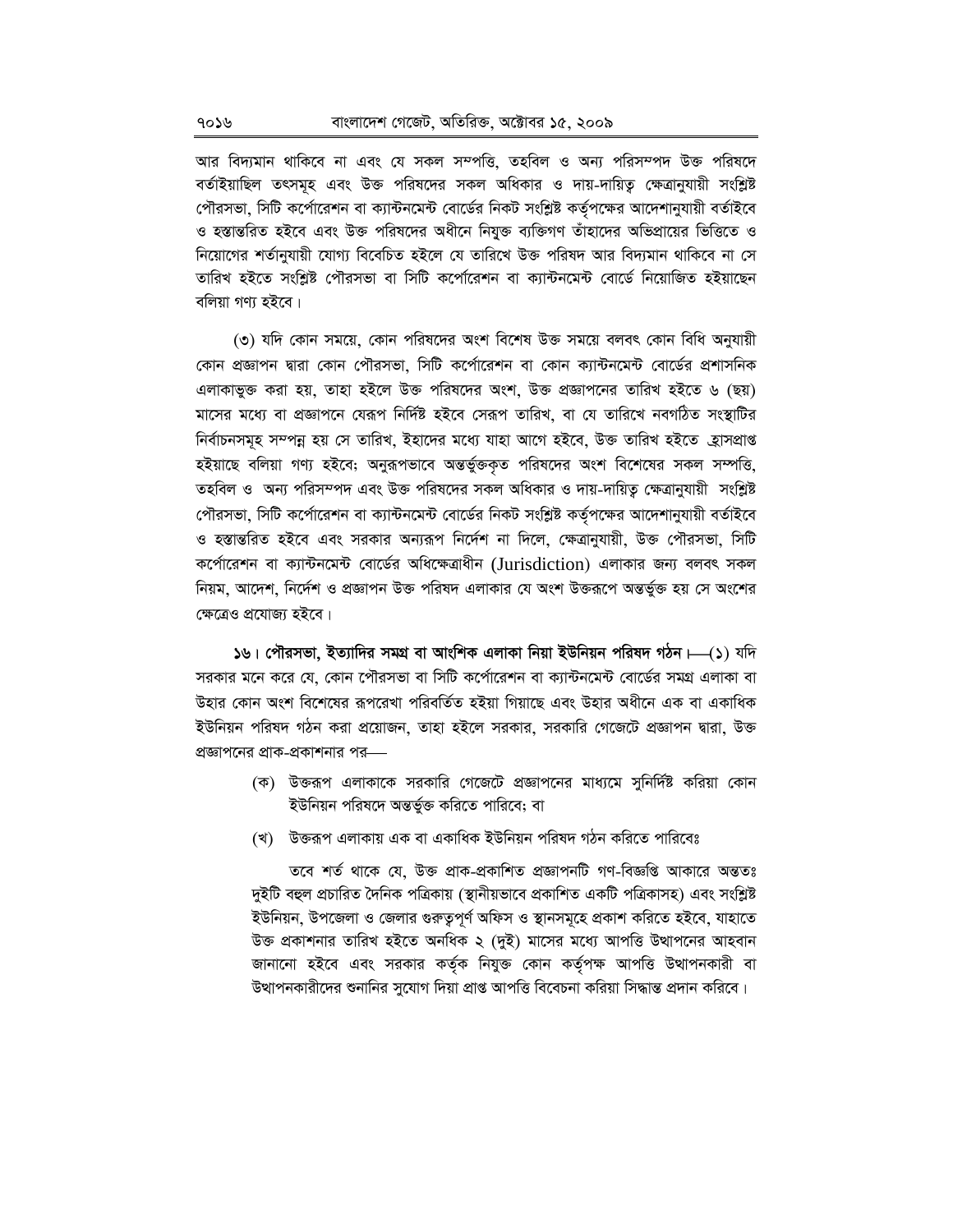(২) উপ-ধারা (১) অনুযায়ী চূড়ান্ত প্রজ্ঞাপন প্রকাশনার তারিখ হইতে অনধিক ১৮০ (একশত আশি) দিনের মধ্যে প্রজ্ঞাপনে নির্দিষ্ট এলাকার ইউনিয়ন পরিষদের নির্বাচন অনুষ্ঠিত হইতে হইবে এবং উক্তরূপ নির্বাচন সমাপ্তির তারিখ হইতে, উক্তরূপ এলাকা, ক্ষেত্রানুযায়ী, উক্তরূপে নির্দিষ্ট বা গঠিত ইউনিয়ন পরিষদের অন্তর্ভুক্ত বলিয়া গণ্য হইবে, এবং উক্তরূপে প্রজ্ঞাপিত এলাকা পৌরসভা বা সিটি কর্পোরেশন বা ক্যান্টনমেন্ট বোর্ড এর অংশ হিসেবে আর বিদ্যমান থাকিবে না।

(৩) উপ-ধারা (১) এ উল্লিখিত এলাকা যে তারিখ হইতে ইউনিয়ন পরিষদের অন্তর্ভুক্ত করা হয় সেই তারিখ হইতে—

- (ক) সংশ্লিষ্ট পৌরসভা বা সিটি কর্পোরেশন বা ক্যান্টনমেন্ট বোর্ডের যে এলাকা উক্তরূপে অন্তৰ্ভুক্ত হয় সে এলাকা সম্পৰ্কিত সম্পত্তি, তহবিল ও দায়-দায়িত্ব সংশ্লিষ্ট কৰ্তৃপক্ষ কর্তৃক যেরূপ নির্ধারিত হইবে সেরূপ বিভাজন অনুসারে ইউনিয়ন পরিষদে বর্তাইবে ও উহার নিকট হস্তান্তরিত হইবে; এবং
- (খ) উক্তরূপে অন্তর্ভুক্ত এলাকা সম্পর্কিত ব্যক্তিগণের মধ্যে যাহারা পৌরসভা বা সিটি কর্পোরেশন বা ক্যান্টনমেন্ট বোর্ড কর্তৃক নিয়োজিত, তাঁহারা সংশ্লিষ্ট ইউনিয়ন পরিষদে কর্মরত থাকিবার অভিপ্রায় ব্যক্ত করিলে বিধি অনুসারে ইউনিয়ন পরিষদে নিয়োজিত হইবেন বলিয়া গণ্য হইবেন।

১৭। নদী ভাঙ্গন, প্রাকৃতিক দুর্যোগ, ইত্যাদি কারণে পরিষদ পুনর্গঠন। তকান পরিষদের অন্তর্ভুক্ত সম্পূর্ণ বা আংশিক এলাকা নদী ভাঙ্গন অথবা অন্য কোন প্রাকৃতিক দুর্যোগের কারণে বিলীন বা বিলুগু হইয়া গেলে সরকার, উক্ত পরিষদ বিধি অনুযায়ী বাতিল বা পুনর্গঠন করিবে এবং পুনর্গঠনের ক্ষেত্রে নতুন পরিষদ গঠন না হওয়া পর্যন্ত বিদ্যমান পরিষদ এই আইনের বিধান অনুযায়ী সকল কার্যক্রম পরিচালনা করিবে।

১৮। প্রশাসক নিয়োগ  $\longmapsto$  (১) কোন এলাকাকে ইউনিয়ন ঘোষণার পর ইহার কার্যাবলী সম্পাদনের জন্য সরকার একজন উপযুক্ত কর্মকর্তাকে প্রশাসক হিসাবে নিয়োগ করিবে এবং এই আইনের বিধান মোতাবেক নির্বাচিত পরিষদ গঠন না হওয়া পর্যন্ত প্রশাসক ইউনিয়ন পরিষদের যাবতীয় দায়িতু পালন করিবেন ঃ

তবে শর্ত থাকে যে, উপ-ধারা (১) এর অধীন নিযুক্ত প্রশাসক ১২০ (একশত বিশ) দিনের অধিক সময় কাল দায়িতে থাকিতে পারিবেন না ঃ

আরো শর্ত থাকে যে, কোন দৈব-দর্বিপাকের কারণে এই আইনের বিধান মোতাবেক নির্বাচিত পরিষদ গঠন করা সম্ভব না হইলে সরকার উক্ত মেয়াদ অনধিক ৬০ (ষাঁট) দিন বদ্ধি করিতে পারিবে।

(২) সরকার প্রশাসককে কর্মসম্পাদনে সহায়তা করিবার জন্য প্রয়োজনীয় সংখ্যক সদস্য সমন্বয়ে কমিটি গঠন করিতে পারিবে।

(৩) প্রশাসক এবং কমিটির সদস্যবৃন্দ, যথাক্রমে, চেয়ারম্যান ও সদস্যগণের ক্ষমতা প্রয়োগ করিবেন।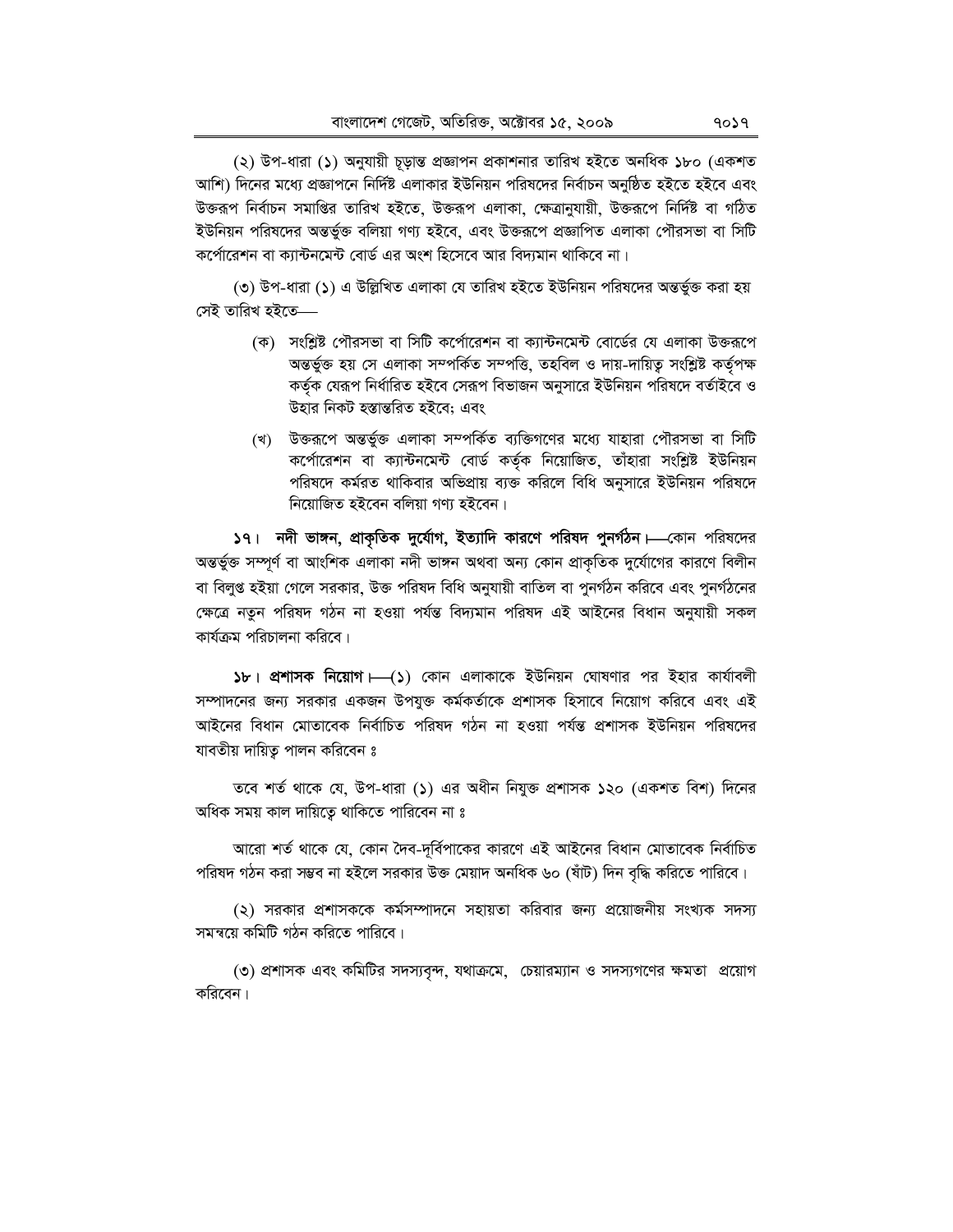#### চতুৰ্থ অধ্যায়

#### চেয়ারম্যান ও সদস্য নির্বাচন

 $\frac{1}{2}$ ৯। ভোটার তালিকা ও ভোটাধিকার  $\leftarrow$ (১) প্রতিটি ওয়ার্ডের জন্য নির্বাচন কমিশন কর্তৃক প্রণীত একটি ভোটার তালিকা থাকিবে।

- (২) কোন ব্যক্তি কোন ওয়ার্ডের ভোটার তালিকাভুক্ত হইবার অধিকারী হইবেন, যদি তিনি—
	- (ক) বাংলাদেশের একজন নাগরিক হন;
	- (খ) আঠারো বৎসরের কম বয়স্ক নহেন:
	- (গ) কোন উপযুক্ত আদালত কৰ্তৃক অপ্ৰকৃতিস্থ বলিয়া ঘোষিত নহেন;
	- (ঘ) সংশিষ্ট ওয়ার্ডের অধিবাসী বা অধিবাসী বলিয়া গণ্য হন।

(৩) কোন ব্যক্তি ভোটার তালিকায় যে ওয়ার্ডে অন্তর্ভুক্ত হইবেন, তিনি সেই ওয়ার্ডের সদস্য এবং চেয়ারম্যান নির্বাচনে ভোট প্রদান করিতে পারিবেন।

২০। নিৰ্বাচন পরিচালনা, ইত্যাদি।—(১) নিৰ্বাচন কমিশন কৰ্তৃক প্ৰণীত বিধি অনুসারে নিৰ্বাচন কমিশন পরিষদের চেয়ারম্যান ও সদস্যদের নির্বাচনের আয়োজন, পরিচালনা ও সম্পাদন করিবে এবং অনুরূপ বিধিতে নির্বাচন কমিশন ন্দিরূপ সকল বা যে কোন বিষয়ের বিধান করিতে পারিবে, যথা ঃ—

- (ক) নির্বাচন পরিচালনার জন্য রিটার্নিং অফিসার, সহকারী রিটার্নিং অফিসার, প্রিজাইডিং অফিসার ও পোলিং অফিসার নিয়োগ এবং তাহাদের ক্ষমতা ও দায়িতু;
- (খ) প্রার্থীদের মনোনয়ন, মনোনয়নের ক্ষেত্রে আপত্তি এবং মনোনয়নপত্র বাছাই;
- (গ) প্ৰাৰ্থী কৰ্তৃক প্ৰদত্ত জামানত গ্ৰহণ এবং উক্ত জামানত ফেরত প্ৰদান বা বাজেয়াপ্তকরণ;
- (ঘ) প্রার্থীতা প্রত্যাহার ও প্রতীক বরাদ্দ;
- (ঙ) প্রার্থীদের এজেন্ট নিয়োগ:
- (**চ)** প্ৰতিদ্বন্দ্বিতা ও বিনা প্ৰতিদ্বন্দ্বিতার ক্ষেত্ৰে নিৰ্বাচন পদ্ধতি;
- (ছ) ভোট গ্রহণের তারিখ, সময়, স্থান এবং নির্বাচন পরিচালনা সংক্রান্ত অন্যান্য বিষয়;
- (জ) ভোটদান পদ্ধতি:
- (ঝ) প্ৰাপ্ত ভোট বাছাই ও গণনা, ফলাফল ঘোষণা এবং সমান সংখ্যক ভোট প্ৰাপ্তির ক্ষেত্ৰে অনুসরণীয় পদ্ধতি;
- (ঞ) ব্যালট পেপার ও নির্বাচন সংক্রান্ত অন্যান্য কাগজপত্রের হেফাজত ও বিলি বন্টন;
- (ট) যে অবস্থায় ভোট গ্রহণ স্থগিত করা যায় এবং পুনরায় ভোট গ্রহণ করা যায়;
- (ঠ) প্রার্থীদের নির্বাচনী ব্যয় এবং এতদ্সংক্রান্ত যাবতীয় বিষয়;
- (ড) নিৰ্বাচনে দুৰ্নীতিমূলক বা অবৈধ কাৰ্যকলাপ এবং অন্যান্য নিৰ্বাচনী অপৱাধ এবং উহার দণ্ড এবং প্রতিদ্বন্দ্বি প্রার্থীদের আচরণ ও আচরণ বিধি ভংগের দণ্ড;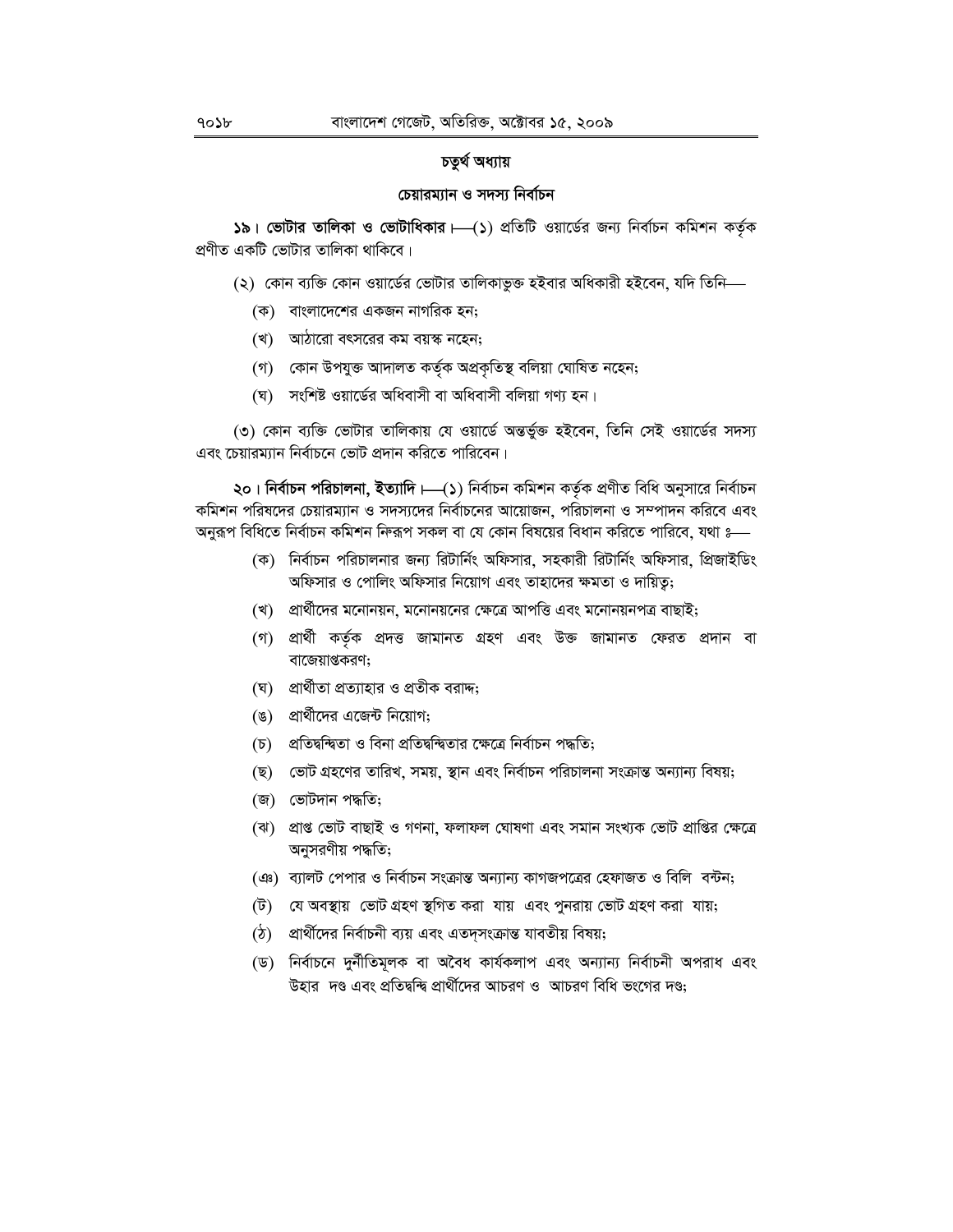- (ঢ) নির্বাচনী বিরোধ এবং উহার বিচার ও নিম্পত্তি;
- (ণ) অপরাধ বিচারার্থে গ্রহণ, ম্যাজিষ্টেটের ক্ষমতা প্রয়োগ, মামলার মেয়াদ সংক্রান্ত বিষয়াদি:
- (ত) ভোট গ্রহণের দিন নির্বাচন সংক্রান্ত দায়িত্ব পালনরত আইন প্রয়োগকারী সংস্থার সদস্যদের গ্রেফতার করার ক্ষমতা; এবং
- (থ) নিৰ্বাচন সম্পৰ্কিত আনুষঙ্গিক অন্যান্য বিষয়।
- (২) কোন ব্যক্তি, উপ-ধারা (১) এর দফা (ড) এ উল্লিখিত—
	- (ক) নির্বাচনে দূর্নীতিমূলক বা অবৈধ কার্যকলাপ করিলে তিনি অন্যূন ৩ (তিন) বৎসর কারাদণ্ড অথবা অনধিক ১০ (দশ হাজার) টাকা অর্থদণ্ড বা উভয়দণ্ডে দণ্ডিত হইবেন;
	- (খ) নির্বাচনী অপরাধ করিলে তিনি অন্যূন ৬ (ছয়) মাস এবং অনধিক ৩ (তিন) বৎসর কারাদণ্ডে দণ্ডিত হইবেন; এবং
	- (গ) আচরণ বিধির কোন বিধান লংঘন করিলে তিনি অন্যূন ৬ (ছয়) মাস কারাদণ্ড অথবা অনধিক ১০ (দশ হাজার) টাকা অর্থদণ্ড অথবা উভয় দণ্ডে দণ্ডিত হইবেন।

২১। নিৰ্বাচনী ফলাফল প্ৰকাশ।—চেয়ারম্যান এবং সদস্য হিসাবে নিৰ্বাচিত সকল ব্যক্তির নাম নির্বাচন কমিশন, যথাশীঘ্র সম্ভব, সরকারি গেজেটে প্রকাশ করিবে।

#### পঞ্চম অধ্যায়

#### নিৰ্বাচনী বিৱোধ

২২। নিৰ্বাচনী দরখাস্ত দাখিল ।- (১) এই আইনের অধীনে অনুষ্ঠিত কোন নিৰ্বাচন বা গৃহীত নিৰ্বাচনী কাৰ্যক্ৰম বিষয়ে নিৰ্বাচন ট্ৰাইব্যুনাল ব্যতীত কোন আদালত বা অন্য কোন কৰ্তৃপক্ষের নিকট আপত্তি উত্থাপন করা যাইবে না।

(২) কোন নির্বাচনের প্রার্থী ব্যতীত অন্য কোন ব্যক্তি উক্ত নির্বাচন বা নির্বাচনী কার্যক্রম বিষয়ে আপত্তি উত্থাপন ও প্রতিকার প্রার্থনা করিয়া নির্বাচন ট্রাইব্যনালে আবেদন করিতে পারিবেন না।

(৩) এই আইনের ধারা ২৩ এর অধীন গঠিত নির্বাচন ট্রাইব্যনালের বরাবরে নির্ধারিত পদ্ধতিতে নিৰ্বাচনী অভিযোগপত্ৰ পেশ করিতে হইবে।

 $(8)$  কোন আদালত—

- (ক) পরিষদের কোন চেয়ারম্যান বা সদস্যের নির্বাচন মুলতবী রাখিতে;
- (খ) এই আইন অনুযায়ী নির্বাচিত কোন পরিষদের চেয়ারম্যান বা সদস্যকে তাঁহার দায়িতূ গ্ৰহণে বিরত রাখিতে;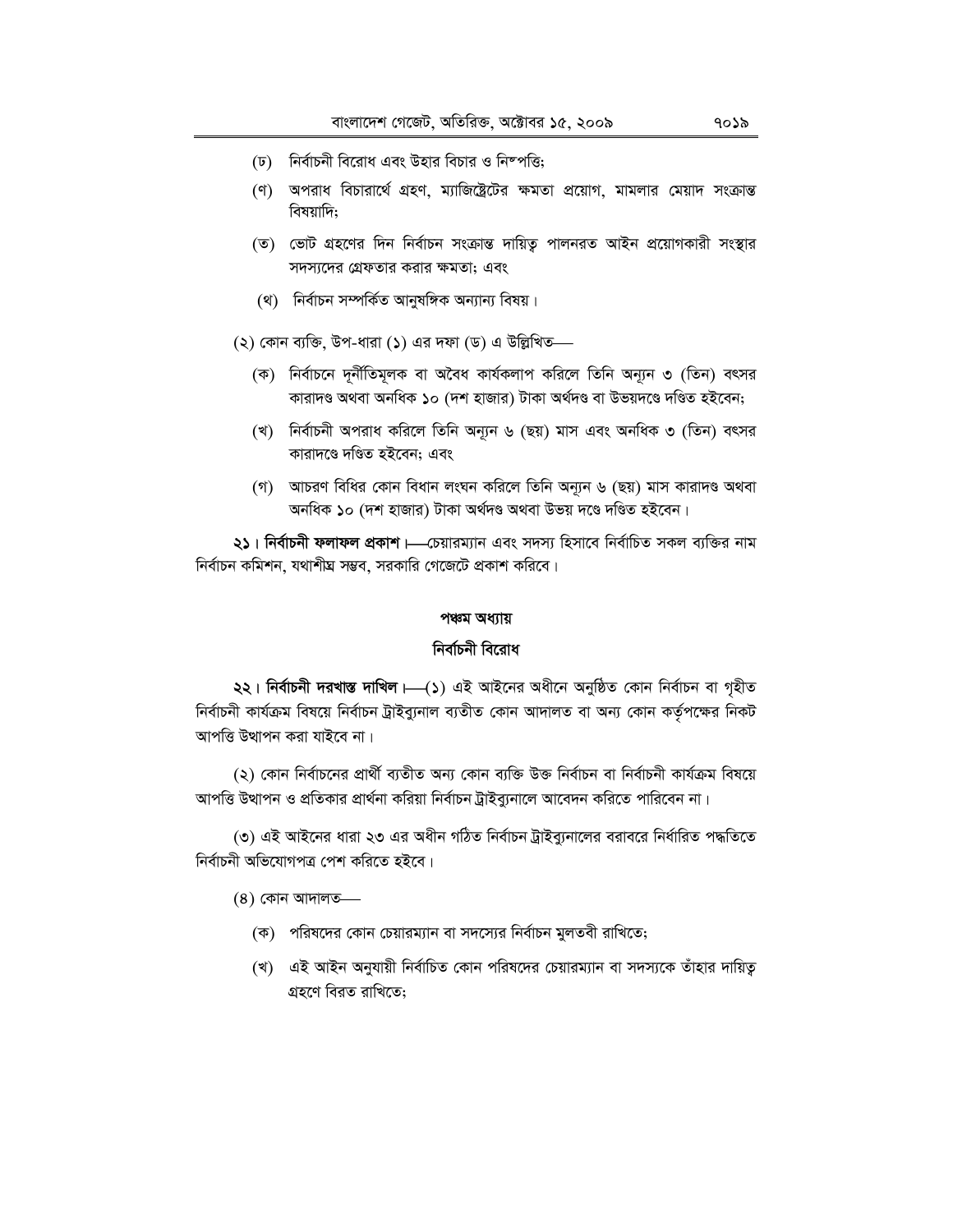(গ) এই আইন অনুযায়ী নির্বাচিত কোন পরিষদের চেয়ারম্যান বা সদস্যকে তাঁহার কাৰ্যালয়ে প্ৰবেশ কৰা হইতে বিৱত ৱাখিতে—

নিষেধাজ্ঞা জারি করিতে পারিবে না।

২৩। নিৰ্বাচনী ট্ৰাইব্যুনাল ও নিৰ্বাচনী আপিল ট্ৰাইব্যুনাল গঠন  $\longmapsto$  এই আইনের অধীনে নির্বাচন সম্পর্কিত বিরোধ নিষ্পত্তির ক্ষেত্রে নির্বাচন কমিশন, সরকারী গেজেটে প্রজ্ঞাপনের দ্বারা, একজন উপযুক্ত পদমর্যাদার বিচার বিভাগীয় কর্মকর্তার সমন্বয়ে প্রয়োজনীয় সংখ্যক নির্বাচনী ট্রাইব্যনাল এবং একজন উপযুক্ত পদমর্যাদার বিচার বিভাগীয় কর্মকর্তা ও একজন উপযুক্ত পদমর্যাদার নির্বাহী বিভাগের কর্মকর্তার সমন্বয়ে প্রয়োজনীয় সংখ্যক নির্বাচনী আপিল ট্রাইব্যুনাল গঠন করিবে।

(২) কোন সংক্ষুদ্ধ ব্যক্তি নির্বাচিত চেয়ারম্যান বা সদস্য বা সদস্যগণের নাম সরকারী গেজেটে প্রকাশের পরবর্তী ৩০ (ত্রিশ) দিনের মধ্যে নির্বাচনী ট্রাইবুনালে নির্বাচনী দরখাস্ত দায়ের করিতে পারিবেন।

(৩) উপ-ধারা (১) অনুযায়ী গঠিত ট্রাইবুন্যাল পরিষদের নির্বাচন সংক্রান্ত যে কোন দরখাস্ত, উহা দায়ের করিবার ১৮০ (একশত আশি) দিনের মধ্যে নিম্পত্তি করিবে।

(8) নির্বাচনী ট্রাইব্যুনালের রায়ের বিরুদ্ধে সংক্ষুদ্ধ ব্যক্তি ৩০ (ত্রিশ) দিনের মধ্যে নির্বাচনী আপিল ট্রাইব্যুনালে আপিল দায়ের করিতে পারিবেন।

(৫) উপ-ধারা (১) অনুযায়ী গঠিত নির্বাচনী আপিল ট্রাইব্যুনাল আপিল দায়ের করিবার ১২০ (একশত বিশ) দিনের মধ্যে উহা নিষ্পত্তি করিবে।

(৬) নির্বাচনী আপিল ট্রাইব্যুনালের রায় চূড়ান্ত বলিয়া গণ্য হইবে।

২৪। নির্বাচনী দরখাস্ত ও আপিল বদলীকরণের ক্ষমতা। র্নির্বাচন কমিশন নিজ উদ্যোগে অথবা পক্ষগণের কোন এক পক্ষ কর্তৃক এতদুদ্দেশ্যে পেশকৃত আবেদনের প্রেক্ষিতে যে কোন পর্যায়ে একটি নিৰ্বাচনী দরখাস্ত এক ট্ৰাইব্যুনাল হইতে অন্য ট্ৰাইব্যুনালে অথবা একটি আপিল ট্ৰাইব্যুনাল হইতে অপর একটি আপিল ট্রাইব্যুনালে বদলী করিতে পারিবে এবং যে ট্রাইব্যুনালে বা আপিল ট্রাইব্যুনালে তাহা এইরূপ বদলী করা হয় সেই ট্রাইব্যুনাল বা আপিল ট্রাইব্যুনাল উক্ত দরখাস্ত বা আপিল যে পৰ্যায়ে বদলী করা হইয়াছে সেই পর্যায় হইতে উহার বিচারকার্য চালাইয়া যাইবেঃ

তবে শর্ত থাকে যে, নির্বাচনী দরখাস্ত যে ট্রাইব্যুনালে বদলী করা হইয়াছে সেই ট্রাইব্যুনাল উপযুক্ত মনে করিলে ইতিপূর্বে পরীক্ষিত কোন সাক্ষী পুনরায় তলব বা পুনরায় পরীক্ষা করিতে পারিবে এবং অনুরূপভাবে আপিল ট্রাইব্যুনালও এই ক্ষমতা প্রয়োগ করিতে পারিবে।

২৫। নির্বাচনী দরখাস্ত, আপিল, ইত্যাদি নিম্পত্তি।—নির্বাচনী দরখাস্ত ও আপিল দায়েরের পদ্ধতি, নিৰ্বাচনী ট্ৰাইব্যুনাল ও নিৰ্বাচনী আপিল ট্ৰাইব্যুনাল কৰ্তৃক নিৰ্বাচন বিরোধ নিম্পত্তির পদ্ধতি, এখতিয়ার, ক্ষমতা, প্রতিকার এবং আনুষঙ্গিক সকল বিষয় বিধি দ্বারা নির্ধারিত হইবে।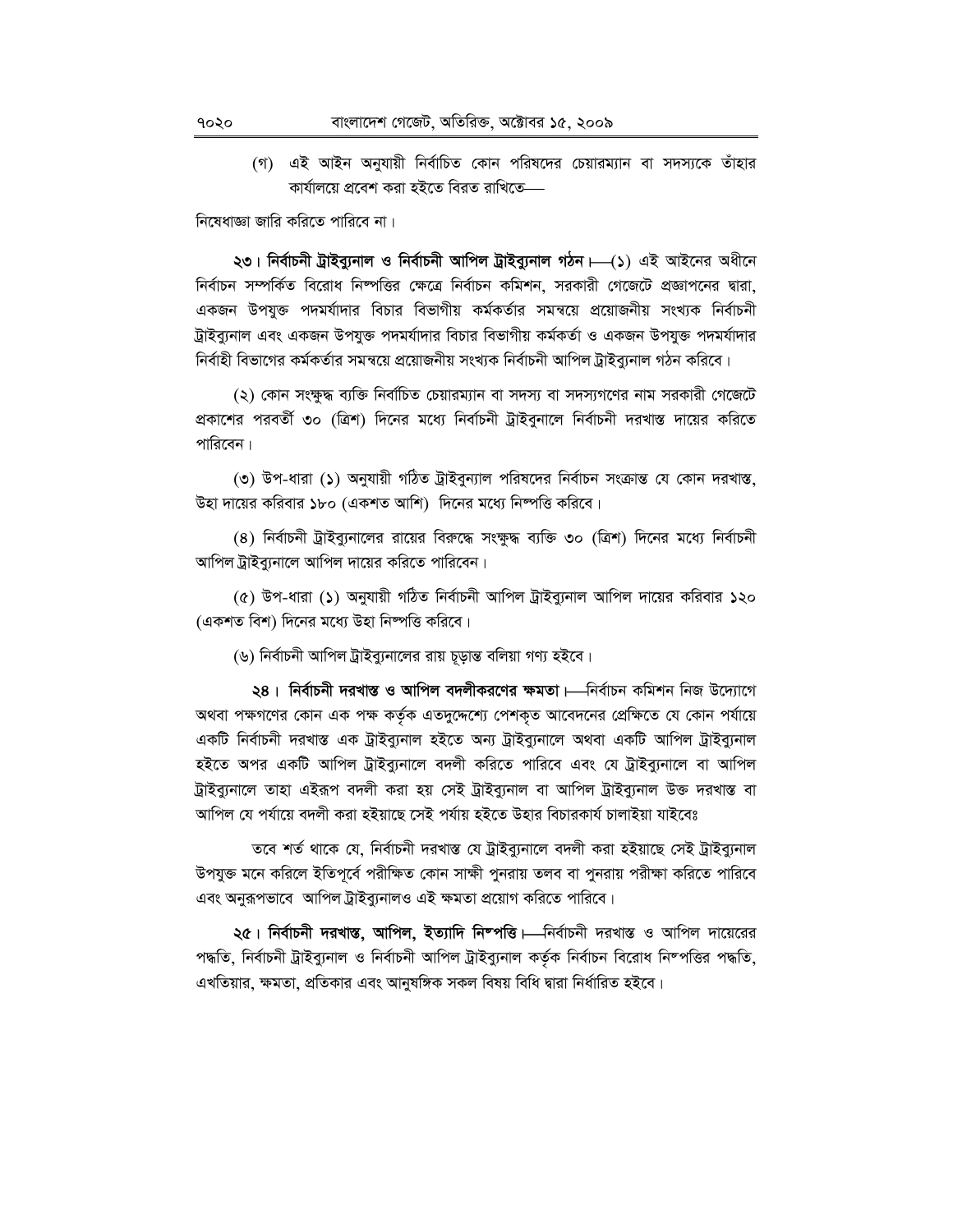#### **ষষ্ঠ অধ্যায়**

#### **যোগ্যতা ও অযোগ্যতা**

**২৬। পরিষদের সদস্যগণের যোগ্যতা ও অযোগ্যতা ⊢—(১)** কোন ব্যক্তি এই ধারার উপ-ধারা (২) এর বিধান সাপেক্ষে পরিষদের চেয়ারম্যান বা সদস্য পদে নির্বাচিত হইবার যোগ্য হইবেন, যদি—

- (ক) তিনি বাংলাদেশের নাগরিক হন;
- (খ) তাঁহার বয়স পঁচিশ বৎসর পূর্ণ হয়;
- (গ) চেয়ারম্যানের ক্ষেত্রে, সংশ্লিষ্ট ইউনিয়নের যে কোন ওয়ার্ডের ভোটার তালিকায় তাঁহার নাম লিপিবদ্ধ থাকে:
- (ঘ) সংরক্ষিত মহিলা আসনের সদস্যসহ অন্যান্য সদস্যদের ক্ষেত্রে, সংশ্লিষ্ট ওয়ার্ডের ভোটার তালিকায় তাঁহার নাম লিপিবদ্ধ থাকে।

(২) কোন ব্যক্তি চেয়ারম্যান বা সদস্য পদে নির্বাচিত হইবার এবং থাকিবার যোগ্য হইবেন না. যদি $-$ 

- (ক) তিনি বাংলাদেশের নাগরিকতু পরিত্যাগ করেন বা হারান;
- (খ) তাঁহাকে কোন আদালত অপ্ৰকৃতিস্থ বলিয়া ঘোষণা করেন;
- (গ) তিনি কোন আদালত কর্তৃক দেউলিয়া ঘোষিত হন এবং দেউলিয়া ঘোষিত হইবার পর দায় হইতে অব্যাহতি লাভ না করিয়া থাকেন:
- (ঘ) তিনি নৈতিক শ্বলনজনিত কোন ফৌজদারি অপরাধে দোষী সাব্যস্ত হইয়া অন্যুন ২ (দুই) বৎসরের কারাদণ্ডে দণ্ডিত হন এবং তাঁহার মুক্তি লাভের পর ৫ (পাঁচ) বৎসর কাল অতিবাহিত না হইয়া থাকে;
- (ঙ) তিনি প্রজাতন্ত্রের বা পরিষদের বা অন্য কোন স্থানীয় কর্তৃপক্ষের কোন কর্মে লাভজনক সাৰ্বক্ষণিক পদে অধিষ্ঠিত থাকেন;
- (চ) তিনি জাতীয় সংসদের সদস্য বা অন্য কোন স্থানীয় কর্তৃপক্ষের চেয়ারম্যান বা সদস্য হন;
- (ছ) তিনি বা তাঁহার পরিবারের উপর নির্ভরশীল কোন সদস্য সংশ্লিষ্ট পরিষদের কোন কাজ সম্পাদনের বা মালামাল সরবরাহের জন্য ঠিকাদার হন বা ইহার জন্য নিযুক্ত ঠিকাদারী প্রতিষ্ঠানের অংশীদার হন বা সংশ্লিষ্ট পরিষদের কোন বিষয়ে তাঁহার কোন প্রকার আর্থিক স্বার্থ থাকে বা তিনি সরকার কর্তৃক নিযুক্ত অত্যাবশ্যক কোন দ্রব্যের ডিলার হন;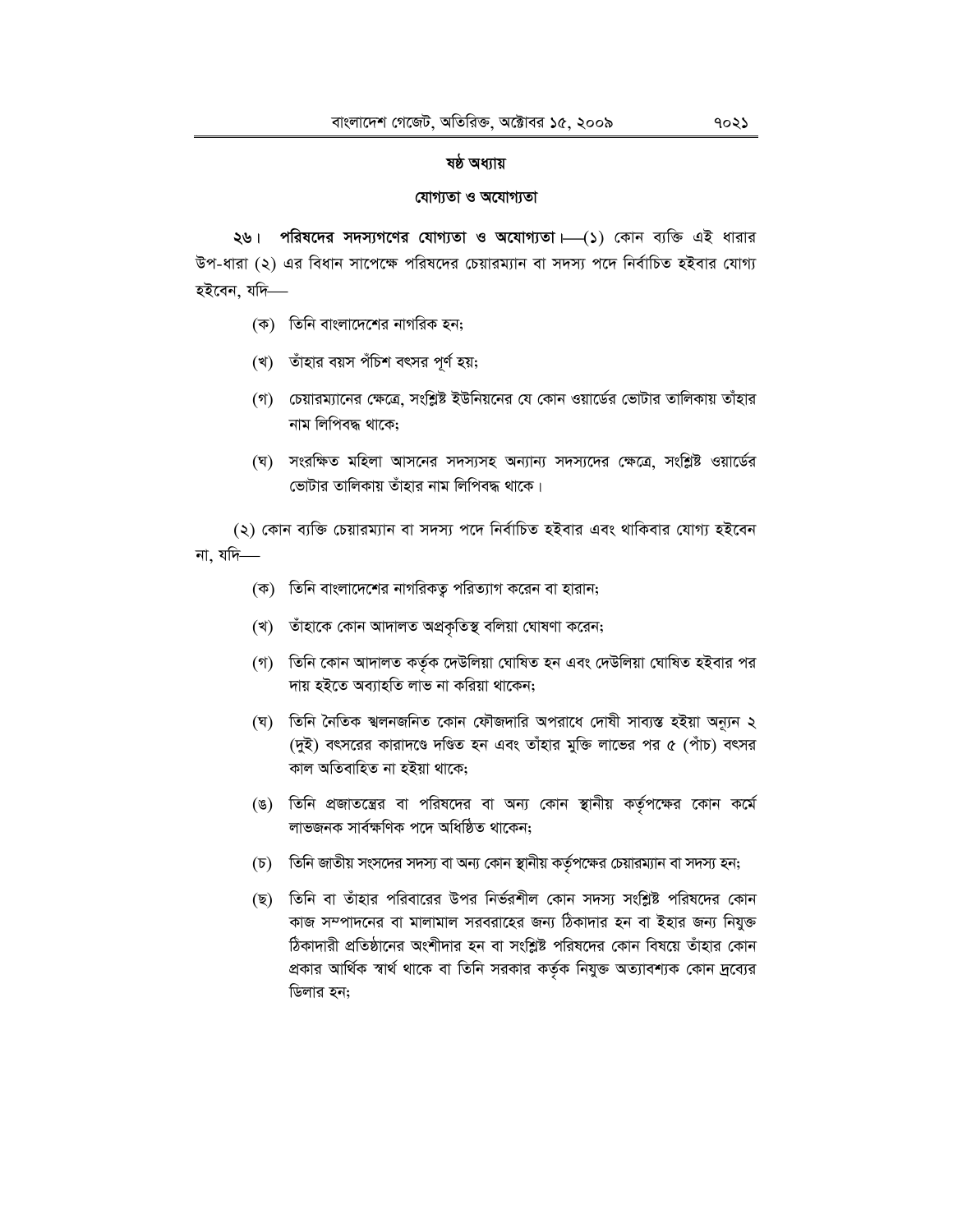(জ) মনোনয়ন পত্র জমা দেওয়ার তারিখে কোন ব্যাংক বা আর্থিক প্রতিষ্ঠান হইতে কোন ঋণ মেয়াদোত্তীর্ণ অবস্থায় অনাদায়ী রাখেন ঃ

তবে শৰ্ত থাকে যে, কোন ব্যাংক বা আৰ্থিক প্ৰতিষ্ঠান হইতে গৃহীত নিজস্ব বসবাসের নিমিত্ত গৃহ-নির্মাণ অথবা ক্ষুদ্র কৃষি ঋণ ইহার আওতাভুক্ত হইবে না;

- (ঝ) তাঁহার নিকট পরিষদ হইতে গৃহীত কোন ঋণ অনাদায়ী থাকে বা পরিষদের নিকট তাঁহার কোন আর্থিক দায়-দেনা থাকে;
- (ঞ) তিনি স্থানীয় সরকার পরিষদ কিংবা সরকার কর্তৃক নিয়োগকৃত নিরীক্ষা প্রতিবেদন অনুযায়ী পরিশোধের জন্য নির্ধারিত অর্থ সংশ্লিষ্ট স্থানীয় সরকার পরিষদকে পরিশোধ না করেন;
- (ট) তিনি পরিষদের তহবিল তসরূফের কারণে দণ্ডপ্রাপ্ত হন;
- (ঠ) তিনি এই আইনে বর্ণিত অপরাধে অথবা নির্বাচনী অপরাধ সংক্রান্ত অপরাধে সংশ্লিষ্ট আদালত কর্তৃক দোষী সাব্যস্ত হইয়া অন্যুন ২(দুই) বৎসর কারাদণ্ডে দণ্ডিত হন এবং তাঁহার মুক্তি লাভের পর ৫ (পাঁচ) বৎসর কাল অতিবাহিত না হইয়া থাকে;
- (ড) তিনি কোন সরকারি বা আধাসরকারি দপ্তর, স্বায়ত্তশাসিত সংস্থা, স্থানীয় কর্তৃপক্ষ, সমবায় সমিতি ইত্যাদি হইতে নৈতিক শ্বলন, দুৰ্নীতি. অসদাচরণ ইত্যাদি অপরাধে চাকুরিচ্যুত হইয়া ৫ (পাঁচ) বৎসর অতিক্রান্ত না করেন;
- (ঢ) তিনি বিগত পাঁচ বৎসরের মধ্যে যে কোন সময়ে দণ্ডবিধির ধারা ১৮৯ ও ১৯২ এর অধীন দোষী সাব্যস্ত হইয়া সাজাপ্ৰাপ্ত হন;
- (ণ) তিনি বিগত পাঁচ বৎসরের মধ্যে যে কোন সময়ে দণ্ডবিধির ধারা ২১৩. ৩৩২. ৩৩৩ ও ৩৫৩ এর অধীন দোষী সাব্যস্ত হইয়া সাজাপ্রাপ্ত হন;
- (ত) তিনি কোন আদালত কৰ্তৃক ফেরারী আসামী হিসাবে ঘোষিত হন;
- (থ) জাতীয় বা আন্তর্জাতিক আদালত বা ট্রাইব্যুনাল কর্তৃক যুদ্ধাপরাধী হিসাবে দোষী সাব্যস্ত হন।

(৩) প্রত্যেক চেয়ারম্যান ও সদস্য পদপ্রার্থী মনোনয়নপত্র দাখিলের সময় এই মর্মে একটি হলফনামা দাখিল করিবেন যে, উপ-ধারা (২) অনুযায়ী তিনি চেয়ারম্যান বা সদস্য নির্বাচনের অযোগ্য নহেন।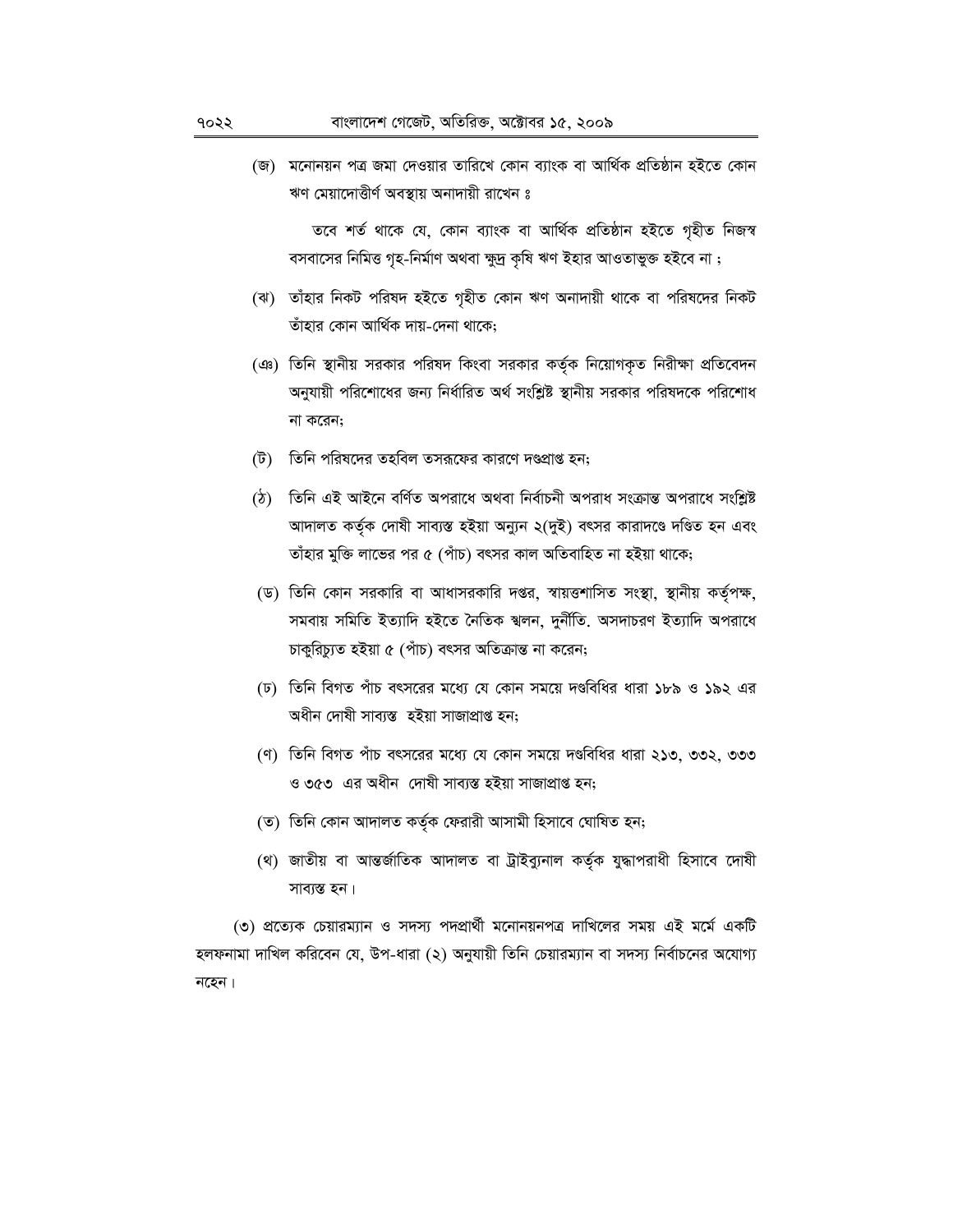**২৭। একাধিক পদে প্রার্থীতায় বাঁধা —(১) কোন ব্যক্তি একই সাথে চেয়ারম্যান ও সদস্য** পদে প্রার্থী হইতে পারিবেন না ।

(২) যদি কোন ব্যক্তি একই সাথে কোন পরিষদের একাধিক পদে মনোনয়নপত্র দাখিল করেন. তাহা হইলে, তাঁহার সকল মনোনয়নপত্র বাতিল হইবে।

(৩) পরিষদের মেয়াদকালে কোন কারণে চেয়ারম্যান পদ শূন্য হইলে, কোন সদস্য চেয়ারম্যান পদে নিৰ্বাচনে প্ৰতিদ্বন্দ্বিতা করিতে পারিবেন ঃ

তবে শর্ত থাকে যে, এইরূপ ক্ষেত্রে উক্ত সদস্যকে স্বীয় পদ ত্যাগ করিয়া প্রতিদ্বন্দ্বিতা করিতে হইবে।

(8) কোন ব্যক্তি একই সংগে যে কোন স্থানীয় সরকার পরিষদের সদস্য এবং জাতীয় সংসদ সদস্য পদে প্ৰতিদ্বন্দ্বিতা করিতে পারিবেন না।

#### স**প্তম** অধ্যায়

## পরিষদের চেয়ারম্যান ও সদস্যগণ সম্পর্কিত বিধান

 $2b$ । পরিষদের চেয়ারম্যান ও সদস্যগণের শপথ বা ঘোষণা —(১) চেয়ারম্যান ও প্রত্যেক সদস্য তাঁহার কার্যভার গ্রহণের পূর্বে প্রথম তফসিলে উল্লিখিত ফরমে সরকার কর্তৃক নির্ধারিত কোন ব্যক্তির সম্মুখে শপথ গ্রহণ বা ঘোষণা প্রদান করিবেন এবং শপথপত্র বা ঘোষণাপত্রে স্বাক্ষরদান করিবেন।

(২) চেয়ারম্যান বা সদস্য হিসাবে নির্বাচিত ব্যক্তিগণের নাম সরকারি গেজেটে প্রকাশিত হইবার ৩০ (ত্রিশ) দিনের মধ্যে চেয়ারম্যান ও সকল সদস্যের শপথ গ্রহণ বা ঘোষণার জন্য সরকার বা তদ্কৰ্তৃক নিৰ্ধাৱিত কৰ্তৃপক্ষ প্ৰয়োজনীয় ব্যবস্থা গ্ৰহণ কৱিবেন।

২৯। পরিষদের চেয়ারম্যান ও সদস্যগণের কার্যকাল।—(১) কোন পরিষদের চেয়ারম্যান ও সদস্যগণ, এই আইনের বিধানাবলী সাপেক্ষে, সংশ্লিষ্ট পরিষদের প্রথম সভা অনুষ্ঠানের তারিখ হইতে  $\alpha$  (পাঁচ) বৎসর সময়ের জন্য উক্ত পদে অধিষ্ঠিত থাকিবেন।

(২) ঢেয়ারম্যান ও সদস্যদের নাম সরকারি গেজেটে প্রকাশিত হওয়ার তারিখ হইতে পরবর্তী ৩০ (ত্রিশ) কার্যদিবসের মধ্যে ইউনিয়ন পরিষদের প্রথম সভা অনুষ্ঠিত হইতে হইবে ঃ

তবে শর্ত থাকে যে, নির্ধারিত সময়ের মধ্যে নবগঠিত পরিষদের প্রথম সভা অনুষ্ঠিত না হইলে সরকার উপযুক্ত কর্তৃপক্ষকে সভা আহ্বানের জন্য দায়িতু অর্পণ করিতে পারিবে এবং অনুরূপভাবে অনুষ্ঠিত সভা পরিষদের প্রথম সভা হিসাবে গণ্য হইবে।

(৩) পরিষদ গঠনের জন্য কোন সাধারণ নির্বাচন ঐ পরিষদের জন্য অনুষ্ঠিত পূর্ববর্তী সাধারণ নির্বাচনের তারিখ হইতে ৫ (পাঁচ) বৎসর পূর্ণ হইবার ১৮০ (এক শত আশি) দিনের মধ্যে অনুষ্ঠিত হইবে।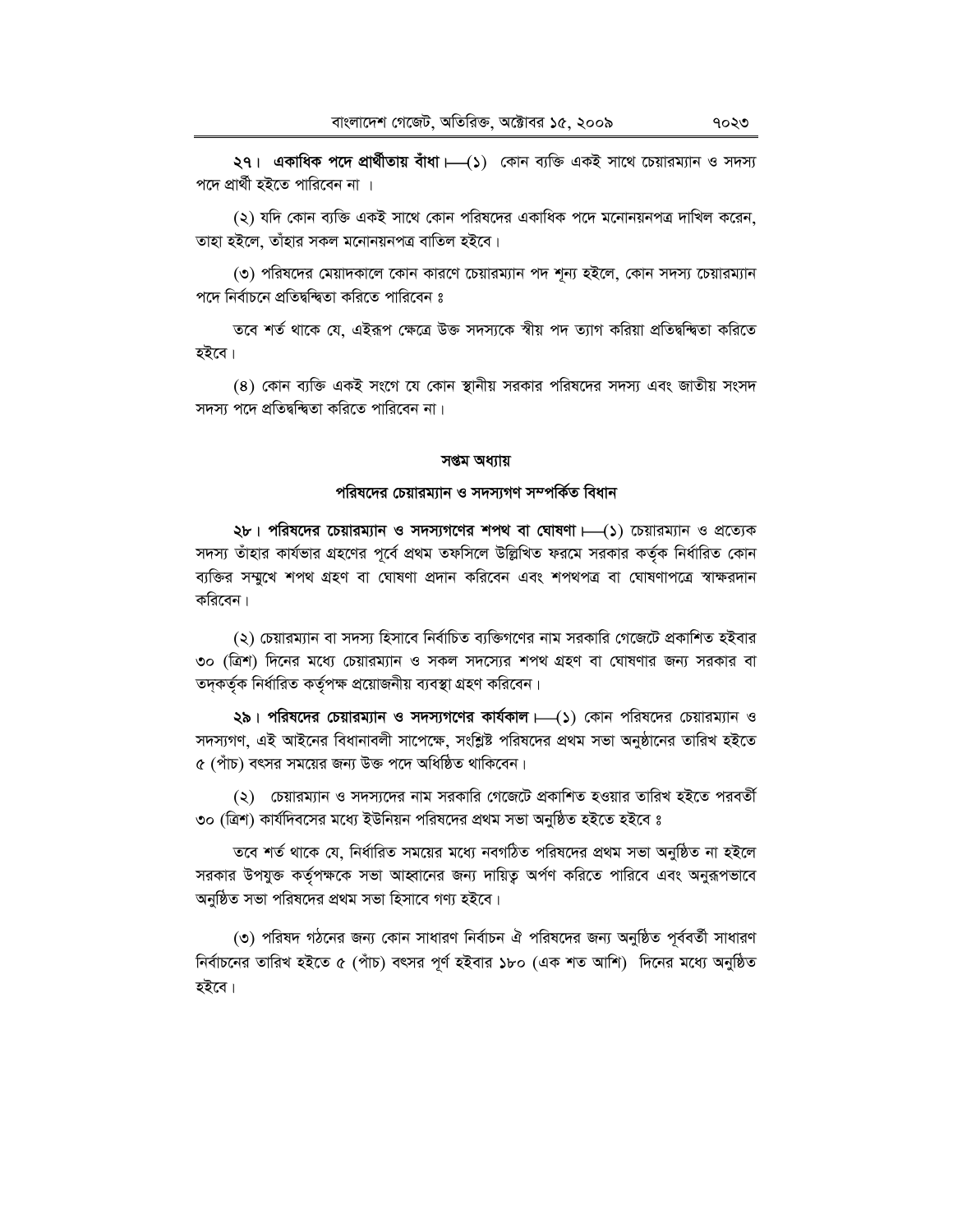(৪) এই আইনে যাহা কিছুই থাকুক না কেন, ইউনিয়ন পরিষদের মেয়াদ শেষে নির্বাচনের পর উহার তিন-চতুর্থাংশ সদস্য শপথ গ্রহণ করিলে ইউনিয়নটি যথাযথভাবে গঠিত হইয়াছে বলিয়া গণ্য হইবে।

ব্যাখ্যাঃ গঠিত পরিষদের মোট সদস্যদের তিন-চতুর্থাংশ নির্ধারণের ক্ষেত্রে ভগ্নাংশের উদ্ভব হইলে এবং তাহা দশমিক পাঁচ শুন্য শতাংশের কম হইলে অগাহ্য করিতে হইবে এবং দশমিক পাঁচ শুন্য শতাংশ বা তার বেশী হইলে তাহা এক বলিয়া গণ্য করিতে হইবে।

(৫) দৈব-দুর্বিপাকজনিত বা অন্যবিধ কোন কারণে নির্ধারিত ৫ (পাঁচ) বৎসর মেয়াদের মধ্যে নিৰ্বাচন অনুষ্ঠান সম্ভব না হইলে, সরকার লিখিত আদেশ দ্বারা, নির্বাচন না হওয়া পর্যন্ত কিংবা অনধিক ৯০ (নব্বই) দিন পর্যন্ত, যাহা আগে ঘটিবে, সংশ্লিষ্ট পরিষদকে কার্যক্রম পরিচালনার জন্য ক্ষমতা প্রদান করিতে পারিবে।

৩০। দায়িত্ব হস্তান্তর । পরিষদ গঠনের পর পূর্ববর্তী চেয়ারম্যান বা প্যানেল চেয়ারম্যানের দায়িতুপ্রাপ্ত সদস্য তাঁহার দখলে বা নিয়ন্ত্রণে থাকা পরিষদের সকল নগদ অর্থ, পরিসম্পদ, দলিল দস্তাবেজ, রেজিস্টার ও সীলমোহর যতশীঘ্র সম্ভব অথবা উপজেলা নির্বাহী অফিসার কর্তৃক স্থিরীকৃত তারিখ, সময় ও স্থানে নতুন নির্বাচিত চেয়ারম্যান বা, ক্ষেত্রমত, মনোনীত প্যানেল চেয়ারম্যান বা চেয়ারম্যানের দায়িতুপ্রাপ্ত সদস্যের নিকট পরিষদের সচিব ও উপজেলা নির্বাহী অফিসারের মনোনীত একজন প্রথম শ্রেণীর কর্মকর্তার উপস্থিতিতে বুঝাইয়া দিবেন।

**৩১**। ব্যত্যয়ের দণ্ড। (১) যদি কোন চেয়ারম্যান বা চেয়ারম্যানের দায়িতুপ্রাপ্ত কোন সদস্য ধারা ৩০ অনুযায়ী নির্ধারিত পদ্ধতিতে নির্দিষ্ট সময়ের মধ্যে দায়িতু হস্তান্তর করিতে ব্যর্থ হন, তাহা হইলে তিনি ১০,০০০/- (দশ হাজার) টাকা পর্যন্ত অর্থদণ্ডে দণ্ডণীয় হইবেন।

(২) কোন চেয়ারম্যান বা সদস্য ধারা ২৬ (৩) অনুযায়ী তাহার অযোগ্যতা সম্পর্কে মিথ্যা হলফনামা দাখিল করিলে তিনি ৩ (তিন) বৎসর পর্যন্ত মেয়াদে কারাদণ্ড অথবা ১০,০০০/- (দশ হাজার) টাকা অর্থদণ্ড অথবা উভয় দণ্ডে দণ্ডিত হইবেন।

৩২। চেয়ারম্যান বা সদস্যগণের পদত্যাগ —(১) কোন সদস্য পরিষদের চেয়ারম্যান বরাবর তাঁহার পদত্যাগ করিবার অভিপ্রায় লিখিতভাবে ব্যক্ত করিয়া পদত্যাগ করিতে পারিবেন এবং উক্তরূপ পদত্যাগ পত্র চেয়ারম্যান কর্তৃক গৃহীত হওয়ার সাথে সাথে উক্ত সদস্যের পদ শূন্য হইয়াছে বলিয়া গণ্য হইবে; চেয়ারম্যান সংশ্লিষ্ট সদস্যের পদত্যাগ পত্র গৃহীত হওয়ার বিষয়টি অনধিক ৭ (সাত) দিনের মধ্যে উপজেলা নির্বাহী অফিসারকে অবহিত করিবেন।

(২) চেয়ারম্যান এতদুদ্দেশ্যে উপজেলা নির্বাহী অফিসারের নিকট, তাঁহার পদত্যাগ করিবার অভিপ্ৰায় লিখিতভাবে ব্যক্ত করিয়া পদত্যাগ করিতে পারিবেন এবং উক্ত পদত্যাগপত্র গৃহীত হওয়ার সাথে সাথে উক্ত চেয়ারম্যানের পদ শূন্য হইবে।

(৩) উপ-ধারা (১) ও (২) এর অধীন পদত্যাগের বিষয়টি উপজেলা নির্বাহী অফিসার অনধিক ৭ (সাত) দিনের মধ্যে পরিষদ, নির্বাচন কমিশন এবং সরকারকে অবহিত করিবেন।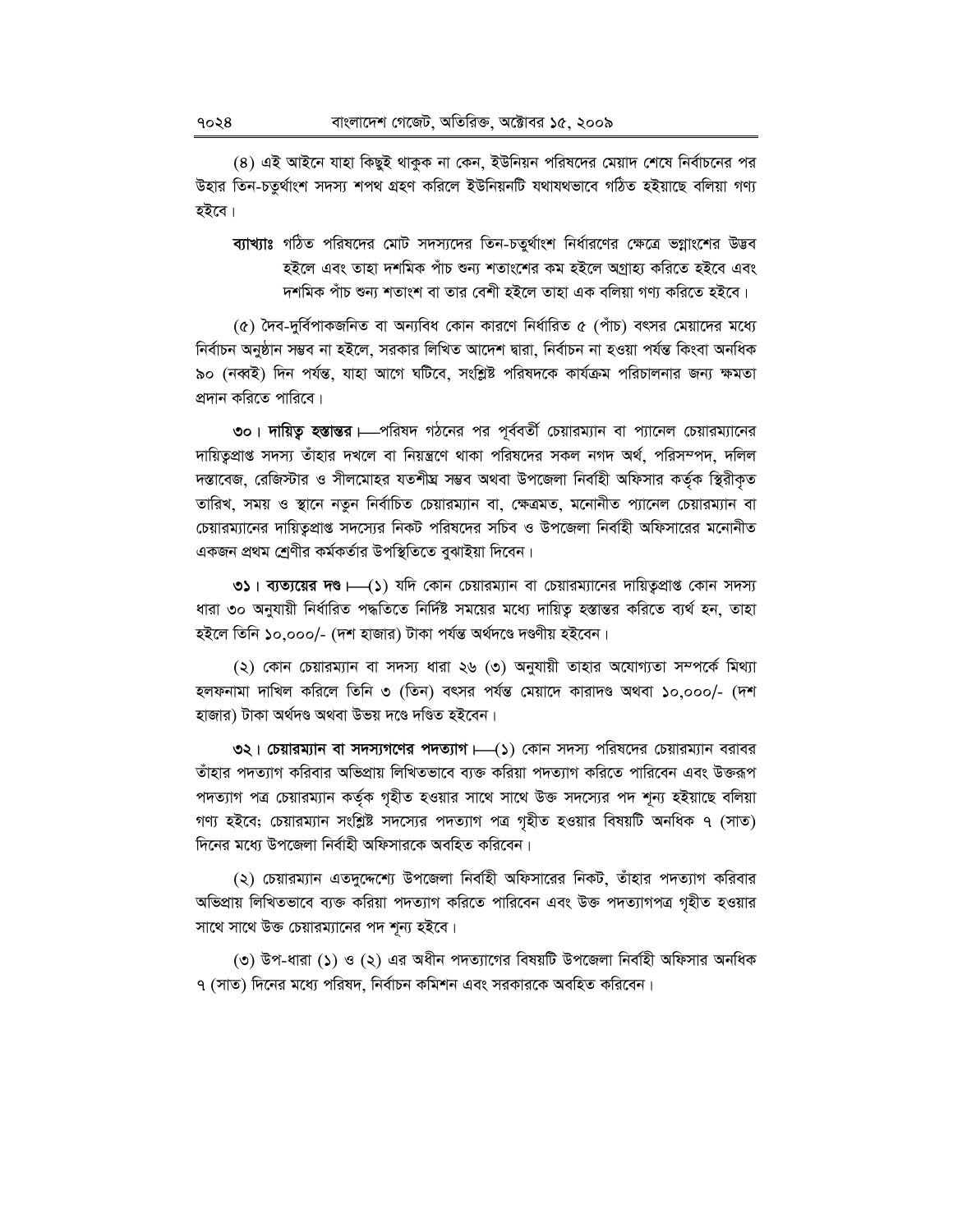৩৩। চেয়ারম্যানের প্যানেল।—(১) পরিষদ গঠিত হইবার পর প্রথম অনুষ্ঠিত সভার ৩০ (ত্রিশ) কার্যদিবসের মধ্যে অগ্রাধিকারক্রমে ৩ (তিন) সদস্যবিশিষ্ট একটি চেয়ারম্যানের প্যানেল, সদস্যগণ তাঁহাদের নিজেদের মধ্য হইতে নির্বাচন করিবেনঃ

তবে শর্ত থাকে যে, নির্বাচিত ৩(তিন)জন চেয়ারম্যান প্যানেলের মধ্যে কমপক্ষে ১(এক)জন সংরক্ষিত আসনের মহিলা সদস্যগণের মধ্য হইতে নির্বাচিত হইবেন।

(২) অনুপস্থিতি, অসুস্থতাহেতু বা অন্য যে কোন কারণে চেয়ারম্যান দায়িত্ব পালনে অসমর্থ হইলে তিনি পুনরায় স্বীয় দায়িত পালনে সমর্থ না হওয়া পর্যন্ত চেয়ারম্যানের প্যানেল হইতে অগ্রাধিকারক্রমে একজন সদস্য চেয়ারম্যানের দায়িত পালন করিবেন।

(৩) পদত্যাগ, অপসারণ, মৃত্যুজনিত অথবা অন্য যে কোন কারণে চেয়ারম্যানের পদ শূন্য হইলে নিৰ্বাচিত নতুন চেয়ারম্যান কাৰ্যভার গ্রহণ না করা পর্যন্ত চেয়ারম্যানের প্যানেল হইতে অগ্রাধিকারক্রমে একজন সদস্য চেয়ারম্যানের দায়িতু পালন করিবেন।

(8) এই আইনের বিধান অনুযায়ী চেয়ারম্যানের প্যানেলভুক্ত সদস্যগণ অযোগ্য হইলে অথবা ব্যক্তিগত কারণে দায়িতু পালনে অসম্মতি জ্ঞাপন করিলে পরিষদের সিদ্ধান্তক্রমে নতুন চেয়ারম্যানের প্যানেল তৈরী করা যাইবে।

(৫) উপ-ধারা (১) ও (৪) অনুযায়ী সদস্যদের মধ্য হইতে চেয়ারম্যানের প্যানেল প্রস্তুত করা না হইলে, সরকার প্রয়োজন অনুসারে, সদস্যগণের মধ্য হইতে চেয়ারম্যানের প্যানেল তৈরি করিতে পারিবে।

৩৪। চেয়ারম্যান বা সদস্যগণের সাময়িক বরখাস্তকরণ ও অপসারণ  $\longmapsto$  (১) যে ক্ষেত্রে কোন পরিষদের চেয়ারম্যান বা সদস্যের বিরুদ্ধে উপ-ধারা (৪) এ বর্ণিত অপরাধে অপসারণের জন্য কাৰ্যক্ৰম আরম্ভ করা হইয়াছে অথবা তাঁহার বিরুদ্ধে ফৌজদারী মামলায় অভিযোগপত্র আদালত কর্তৃক গৃহীত হইয়াছে অথবা অপরাধ আদালত কর্তৃক আমলে নেওয়া হইয়াছে, সেইক্ষেত্রে নির্ধারিত কর্তৃপক্ষের মতে চেয়ারম্যান অথবা সদস্য কর্তৃক ক্ষমতা প্রয়োগ পরিষদের স্বার্থের পরিপন্থী অথবা প্রশাসনিক দৃষ্টিকোণে সমীচীন না হইলে, সরকার লিখিত আদেশের মাধ্যমে চেয়ারম্যান অথবা সদস্যকে সাময়িকভাবে বরখাস্ত করিতে পারিবে।

(২) উপ-ধারা (১) এর অধীনে সাময়িকভাবে বরখাস্তের আদেশ প্রদান করা হইলে আদেশ প্রাপ্তির ৩ (তিন) দিনের মধ্যে সংশ্লিষ্ট চেয়ারম্যান ধারা ৩৩ এর বিধানমতে নির্বাচিত প্যানেল চেয়ারম্যানের নিকট দায়িতু হস্তান্তর করিবেন এবং উক্ত প্যানেল চেয়ারম্যান সাময়িক বরখাস্তকৃত চেয়ারম্যানের বিরুদ্ধে আনীত কার্যক্রম শেষ না হওয়া পর্যন্ত অথবা চেয়ারম্যান অপসারিত হইলে তাঁহার স্থলে নতুন চেয়ারম্যান নির্বাচিত না হওয়া পর্যন্ত দায়িত্ব পালন করিবেন।

(৩) উপ-ধারা (১) এর অধীনে পরিষদের কোন সদস্যকে সাময়িকভাবে বরখাস্তের আদেশ প্রদান করা হইলে উক্ত সদস্যের বিরুদ্ধে আনীত কার্যক্রম শেষ না হওয়া পর্যন্ত অথবা উক্ত সদস্য অপসারিত হইলে তাঁহার স্থলে নতুন সদস্য নির্বাচিত না হওয়া পর্যন্ত পরিষদের সিদ্ধান্তক্রমে অপর একজন সদস্য উক্ত দায়িত্ব পালন করিবেন।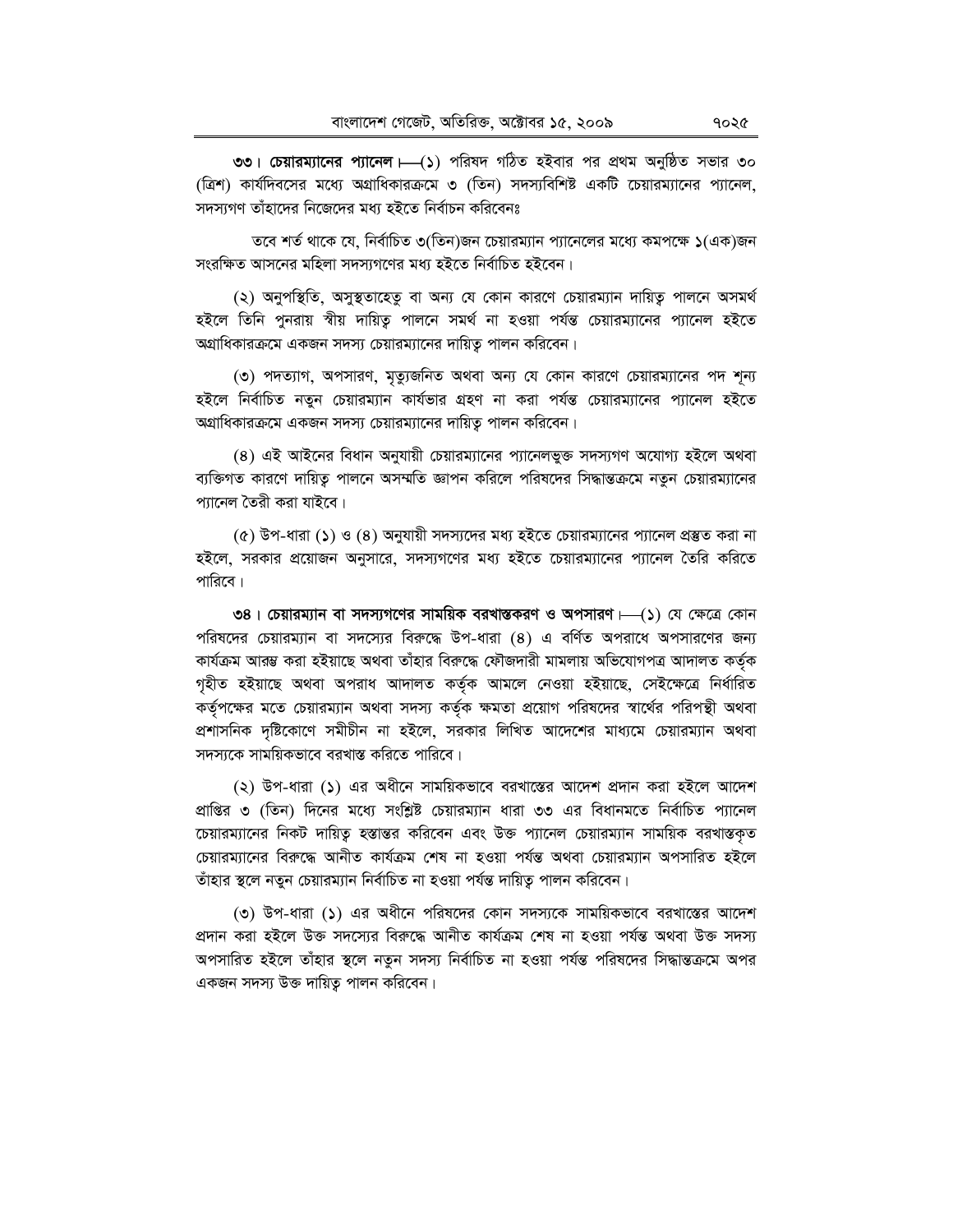- (৪) চেয়ারম্যান বা সদস্য তাঁহার স্বীয় পদ হইতে অপসারণযোগ্য হইবেন, যদি, তিনি—
	- (ক) যুক্তিসঙ্গত কারণ ব্যতিরেকে পরিষদের পর পর তিনটি সভায় অনুপস্থিত থাকেন;
	- (খ) পরিষদ বা রাষ্ট্রের স্বার্থের হানিকর কোন কার্যকলাপে জড়িত থাকেন, অথবা দুর্নীতি বা অসদাচরণ বা নৈতিক শ্বলনজনিত কোন অপরাধে দোষী সাব্যস্ত হইয়া দণ্ডপ্রাপ্ত হইয়া থাকেন;
	- (গ) তাঁহার দায়িত্ব পালন করিতে অস্বীকার করেন অথবা শারীরিক বা মানসিক অসামর্থ্যের কারণে দায়িতু পালনে অক্ষম হন;
	- (ঘ) অসদাচরণ বা ক্ষমতার অপব্যবহারের দোষে দোষী হন অথবা পরিষদের কোন অর্থ বা সম্পত্তির কোন ক্ষতি সাধন বা উহার আত্মসাতের বা অপপ্রয়োগের জন্য দায়ী হন;
	- (ঙ) এই আইনের ধারা ২৬ (২) অনুযায়ী নির্বাচনের অযোগ্য ছিলেন বলিয়া নির্বাচনের পর যদি প্ৰমাণিত হয়;
	- (চ) বার্ষিক ১২ (বার) টি মাসিক সভার স্থলে ন্যূনতম ৯ (নয়) টি সভা গ্রহণযোগ্য কারণ ব্যতীত অনুষ্ঠান করিতে ব্যর্থ হন;
	- (ছ) নির্বাচনী ব্যয়ের হিসাব দাখিল না করেন কিংবা দাখিলকৃত হিসাবে অসত্য তথ্য প্রদান করেন; অথবা
	- (জ) বিনা অনুমতিতে দেশ ত্যাগ করেন অথবা অনুমতিক্রমে দেশ ত্যাগের পর সেখানে অননুমোদিতভাবে অবস্থান করেন।
	- ব্যাখ্যা ঃ এই উপ-ধারায় 'অসদাচরণ' বলিতে ক্ষমতার অপব্যবহার, কর্তব্যে অবহেলা, দুৰ্নীতি, স্বজনপ্ৰীতি ও ইচ্ছাকৃত কুশাসনও বুঝাইবে।

(৫) সরকার বা সরকার কর্তৃক নির্ধারিত কর্তৃপক্ষ, সরকারি গেজেটে আদেশ দ্বারা, উপ-ধারা (৪) এ উল্লিখিত এক বা একাধিক কারণে চেয়ারম্যান বা সদস্যকে অপসারণ করিতে পারিবে ঃ

তবে শর্ত থাকে যে, অপসারণের সিদ্ধান্ত চূড়ান্ত করিবার পূর্বে বিধি মোতাবেক তদন্ত করিতে হইবে ও অভিযুক্তকে আত্মপক্ষ সমর্থনের সুযোগ দিতে হইবে।

(৬) কোন চেয়ারম্যান বা সদস্য এর অপসারণের প্রস্তাব, সরকার বা সরকার কর্তৃক নির্ধারিত কর্তৃপক্ষ কর্তৃক অনুমোদন লাভের পর তিনি তাৎক্ষণিকভাবে অপসারিত হইবেন।

(৭) পরিষদের কোন চেয়ারম্যান বা সদস্যকে উপ-ধারা (৫) অনুযায়ী তাঁহার পদ হইতে অপসারণ করা হইলে তিনি সরকার কর্তৃক নির্ধারিত কর্তৃপক্ষের নিকট উক্ত আদেশের তারিখ হইতে ৩০ (ত্রিশ) দিনের মধ্যে আপিল করিতে পারিবেন এবং আপিল কর্তৃপক্ষ উক্ত আপিলটি নিম্পত্তি না হওয়া পর্যন্ত অপসারণ আদেশটি স্থগিত রাখিতে পারিবেন এবং আপিলকারীকে বক্তব্য প্রদানের সুযোগ দানের পর উক্ত আদেশটি পরিবর্তন, বাতিল বা বহাল রাখিতে পারিবেন।

(৮) আপিল কৰ্তৃপক্ষ কৰ্তৃক উপ-ধারা (৭) এর অধীন প্রদত্ত আদেশ চূড়ান্ত বলিয়া গণ্য হইবে।

(৯) এই আইনের অন্যান্য বিধানে যাহা কিছুই থাকুক না কেন, এই ধারা অনুযায়ী অপসারিত কোন ব্যক্তি কোন পদে সংশ্লিষ্ট পরিষদের কার্যকালের অবশিষ্ট মেয়াদের জন্য নির্বাচিত হইবার যোগ্য হইবেন না।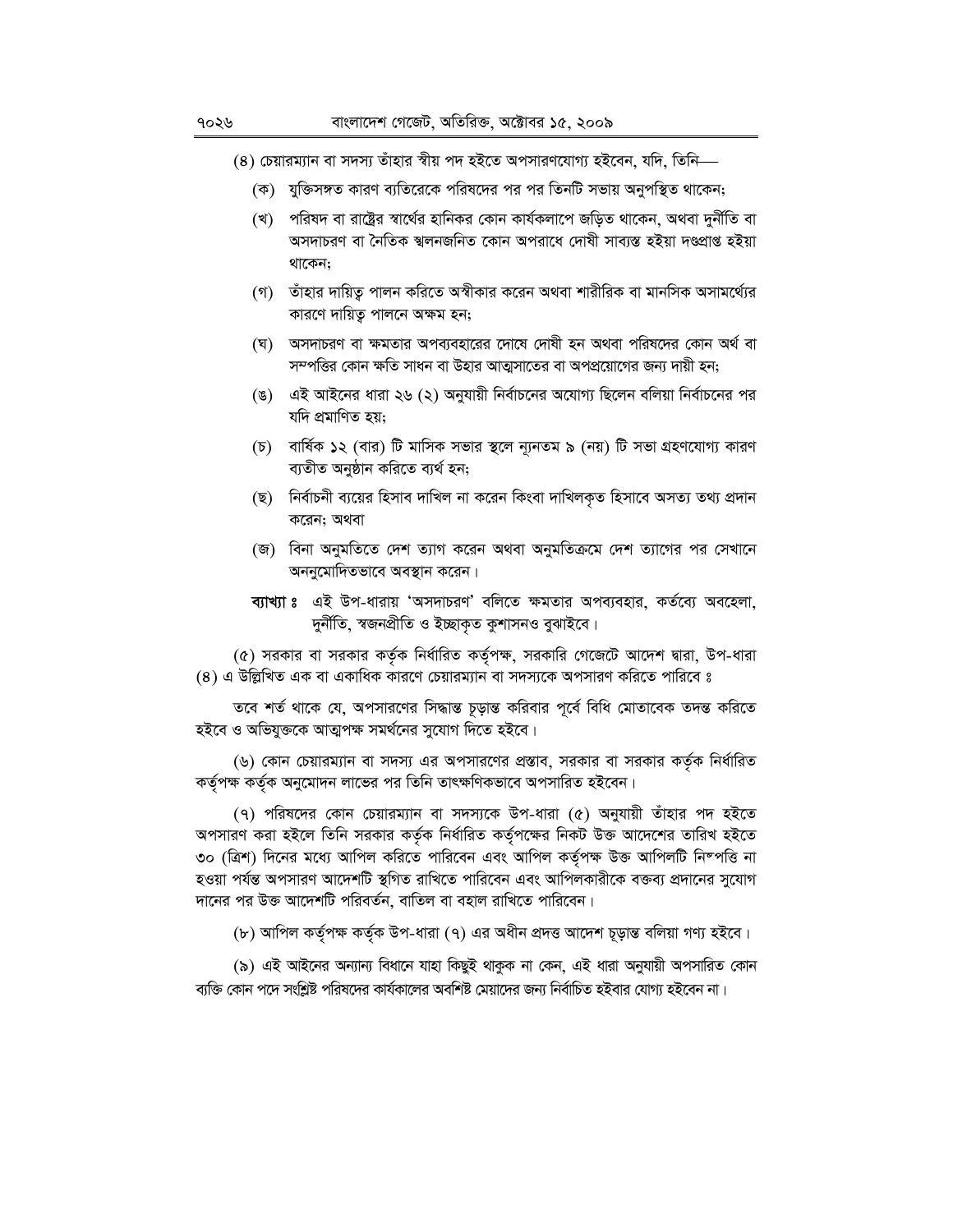**৩৫। চেয়ারম্যান বা সদস্য পদ শূন্য হওয়া —(১)** চেয়ারম্যান বা কোন সদস্যের পদ শূন্য হইবে. যদি—

- (ক) তিনি ধারা ২৬ (২) অনুযায়ী চেয়ারম্যান বা সদস্য হইবার অযোগ্য হইয়া পড়েন;
- (খ) তিনি ধারা ৩৪ অনুযায়ী সাময়িকভাবে বরখাস্ত হন বা অপসারিত হন;
- (গ) তিনি নির্ধারিত সময়ের মধ্যে ধারা ২৮ (১) এ বর্ণিত শপথ গ্রহণ করিতে ব্যর্থ হন;
- (ঘ) তিনি ধারা ৩২ এর অধীন পদত্যাগ করেন;
- (ঙ) তিনি মৃত্যুবরণ করেন; অথবা
- (চ) ধারা ৩৯ অনুযায়ী তাহার বিরুদ্ধে সরকার কর্তৃক অনাস্থা প্রস্তাব অনুমোদন করা হয়।

(২) উপ-ধারা (১) অনুযায়ী চেয়ারম্যান বা কোন সদস্যের পদ শূন্য হইলে উপজেলা নির্বাহী অফিসার গেজেট বিজ্ঞপ্তি জারি করিয়া পদটি শূন্য ঘোষণা করিবেন।

৩৬। শূন্য পদ পুরণ – যদি কোন পরিষদের চেয়ারম্যান বা সদস্যের পদ তাঁহার মৃত্যু, পদত্যাগ, অপসারণ বা অন্যবিধ কারণে তাঁহার মেয়াদ পূর্তির কমপক্ষে ১৮০ (একশত আশি) দিন পূর্বে শূন্য হয়, তাহা হইলে, উক্ত শূন্যতার তারিখ হইতে ৯০ (নব্বই) দিনের মধ্যে অবশিষ্ট সময়ের জন্য শূন্য পদে নিৰ্বাচন অনুষ্ঠান করিতে হইবেঃ

তবে শর্ত থাকে যে, দৈব দুর্বিপাক জনিত কারণে নির্বাচন অনুষ্ঠিত না হইলে নির্বাচন কমিশন নির্বাচনের জন্য সুবিধাজনক তারিখ নির্ধারণ করিতে পারিবে।

৩৭। সদস্যপদ পুনর্বহাল – পরিষদের কোন নির্বাচিত চেয়ারম্যান বা সদস্য এই আইনের বিধান অনুযায়ী সাময়িকভাবে বরখাস্ত বা অপসারিত হইয়া অথবা অযোগ্য ঘোষিত হইয়া সদস্যপদ হারাইবার পর আপিলে তাঁহার উক্তরূপ সাময়িক বরখাস্ত আদেশ বা অপসারণ আদেশ রদ বা বাতিল বা প্রত্যাহার হইলে বা তাঁহার অযোগ্যতা অবলোপন হইলে, তাহার সদস্যপদ পুনর্বহাল হইবে এবং তিনি অবশিষ্ট মেয়াদের জন্য স্ব-পদে বহাল হইবেন।

৩৮। চেয়ারম্যান বা সদস্যগণের অধিকার ও দায়বদ্ধতা । (১) পরিষদের চেয়ারম্যান বা প্রত্যেক সদস্যের এই আইন ও সংশ্লিষ্ট বিধানাবলী সাপেক্ষে পরিষদের সভায় সিদ্ধান্ত গ্রহণ প্রক্রিয়ায় অংশগ্রহণের অধিকার থাকিবে।

(২) পরিষদের প্রত্যেক সদস্য নির্ধারিত পদ্ধতিতে পরিষদের চেয়ারম্যান অথবা সংশ্লিষ্ট স্থায়ী কমিটির সভাপতির নিকট পরিষদের বা স্থায়ী কমিটির প্রশাসনিক এখতিয়ারভুক্ত বিষয়ে প্রশ্ন উত্থাপন বা কৈফিয়ৎ দাবী করিতে পারিবেন।

(৩) পরিষদের চেয়ারম্যানের নিকট নোটিশ প্রদান করিয়া পরিষদের যে কোন সদস্য অফিস চলাকালীন সময়ে, গোপনীয় নথিপত্র ব্যতীত, রেকর্ড ও নথিপত্র দেখিতে পারিবেন।

(৪) পরিষদের চেয়ারম্যান বা প্রত্যেক সদস্য পরিষদ বা অন্য কোন কর্তৃপক্ষ কর্তৃক বাস্তবায়িত কোন কাজ বা প্রকল্পের ক্রটি-বিচ্যুতি সম্পর্কে পরিষদের মনোযোগ আকর্ষণ করিতে পারিবেন।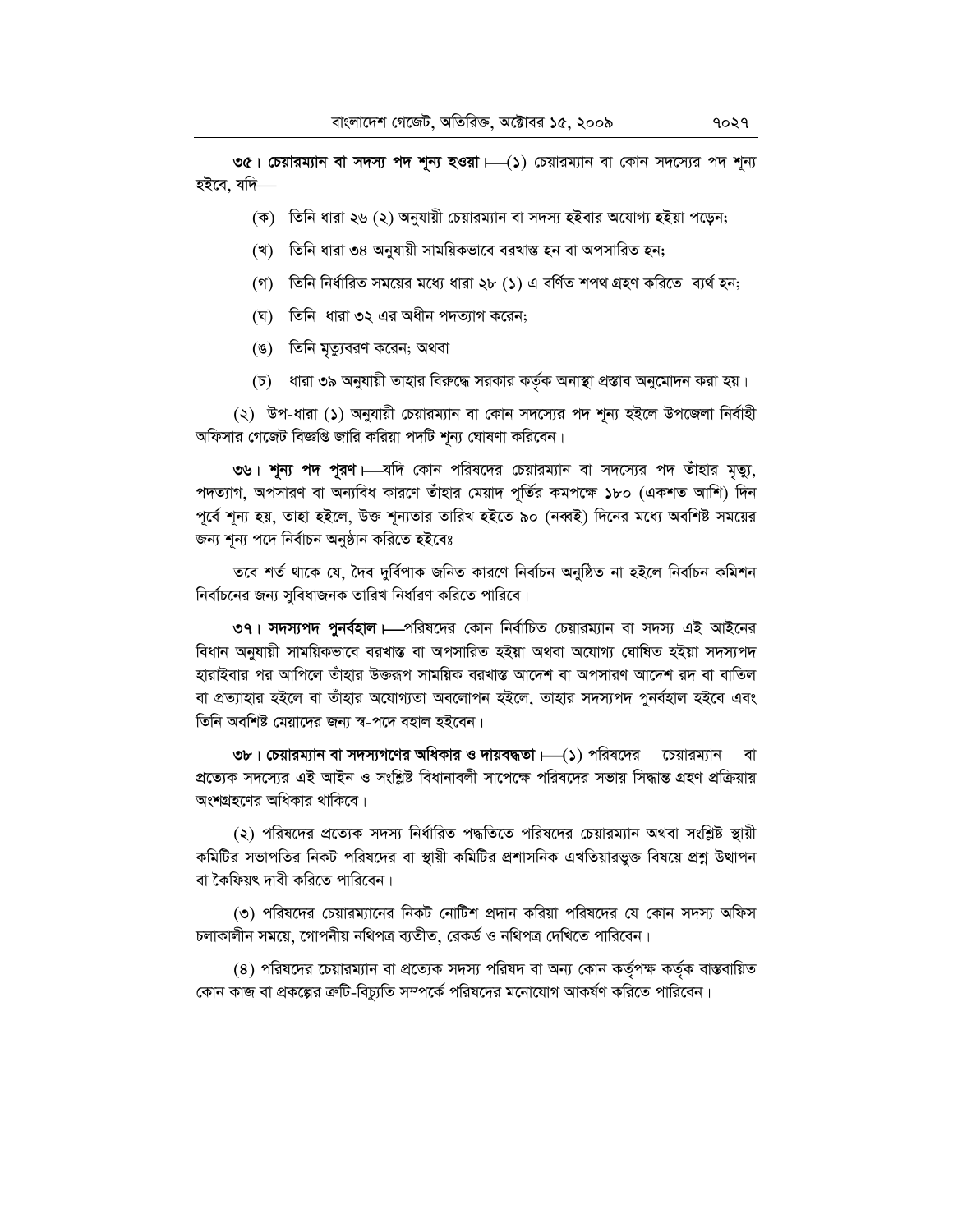(৫) পরিষদের চেয়ারম্যান, স্থায়ী কমিটির সভাপতি এবং সদস্যগণ এই আইনের বিধান অনুযায়ী জনস্বার্থে পরিষদের কার্য পরিচালনা করিবেন এবং পরিষদের নিকট যৌথভাবে দায়ী থাকিবেন।

(৬) সংরক্ষিত আসনের সদস্য এবং সাধারন আসনের সদস্যদের দায়িত এবং কার্যাবলী বিধি দ্বারা নির্ধারিত হইবে।

৩৯। অনাস্থা প্রস্তাব  $\Box$ (১) এই ধারার বিধান সাপেক্ষে পরিষদের চেয়ারম্যান, সদস্য বা পরিষদের উপর সুনির্দিষ্ট অভিযোগে অনাস্থা প্রস্তাব আনয়ন করা যাইবে।

(২) উপ-ধারা (১) অনুযায়ী অনাস্থা প্রস্তাব পরিষদের সংখ্যাগরিষ্ঠ সদস্যের স্বাক্ষরে লিখিতভাবে উপজেলা নির্বাহী অফিসারের নিকট পরিষদের যে কোন একজন সদস্য ব্যক্তিগতভাবে দাখিল করিবেন।

(৩) অনাস্থা প্রস্তাব প্রাপ্তির পর উপজেলা নির্বাহী অফিসার ১০ (দশ) কার্যদিবসের মধ্যে একজন কর্মকর্তা নিয়োগ করিবেন এবং উক্ত কর্মকর্তা অভিযোগসমূহের বিষয়ে বক্তব্য প্রদানের জন্য ১০ (দশ) কার্যদিবসের সময় প্রদান করিয়া অভিযুক্ত চেয়ারম্যান বা সদস্যকে কারণ দর্শানোর নোটিশ দিবেন।

(8) জবাব সম্ভোষজনক বিবেচিত না হইলে উপ-ধারা (৩) অনুযায়ী নিযুক্ত কর্মকর্তা জবাব প্রাপ্তির অনধিক ৩০ (ত্রিশ) কার্যদিবসের মধ্যে অনাস্থা প্রস্তাবে যে সকল অভিযোগের বর্ণনা করা হয়েছে, সে সকল অভিযোগ তদন্ত করিবেন।

(৫) তদন্তে অভিযোগের সত্যতা প্রমাণিত হইলে উপ-ধারা (৩) অনুযায়ী নিযুক্ত কর্মকর্তা অনধিক ১৫ (পনের) কার্যদিবসের মধ্যে অভিযুক্ত চেয়ারম্যান বা সদস্যসহ সংশ্লিষ্ট সকল নির্বাচিত সদস্যের নিকট সভার নোটিশ প্রেরণ নিশ্চিতকরণপূর্বক পরিষদের বিশেষ সভা আহবান করিবেন। ।

(৬) চেয়ারম্যানের বিরুদ্ধে অনাস্থা প্রস্তাবের ক্ষেত্রে প্যানেল চেয়ারম্যান (ক্রমানুসারে) এবং কোন সদস্যের বিরুদ্ধে অনাস্থা প্রস্তাবের ক্ষেত্রে পরিষদের চেয়ারম্যান সভায় সভাপতিত্ব করিবেন ঃ

তবে শর্ত থাকে যে, চেয়ারম্যান বা প্যানেল চেয়ারম্যানের অনুপস্থিতিতে উপস্থিত সদস্য্যগণের মধ্যে একজন সদস্যকে ঐকমত্যের ভিত্তিতে সভাপতি নির্বাচিত করা যাইবে।

(৭) উপ-ধারা (৩) অনুযায়ী নিযুক্ত কর্মকর্তা সভায় একজন পর্যবেক্ষক হিসাবে উপস্থিত থাকিবেন।

(৮) উপ-ধারা (১) এর উদ্দেশ্যে আহুত সভাটি নিয়ন্ত্রণ বহির্ভূত কোন কারণ ছাড়া স্থগিত করা যাইবে না এবং মোট নির্বাচিত সদস্য সংখ্যার দুই-তৃতীয়াংশ সদস্য সমন্বয়ে সভার কোরাম গঠিত হইবে।

(৯) সভা শুরু হইবার তিন ঘন্টার মধ্যে উন্মুক্ত আলোচনার মাধ্যমে সিদ্ধান্ত গ্রহণ সম্ভব না হইলে অনাস্থা প্রস্তাবটির উপর গোপন ব্যালটের মাধ্যমে ভোট গ্রহণ করিতে হইবে।

৭০২৮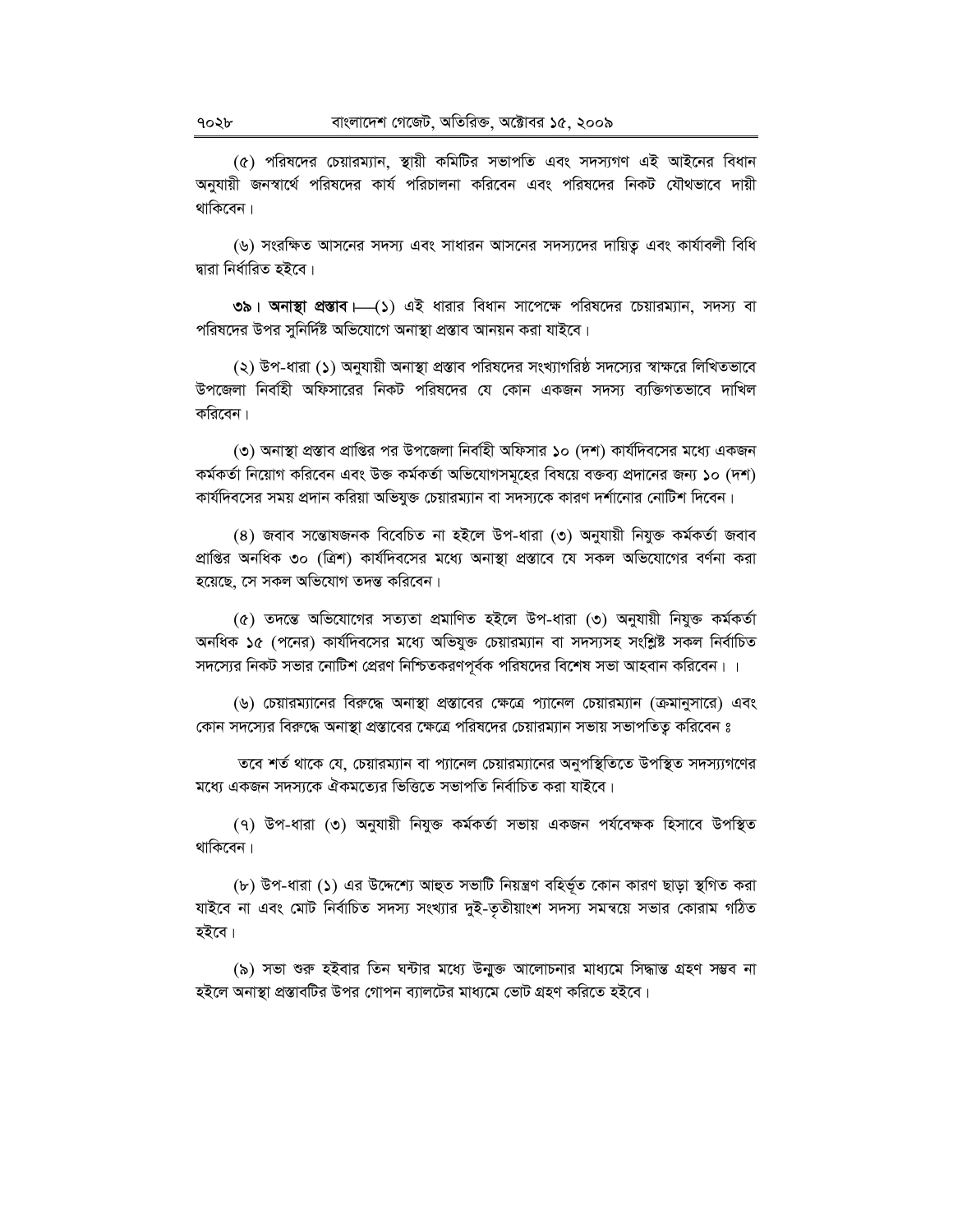(১০) সভার সভাপতি অনাস্থা প্রস্তাবের পক্ষে বা বিপক্ষে কোন প্রকাশ্য মতামত প্রকাশ করিবেন না তবে তিনি ব্যালটের মাধ্যমে উপ-ধারা (৯) অনুযায়ী ভোট প্রদান করিতে পরিবেন কিন্তু তিনি নির্ণায়ক বা দ্বিতীয় ভোট দিতে পারিবেন না।

(১১) অনাস্থা প্রস্তাবটি কমপক্ষে ৯ (নয়) জন সদস্য কর্তৃক ভোটে গৃহীত হইতে হইবে।

(১২) উপ-ধারা (৩) অনুযায়ী নিযুক্ত কর্মকর্তা সভা শেষ হইবার পর অনাস্থা প্রস্তাবের কপি, ব্যালট পেপার, ভোটের ফলাফলসহ সভার কার্যবিবরণী প্রস্তুত করিয়া আনুষঙ্গিক কাগজপত্রসহ সরকারের নিকট প্রেরণ করিবেন।

(১৩) সরকার, উপযুক্ত বিবেচনা করিলে, অনাস্থা প্রস্তাব অনুমোদন অথবা অননুমোদন করিবে।

(১৪) অনাস্থা প্রস্তাবটি প্রয়োজনীয় সংখ্যক ভোটে গৃহীত না হইলে অথবা কোরামের অভাবে সভা অনুষ্ঠিত না হইলে উক্ত তারিখের পর ৬ (ছয়) মাস অতিক্রান্ত না হইলে সংশ্লিষ্ট চেয়ারম্যান বা সদস্যের বিরুদ্ধে অনুরূপ কোন অনাস্থা প্রস্তাব আনয়ন করা যাইবে না।

(১৫) পরিষদের চেয়ারম্যান বা কোন সদস্যের দায়িত্বভার গ্রহণের ৬ (ছয়) মাসের মধ্যে তাহার বিরুদ্ধে অনাস্থা প্রস্তাব আনয়ন করা যাইবে না।

80। চেয়ারম্যান ও সদস্যগণের ছুটি। বেগন চেয়ারম্যান বা কোন সদস্যকে পরিষদ যুক্তিসঙ্গত কারণে ১ (এক) বৎসরে সর্বোচ্চ ৩ (তিন) মাস ছুটি মঞ্জুর করিতে পারিবেঃ

তবে শর্ত থাকে যে, ৩ (তিন) মাসের অধিক ছুটি প্রয়োজন হইলে সরকারের অনুমোদন গ্রহণ করিতে হইবে ঃ

আরো শর্ত থাকে যে, মহিলা চেয়ারম্যান বা সদস্যের মাতৃত্বকালীন ছুটি ভোগের ক্ষেত্রে সরকারি বিধি বিধান প্ৰযোজ্য হইবে।

8১। সম্পত্তি সম্পর্কিত ঘোষণা — চেয়ারম্যান ও সদস্য তাঁহার কার্যভার গ্রহণের পূর্বে তাঁহার এবং তাঁহার পরিবারের কোন সদস্যের স্বতু, দখল বা স্বার্থ আছে এই প্রকার যাবতীয় স্থাবর ও অস্থাবর সম্পত্তির একটি লিখিত বিবরণ সরকার কর্তৃক নির্ধারিত পদ্ধতিতে ও নির্ধারিত ব্যক্তির নিকট দাখিল করিবেন।

ব্যাখ্যা ।—"পরিবারের সদস্য" বলিতে চেয়ারম্যান ও সদস্যের স্বামী বা স্ত্রী এবং তাঁহার সংগে বসবাসকারী এবং তাঁহার উপর সম্পূর্ণভাবে নির্ভরশীল তাঁহার ছেলে-মেয়ে, পিতা, মাতা ও ভাই-বোনকে বুঝাইবে।

#### অষ্টম অধ্যায়

#### পরিষদের সভা, ক্ষমতা ও কার্যাবলী

8২। পরিষদের সভা ।—(১) প্রত্যেক পরিষদ, পরিষদের কার্যালয়ে প্রতি মাসে অন্যূন একটি সভা অনুষ্ঠানের ব্যবস্থা করিবে এবং উক্ত সভা অফিস সময়ের মধ্যে অনুষ্ঠিত হইবে।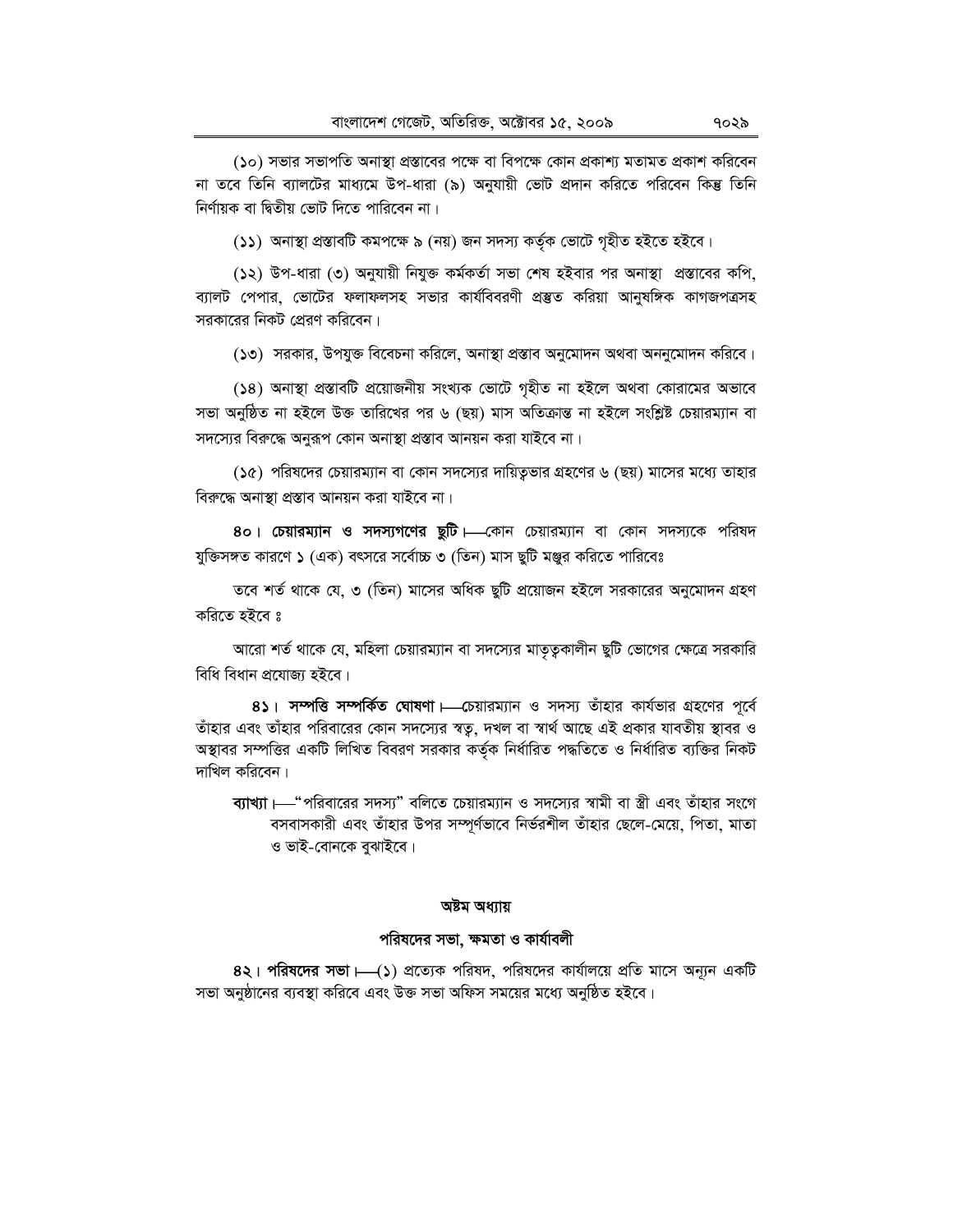(২) পরিষদের ৫০% সদস্য তলবী সভা আহবানের জন্য চেয়ারম্যানের নিকট লিখিত অনুরোধ জানাইলে তিনি ১৫ (পনের) দিনের মধ্যে অনুষ্ঠেয় একটি সভার তারিখ ও সময় নির্ধারণ করিয়া সভা অনুষ্ঠানের অন্যূন ৭ (সাত) দিন পূর্বে পরিষদের সদস্যগণকে নোটিশ প্রদান করিবেন।

(৩) পরিষদের চেয়ারম্যান উপ-ধারা (২) অনুযায়ী তলবী সভা আহবান করিতে ব্যর্থ হইলে প্যানেল চেয়ারম্যান (ক্রমানুসারে) ১০ (দশ) দিনের মধ্যে অনুষ্ঠেয় সভা আহবান করিয়া অন্যন ৭ (সাত) দিন পূর্বে পরিষদের চেয়ারম্যান ও সদস্যগণকে নোটিশ প্রদান করিবেন; উক্তরূপ সভা পরিষদের কার্যালয়ে নির্ধারিত তারিখে অফিস চলাকালীন সময়ে অনুষ্ঠিত হইবে।

(৪) তলবী সভা পরিচালনাকালীন সময়ে উপজেলা নির্বাহী অফিসার কর্তৃক নিয়োগকৃত একজন কৰ্মকৰ্তা পৰ্যবেক্ষক হিসেবে উপস্থিত থাকিতে পাৱিবেন, যিনি উজ্জরপ তলবী সভা পরিচালনা ও সভায় গৃহীত সিদ্ধান্তের বিষয়ে উপজেলা নির্বাহী অফিসারের নিকট একটি লিখিত প্রতিবেদন সভা অনুষ্ঠানের ৭ (সাত) দিনের মধ্যে দাখিল করিবেন।

(৫) চেয়ারম্যান অথবা তাঁহার অনুপস্থিতিতে তাঁহার দায়িত্ব পালনকারী ব্যক্তি, প্রয়োজনে, যে কোন সময় পরিষদের বিশেষ সভা আহবান করিতে পারিবেন।

(৬) সদস্যগণের মোট সংখ্যার এক তৃতীয়াংশের উপস্থিতিতে কোরাম হইবে, তবে কোরামের 'অভাবে কোন সভা মুলতবী হইলে মুলতবী সভায় কোন কোরামের প্রয়োজন হইবে না।

(৭) এই আইনে ভিন্নরূপ বিধান না থাকিলে, পরিষদের সভায় সকল সিদ্ধান্ত উপস্থিত সদস্যগণের সাধারণ সংখ্যাগরিষ্ঠ ভোটে গৃহীত হইবে।

(৮) প্রত্যেক সদস্যের একটি করিয়া ভোট প্রদানের ক্ষমতা থাকিবে এবং ভোটের সমতার ক্ষেত্রে সভাপতি একটি দ্বিতীয় বা নির্ণায়ক ভোট প্রদান করিতে পারিবেন।

(৯) পরিষদের সভায় চেয়ারম্যান অথবা তাঁহার অনুপস্থিতিতে অগ্রাধিকারের ক্রমানুসারে চেয়ারম্যান প্যানেলের সদস্য অথবা উভয়ের অনুপস্থিতিতে, উপস্থিত সদস্যগণ কর্তৃক নির্বাচিত কোন সদস্য সভাপতিত্ব করিবেন।

(১০) সরকার কর্তৃক এতদুদ্দেশ্যে নির্ধারিত কর্মকর্তাগণ পরিষদের আমন্ত্রণে পরিষদের সভায় যোগদান এবং সভার আলোচনায় অংশগ্রহণ করিতে পারিবেন, তবে তাঁহাদের ভোটাধিকার থাকিবে না ।

(১১) কোন প্ৰস্তাব সংখ্যাগরিষ্ঠ ভোটে গৃহীত হইয়াছে বা হয় নাই তাহা সভাপতি উক্ত সভায় স্পষ্ট করিয়া জানাইয়া দিবেন।

(১২) সভার আলোচ্যসূচিতে কারিগরি ও গুরুত্বপূর্ণ বিষয়ে কোনো বিশেষজ্ঞের মতামত প্রয়োজন হইলে পরিষদ উক্ত বিষয় বা বিষয়সমূহের উপর মতামত প্রদানের জন্য এক বা একাধিক বিশেষজ্ঞকে সভায় আমন্ত্রণ জানাইতে পারিবে।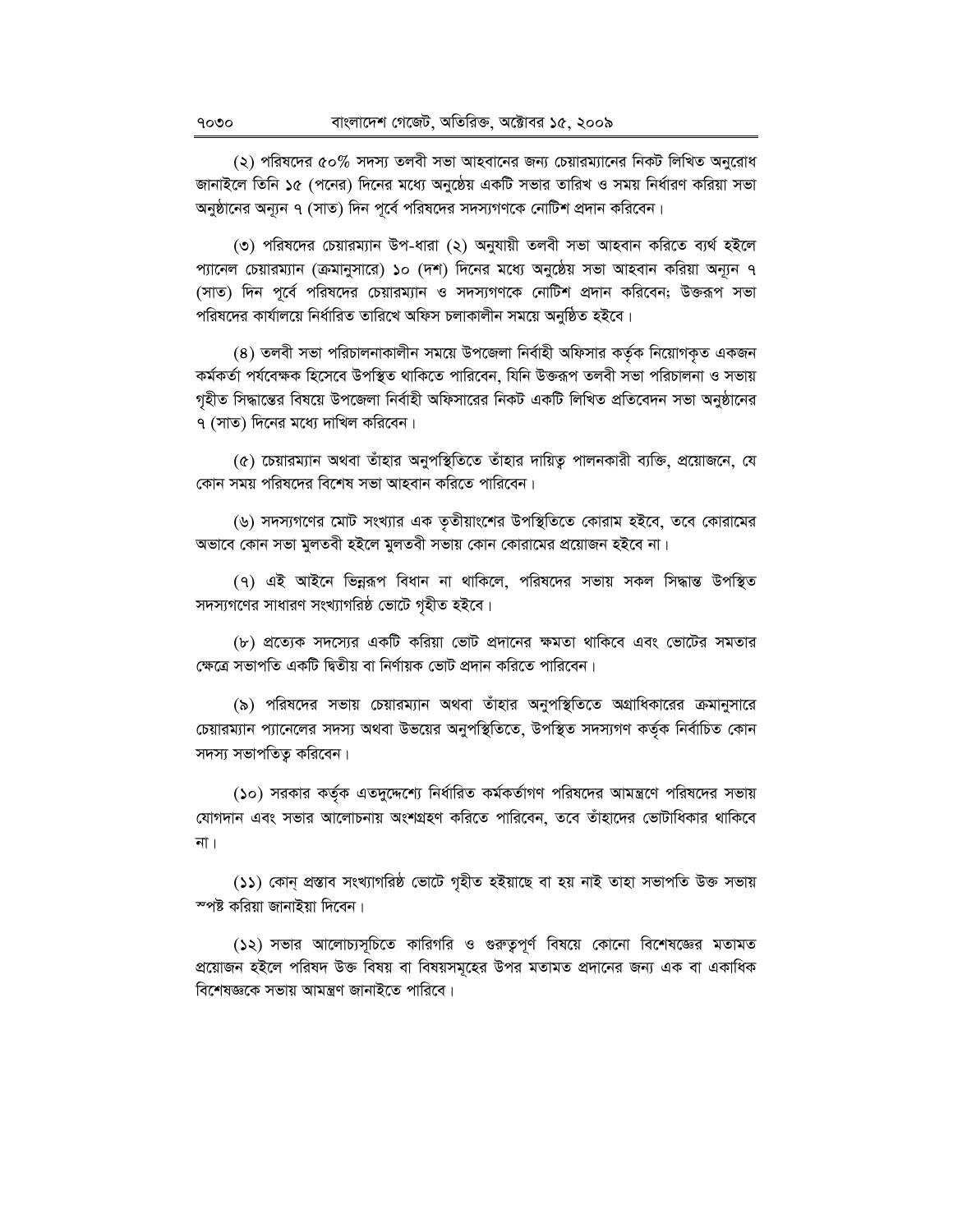8৩। পরিষদের সভায় সম্পাদনীয় কার্যতালিকা।—পরিষদের কোন মূলতবী সভা ব্যতীত পরিষদের অন্য প্রত্যেক সভায় সম্পাদনীয় কার্যাবলীর একটি তালিকা, উক্তরূপ সভার জন্য নির্ধারিত সময়ের অন্যুন ৭ (সাত) দিন পূর্বে পরিষদের প্রত্যেক সদস্যের নিকট প্রেরণ করিতে হইবে এবং সভায় উপস্থিত সদস্যগণের সংখ্যাগরিষ্ঠের অনুমোদন ব্যতীত, উক্তরূপ তালিকা বহির্ভূত কোন বিষয় সভায় আলোচনার জন্য আনীত হইবে না বা সম্পাদিত হইবে না; তবে, যদি চেয়ারম্যান মনে করেন যে, এইরূপ পরিস্থিতির উদ্ভব হইয়াছে যাহার জন্য পরিষদের একটি জরুরি সভা আহবান করা সমীচীন, তাহা হইলে, তিনি সদস্যগণকে অন্যুন ৩ (তিন) দিনের নোটিশ প্রদানের পর এইরূপ একটি সভা আহ্বান করিতে পারিবেন এবং উক্তরূপ সভায় নির্ধারিত আলোচ্যসূচী ব্যতীত অন্য কোন বিষয় আলোচনা করা যাইবে না।

88। পরিষদের কার্যাবলী নিম্পন্ন।—(১) পরিষদের সকল কার্যাবলী বিধি দ্বারা নির্ধারিত সীমার মধ্যে ও পদ্ধতিতে পরিষদের সভায় অথবা স্থায়ী কমিটিসমূহের সভায় অথবা উহার চেয়ারম্যান, সদস্য, কৰ্মকৰ্তা বা কৰ্মচারী কৰ্তৃক নিম্পন্ন হইবে।

(২) কোন পদ শূন্য থাকিলে বা পরিষদের গঠন প্রক্রিয়ায় কোন ক্রটি রহিয়াছে কিংবা পরিষদের বৈঠকে উপস্থিত হইবার বা ভোটদানে বা অন্য উপায়ে ইহার কার্যধারায় অংশগ্রহণে অধিকার না থাকা সত্ত্বেও কোন ব্যক্তি অনুরূপ কার্য করিয়াছেন কেবল এই কারণে পরিষদের কোন কার্য বা কার্যধারা অবৈধ হইবে না।

৩) পরিষদের প্রত্যেক সভার কার্যবিবরণী এই উদ্দেশ্যে সংরক্ষিত একটি বইয়ে লিপিবদ্ধ করিতে হইবে।

(৪) সভার কার্যবিবরণী স্বাক্ষরিত হইবার পর যথাশীঘ্র সম্ভব পরিষদের সকল সিদ্ধান্ত উপজেলা নির্বাহী অফিসারের নিকট প্রেরণ করিয়া অনুলিপি ডেপুটি কমিশনারের নিকট প্রেরণ করিতে হইবে।

8৫। স্থায়ী কমিটি গঠন ও উহার কার্যাবলী।—(১) পরিষদ উহার কার্যাবলী সুচারুরূপে সম্পাদন করিবার জন্য ন্দিবর্ণিত বিষয়াদির প্রত্যেকটি সম্পর্কে একটি করিয়া স্থায়ী কমিটি গঠন করিবে. যথা ঃ—

- (ক) অৰ্থ ও সংস্থাপন;
- (খ) হিসাব নিরীক্ষা ও হিসাব রক্ষণ;
- (গ) কর নিরুপন ও আদায়;
- (ঘ) শিক্ষা, স্বাস্থ্য ও পরিবার পরিকল্পনা;
- (ঙ) কৃষি, মৎস্য ও পশু সম্পদ ও অন্যান্য অর্থনৈতিক উন্নয়নমূলক কাজ;
- (চ) পল্লী অবকাঠামো উন্নয়ন, সংরক্ষণ, রক্ষণাবেক্ষণ, ইত্যাদি;
- (ছ) আইন-শৃংখলা রক্ষা;
- (জ) জন্ম-মৃত্যু নিবন্ধন;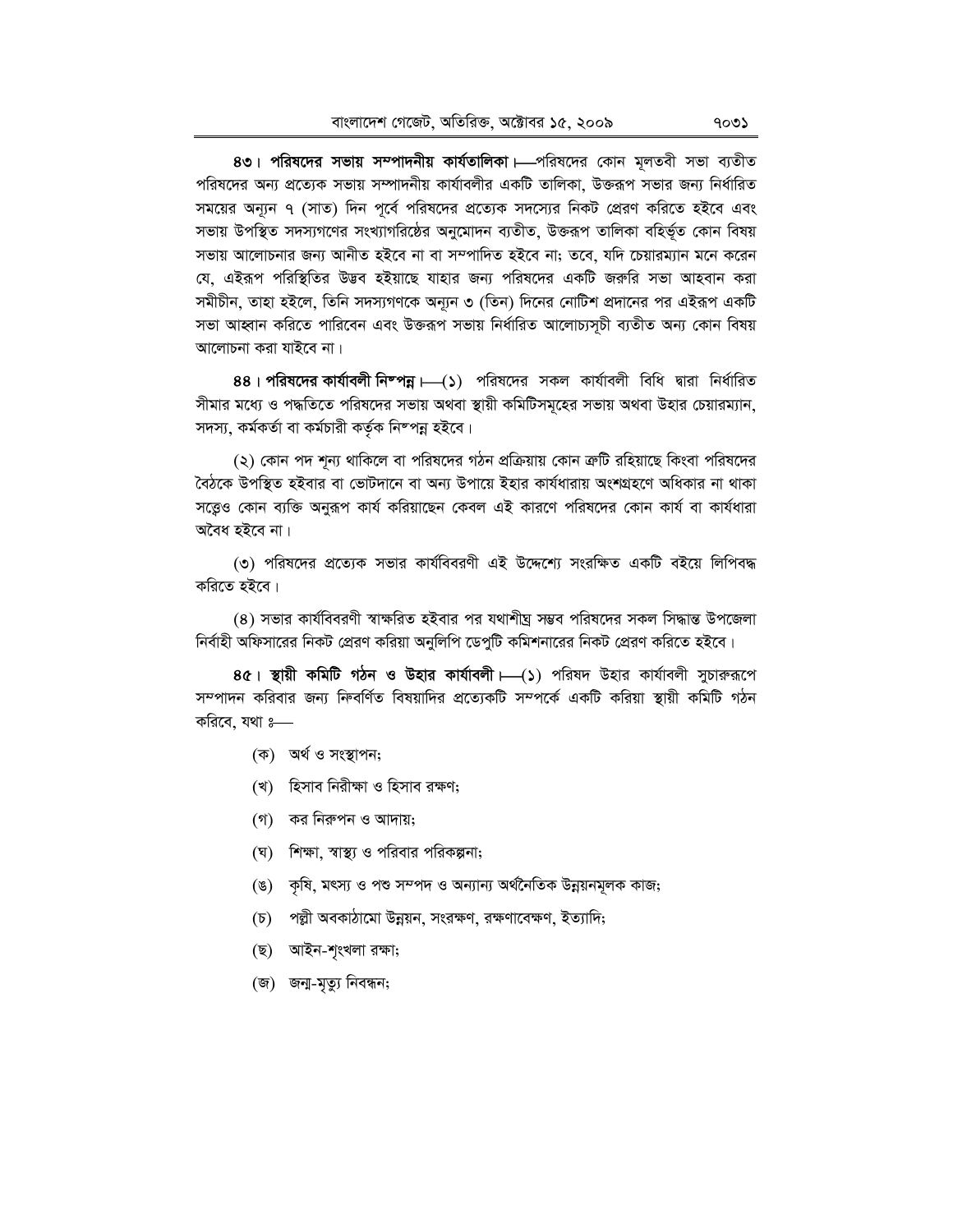- (ঝ) স্যানিটেশন, পানি সরবরাহ ও পয়ঃনিস্কাশন;
- (এঃ) সমাজকল্যাণ ও দুৰ্যোগ ব্যবস্থাপনা;
- (ট) পরিবেশ উন্নয়ন, পরিবেশ সংরক্ষণ ও বৃক্ষরোপণ;
- (ঠ) পারিবারিক বিরোধ নিরসন, নারী ও শিশু কল্যাণ (পাবর্ত্য চট্টগ্রামের অধিবাসীদের জন্য প্রযোজ্য হইবে না);
- (ড) সংস্কৃতি ও খেলাধুলা।

(২) উপ-ধারা (১) এ উল্লিখিত স্থায়ী কমিটি ব্যতীত পরিষদ, এই আইনের বিধান সাপেক্ষে, প্রয়োজনে, ডেপুটি কমিশনারের অনুমোদনক্রমে, অতিরিক্ত স্থায়ী কমিটি গঠন করিতে পারিবে।

(৩) স্থায়ী কমিটির সভাপতি কো-অপট সদস্য ব্যতীত পরিষদের সদস্যগণের মধ্য হইতে নিৰ্বাচিত হইবেন এবং মহিলাদের জন্য সংরক্ষিত আসন হইতে নিৰ্বাচিত সদস্যগণ অন্যূন এক-তৃতীয়াংশ স্থায়ী কমিটির সভাপতি থাকিবেন ঃ

তবে শর্ত থাকে যে, ইউনিয়ন পরিষদের চেয়ারম্যান শুধুমাত্র আইন শৃংখলা বিষয়ক কমিটির সভাপতি থাকিবেন।

(8) স্থায়ী কমিটি পাঁচ হইতে সাত সদস্য বিশিষ্ট হইবে এবং কমিটি প্রয়োজনে, সংশ্লিষ্ট বিষয়ে বিশেষজ্ঞ কোন একজন ব্যক্তিকে কমিটির সদস্য হিসাবে কো-অপট করিতে পারিবে, তবে কো-অপট সদস্যের কোন ভোটাধিকার থাকিবে না।

(৫) অন্যান্য সদস্যগণ স্থানীয় জনসাধারণের মধ্য হইতে সংশ্লিষ্ট কমিটিতে অবদান রাখিবার যোগ্যতা সম্পন্ন ব্যক্তিদের মধ্য হইতে মনোনীত হইবেন।

(৬) স্থায়ী কমিটির সুপারিশ পরিষদের পরবর্তী সভায় বিবেচনার পর গৃহীত হইবে; তবে কোন সুপারিশ ইউনিয়ন পরিষদে গৃহীত না হইলে তাহার যথার্থতা ও কারণ লিখিতভাবে স্থায়ী কমিটিকে জানাইতে হইবে।

(৭) স্থায়ী কমিটির সকল কার্যধারা পরিষদের সাধারণ সভার অনুমোদন সাপেক্ষে চূড়ান্ত হইবে।

(৮) নিয়ুলিখিত কারণে পরিষদ কোন স্থায়ী কমিটি ভাঙ্গিয়া দিতে পারিবে, যথা ঃ—

- (ক) বিধি মোতাবেক নিয়মিত সভা আহ্বান করিতে না পারিলে;
- (খ) নিৰ্ধাৱিত ক্ষেত্ৰে ক্ৰমাগতভাবে পৱিষদকে পৱামৰ্শ প্ৰদানে ব্যৰ্থ হইলে; অথবা
- (গ) এই আইন বা অন্য কোন আইনের বিধান বহির্ভূত কোন কাজ করিলে।

(৯) প্রত্যেক স্থায়ী কমিটি প্রতি দুইমাস অন্তর সভায় মিলিত হইবে, তবে প্রয়োজনে অতিরিক্ত সভা অনুষ্ঠান করিতে পারিবে।

(১০) স্থায়ী কমিটির কার্যাবলী প্রবিধান দ্বারা নির্ধারিত হইবে, তবে উক্তরূপ প্রবিধান প্রণীত না হওয়া পর্যন্ত পরিষদের সাধারণ সভায় স্থায়ী কমিটির কার্যাবলী নিরূপন করা যাইবে।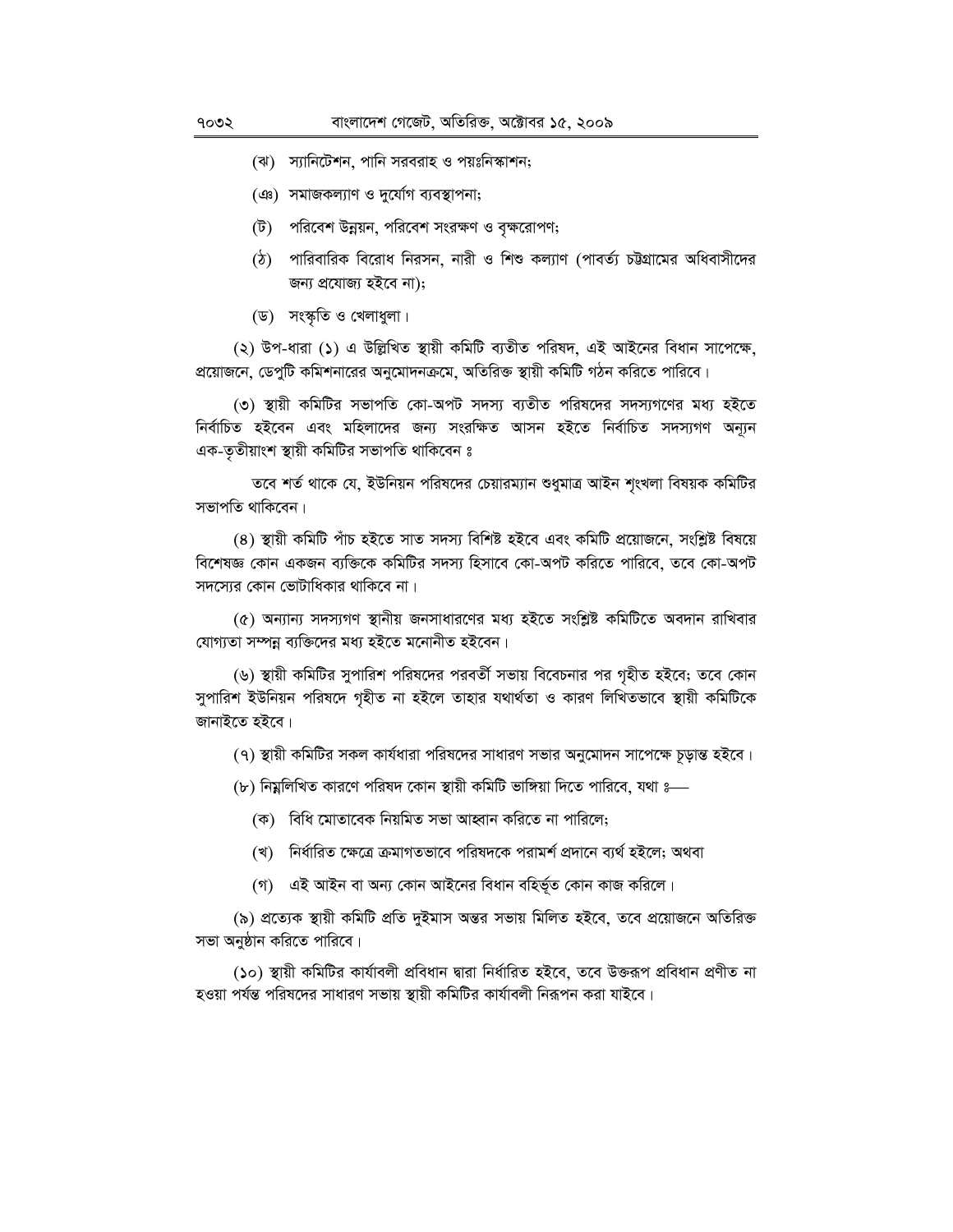8৬। পরিষদের নির্বাহী ক্ষমতা । (১) এই আইনের উদ্দেশ্য সাধন এবং পরিষদের সভার সিদ্ধান্ত বাস্তবায়নকল্পে চেয়ারম্যান পরিষদের নির্বাহী ক্ষমতা প্রয়োগ করিবেন।

(২) এই আইনের অন্যান্য ধারায় বর্ণিত বিষয়সমূহকে ক্ষুণ্ণ না করিয়া চেয়ারম্যান নিয়ুরূপ দায়িতুসমূহ পালন করিবেন, যথা ঃ—

- (ক) তিনি পরিষদের সভায় সভাপতিতু করিবেন এবং সভা পরিচালনা করিবেন;
- (খ) পরিষদের সকল কর্মকর্তা-কর্মচারীর কাজ কর্ম তদারকী ও নিয়ন্ত্রণ করিবেন এবং তাঁহাদের গোপনীয় প্রতিবেদন প্রস্তুত করিবেন:
- (গ) সরকার বা নির্ধারিত কর্তৃপক্ষ কর্তৃক নির্ধারিত ব্যয় সীমা পর্যন্ত ব্যয় নির্বাহ করিবেন;
- (ঘ) তিনি বা পরিষদের সচিবের যৌথ স্বাক্ষরে পরিষদের সকল আয় ব্যয়ের হিসাব পরিচালনা করিবেন:
- (ঙ) পরিষদের ব্যয় মিটানো এবং পাওনা আদায়ের জন্য কোন কর্মকর্তা বা কর্মচারীকে ক্ষমতা অৰ্পণ করিবেন:
- (**চ) এই আইনের অধীন প্রয়োজনীয় সকল বিবর**ণী ও প্রতিবেদন প্রস্তুত করিবেন;
- (ছ) এই আইন বা বিধি দ্বারা আরোপিত অন্যান্য ক্ষমতা ও দায়িত্ব পালন করিবেন।

(৩) চেয়ারম্যান, পরিষদের অনুমোদন সাপেক্ষে, আইন, অধ্যাদেশ বা বিধি-বিধান এর পরিপন্থী নয়, এইরূপ জনস্বার্থ বা জনগুরুতুপূর্ণ কোন জরুরি কাজ সম্পাদনের জন্য নির্দেশ দিতে পারিবেন, এবং এই ধরনের কার্য সম্পাদনের ব্যয়ভার পরিষদ তহবিল হইতে বহনের নির্দেশ দিতে পারিবেন।

(8) উপ-ধারা (৩) অনুযায়ী গৃহীত কার্যক্রম সম্পর্কে চেয়ারম্যান পরিষদের পরবর্তী সভায় প্রতিবেদন উপস্থাপন করিবেন এবং উক্ত প্রতিবেদন পরিষদের সভায় অনুমোদিত হইতে হইবে।

 $($ ৫) উপ-ধারা (১), (২),(৩) ও (৪) এ বর্ণিত দায়িতু ছাড়াও পরিষদের চেয়ারম্যান নিয়ুবর্ণিত ক্ষমতা প্রয়োগ করিবেন, যথা ঃ

- (ক) তিনি পরিষদের সভায় পরিষদের সংশ্লিষ্ট কর্মকর্তা বা কর্মচারীগণ ও অন্যান্য সরকারি দপ্তরের সংশ্লিষ্ট কর্মকর্তা বা কর্মচারীগণের উপস্থিতি নিশ্চিত করিবেন;
- (খ) এই আইন বা তদধীন প্রণীত বিধির পরিপন্থী এবং প্রশাসনিক বিশৃঙ্খলার কারণে সচিব এবং হস্তান্তরিত অন্যান্য দপ্তরের কর্মকর্তা ও কর্মচারী ব্যতীত পরিষদের নিয়ন্ত্রণাধীন অন্যান্য কর্মচারীগণকে প্রয়োজনে যথাযথ পদ্ধতি অনুসরণ করিয়া সাময়িক বরখাস্ত করিতে পারিবেন ঃ

তবে শর্ত থাকে যে, পরিষদের পরবর্তী সাধারণ সভায় উক্তরূপ সাময়িক বরখাস্ত অনুমোদিত হইতে হইবে অন্যথায় উহা কার্যকর হইবে না;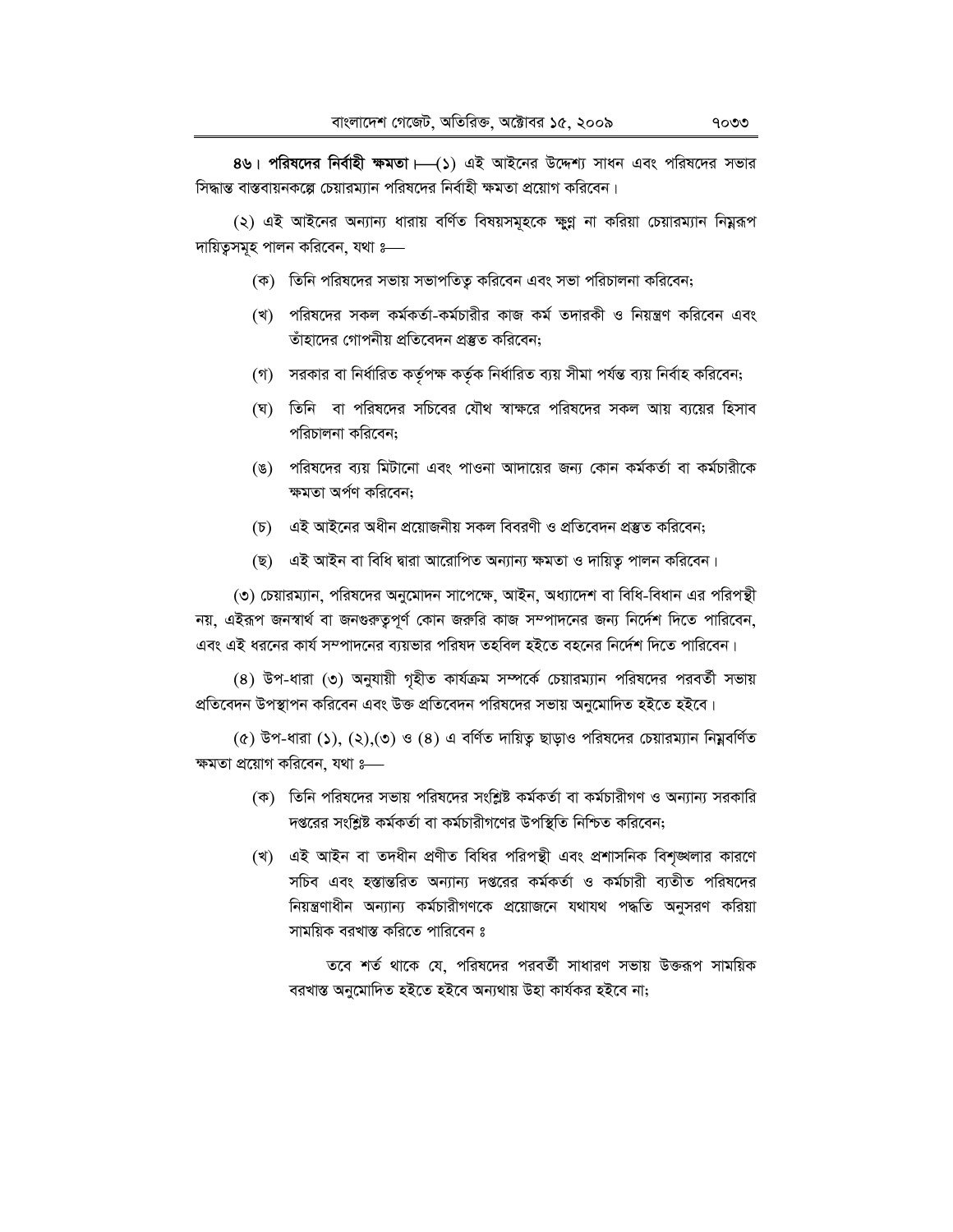- (গ) পরিষদের সচিবের নিকট হইতে পরিষদের প্রশাসনিক বিষয় সংক্রান্ত যে কোন ক্লাসিফাইড রেকর্ড বা নথি লিখিতভাবে তলব করিতে এবং আইন ও নির্ধারিত পদ্ধতিতে আদেশ প্রদান করিতে পারিবেন; তবে তিনি এইরূপ কোন ক্লাসিফাইড রেকর্ড বা নথি তলব করিতে পারিবেন না, যাহা সম্পূর্ণরূপে সচিব বা সংশ্লিষ্ট কর্মকর্তার নিজস্ব তত্তাবধানে থাকিবে:
- (ঘ) এই আইন বা বিধি, প্রবিধান, ইত্যাদির পরিপন্থী এবং প্রশাসনিক বিশৃংখলা সৃষ্টির কারণে ইউনিয়ন পর্যায়ে কর্মরত কর্মকর্তা-কর্মচারীসহ পরিষদের নিয়ন্ত্রণাধীন অন্যান্য কর্মচারীদের বিরুদ্ধে যথাযথ কর্তৃপক্ষের নিকট প্রয়োজনীয় আইনানুগ ব্যবস্থা গ্রহণের জন্য প্রতিবেদন প্রেরণ করিতে পারিবেন;
- (ঙ) তাঁহার বিবেচনায় পরিষদের কোন সিদ্ধান্ত এই আইন বা অন্য কোন আইন বা বিধি-বিধানের পরিপন্থী হইলে, অথবা উক্তরূপ সিদ্ধান্ত বাস্তবায়িত হইলে উহা জনস্বাস্থ্য, জনস্বার্থ ও জননিরাপত্তা বিপন্ন করিবে বলিয়া বিবেচিত হইলে, তিনি উহা সরকারের নিকট প্রেরণ করিবেন।

(৬) পরিষদের নির্বাহী বা অন্য কোন কার্য পরিষদের নামে গৃহীত হইয়াছে বলিয়া প্রকাশ করা হইবে এবং উহা নিৰ্ধারিত পদ্ধতিতে প্রমাণিকৃত হইতে হইবে।

(৭) পরিষদের দৈনন্দিন সেবা প্রদানমূলক দায়িতু তুরান্বিত করিবার লক্ষ্যে কর্মকর্তাদের মধ্যে নির্বাহী ক্ষমতা বিভাজনের প্রস্তাব পরিষদের সভায় অনুমোদিত হইতে হইবে এবং, প্রয়োজনবোধে, সময়ে সময়ে, ইহা সংশোধনের এখতিয়ার পরিষদের থাকিবে।

8৭। পরিষদের কার্যাবলী।—(১)পরিষদের প্রধান কার্যাবলী হইবে নিয়ুরূপ, যথাঃ—

- (ক) প্রশাসন ও সংস্থাপন বিষয়াদি;
- (খ) জনশৃংখলা রক্ষা;
- (গ) জনকল্যাণমূলক কার্য সম্পর্কিত সেবা; এবং
- (ঘ) স্থানীয় অর্থনৈতিক ও সামাজিক উন্নয়ন সম্পর্কিত পরিকল্পনা প্রণয়ন ও বাস্তবায়ন।

(২) উপ-ধারা (১) এ উল্লিখিত প্রধান কার্যাবলীর উপর ভিত্তি করিয়া পরিষদের কার্যাবলী দ্বিতীয় তফসিলে বৰ্ণিত হইল।

(৩) উপ-ধারা (১) ও (২) এ যাহাই থাকুক না কেন, বিশেষ করিয়া, এবং উক্তরূপ উপ-ধারাসমূহের সামগ্রিকতাকে ক্ষুণ্ণ না করিয়া, সরকার সংরক্ষিত আসনের মহিলা সদস্যদের দায়িত্ব ও কর্তব্য বিধি দ্বারা নির্ধারণ করিতে পারিবে। তবে ইউনিয়ন পরিষদের উন্নয়ন প্রকল্পের (টি,আর,কাবিখা, থোক বরাদ্দ ও অন্যান্য) সংশ্লিষ্ট ওয়ার্ডের এক তৃতীয়াংশ উন্নয়ন প্রকল্প বাস্তবায়ন কমিটির চেয়ারম্যানের দায়িতু সংরক্ষিত মহিলা আসনের সদস্যকে অর্পণ করিতে হইবে।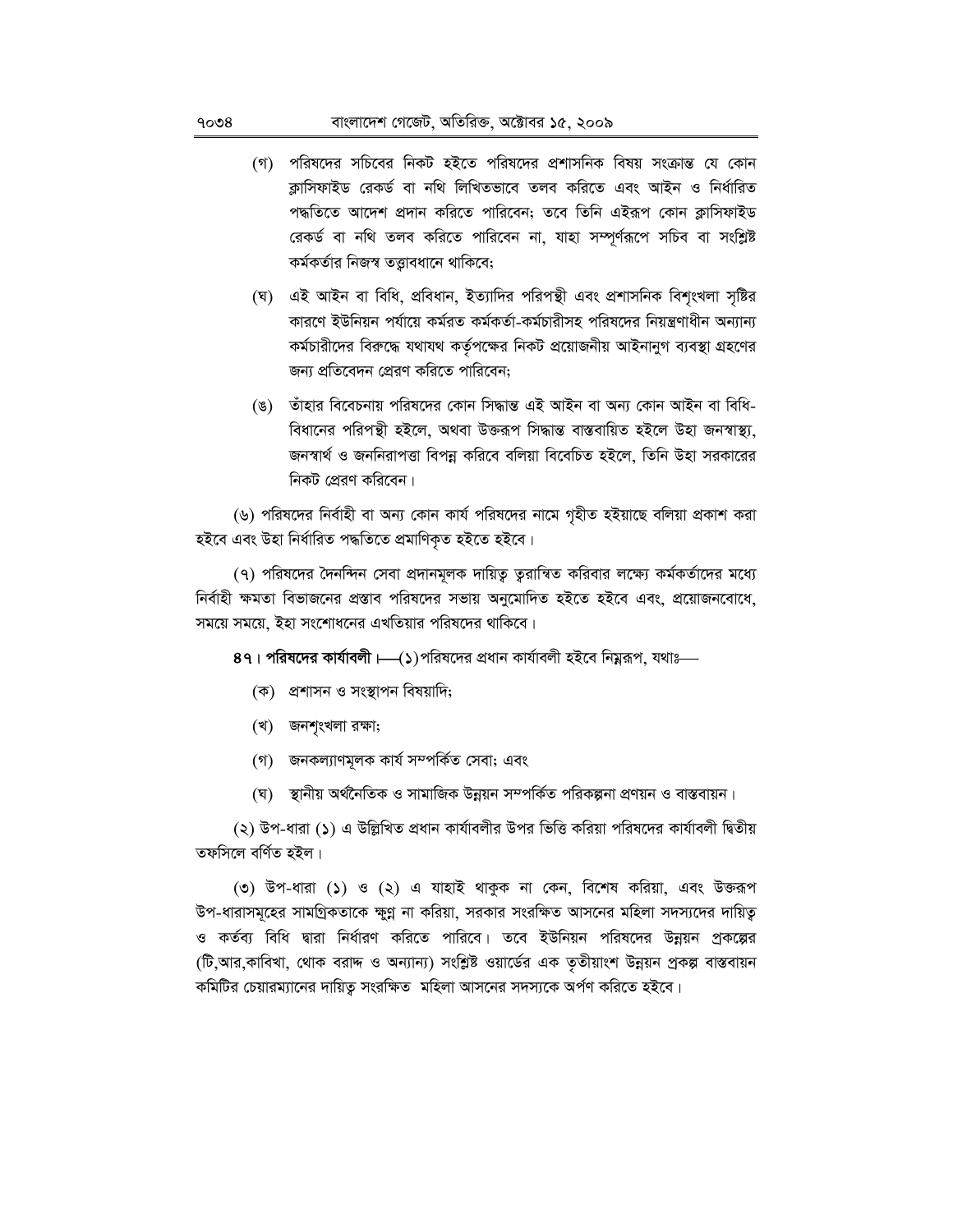8৮। ইউনিয়ন পরিষদের পুলিশ ও গ্রাম প্রতিরক্ষা বিষয়ক কার্যাবলী ।—(১) সরকার, সময়ে সময়ে, চাহিদা মোতাবেক গ্রামীণ এলাকায় গ্রাম পুলিশ বাহিনী গঠন করিতে পারিবে এবং সরকার কর্তৃক উক্ত গ্রাম পুলিশ বাহিনী নিয়োগ, প্রশিক্ষণ, শৃংখলা এবং চাকুরির শতবিলী নির্ধারণ করা হইবে।

(২) সরকার যেরূপ নির্দেশ প্রদান করিবে গ্রাম পুলিশ সেইরূপ ক্ষমতা প্রয়োগ ও দায়িতু পালন করিবে।

(৩) ডেপুটি কমিশনারের নিকট যদি প্রতীয়মান হয় যে, কোন ইউনিয়ন বা তাহার অংশ বিশেষে জননিরাপত্তা ও গ্রাম প্রতিরক্ষা বিষয়ে বিশেষ ব্যবস্থা গ্রহণের প্রয়োজন রহিয়াছে সেই ক্ষেত্রে উক্ত এলাকার প্রাপ্তবয়স্ক সক্ষম ব্যক্তিগণকে আদেশে উল্লিখিত পদ্ধতিতে গণপাহারায় নিয়োজিত করিতে পারিবেন।

(8) উপ-ধারা (৩) এর অধীন আদেশ জারি করা হইলে পরিষদ আদেশে উল্লিখিত ক্ষমতা প্রয়োগ ও দায়িত পালন করিবে।

8৯। নাগরিক সনদ প্রকাশ। (১) এই আইনের অধীন গঠিত প্রতিটি পরিষদ, নির্ধারিত পদ্ধতি অনুসরণ করিয়া বিভিন্ন প্রকারের নাগরিক সেবা প্রদানের বিবরণ, সেবা প্রদানের শর্তসমূহ এবং নির্দিষ্ট সময়সীমার মধ্যে সেবা প্রদান নিশ্চিত করিবার বিবরণ প্রকাশ করিবে যাহা "নাগরিক সনদ"(Citizen Charter) বলিয়া অভিহিত হইবে।

(২) সরকার পরিষদের জন্য আদর্শ নাগরিক সনদ সংক্রান্ত নির্দেশিকা প্রণয়ন করিবে এবং পরিষদ আইন ও বিধি সাপেক্ষে, এ নির্দেশিকার প্রয়োজনীয় পরিবর্তন ও পরিবর্ধন করিবার ক্ষমতা রাখিবে ঃ

তবে শর্ত থাকে যে, এই ধরনের পরিবর্তন বা পরিবর্ধন করা হইলে, তাহা অবগতির জন্য সরকারকে অবহিত করিতে হইবে।

(৩) নাগরিক সনদ সময়ে সময়ে হাল নাগাদ করিতে হইবে।

(৪) নাগরিক সনদ সংক্রান্ত বিধিমালা প্রণয়নে নিম্নবর্ণিত বিষয় অন্তর্ভুক্ত থাকিবে, যথা ঃ—

- (ক) প্রতিটি সেবার নির্ভুল ও স্বচ্ছ বিবরণ;
- (খ) সেবা প্রদানের মূল্য;
- (গ) সেবা গ্রহণ ও দাবি করা সংক্রান্ত যোগ্যতা ও প্রক্রিয়া;
- (ঘ) সেবা প্রদানের নির্দিষ্ট সময়সীমা;
- (ঙ) সেবা সংক্রান্ত বিষয়ে নাগরিকদের দায়িত্ব;
- (**চ) সেবা প্রদানের নিশ্চয়তা:**
- (ছ) সেবা প্রদান সংক্রান্ত অভিযোগ নিম্পত্তির প্রক্রিয়া; এবং
- (জ) সনদে উল্লিখিত অঙ্গীকার লংঘনের ফলাফল।

৫০। উন্নততর তথ্য প্রযুক্তির ব্যবহার ও সুশাসন – (১) প্রত্যেক ইউনিয়ন পরিষদ সুশাসন নিশ্চিত করিবার লক্ষ্যে নির্দিষ্ট সময়সীমার মধ্যে উন্নততর তথ্য প্রযুক্তি ব্যবহার করিবে।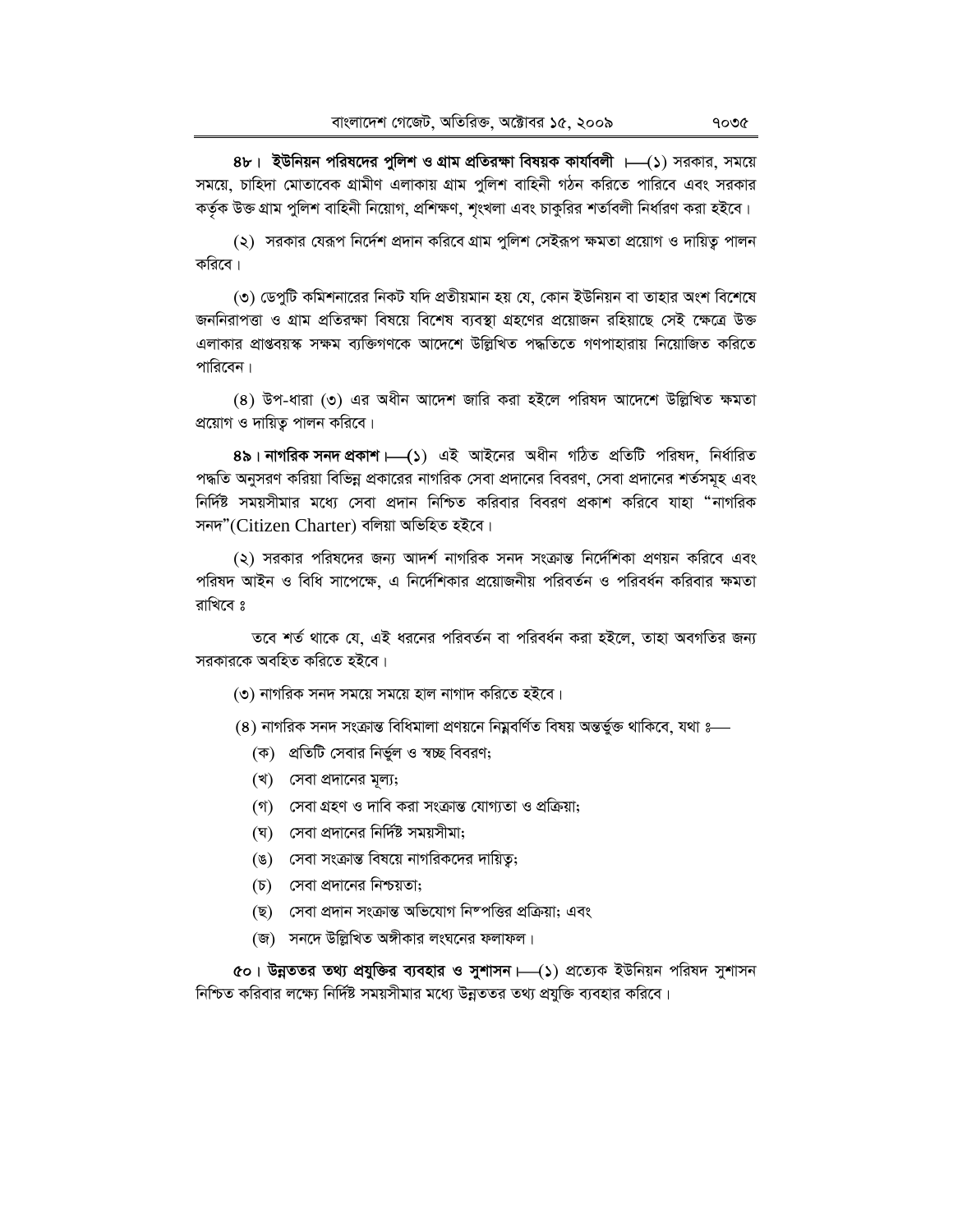(২) উপ-ধারা (১) এর উদ্দেশ্য পরণকল্পে সরকার আর্থিক ও কারিগরি সাহায্যসহ অন্যান্য সহায়তা প্রদান করিবে।

(৩) পরিষদ নাগরিক সনদে বর্ণিত আধুনিক সেবা সংক্রান্ত বিষয়সহ সরকারিভাবে প্রদত্ত সকল সেবার বিবরণ উন্নততর তথ্য প্রযুক্তির মাধ্যমে নাগরিকদের জ্ঞাত করিবার ব্যবস্থা করিবে।

#### নবম অধ্যায়

#### পরিষদের আর্থিক ব্যবস্থাপনা, সম্পদ ও তহবিল

 $\infty$  । পরিষদের সম্পত্তি অর্জন, দখলে রাখিবার ও নিম্পত্তি করিবার ক্ষমতা ।—(১) প্রত্যেক পরিষদের সম্পত্তি অর্জনের, দখলে রাখিবার ও নিষ্পত্তি করিবার এবং চুক্তিবদ্ধ হইবার ক্ষমতা থাকিবে; তবে, স্থাবর সম্পত্তি অর্জন বা নিষ্পত্তির ক্ষেত্রে পরিষদকে সরকারের পূর্বানুমোদন গ্রহণ করিতে হইবে।

- (২) সরকার নিয়বর্ণিত বিষয়ে বিধি প্রণয়ন করিতে পারিবে, যথা ঃ—
	- (ক) পরিষদের মালিকানাধীন বা উহার উপর ন্যস্ত সম্পত্তির ব্যবস্থাপনা, রক্ষণাবেক্ষণ, হস্তান্তর, নিয়ন্ত্রণ ও উন্নয়ন সংক্রান্ত;
	- (খ) পরিষদের জন্য প্রয়োজনীয় স্থাবর সম্পত্তি অধিগ্রহণ সংক্রান্ত।
- (৩) পরিষদ প্রবিধান দ্বারা নির্ধারিত পদ্ধতিতে—
	- (ক) উহার মালিকানাধীন বা উহার উপর বা উহার তত্ত্বাবধানে ন্যস্ত যে কোন সম্পত্তির ব্যবস্থাপনা, রক্ষণাবেক্ষণ, পরিদর্শন ও উন্নয়ন করিতে পারিবে;
	- (খ) এই আইন বা বিধির উদ্দেশ্য পূরণকল্পে উক্ত সম্পত্তি কাজে লাগাইতে পারিবে; এবং
	- (গ) দান, বিক্রয়, বন্ধক, ইজারা, বিনিময়ের মাধ্যমে যে কোন সম্পত্তি অর্জন বা হস্তান্তর করিতে পারিবে।

(৪) পরিষদ যথাযথ জরিপের মাধ্যমে উহার নিয়ন্ত্রণাধীন সকল সম্পত্তির বিবরণাদি প্রস্তুত করিয়া প্রতি বৎসর উহা হালনাগাদ করিবে এবং, প্রযোজ্য ক্ষেত্রে, সম্পদের বিবরণী, মানচিত্র প্রস্তত করিয়া উহার একটি অনুলিপি নির্ধারিত কর্তৃপক্ষের নিকট প্রেরণ করিবে।

(৫) এই আইন বা নিৰ্ধাৱিত পদ্ধতি উপেক্ষা বা লংঘন কৱিয়া যদি সম্পত্তি অৰ্জন, দখল ও নিষ্পত্তি করা হয়, তাহা হইলে, উহা অবৈধ বলিয়া গণ্য হইবে এবং সংশ্লিষ্ট সিদ্ধান্ত গ্রহণ ও প্রদানকারী ব্যক্তি বা ব্যক্তিগণ এই আইনের অধীন অপরাধ করিয়াছেন বলিয়া গণ্য হইবে এবং উক্তরূপ অপরাধের জন্য এই আইনের বিধান অনুযায়ী শাস্তি প্রাপ্য হইবেন।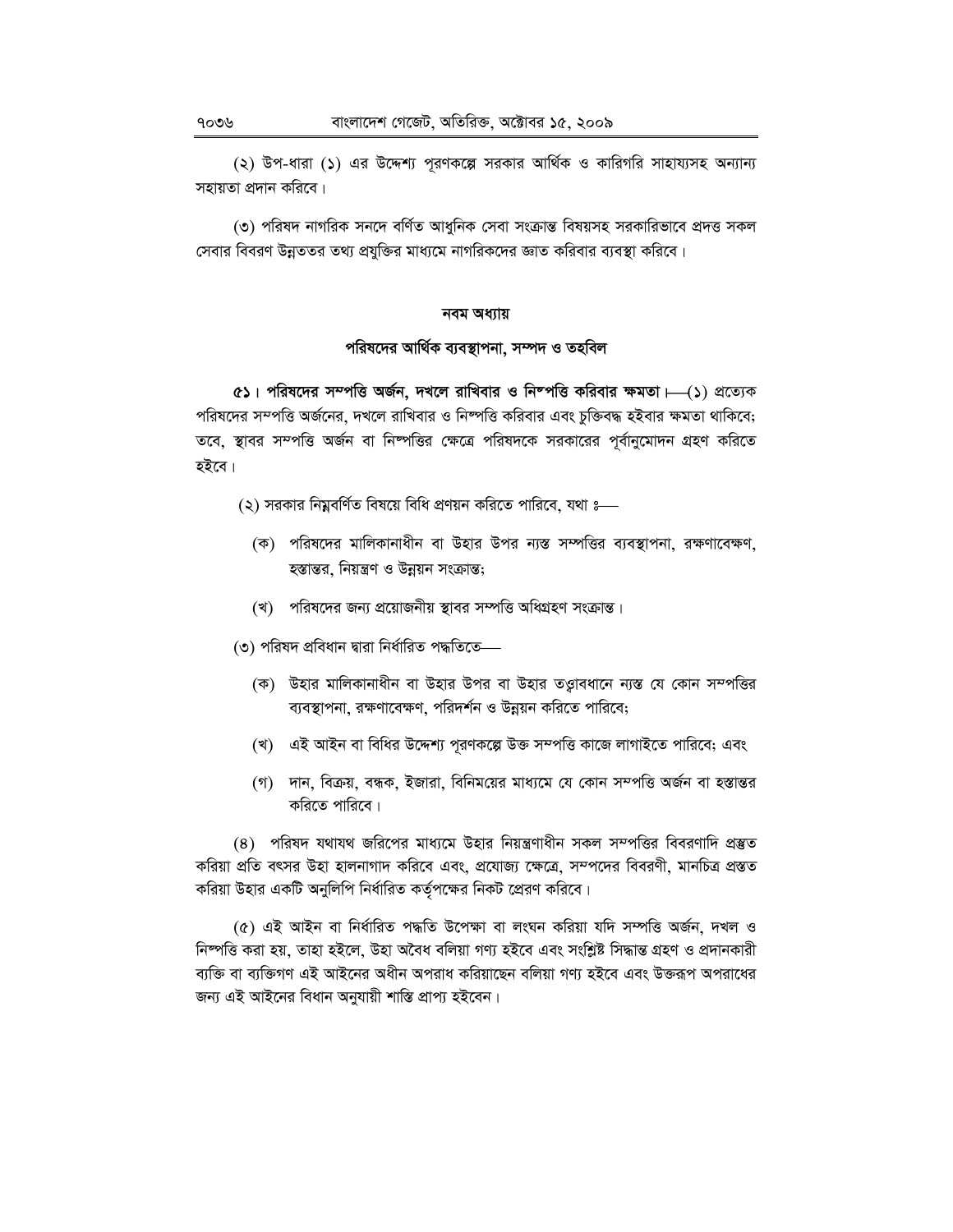৫২। পরিষদে সম্পদ হস্তান্তর – সরকার, কোন পরিষদ বা উহার স্থানীয় অধিক্ষেত্রের মধ্যে অবস্থিত কোন সরকারি সম্পত্তি সংশ্লিষ্ট আইন বা বিধি-বিধান অনুযায়ী উক্ত পরিষদকে হস্তান্তর করিতে পারিবে এবং উক্তরূপ হস্তান্তরিত সম্পত্তি ঐ পরিষদের উপর বর্তাইবে ও উহার নিয়ন্ত্রণাধীনে থাকিবে।

৫৩। পরিষদের তহবিল ।—(১) প্রত্যেক ইউনিয়ন পরিষদের জন্য সংশ্লিষ্ট পরিষদের নামে একটি তহবিল থাকিবে।

(২) উপ-ধারা (১) এর অধীন গঠিত তহবিলে নিম্নবর্ণিত উৎসসমূহ থেকে প্রাপ্ত অর্থ জমা হইবে. যথা ঃ—

- (ক) সরকার এবং অন্যান্য কর্তৃপক্ষ কর্তৃক প্রদত্ত অনুদান ও মঞ্জুরী;
- (খ) এই আইনের বিধান অনুযায়ী সরকার কর্তৃক নির্ধারিত সকল স্থানীয় উৎস হইতে আয়;
- (গ) অন্য কোন পরিষদ কিংবা কোন স্থানীয় কর্তৃপক্ষ কর্তৃক প্রদত্ত অনুদান ও মঞ্জুরী;
- (ঘ) সরকার কর্তৃক মঞ্জুরীকৃত ঋণসমূহ (যদি থাকে);
- (ঙ) পরিষদ কর্তৃক, প্রযোজ্য ক্ষেত্রে, আদায়কৃত সকল কর, রেইট, টোল, ফিস ও অন্যান্য দাবী বাবদ প্ৰাপ্ত অৰ্থ;
- (চ) পরিষদের উপর ন্যস্ত এবং তৎকর্তৃক নির্মিত বা নিয়ন্ত্রিত বা পরিচালিত বিদ্যালয়, হাসপাতাল, ঔষধালয়, ভবন, প্ৰতিষ্ঠান বা পূৰ্ত কাৰ্য হইতে প্ৰাপ্ত সকল আয় বা মুনাফা;
- (ছ) কোন ট্ৰাষ্টের নিকট হইতে উপঢৌকন বা অনুদান হিসাবে প্রাপ্ত অর্থ;
- (জ) এই আইনের বিধান অনুযায়ী প্রাপ্ত জরিমানা ও অর্থদণ্ডের অর্থ;
- (ঝ) পরিষদ কর্তৃক প্রাপ্ত অন্য সকল প্রকার অর্থ;
- (এঃ) এই আইন কার্যকর হইবার কালে সংশ্লিষ্ট পরিষদের সম্পূর্ণ এখতিয়ারে উদ্বত্ত তহবিল।

e8। পরিষদের ব্যয়  $\mapsto$  ) তহবিলের অর্থ নিয়ুলিখিত খাতসমূহে অগ্রাধিকার ভিত্তিতে ব্যয় করিতে হইবে, যথা ঃ—

- (ক) পরিষদের কর্মকর্তা ও কর্মচারীদের বেতন ও ভাতা প্রদান;
- (খ) এই আইনের অধীন তহবিলের উপর দায়যুক্ত ব্যয়;
- (গ) এই আইন বা আপাততঃ বলবৎ অন্য কোন আইন বা অধ্যাদেশ দ্বারা ন্যস্ত পরিষদের দায়িতু সম্পাদন ও কর্তব্য পালনের জন্য ব্যয়;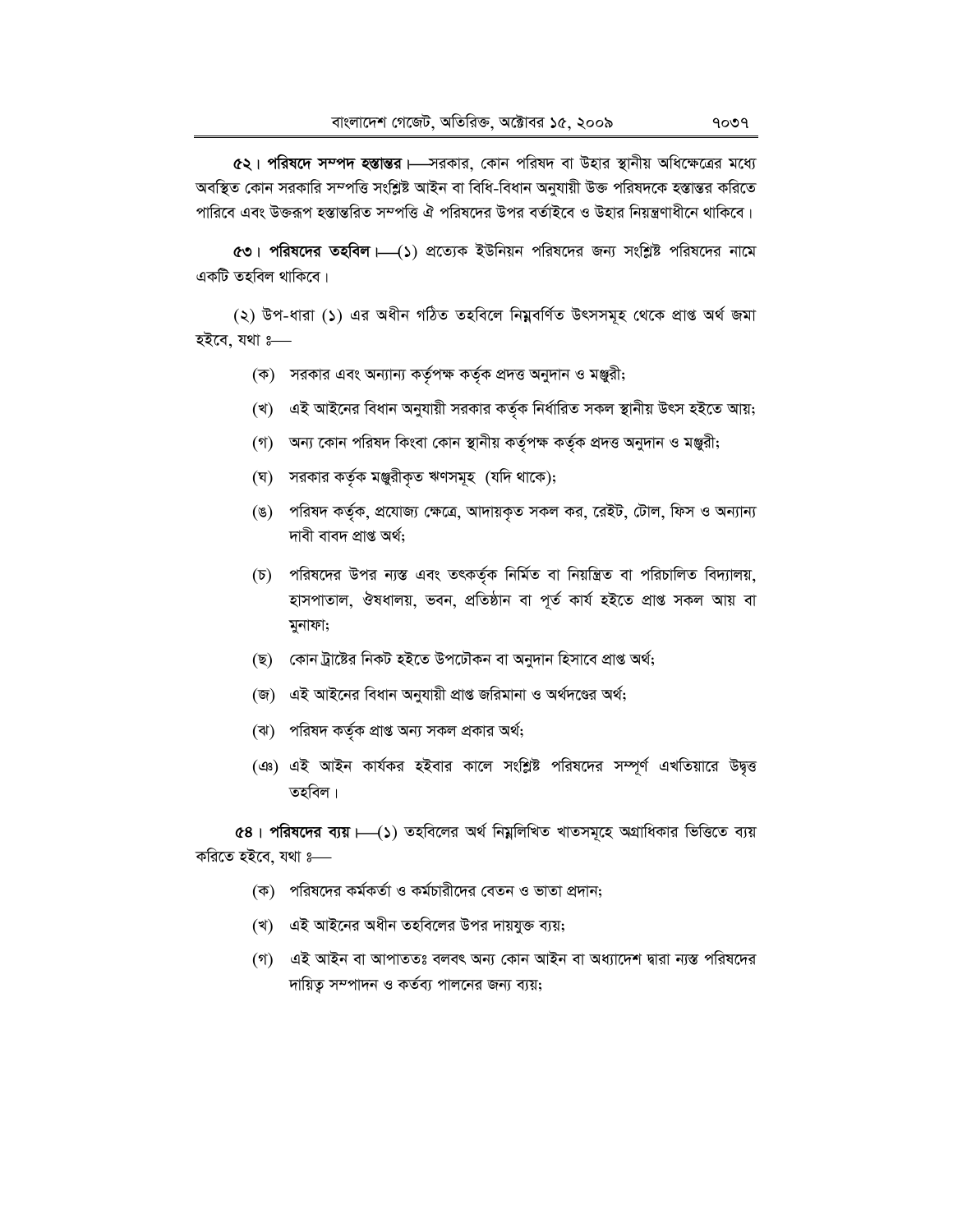- (ঘ) নির্ধারিত কর্তৃপক্ষের পূর্বানুমোদনক্রমে পরিষদ কর্তৃক ঘোষিত তহবিলের উপর দায়যুক্ত ব্যয়;
- (ঙ) সরকার কর্তৃক পরিষদের উপর ঘোষিত দায়যুক্ত ব্যয়।

(২) এই আইনের উদ্দেশ্য পূরণকল্পে পরিষদ যেরূপ উপযুক্ত মনে করিবে পরিষদের তহবিল হইতে সেইরূপ অর্থ ব্যয় করিবার ক্ষমতা উহার থাকিবে।

(৩) তহবিলে জমা খাতে উদ্বত্ত অৰ্থ, সরকার সময়ে সময়ে যেরূপ নির্দেশ দিবে, সেইরূপ খাতে ব্যয় হইবে।

(৪) পরিষদের তহবিল পরিষদ চেয়ারম্যান ও সচিবের যৌথ স্বাক্ষরে পরিচালিত হইবে।

৫৫। পরিষদের তহবিল সংরক্ষণ বা বিনিয়োগ এবং বিশেষ তহবিল গঠন।—(১) পরিষদের তহবিলে জমাকৃত অর্থ কোন সরকারি ট্রেজারীতে বা সরকারি ট্রেজারীর কার্য পরিচালনাকারী কোন ব্যাংকে বা সরকার কর্তৃক সময়ে সময়ে নির্ধারিত অন্য কোন আর্থিক প্রতিষ্ঠানে জমা রাখিতে হইবে।

(২) পরিষদ নির্ধারিত পদ্ধতিতে উহার তহবিলের যে কোন অংশ বিনিয়োগ করিতে পারিবে।

(৩) পরিষদ, সরকারের পূর্বানুমোদনক্রমে, কোন বিশেষ উদ্দেশ্যে পৃথক তহবিল গঠন এবং সংরক্ষণ করিতে পারিবে, যাহা সরকার কর্তৃক নির্ধারিত পদ্ধতিতে পরিচালিত ও নিয়ন্ত্রিত হইবে।

৫৬। দায়যুক্ত ব্যয় ।—(১) পরিষদ তহবিলের উপর দায়যুক্ত ব্যয় নিম্নরূপ হইবে, যথা ঃ—

- (ক) পরিষদের চাকুরিতে নিয়োজিত সকল কর্মকর্তা ও কর্মচারীকে (প্রেষণে নিয়োগপ্রাপ্ত কিংবা নিজস্ব) বেতন ও ভাতা হিসেবে প্রদেয় সমুদয় অর্থ;
- (খ) সরকার কর্তৃক নির্দেশিত পরিষদের নির্বাচন পরিচালনা, হিসাব নিরীক্ষা বা সময়ে সময়ে সরকারের নির্দেশক্রমে অন্য কোন বিষয়ের জন্য পরিষদ কর্তৃক প্রদেয় অর্থ;
- (গ) কোন আদালত বা ট্রাইব্যুনাল কর্তৃক পরিষদের বিরুদ্ধে প্রদত্ত কোন রায়, ডিক্রী বা রোয়েদাদ কার্যকর করিবার জন্য প্রয়োজনীয় অর্থ; এবং
- (ঘ) সরকার কর্তৃক দায়যুক্ত বলিয়া ঘোষিত অন্য যে কোন ব্যয়।

(২) পরিষদের তহবিলের উপর দায়যুক্ত কোন ব্যয়ের খাতে যদি কোন অর্থ অপরিশোধিত থাকে, তাহা হইলে যে ব্যক্তি বা ব্যক্তিবর্গের হেফাজতে উক্ত তহবিল থাকিবে সেই ব্যক্তি বা ব্যক্তিবর্গকে সরকার, আদেশ দ্বারা, উক্ত তহবিল হইতে যতদূর সম্ভব উক্ত অর্থ পরিশোধ করিবার নির্দেশ দিতে পারিবে।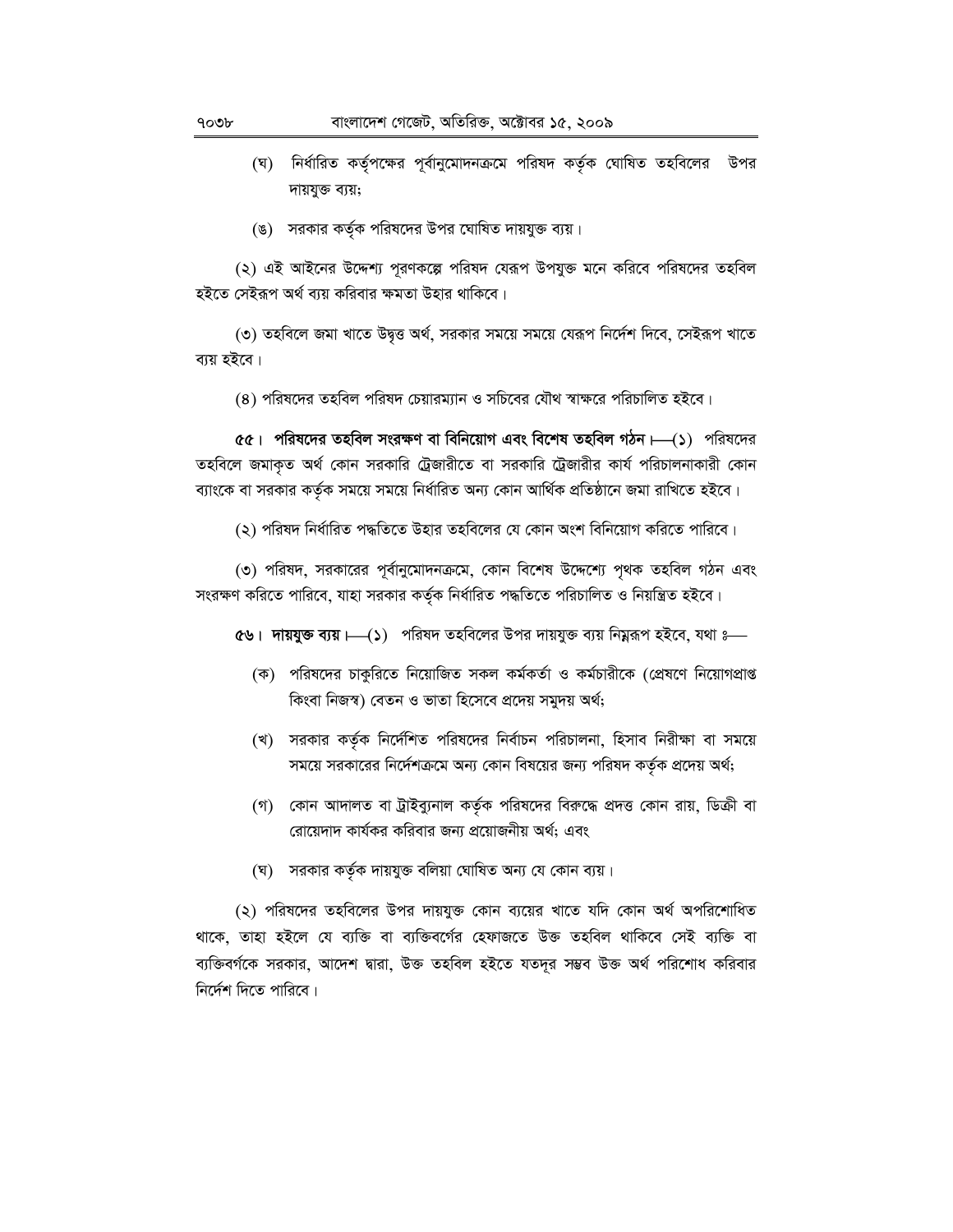#### দশম অধ্যায়

#### বাজেট ও হিসাব নিরীক্ষা

e । বাজেট ––(১) প্রত্যেক ইউনিয়ন পরিষদ প্রতি অর্থ বৎসর শুরু হইবার অন্যূন ৬০ (ষাট) দিন পূর্বে নির্ধারিত পদ্ধতিতে ওয়ার্ড সভা হইতে প্রাপ্ত অগ্রাধিকারের ভিত্তিতে উক্ত অর্থ বৎসরের সম্ভাব্য আয় ও ব্যয় বিবরণী সম্বলিত একটি বাজেট প্রণয়ন করিবে।

(২) ইউনিয়ন পরিষদ সংশ্লিষ্ট স্থায়ী কমিটি এবং স্থানীয় জনসাধারণের উপস্থিতিতে প্রকাশ্য বাজেট অধিবেশন অনুষ্ঠান করিয়া বাজেট পেশ করিবে এবং পরিষদের পরবর্তী সভায় পাসকৃত বাজেটের অনুলিপি উপজেলা নির্বাহী অফিসারেরর নিকট প্রেরণ করিবে।

(৩) কোন ইউনিয়ন পরিষদ অর্থ বৎসর শুরু হইবার পূর্বে উক্ত বাজেট প্রণয়ন করিতে ব্যর্থ হইলে সংশ্লিষ্ট উপজেলা নির্বাহী অফিসার সম্ভাব্য আয় ব্যয়ের একটি বিবরণী প্রস্তুত ও প্রত্যয়ন করিবে এবং এইরূপ প্রত্যয়নকৃত বিবরণী ইউনিয়ন পরিষদের অনুমোদিত বাজেট বলিয়া গণ্য হইবে।

(8) উপজেলা নির্বাহী অফিসার উপ-ধারা (২) এর অধীন প্রণীত বাজেটের অনুলিপি প্রাপ্তির ৩০ (ত্রিশ) দিনের মধ্যে বাজেটে কোন ক্রটি থাকিলে উহা সংশোধন করিয়া পরিষদকে অবহিত করিবে এবং অনুরূপভাবে প্রণীত বাজেট ইউনিয়ন পরিষদের বাজেট বলিয়া গণ্য হইবে।

(৫) কোন অর্থ বৎসর শেষ হইবার পূর্বে যে কোন সময় উক্ত বৎসরের জন্য প্রয়োজন হইলে ইউনিয়ন পরিষদ সংশোধিত বাজেট প্রণয়ন করিয়া উহার অনুলিপি উপজেলা নির্বাহী অফিসারের নিকট প্রেরণ করিবে এবং উক্ত সংশোধিত বাজেটের ক্ষেত্রেও উপ ধারা (৪) এর বিধানাবলী প্রযোজ্য হইবে।

(৬) এই আইন অনুযায়ী গঠিত ইউনিয়ন পরিষদ দায়িতৃভার গ্রহণের পর অর্থ বৎসরের অবশিষ্ট সময়ের জন্য বাজেট প্রণয়ন করিতে পারিবে এবং উক্ত বাজেটের ক্ষেত্রেও এই ধারার বিধানাবলী প্রযোজ্য হইবে।

 $\alpha$ ৮। হিসাব  $\longmapsto$   $\cdots$  ইউনিয়ন পরিষদের আয় ও ব্যয়ের হিসাব নির্ধারিত পদ্ধতিতে ও ফরমে সংরক্ষণ করিতে হইবে।

(২) প্রত্যেক অর্থ বৎসরের শেষে ইউনিয়ন পরিষদ উক্ত অর্থ বৎসরের আয় ও ব্যয়ের হিসাব প্রস্তুত করিবে এবং ইউনিয়ন পরিষদের সকল স্থায়ী কমিটি ও জনসাধারণের উপস্থিতিতে অনুষ্ঠিত বাজেট অধিবেশনে এই হিসাব পেশ করিবে।

(৩) ইউনিয়ন পরিষদ পরবর্তী অর্থ বৎসরের ৬০ (ষাট) দিনের মধ্যে উপ-ধারা (২) অনুযায়ী পরিষদের আয়-ব্যয়ের চূড়ান্ত হিসাব এর বিবরণ উপজেলা নির্বাহী অফিসারের নিকট প্রেরণ করিবে; উপজেলা নির্বাহী অফিসার সমন্বিত প্রতিবেদন সরকার কর্তৃক নির্ধারিত ছকে ডেপুটি কমিশনারের নিকট প্রেরণ করিবে এবং ডেপুটি কমিশনার সমস্বিত প্রতিবেদন নির্ধারিত ছকে সরকারের নিকট প্রেরণ করিবে।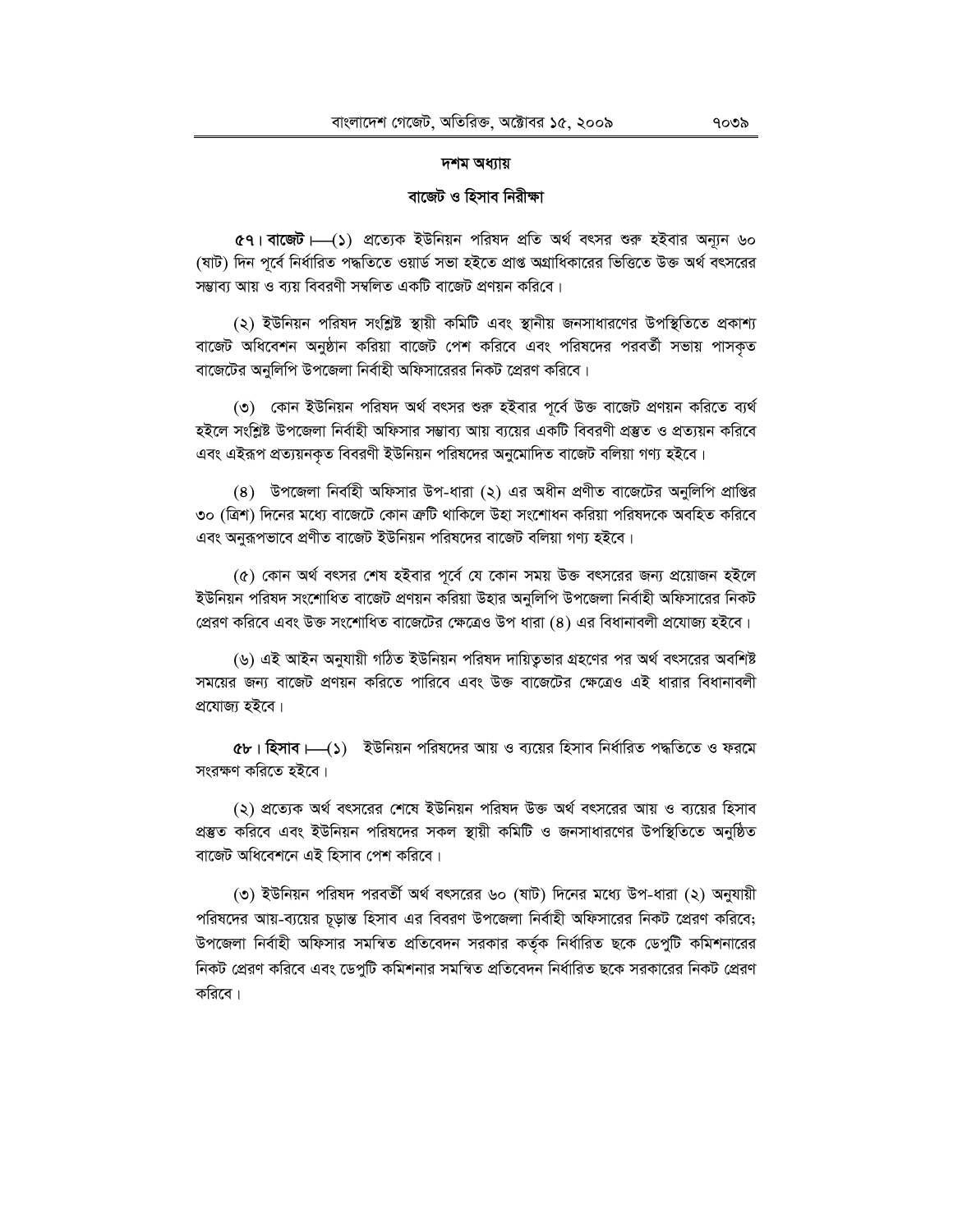৫৯। নিরীক্ষক নিয়োগ  $\longmapsto$  ১) ইউনিয়ন পরিষদের তহবিলের হিসাবসমূহ সরকার যেরূপ বিহিত করিবে, সেইরূপ সময়ে ও স্থানে এবং নির্ধারিত প্রক্রিয়ায় নিযুক্ত কোন নিরীক্ষক কর্তৃক পরীক্ষিত ও নিরীক্ষিত হইবে।

(২) এই ধারা অনুযায়ী নিযুক্ত নিরীক্ষক দণ্ড বিধি, ১৮৬০ (Penal Code, 1860) এর ২১ ধারা মতে জনসেবক (Public Servant) বলিয়া গণ্য হইবেন।

(৩) নিরীক্ষক তহবিলের যে সকল হিসাব উপস্থাপনের জন্য অনুরোধ জানাইবেন, পরিষদের চেয়ারম্যান, ক্ষেত্রমত, সেই সকল হিসাব নিরীক্ষকের নিকট উপস্থাপন করিবেন বা করাইবার ব্যবস্থা গ্ৰহণ করিবেন।

৬০। নিরীক্ষকগণের ক্ষমতা ।—(১) এই আইন অনুযায়ী নিরীক্ষার প্রয়োজনে কোন নিরীক্ষক—

- (ক) নিরীক্ষা কার্য যথাযথভাবে পরিচালনার জন্য তিনি যেরূপ আবশ্যক বলিয়া বিবেচনা করিবেন সেইরূপ কোন তথ্য তাহার সম্মুখে উপস্থাপন কিংবা লিখিতভাবে সরবরাহ করিবার জন্য চেয়ারম্যানকে অনুরোধ করিতে পারিবেন;
- (খ) যে ব্যক্তি উক্তরূপ কোন তথ্যাদির জন্য কৈফিয়ত দিতে দায়ী, অথবা যে ব্যক্তির নিয়ন্ত্রণে উক্তরূপ কোন দলিল বা তথ্য থাকে, অথবা সংশ্লিষ্ট ইউনিয়ন পরিষদের সদস্যগণের সহিত, দ্বারা বা পক্ষে কোন অংশ বা স্বার্থ, প্রত্যক্ষ বা পরোক্ষভাবে, এবং তাহার স্বনামেই হউক বা তাহার অংশীদারের নামেই হউক, থাকে, সেইরূপ কোন ব্যক্তিকে ব্যক্তিগতভাবে উপস্থিত হইবার জন্য লিখিত অনুরোধ করিতে পারিবেন; এবং
- (গ) উক্তরূপ অবস্থার প্রেক্ষিতে তাহার সম্মুখে উপস্থাপিত কোন ব্যক্তিকে উক্তরূপ কোন তথ্য সম্পর্কে একটি ঘোষণা প্রস্তুত করিয়া উহা স্বাক্ষর করিবার জন্য, অথবা কোন প্রশ্নের উত্তর দিবার জন্য অথবা কোন বিবৃতি প্রস্তুত করিয়া উহা দাখিল করিবার জন্য অনুরোধ করিতে পারিবেন;
- (ঘ) নিরীক্ষা কর্তৃপক্ষ নিরীক্ষা সমাপনান্তে প্রতিবেদন দাখিল করিবেন, যাহাতে অন্যান্য বিষয়ের সহিত উল্লেখ থাকিবে—
	- (অ) তহবিল তসরুফের ঘটনা;
	- (আ) পরিষদ তহবিলের ক্ষতি, অপচয়, অথবা অপপ্রয়োগের ঘটনা;
	- (ই) হিসাব রক্ষণের ক্ষেত্রে অন্যান্য অনিয়ম;
	- (ঈ) নিরীক্ষা কর্তৃপক্ষের মতে যে সকল ব্যক্তি উপ-দফা (অ), (আ) ও (ই) এ বর্ণিত অনিয়মের জন্য প্রত্যক্ষ বা পরোক্ষভাবে দায়ী তাহাদের নাম প্রতিবেদনে উল্লেখ থাকিতে হইবে;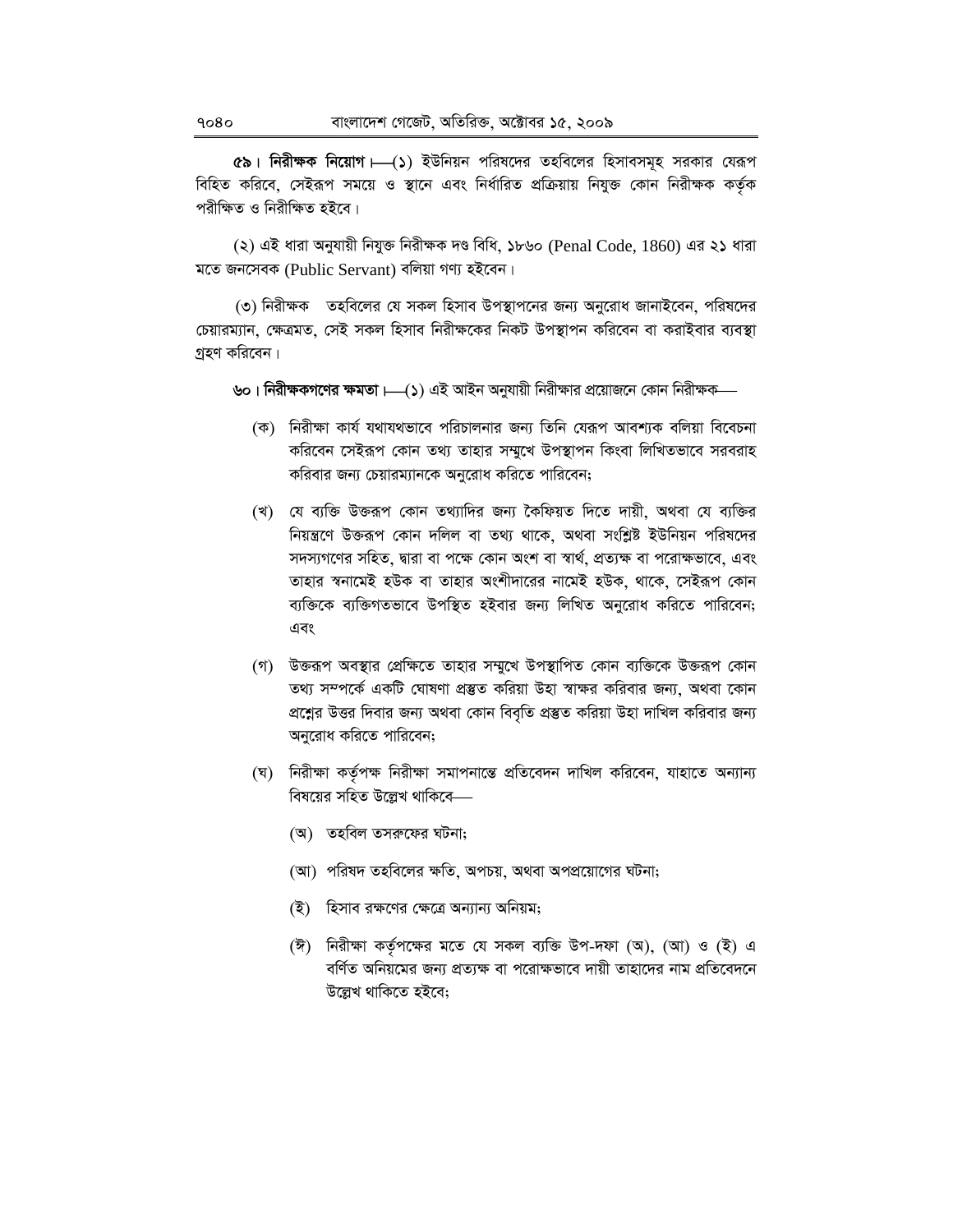- (ঙ) নিরীক্ষা কর্তৃপক্ষ, নিরীক্ষা প্রতিবেদনের কপি পরিষদকে প্রদান করিয়া, তাহার অনুলিপি সরকারের নিকট প্রেরণ করিবে;
- (চ) নিরীক্ষা কর্তৃপক্ষ কর্তৃক চিহ্নিত অনিয়ম সংক্রান্ত সকল বিষয়ে, পরিষদ দ্রুত যথাযথ ব্যবস্থা গ্রহণ করিবে এবং গৃহীত ব্যবস্থা নিরীক্ষা কর্তৃপক্ষ, সরকারকে অবহিত করিবে।

(২) যদি কোন ব্যক্তি উপ-ধারা (১) অনুযায়ী নিরীক্ষক কর্তৃক প্রদত্ত অনুরোধ পালন করিতে অবহেলা করে বা অস্বীকৃতি জানায়, তাহা হইলে, নিরীক্ষক, যে কোন সময়, উক্ত বিষয়টি সংশ্লিষ্ট উপজেলা নির্বাহী অফিসারকে অবহিত করিতে পারিবেন; উপজেলা নির্বাহী অফিসার, যে ব্যক্তি নিরীক্ষক কর্তৃক প্রদত্ত অনুরোধ পালন করিতে অবহেলা করিতেছে বা অস্বীকৃতি জানাইয়াছে সেই ব্যক্তিকে যেরূপ উপযুক্ত মনে করিবেন সেইরূপ নির্দেশ প্রদান করিতে পারিবেন এবং উক্ত নির্দেশ ঐ ব্যক্তির জন্যে অবশ্যই পালনীয় হইবে।

৬১। নিরীক্ষা সংক্রান্ত বিধি প্রণয়ন। - সরকার নিরীক্ষা সংক্রান্ত বিধি প্রণয়ন করিবে, যাহাতে অন্যান্য বিষয়ের মধ্যে নিম্নলিখিত বিষয়সমূহ অন্তর্ভুক্ত থাকিবে, যথা ঃ—

- (ক) নিরীক্ষা প্রতিবেদন সংক্রান্ত সময়সীমা;
- (খ) হিসাবপত্রের গুরুতুপূর্ণ অসংগতি বা অনিয়ম;
- (গ) অর্থ বা সম্পত্তির কোনরূপ ক্ষতি বা অপচয়;
- (ঘ) নিরীক্ষা প্রতিবেদনের উপর ব্যবস্থা গ্রহণের সময়সীমাসহ অন্যান্য করণীয় বিষয়াবলী;
- (ঙ) অবৈধভাবে অর্থ প্রদানকারী বা অর্থ প্রদানকারী কর্তৃপক্ষের বিরুদ্ধে বিধি অনুযায়ী ব্যবস্থা গ্ৰহণ সম্পৰ্কিত সুনিৰ্দিষ্ট সুপাৱিশ;
- (চ) হিসাবপত্রের অভ্যন্তরীণ নিরীক্ষা;
- (ছ) হিসাবপত্রের বিশেষ নিরীক্ষা।

#### একাদশ অধ্যায়

#### পরিষদের কর্মকর্তা ও কর্মচারী

৬২। ইউনিয়ন পরিষদের কর্মকর্তা ও কর্মচারী । (১) প্রত্যেক ইউনিয়ন পরিষদের একজন সচিব, একজন হিসাব সহকারী-কাম-কম্পিউটার অপারেটর থাকিবেন, যাহারা সরকার বা সরকার কর্তৃক নির্ধারিত কোন কর্তৃপক্ষের মাধ্যমে নিযুক্ত হইবেন।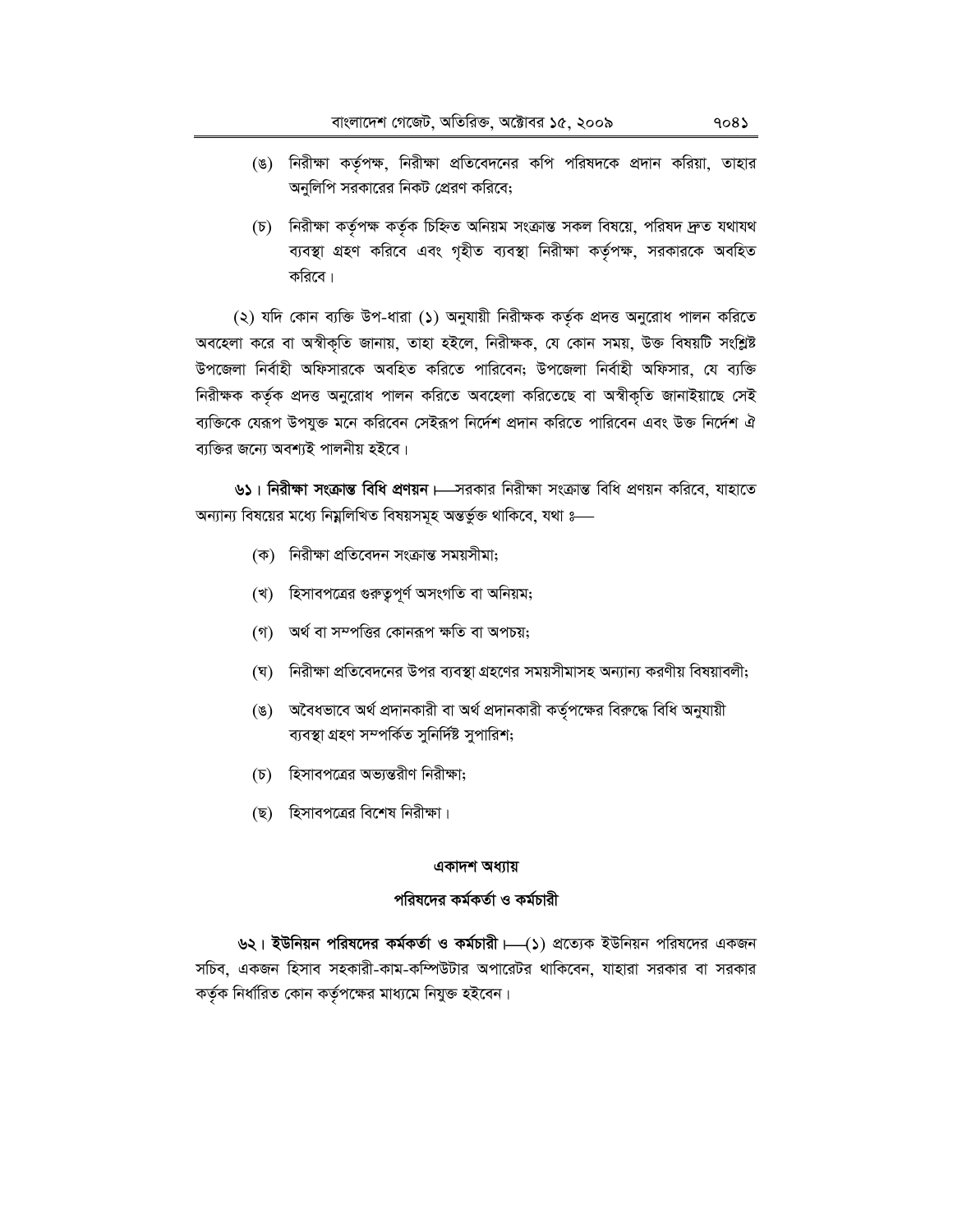(২) সরকার, ইউনিয়ন পরিষদের কর্মকর্তা ও কর্মচারী নিয়োগ, চাকুরির শর্ত নির্ধারণ, বেতন-ভাতা প্রদান, শৃংখলা ও শাস্তিমূলক ব্যবস্থা গ্রহণ, অবসর প্রদান ইত্যাদি বিষয়ে বিধি প্রণয়ন করিবে।

(৩) পরিষদ, সরকারের পূর্বানুমোদনক্রমে, পরিষদের অন্যান্য সকল কর্মকর্তা ও কর্মচারীর ক্ষমতা ও দায়িত্ব পালন সম্পর্কিত বিষয়ে প্রবিধান প্রণয়ন করিবে।

(৪) সরকারের পূর্বানুমোদনক্রমে, ইউনিয়ন পরিষদ, প্রয়োজনবোধে, অতিরিক্ত জনবল নিয়োগ করিতে পারিবে, যাহাদের বেতন, ভাতা সংশ্লিষ্ট ইউনিয়ন পরিষদের নিজস্ব তহবিল হইতে পরিশোধ করিতে হইবে।

৬৩। সরকারি কর্মকর্তা ও কর্মচারীদের পরিষদে হস্তান্তরে সরকারের ক্ষমতা।—(১) নির্ধারিত শর্ত সাপেক্ষে পরিষদের সাধারণ বা বিশেষ কার্য সম্পাদনের লক্ষ্যে সরকার তৃতীয় তফসিলে বর্ণিত সরকারি কর্মকর্তা বা কর্মচারী এবং তাহাদের কার্যাবলী নির্ধারিত সময়ের জন্য পরিষদে হস্তান্তর করিতে পারিবে, উক্তরূপে হস্তান্তরিত কর্মকর্তা বা কর্মচারীগণ সংশ্লিষ্ট পরিষদের ব্যবস্থাপনায় দায়িত্ব পালন করিবেন।

(২) উপ-ধারা (১) এর অধীন হস্তান্তরিত কোন সরকারি কর্মকর্তা বা কর্মচারীর বিরুদ্ধে শৃঙ্খলামূলক ব্যবস্থা গ্রহণ সমীচীন মনে করিলে পরিষদ এ বিষয়ে প্রাথমিক অনুসন্ধান করিয়া সংশ্লিষ্ট কর্মকর্তা বা কর্মচারীর নিয়োগকারী কর্তৃপক্ষের নিকট প্রতিবেদন প্রেরণ করিবে।

(৩) উপ-ধারা (১) এর অধীন পরিষদে হস্তান্তরিত কর্মকর্তা বা কর্মচারীগণ তাহাদের উপর অৰ্পিত সাধারণ দায়িত্ব ছাড়াও পরিষদ কর্তৃক, সময়ে সময়ে, নির্ধারিত অন্যান্য দায়িত্ব পালন করিবেন।

(8) উপ-ধারা (১) এর অধীন হস্তান্তরিত কর্মকর্তা বা কর্মচারীগণ পরিষদের নিকট এই আইন বা বিধি অনুযায়ী স্থানান্তরিত নহে উক্তরূপ সরকারি প্রকল্প, স্কীম, পরিকল্পনা ইত্যাদি বাস্তবায়নের দায়িত্ব পালন করিবেন ।

(৫) সংশ্লিষ্ট পরিষদ কর্তৃক ব্যয়ভার বহনের ক্ষমতা অর্জন না করা পর্যন্ত উপ-ধারা (১) এর অধীন হস্তান্তরিত কর্মকর্তা বা কর্মচারীদের বেতন, ভাতা ও অন্যান্য আর্থিক সুবিধা সরকার কর্তৃক প্রদেয় হইবে।

৬৪। পরিষদের নির্বাচিত প্রতিনিধি ও কর্মকর্তা বা কর্মচারীগণের সম্পর্ক।—(১) পরিষদের ব্যবস্থাপনাধীন কৰ্মকৰ্তা বা কৰ্মচারীগণের আইনগত অধিকার ও পেশাগত স্বাধীনতা নিশ্চিত করিবার লক্ষ্যে সরকার নির্বাচিত জনপ্রতিনিধি এবং পরিষদের নিয়ন্ত্রণাধীন বা পরিষদে হস্তান্তরিত কর্মকর্তা বা কর্মচারীগণের মধ্যে সম্পর্ক নির্ধারণ বিষয়ক একটি আচরণ বিধি (Code of Conduct) প্রণয়ন করিবে।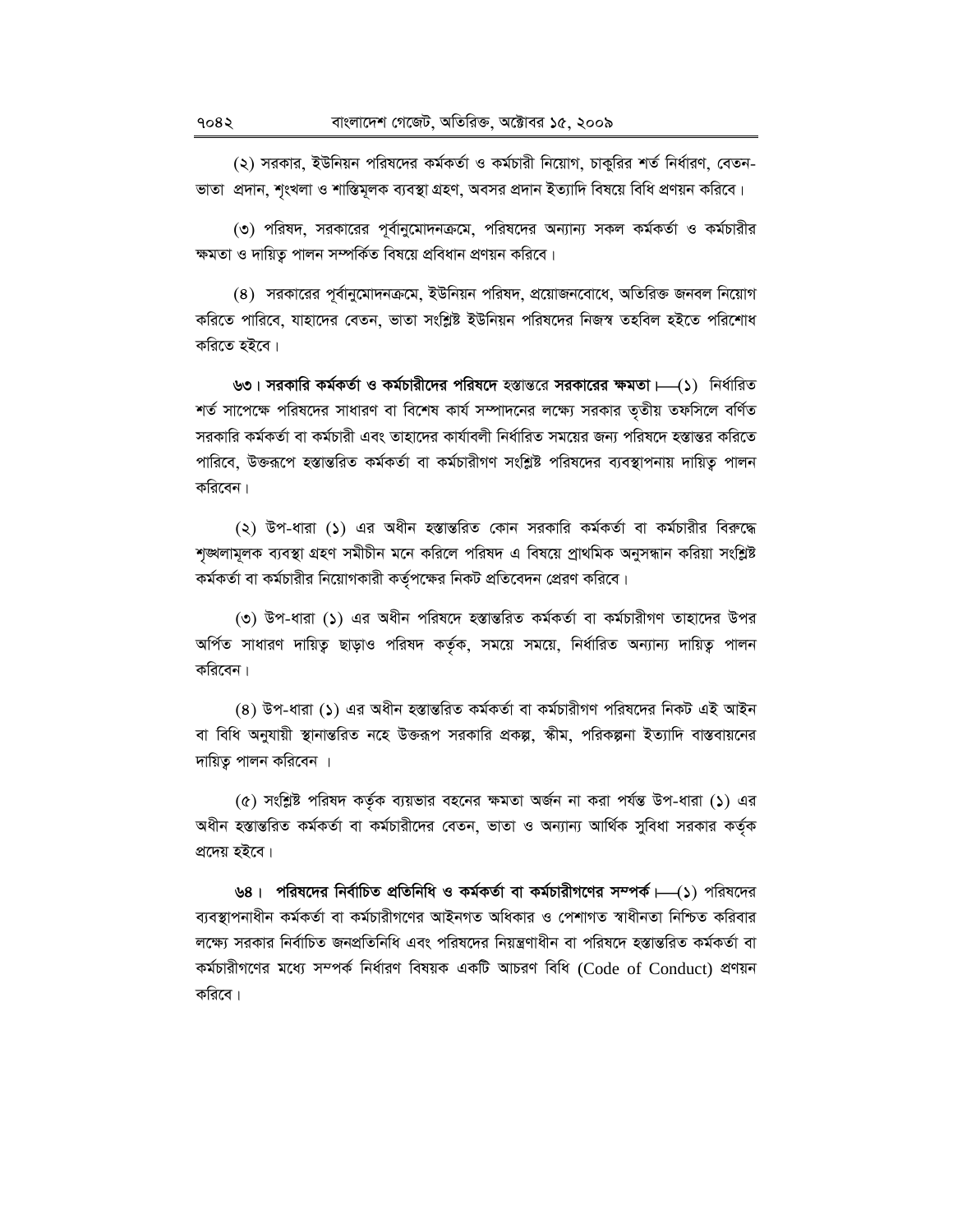(২) পরিষদের যে কোন সভায় উপস্থিত কর্মকর্তাদের মতামত সভার কার্যবিবরণীতে উল্লেখ থাকিতে হইবে।

(৩) নিৰ্বাচিত কোন জনপ্ৰতিনিধি কোন কৰ্মকৰ্তা বা কৰ্মচারীকে কোন কাৰ্য সম্পাদনের জন্য মৌখিক নির্দেশনা প্রদান করিলেও সংশ্লিষ্ট কাজটি বাস্তবায়নের পূর্বে লিখিতভাবে নির্দেশনা দিতে হইবে।

#### দ্বাদশ অধ্যায়

#### পরিষদের করারোপ

৬৫। পরিষদ কর্তৃক করারোপ।—(১) ইউনিয়ন পরিষদ চতুর্থ তফসিলে উল্লিখিত সকল অথবা যে কোন কর, রেইট, টোল, ফিস ইত্যাদি নির্ধারিত পদ্ধতিতে আরোপ করিতে পারিবে।

(২) পরিষদ কর্তৃক আরোপিত সকল কর, রেইট, টোল, ফিস ইত্যাদি নির্ধারিত পদ্ধতিতে প্রজ্ঞাপিত হইবে এবং সরকার ভিন্নরূপ নির্দেশ না দিলে উক্ত আরোপের বিষয়টি আরোপের পূর্বেই প্রকাশ করিতে হইবে।

(৩) কোন কর, রেইট, টোল ও ফিস আরোপের বা উহার পরিবর্তনের কোন প্রস্তাব অনুমোদিত হইলে অনুমোদনকারী কর্তৃপক্ষ কর্তৃক যে তারিখ হইতে উহা কার্যকর হইবে বলিয়া নির্দেশ দিবে সেই তারিখ হইতে উহা কার্যকর হইবে।

৬৬। আদর্শ কর তফসিল।—সরকার ইউনিয়ন পরিষদের জন্য প্রাক প্রকাশনার মাধ্যমে আদর্শ কর তফসিল প্রণয়ন করিতে পারিবে এবং অনুরূপ তফসিল চূড়ান্তভাবে প্রকাশিত হইলে উক্ত আদর্শ কর তফসিলে উল্লিখিত করের পরিমাণ সকল পরিষদের জন্য নমুনা হিসাবে গণ্য হইবে।

৬৭। কর সংক্রান্ত দায়। (১) কোন ব্যক্তি বা জিনিসপত্রের উপর কর, রেইট, টোল কিংবা ফিস আরোপ করা যাইবে কি না উহা নির্ধারণের প্রয়োজনে পরিষদ নোটিশের মাধ্যমে উক্ত ব্যক্তিকে প্রয়োজনীয় তথ্য সরবরাহ করিতে বা এতদৃসংক্রান্ত দলিলপত্র, হিসাব বই বা জিনিসপত্র দাখিল করিবার জন্য নির্দেশ দিতে পারিবে।

(২) এতদুদ্দেশ্যে ক্ষমতাপ্রাপ্ত পরিষদের কোন সদস্য বা কর্মচারী যথাযথ নোটিশ প্রদানের পর কোন ইমারত বা অঙ্গন কর আরোপযোগ্য কি না উহা যাচাই করিবার জন্য উক্ত ইমারত বা অঙ্গনে প্রবেশ করিতে পারিবেন।

৬৮। কর সংগ্রহ ও আদায়, ইত্যাদি । (১) এই আইনে ভিন্নরূপ বিধান না থাকিলে, এই আইনের অধীন আরোপযোগ্য সকল কর, রেইট, টোল বা ফিস নির্ধারিত ব্যক্তি কর্তৃক নির্ধারিত পদ্ধতিতে আদায় করিতে হইবে।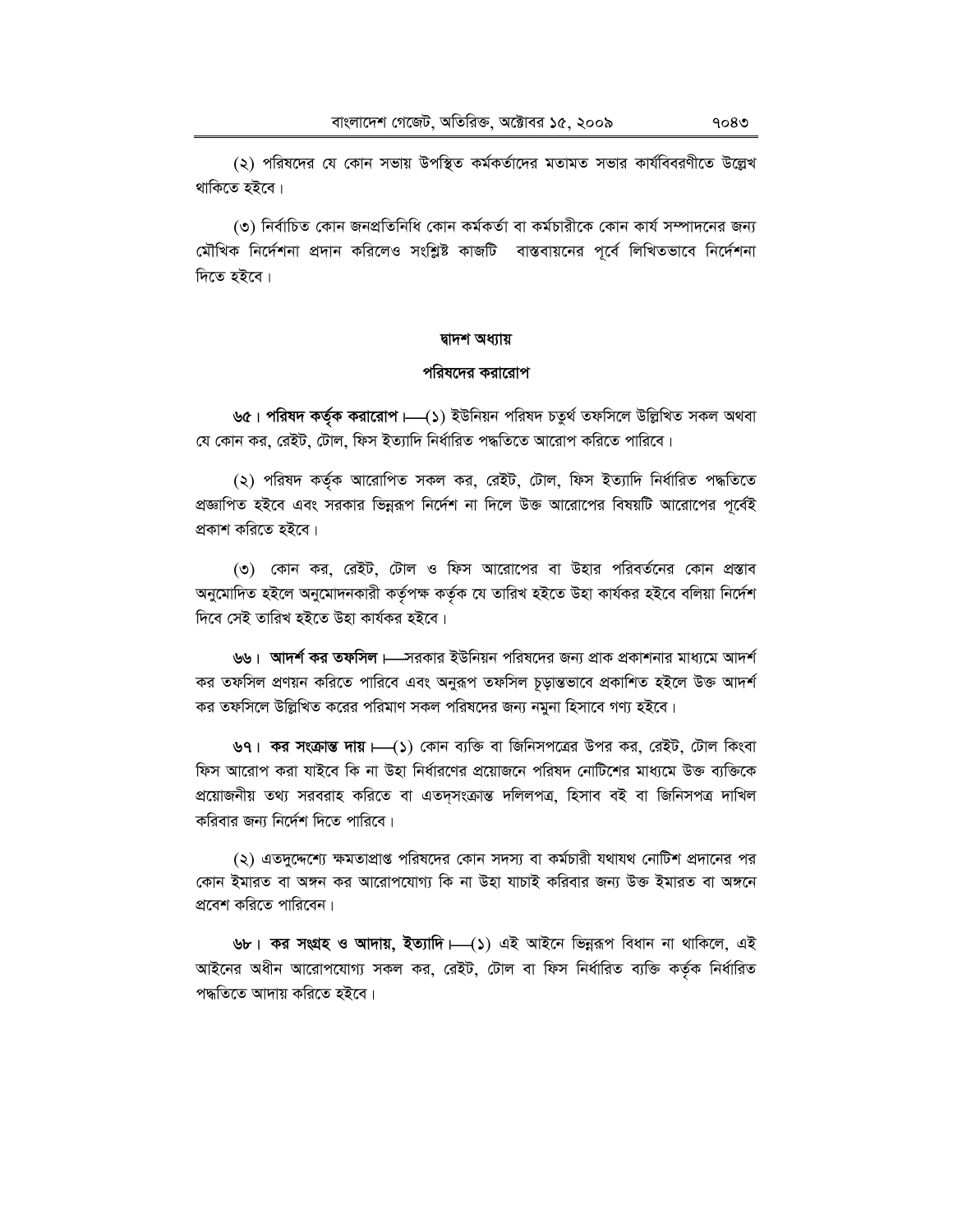(২) এই আইনের অধীন পরিষদ কর্তৃক দাবীযোগ্য সকল কর, রেইট, টোল, ফিস এবং অন্যান্য অর্থ সরকারি দাবি হিসাবে আদায়যোগ্য হইবে।

(৩) এতদুদ্দেশ্যে ক্ষমতাপ্রাপ্ত পরিষদের যে কোন সদস্য বা কর্মকর্তা নির্ধারিত পদ্ধতিতে বকেয়া কোন কর, রেইট, টোল বা ফিস আদায়ের জন্য জিনিসপত্র বাজেয়াপ্ত ও নিস্পত্তি করিতে পারিবেন।

(8) উপ-ধারা (৩) এর বিধান সত্তেও, সরকার কোন পরিষদকে এই আইনের অধীন প্রাপ্য সকল অনাদায়ী কর, রেইট, টোল, ফিস বা অন্যান্য বকেয়া অর্থ আদায় করিবার উদ্দেশ্যে সংশ্লিষ্ট ব্যক্তির মালিকানাধীন স্থাবর ও অস্থাবর সম্পত্তি ক্রোক এবং বিক্রয় করিবার ক্ষমতা প্রদান করিতে পারিবে।

(৫) উপ-ধারা (৪) এর অধীন প্রদত্ত ক্ষমতা কোন কর্মকর্তা বা কোন শ্রেণীর কর্মকর্তা কি প্রকারে প্রয়োগ করিবেন তাহা সরকার বিধি দ্বারা নির্ধারণ করিবে।

৬৯। কর নির্ধারণ, মূল্যায়ন ইত্যাদির বিরুদ্ধে আপত্তি।—এই আইনের অধীন ধার্য কোন কর, রেইট, টোল বা ফিস বা এতদ্সংক্রান্ত কোন সম্পত্তির মূল্যায়ন অথবা কোন ব্যক্তি কর্তৃক উহা প্রদানের দায়িত্ব সম্পর্কে কোন আপত্তি লিখিত দরখাস্তের মাধ্যমে নির্ধারিত কর্তৃপক্ষের নিকট এবং নির্ধারিত সময় ও পদ্ধতিতে উত্থাপন করিতে হইবে।

90। কর বিধি । (১) পরিষদ কর্তৃক ধার্যকৃত সকল কর, রেইট, টোল, ফিস এবং অন্যান্য দাবি বিধি দ্বারা নির্ধারিত পদ্ধতিতে ধার্য, আরোপ, ইত্যাদি পরিচালনা ও নিয়ন্ত্রণ করা যাইবে।

(২) এই ধারায় উল্লিখিত বিষয় সম্পর্কিত বিধিতে অন্যান্য বিষয়ের মধ্যে করদাতাদের করণীয় এবং কর ধার্যকারী ও আদায়কারী কর্মকর্তা ও অন্যান্য কর্তৃপক্ষের ক্ষমতা ও দায়িত্ব সম্পর্কে বিধান থাকিবে।

#### ত্ৰয়োদশ অধ্যায়

#### সরকারের ক্ষমতা

৭১। পরিষদের রেকর্ড, ইত্যাদি পরিদর্শনের ক্ষমতা।  $-($ ১) সরকার বা সরকার কর্তৃক ক্ষমতা-প্রাপ্ত যে কোন কর্মকর্তা পরিষদকে নিয়ুরূপ নির্দেশ দিতে পারিবে, যথা ঃ—

> (ক) পরিষদের হেফাজতে বা নিয়ন্ত্রণাধীন যে কোন রেকর্ড, রেজিস্টার বা অন্যান্য নথিপত্র উপস্থাপন ঃ

তবে শর্ত থাকে যে, প্রয়োজনে এই সকল রেকর্ড, রেজিস্টার বা নথিপত্রের ফটোকপি রাখিয়া মূল কপি ৯০ (নব্বই) দিনের মধ্যে সংশ্লিষ্ট পরিষদে ফেরত দিতে হইবে;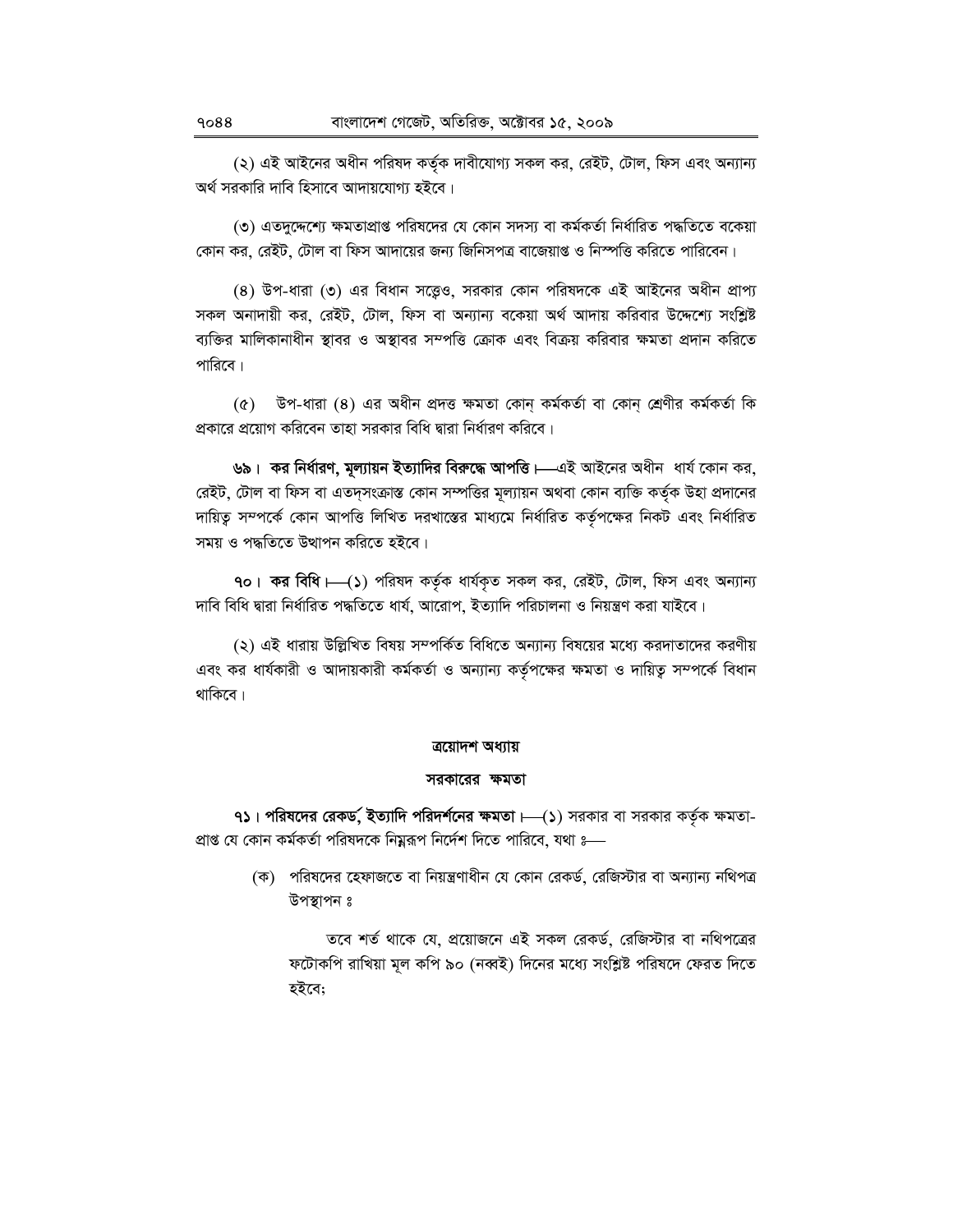(গ) পরিষদ সংশ্লিষ্ট যে কোন তথ্য বা প্রতিবেদন সরবরাহ।

(২) পরিষদের আয়ের উৎস হিসাবে কোন দাবি পরিত্যাগ বা কোন প্রতিষ্ঠান বন্ধ করিয়া দেওয়ার পূর্বে সরকারের পূর্বানুমতি গ্রহণ করিতে হইবে।

(৩) ডেপুটি কমিশনার বা তৎকর্তৃক ক্ষমতা প্রাপ্ত যে কোন কর্মকর্তা যে কোন পরিষদ এবং পরিষদের নথিপত্র, স্থাবর অস্থাবর সম্পত্তি, সমাপ্ত ও চলমান উন্নয়ন প্রকল্পসহ যে কোন নিমার্ণ কাজ পরিদর্শন করিতে পারিবেন।

(8) পরিষদের চেয়ারম্যান, সচিব ও অন্যান্য কর্মকর্তা বা কর্মচারীগণ উপ-ধারা (১) অনুযায়ী নিযুক্ত কৰ্মকৰ্তাকে সহযোগিতা করিতে বাধ্য থাকিবেন।

(৫) সরকার, নির্ধারিত পদ্ধতিতে, নির্দিষ্ট সময় পর পর প্রত্যেক পরিষদের প্রশাসনিক কার্যক্রম সংক্রান্ত পারফরমেন্স অডিট সম্পন্ন করিবে।

৭২। কারিগরি তদারকি ও পরিদর্শন ।—সরকার কর্তৃক নির্ধারিত পদ্ধতিতে কোন বিভাগের বিভাগীয় প্রধান এবং তৎকর্তৃক মনোনীত কারিগরি কর্মকর্তাগণ পরিষদের মাধ্যমে বাস্তবায়নাধীন উক্ত বিভাগের উন্নয়ন প্রকল্পসমূহ এবং সংশ্লিষ্ট রেকর্ড ও নথিপত্র পরিদর্শন করিতে পারিবেন।

৭৩। সরকারের দিক নির্দেশনা প্রদান এবং তদন্ত করিবার ক্ষমতা ।—(১) এই আইনে যাহা কিছুই থাকুক না কেন, সরকার, সরকারের নীতির সহিত সঙ্গতি রাখিয়া যে কোন পরিষদকে আর্থিক ব্যবস্থাপনা, কর্মকর্তা ও কর্মচারী ব্যবস্থাপনা, বিভিন্ন প্রকার প্রকল্প প্রণয়ন ও প্রকল্পের উপকারভোগী নির্বাচন, পরিষদ ও ওয়ার্ড সভার কার্যক্রম পরিচালনা, ইত্যাদি বিষয়ে দিক নির্দেশনা প্রদান করিতে পারিবে, এবং পরিষদ উক্তরূপ দিক নির্দেশনা বাধ্যতামূলকভাবে অনুসরণ করিবে।

(২) কোন প্রকল্প বাস্তবায়ন বা কোনরূপ আর্থিক অনিয়ম বা পরিষদের অন্য যে কোন অনিয়মের বিষয়ে প্রাপ্ত অভিযোগ সরকার বা সরকার কর্তৃক নিযুক্ত এক বা একাধিক কর্মকর্তা তদন্ত করিতে পারিবেন এবং সংশ্লিষ্ট পরিষদ উক্ত তদন্ত কাজ পরিচালনায় সহযোগিতা করিবেন।

৩) উপ-ধারা (২) অনুযায়ী তদন্ত সম্পাদনের পর তদন্তের ফলাফলের উপর ভিত্তি করিয়া সরকার, এই আইনের বিধান সাপেক্ষে, দায়ী ব্যক্তি, কর্মকর্তা ও কর্মচারী বা পরিষদের বিরুদ্ধে ব্যবস্থা গ্রহণ করিতে পারিবে।

৭৪। পরিষদ, পরিষদের চেয়ারম্যান, সদস্য ও দায়িত্বপ্রাপ্ত কর্মকর্তাদের বিরুদ্ধে ব্যবস্থা **গ্রহণ** ৮—(১) যদি সরকারের নিকট এই মর্মে প্রতীয়মান হয় যে, কোন পরিষদ বা পরিষদের চেয়ারম্যান, সদস্য ও দায়িতুপ্রাপ্ত কর্মকর্তারা এই আইন বা সরকারের অন্য কোন আদেশ দ্বারা নির্ধারিত দায়িত্ব সম্পাদনে ব্যর্থ হইয়াছে, তাহা হইলে, সরকার অথবা সরকার কর্তৃক নির্ধারিত কর্তৃপক্ষ লিখিত আদেশ দ্বারা নির্ধারিত সময়ের মধ্যে উক্তরূপ দায়িত্ব পালনের জন্য পরিষদ বা চেয়ারম্যানকে নির্দেশ দিতে পারিবে।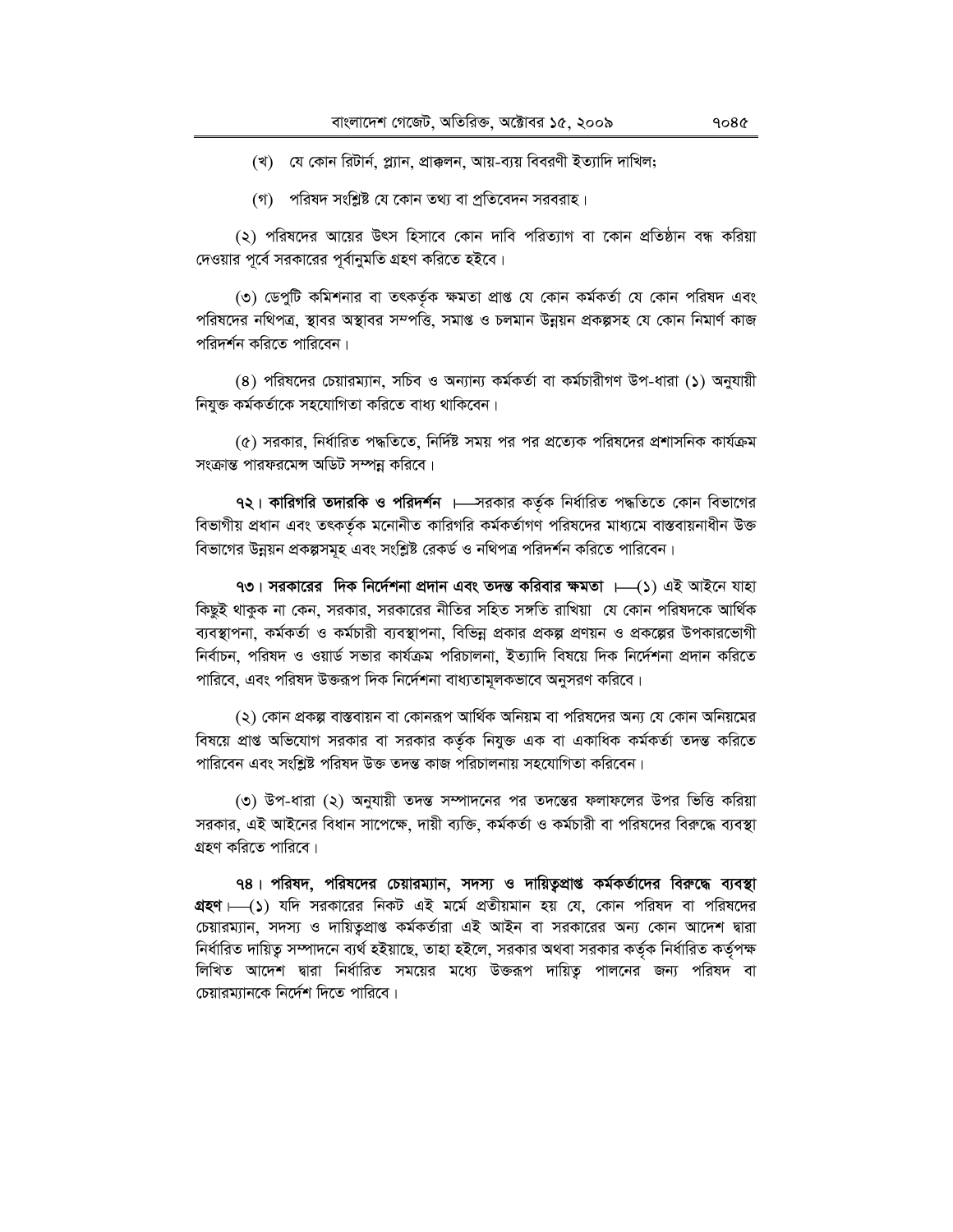(২) উপ-ধারা (১) অনুযায়ী নির্ধারিত সময়ের মধ্যে দায়িত্ব সম্পাদনে বা আদেশ পালনে ব্যর্থ হইলে সরকার সংশ্লিষ্টদের যুক্তিসংগত সুযোগ প্রদান করিয়া, কারণ দর্শাইবেন এবং উক্তরূপ দায়িতু সম্পাদন বা আদেশ পালনের জন্য যে কোন কর্মকর্তা বা কর্তৃপক্ষকে দায়িত্ব পালনার্থে নিয়োগ করিবেন এবং এতদ্সংশ্লিষ্ট আর্থিক সংশ্লেষ, প্রযোজ্য ক্ষেত্রে, পরিষদের তহবিল বা সংশ্লিষ্টদের ব্যক্তিগত তহবিল হইতে বহনের নির্দেশ প্রদান করিবেন।

৭৫। পরিষদের সিদ্ধান্ত, কার্যবিবরণী, ইত্যাদি বাতিল বা স্থগিতকরণ । (১) সরকার স্বয়ং অথবা পরিষদের চেয়ারম্যান বা সদস্য বা দায়িত্ব প্রাপ্ত কর্মকর্তা বা অন্য কোন ব্যক্তির আবেদনের প্রেক্ষিতে পরিষদের যে কোন কার্যবিবরণী বা সিদ্ধান্ত বাতিল বা স্থগিত করিতে পারিবে, যদি উক্তরূপ সিদ্ধান্ত বা কার্যবিবরণী—

- (ক) আইনসংগতভাবে গৃহীত না হইয়া থাকে;
- (খ) এই আইন বা অন্য কোন আইনের পরিপন্থী বা অপব্যবহারমূলক হইয়া থাকে;
- (গ) মানুষের জীবন, স্বাস্থ্য, জননিরাপত্তা এবং সাম্প্রদায়িক সম্প্রীতি হুমকির সম্মুখীন করে অথবা দাঙ্গা বা ঝগড়া-বিবাদের সৃষ্টির সম্ভাবনা সৃষ্টি করে; অথবা
- (ঘ) সরকার কর্তৃক জারিকৃত দিকনির্দেশনামূলক সিদ্ধান্তের পরিপন্থী হয়।

(২) উপ-ধারা (১) অনুযায়ী কোন সিদ্ধান্ত বা কার্যবিবরণী বাতিল বা স্থগিত করিবার পূর্বে সরকার সংশ্লিষ্ট পরিষদকে যথাযথ শুনানির সুযোগ দিয়া উক্ত শুনানীর ভিত্তিতে সংশ্লিষ্ট পরিষদের কাৰ্যবিবরণী বা সিদ্ধান্ত বাতিল বা সংশোধন বা চূড়ান্ত করিবে।

(৩) উপ-ধারা (১) অনুযায়ী পরিষদের কোন সিদ্ধান্ত বা কার্যবিবরণী বাতিল বা সংশোধন করা প্রয়োজন মনে করিলে, উপ-ধারা (২) অনুযায়ী চূড়ান্ত সিদ্ধান্ত গ্রহণের পূর্ব পর্যন্ত সরকার সাময়িকভাবে উক্ত কাৰ্যবিবরণীর সিদ্ধান্ত স্থগিত করিতে পারিবে।

৭৬। পরিষদের বার্ষিক, আর্থিক ও প্রশাসনিক প্রতিবেদন।—(১) পরিষদ প্রত্যেক বৎসর সরকার কর্তৃক নির্ধারিত ফরমে ও পদ্ধতিতে পরিষদের বার্ষিক, আর্থিক ও প্রশাসনিক প্রতিবেদন প্রস্তুত করিবে এবং পরবর্তী বৎসরের ৩০ সেপ্টেম্বরের মধ্যে উহা সরকারের নিকট প্রেরণ করিবে।

(২) উপ-ধারা (১) এ প্রদত্ত নির্ধারিত সময়ের মধ্যে প্রতিবেদন প্রকাশ করিতে না পারিলে সরকার পরিষদের অনুকূলে অনুদান প্রদান স্থগিত রাখিতে পারিবে।

(৩) পরিষদের সচিব, চেয়ারম্যানের সঙ্গে পরামর্শক্রমে, উক্ত প্রতিবেদন প্রস্তুত করিবেন এবং উহা চূড়ান্ত অনুমোদনের জন্য পরিষদের সভায় উপস্থাপন করিবেন।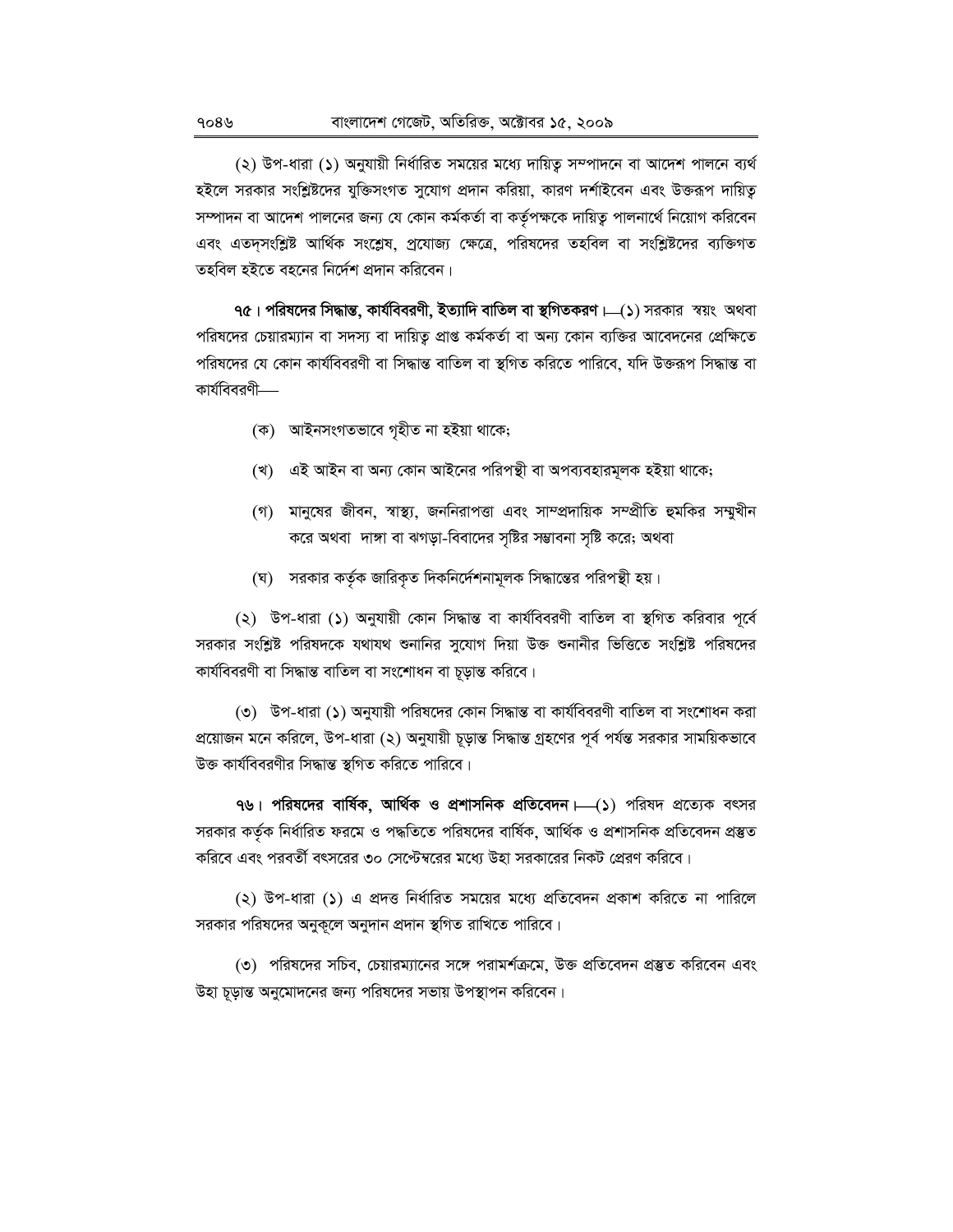(8) ইউনিয়ন পরিষদের প্রশাসনিক প্রতিবেদন উপজেলা নির্বাহী অফিসারের নিকট প্রেরণ করিতে হইবে এবং উপজেলা নির্বাহী অফিসার সমন্বিত প্রতিবেদন সরকার কর্তৃক নির্ধারিত ছকে ডেপুটি কমিশনারের নিকট প্রেরণ করিবেন এবং ডেপুটি কমিশনার সমন্বিত প্রতিবেদন নির্ধারিত ছকে সরকারের নিকট প্রেরণ করিবেন।

(৫) সরকার উপ-ধারা (৪) অনুসারে প্রাপ্ত সমন্বিত বার্ষিক প্রতিবেদন সংসদের পরবর্তী অধিবেশনে উপস্থাপন করিবে।

৭৭। পরিষদ বাতিল ও পুনঃনির্বাচন – (১) সরকার নিয়ুলিখিত কারণে যথাযথ তদন্তপূর্বক সরকারি গেজেট প্রজ্ঞাপন দ্বারা পরিষদ বাতিল করিতে পারিবে, যথা ঃ—

- (ক) নির্ধারিত সময়ের মধ্যে পরবর্তী অর্থ বৎসরের বাজেট পাশ করিতে ব্যর্থ হইলে; অথবা
- (খ) পরিষদের ৭৫% (শতকরা ৭৫ ভাগ) নির্বাচিত সদস্য পদত্যাগ করিলে; অথবা
- (গ) পরিষদের ৭৫% (শতকরা ৭৫ ভাগ) নির্বাচিত সদস্য এই আইনের অধীন অযোগ্য হওয়ার কারণে অপসারিত হইলে ; অথবা
- (ঘ) পরিষদ ক্ষমতার অপব্যবহার করিলে; অথবা
- (ঙ) সরকারের বিবেচনায় কোন পরিষদ এই আইন ও অন্যান্য আইন বা বিধি এবং সরকারের সার্কুলার, পরিপত্র ইত্যাদির মাধ্যমে অর্পিত দায়িতু পালনে ধারাবাহিকভাবে ব্যৰ্থ হইলে ঃ

তবে শর্ত থাকে যে, পরিষদ বাতিল করিবার পূর্বে পরিষদকে যুক্তিসংগতভাবে শুনানীর সুযোগ দিতে হইবে।

(২) উপ-ধারা (১) অনুযায়ী পরিষদ বাতিলের আদেশ প্রজ্ঞাপন জারীর তারিখ হইতে কার্যকর হইবে এবং গেজেট প্রজ্ঞাপনের কপি নির্বাচন কমিশনে প্রেরণ করিতে হইবে।

(৩) উপ-ধারা (১) অনুযায়ী প্রজ্ঞাপন জারীর তারিখ হইতে পরিষদের চেয়ারম্যান ও সকল সদস্যের আসন শূন্য হইয়াছে বলিয়া গণ্য হইবে এবং উক্ত আসন শূন্য হইবার অন্যূন ১৮০ (একশত আশি) দিনের মধ্যে পুনঃনির্বাচন অনুষ্ঠানের মাধ্যমে পরিষদ পুনর্গঠিত হইবে।

(৪) পুনর্গঠিত পরিষদের সদস্যগণ পরিষদের অবশিষ্ট মেয়াদের জন্য নির্বাচিত হইবেন এবং দায়িত্ব পালন করিবেন।

(৫) পরিষদ বাতিল হইবার এবং পুনর্গঠিত হইবার অন্তর্বর্তীকালীন সময়ে সরকার কর্তৃক নিযুক্ত একটি প্রশাসনিক কমিটি পরিষদের যাবতীয় কার্যক্রম পরিচালনা করিবে।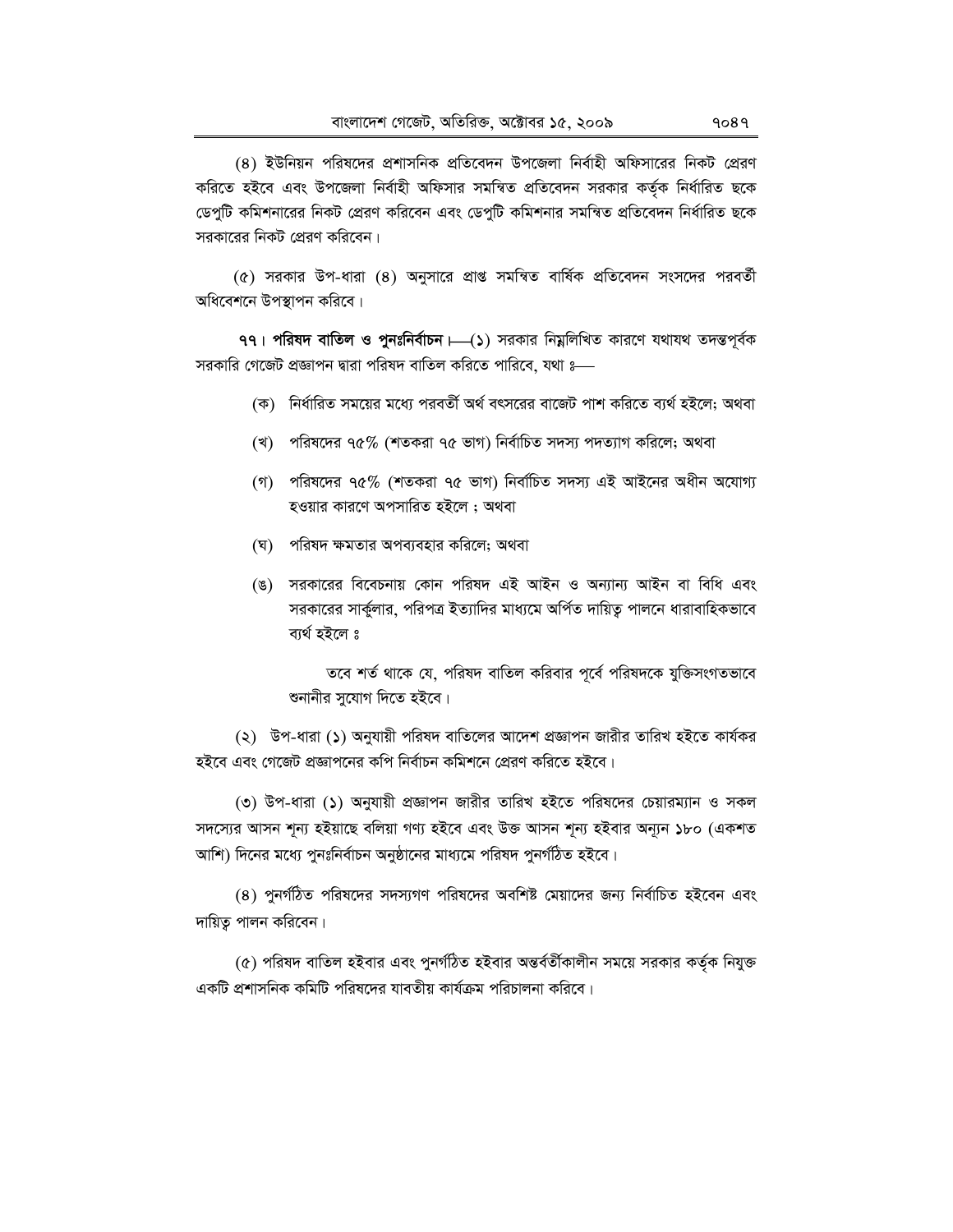(৬) পরিষদের সকল সম্পদ ও দায় উপ-ধারা (৪) অনুযায়ী পুনর্গঠিত পরিষদের উপর দায়িতূ গ্রহণের পর হইতে পরিষদের অবশিষ্ট মেয়াদকাল পর্যন্ত এবং উপ-ধারা (৫) অনুযায়ী গঠিত প্রশাসনিক কমিটির উপর দায়িতু গ্রহণের তারিখ হইতে পরিষদ পুনর্গঠন হওয়া পর্যন্ত বর্তাইবে।

#### চতুৰ্দশ অধ্যায়

## তথ্য প্রাপ্তির অধিকার

 $9$ ৮। তথ্য প্রাপ্তির অধিকার ।—(১) প্রচলিত আইনের বিধান সাপেক্ষে, বাংলাদেশের যে কোন নাগরিকের পরিষদ সংক্রান্ত যে কোন তথ্য, নির্ধারিত পদ্ধতিতে, প্রাপ্তির অধিকার থাকিবে।

(২) উপ-ধারা (১) এ যাহা কিছুই থাকুক না কেন, সরকার জনস্বার্থ এবং স্থানীয় প্রশাসনিক নিরাপত্তার স্বার্থে গেজেট প্রজ্ঞাপন দ্বারা, যে কোন রেকর্ড বা নথিপত্র ক্লাসিফাইড রেকর্ড হিসাবে বিশেষ শ্রেণীভুক্ত করিতে পারিবে।

(৩) কোন ব্যক্তির উক্তরূপ বিশেষ শ্রেণীভুক্ত রেকর্ড ও নথিপত্রের তথ্য জানিবার অধিকার থাকিবে না এবং পরিষদ এই সংক্রান্ত যে কোন আবেদন অগ্রাহ্য করিতে পারিবে।

(৪) সরকার, সাধারণ বা বিশেষ আদেশ দ্বারা, এলাকার জনসাধারণের নিকট সরবরাহযোগ্য তথ্যের একটি তালিকা প্রকাশের জন্য পরিষদকে আদেশ দিতে পারিবে।

৭৯। তথ্য সরবরাহের পদ্ধতি  $\mapsto$ (১) কোন ব্যক্তির কোন তথ্যের প্রয়োজন হইলে তাহাকে নির্ধারিত ফরমে এবং নির্ধারিত ফি দিয়া পরিষদের চেয়ারম্যানের বরাবরে লিখিত আবেদন করিতে হইবে; উক্ত দরখাস্ত নামঞ্জুর বা অন্যরূপ নিম্পত্তি না হইলে সচিব নির্দিষ্ট সময়ের মধ্যে যাচিত তথ্য সরবরাহ করিবেন।

(২) কোন ব্যক্তির আবেদন নামঞ্জুর হইলে উক্ত নামঞ্জুরের কারণ তাহাকে লিখিতভাবে জানাইতে হইবে।

bo। **তথ্য প্রদানের বাধ্যবাধকতা ।—(১**) পরিষদের সচিব বা দায়িত্বপ্রাপ্ত অন্য কোন কর্মকর্তা বা কৰ্মচারী এই অধ্যায়ে বৰ্ণিত নোটিফাইড রেকৰ্ডপত্র ব্যতীত অন্যান্য তথ্য নিৰ্ধারিত পদ্ধতিতে নির্দিষ্ট মেয়াদের মধ্যে সরবরাহ করিতে বাধ্য থাকিবে।

(২) যদি সচিব বা দায়িতৃপ্রাপ্ত কর্মকর্তা বা কর্মচারী নির্দিষ্ট মেয়াদের মধ্যে উক্তরূপ তথ্য সরবরাহ না করেন, তাহা হইলে প্রতিদিনের বিলম্বের জন্য ৫০/- (পঞ্চাশ) টাকা হারে জরিমানা দিতে হইবে এবং উক্ত জরিমানার অর্থ পরিষদের তহবিলে জমা হইবে।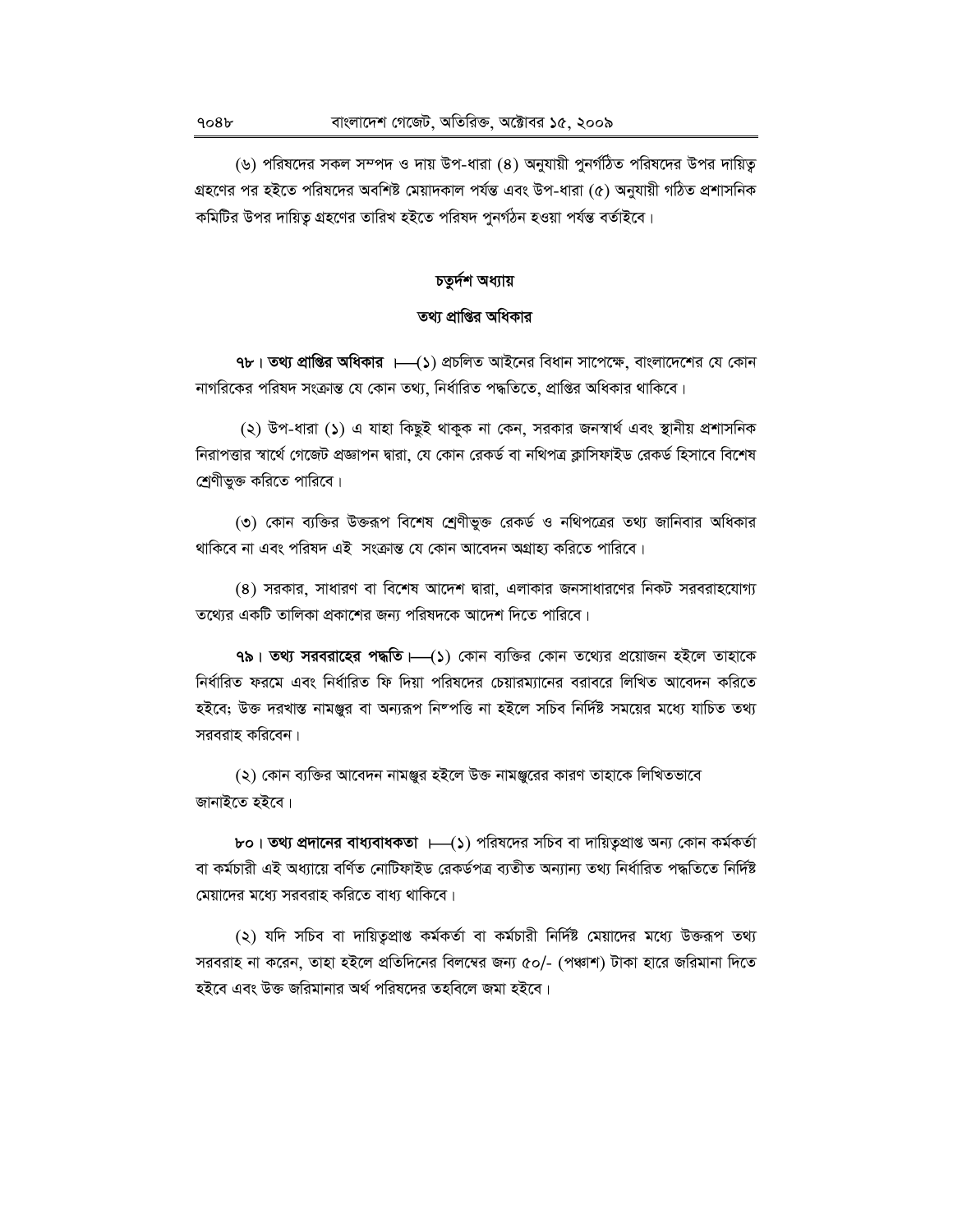(৩) পরিষদের সচিব বা দায়িতুপ্রাপ্ত কর্মকর্তা বা কর্মচারী যদি তথ্য সরবরাহ না করেন, অথবা যদি তাহার জানা সত্ত্বেও অসত্য বা ভুল তথ্য সরবরাহ করেন, তাহা হইলে তিনি অন্যূন ১,০০০/-(এক হাজার) টাকা অর্থ দণ্ডে দণ্ডিত হইবেন।

৮১। সরল বিশ্বাসে কৃত কার্য রক্ষণ।—এই আইন, বিধি বা প্রবিধান বা আদেশের অধীন সরল বিশ্বাসে কৃত কোন কার্যের ফলে কোন ব্যক্তি ক্ষতিগ্রস্ত হইলে বা ক্ষতিগ্রস্ত হইবার সম্ভাবনা থাকিলে তজ্জন্য সরকার, পরিষদ বা উহাদের নিকট হইতে ক্ষমতাপ্রাপ্ত কোন ব্যক্তির বিরুদ্ধে কোন দেওয়ানী বা ফৌজদারী মামলা বা অন্য কোন আইনগত কার্যক্রম গ্রহণ করা যাইবে না।

#### পঞ্চদশ অধ্যায়

#### টিউটোরিয়াল স্কুল, কোচিং সেন্টার, প্রাইভেট হাসপাতাল, ইত্যাদি নিবন্ধিকরণ

৮২। টিউটোরিয়াল স্কুল, কোচিং সেন্টার ইত্যাদি নিবন্ধিকরণ  $\longmapsto$  এই আইন কার্যকর হওয়ার তারিখে বা তৎপরবর্তীতে পরিষদ এলাকায় পরিষদের নিবন্ধন ব্যতীত বেসরকারিভাবে বা ব্যক্তিগতভাবে পরিচালিত টিউটোরিয়াল স্কুল বা কোচিং সেন্টার চালু করা যাইবে না; উক্তরূপ নিবন্ধনের জন্য নির্ধারিত পদ্ধতিতে পরিষদের চেয়ারম্যান বরাবরে আবেদন করিতে হইবে এবং উক্তরূপ আবেদন প্রাপ্তির পর পরিষদ প্রয়োজনীয় তদন্ত করিয়া সম্ভোষজনক বিবেচিত হইলে পরিষদ সভার অনুমোদনক্রমে নিবন্ধনের অনুমতি প্রদান করিবে ।

(২) এই আইন জারি হওয়ার সময় যে সকল টিউটোরিয়াল স্কুল বা কোচিং সেন্টার চালু থাকিবে সে সকল প্রতিষ্ঠান সরকার কর্তৃক নির্দিষ্ট সময়ের মধ্যে নির্ধারিত পদ্ধতিতে নিবন্ধনের জন্য আবেদন করিলে পরিষদ সংশ্লিষ্ট প্রতিষ্ঠানকে নিবন্ধন করিবেঃ

তবে শর্ত থাকে যে, কোন সরকারি সম্পত্তিতে সরকারের পূর্বানুমোদন ব্যতীত এই ধরনের টিউটোরিয়াল স্কুল বা কোচিং সেন্টার চালু করিবার আবেদন করিলে উহা নিবন্ধন করা যাইবে নাঃ

আরও শর্ত থাকে যে, সরকারি সম্পত্তিতে পূর্ব হইতে চালুকৃত প্রতিষ্ঠান নির্দিষ্ট সময়ের মধ্যে সরকারি সম্পত্তি ব্যবহার সংক্রান্ত অনুমতি না পাইলে উক্তরূপ প্রতিষ্ঠানের নিবন্ধন নির্দিষ্ট সময়ের পর বাতিল বলিয়া গণ্য হইবে।

(৩) উপ-ধারা (১) ও (২) এর অধীন নিবন্ধিত প্রতিটি প্রতিষ্ঠানের নিবন্ধন পাঁচ বৎসর অন্তর অন্তর সরকার কর্তৃক নির্ধারিত ফি দিয়া নবায়ন করিতে হইবে।

৮৩। প্রাইভেট হাসপাতাল, ইত্যাদি নিবন্ধিকরণ  $\longmapsto$  এই আইন কার্যকর হওয়ার তারিখে বা তৎপরবর্তীতে পরিষদের এখতিয়ারাধীন এলাকায় পরিষদে যথানিয়মে নিবন্ধন ব্যতীত কোন প্রাইভেট হাসপাতাল, প্যারামেডিক্যাল ইনস্টিটিউট ইত্যাদি প্রতিষ্ঠা করা যাইবে না।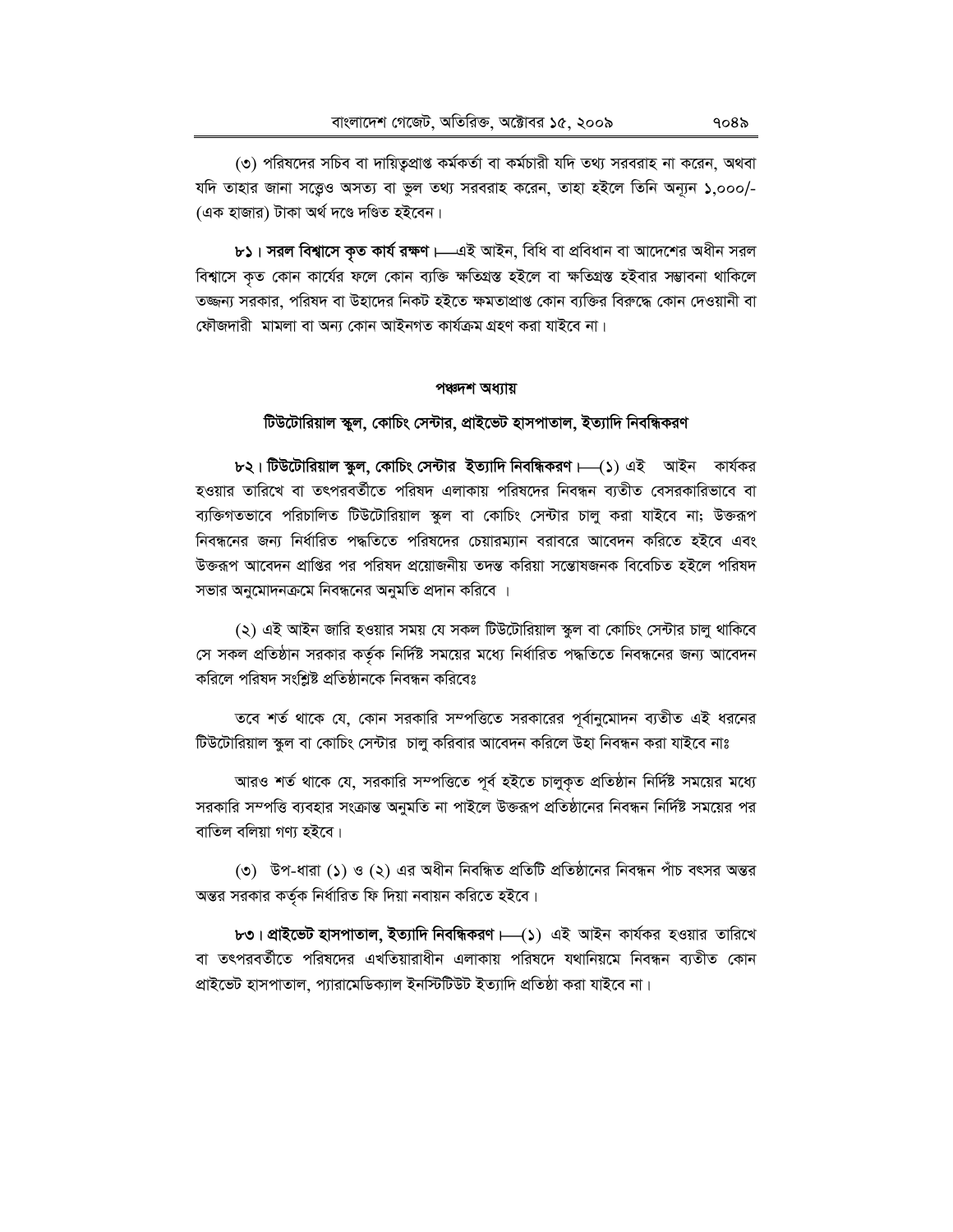(২) এই আইন জারি হওয়ার সময় যে সকল প্রাইভেট হাসপাতাল, প্যারামেডিক্যাল ইনস্টিটিউট চালু থাকিবে সে সকল প্রতিষ্ঠান সরকার কর্তৃক নিদিষ্ট সময়ের মধ্যে নির্ধারিত পদ্ধতিতে নিবন্ধনের জন্য আবেদন করিলে পরিষদ সংশ্লিষ্ট প্রতিষ্ঠানকে নিবন্ধন করিবেঃ

তবে শর্ত থাকে যে, কোন সরকারি সম্পত্তিতে সরকারের পূর্বানুমোদন ব্যতীত এই ধরনের প্রাইভেট হাসপাতাল, প্যারামেডিক্যাল ইনস্টিটিউট চালু করিবার আবেদন করিলে উহা নিবন্ধন করা যাইবে নাঃ

আরও শর্ত থাকে যে, সরকারি সম্পত্তিতে পূর্ব হইতে চালুকৃত প্রতিষ্ঠান নির্দিষ্ট সময়ের মধ্যে সরকারি সম্পত্তি ব্যবহার সংক্রান্ত অনুমতি না পাইলে উক্ত প্রতিষ্ঠানের নিবন্ধন নির্দিষ্ট সময়ের পর বাতিল বলিয়া গণ্য হইবে।

(৩) উপ-ধারা (১) ও (২) এর অধীন নিবন্ধিত প্রতিটি প্রতিষ্ঠানের নিবন্ধন ৫ (পাঁচ) বৎসর অন্তর অন্তর সরকার কর্তৃক নির্ধারিত ফি দিয়া নবায়ন করিতে হইবে।

৮৪। নিবন্ধিকরণে ব্যর্থতার দণ্ড।—কোন ব্যক্তি পরিষদের নিবন্ধন ব্যতীত কোন টিউটোরিয়াল স্কুল, কোচিং সেন্টার, প্রাইভেট হাসপাতাল বা প্যারামেডিক্যাল ইনস্টিটিউট স্থাপন বা পরিচালনা করিলে অথবা উক্তরূপ প্রতিষ্ঠান বা হাসপাতালের নিবন্ধন বাতিল করিবার পরও উহা পরিচালনা অব্যাহত রাখিলে অনধিক ৫.০০০/- (পাঁচ হাজার) টাকা অর্থদণ্ডে দণ্ডিত হইবে এবং উক্তরূপ অর্থদণ্ড আরোপের তারিখের পরেও সংশ্লিষ্ট প্রতিষ্ঠান বা হাসপাতাল পরিচালনা বন্ধ না করিলে প্রতিদিনের জন্য পাঁচশত টাকা হারে অতিরিক্ত জরিমানা দিতে হইবে।

৮৫। পরিষদ কর্তৃক ফি আদায়। এপরিষদ উহার এখতিয়ারাধীন এলাকায় নিবন্ধিত টিউটোরিয়াল স্কুল, কোচিং সেন্টার, প্রাইভেট হাসপাতাল, প্যারামেডিক্যাল ইনস্টিটিউট ইত্যাদির নিকট হইতে সরকার কর্তৃক নির্ধারিত হারে বাৎসরিক ফি আদায় করিতে পারিবে।

b৬। **পুনঃনিবন্ধিকরণ —(১**) কোন টিউটোরিয়াল স্কুল, কোচিং সেন্টার, প্রাইভেট হাসপাতাল, প্যারামেডিক্যাল ইনস্টিটিউট ইত্যাদির নিবন্ধন ধারা ৮২ এবং ৮৩ এর শর্তাংশে বর্ণিত অনিয়ম ব্যতীত, নিজস্ব ব্যত্যয়ের কারণে বাতিল হইয়া ধারা ৮৪ অনুযায়ী দণ্ড প্রাপ্ত হইলে জরিমানা প্রদানের ছয় মাসের মধ্যে দ্বিগুণ পরিমাণ জরিমানাসহ পুনঃনিবন্ধিকরণের জন্য নির্ধারিত পদ্ধতিতে কারণ উল্লেখ পূর্বক আবেদন করিতে পারিবে।

(২) উপ-ধারা (১) এর অধীন দাখিলকৃত আবেদন তদন্তপূর্বক সম্ভোষজনক বিবেচিত হইলে পরিষদ সংশ্লিষ্ট প্রতিষ্ঠানকে পুনঃনিবন্ধন করিতে পারিবেঃ

তবে শর্ত থাকে যে, কোন প্রতিষ্ঠান এই ধারার অধীনে পুনঃনিবন্ধনের সুযোগ একবারের বেশি গ্রহণ করিতে পারিবে না।

9000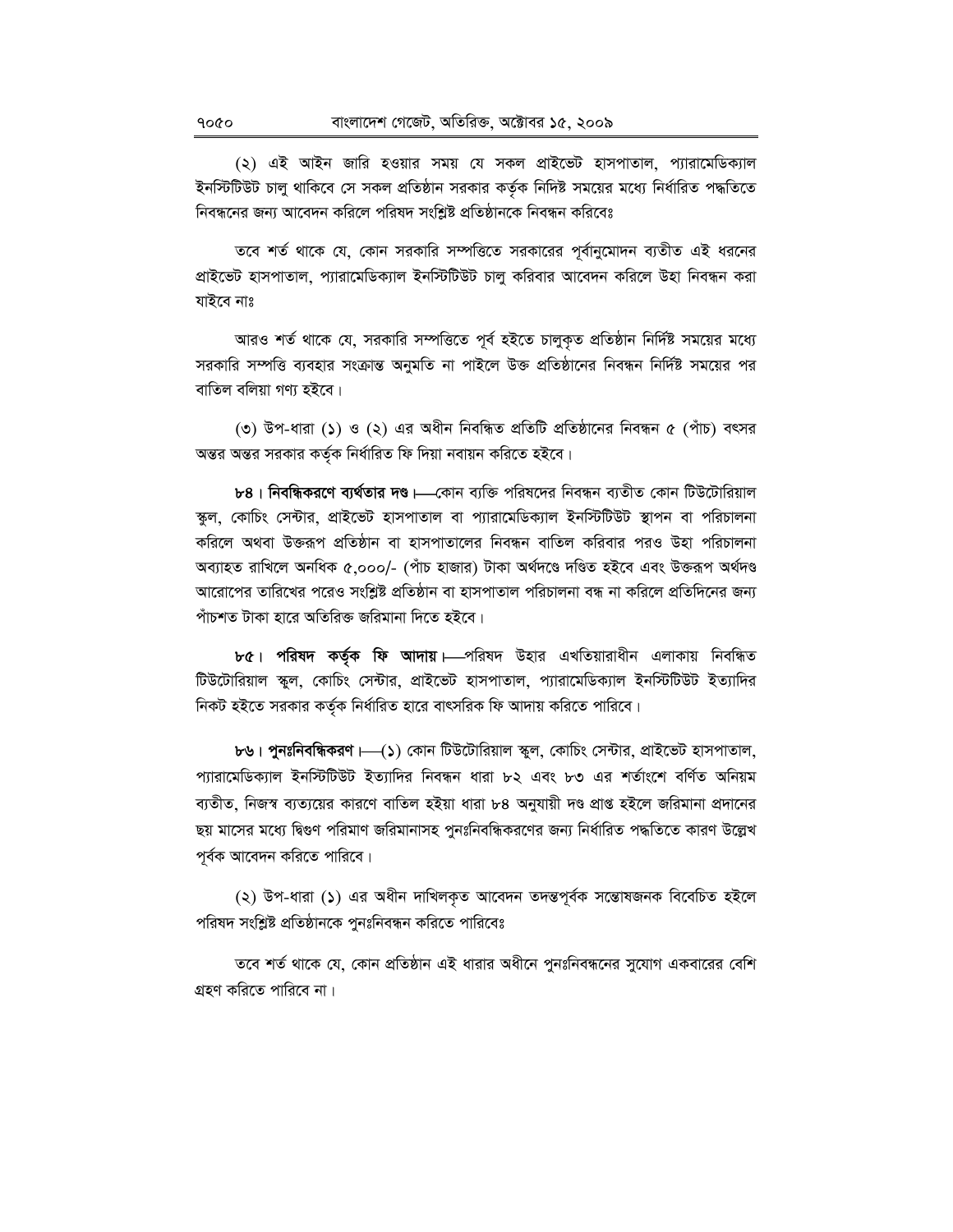# **যোড়শ অধ্যায়**

অন্যান্য স্থানীয় কৰ্তৃপক্ষ, অপরাধ, দণ্ড ইত্যাদি

**৮৭। যৌথ কমিটি |—কোন অভিন্ন উদ্দেশ্য সাধনের জন্য কোন ইউনিয়ন পরিষদ অন্য যে** কোন ইউনিয়ন পরিষদ অথবা পরিষদসমূহের সাথে বা কোন পৌরসভা অথবা পৌরসভাসমূহের সাথে অথবা কোন স্থানীয় কৰ্তৃপক্ষ অথবা কৰ্তৃপক্ষসমূহের সাথে যৌথ স্বার্থ সংশ্লিষ্ট বিষয়ে যৌথ কমিটি গঠন করিতে পারিবে এবং কমিটির কার্য পরিচালনার জন্য প্রবিধান প্রণয়নের ক্ষমতাসহ যে কোন ক্ষমতা প্রয়োগের ক্ষমতা অর্পণ করিতে পারিবে।

**৮৮। পরিষদ ও পৌরসভার মধ্যে বিরোধ + মদি** দুই বা ততোধিক পরিষদ অথবা কোন পরিষদ এবং পৌরসভার মধ্যে অথবা কোন পরিষদ এবং স্থানীয় কর্তৃপক্ষের মধ্যে বিরোধ দেখা দেয়, তাহা হইলে বিষয়টি মীমাংসার জন্য—

- (ক) সংশ্লিষ্ট পক্ষসমূহ একই জেলার হইলে, ডেপুটি কমিশনারের নিকট পাঠাইতে হইবে;
- (খ) সংশ্লিষ্ট পক্ষসমূহ একই বিভাগে হইলে, বিভাগীয় কমিশনারের নিকট পাঠাইতে হইবে; এবং
- (গ) সংশ্লিষ্ট পক্ষসমূহ ভিন্ন ভিন্ন বিভাগের হইলে অথবা একটি পক্ষ ক্যান্টনমেন্ট বোর্ড হইলে সরকারের নিকট পাঠাইতে হইবে; এবং ক্ষেত্রমত, বিভাগীয় কমিশনার অথবা সরকারের সিদ্ধান্তই চূড়ান্ত হইবে।

**৮৯। অপরাধ ও দণ্ড।—(১)** পঞ্চম তফসিলে বর্ণিত অপরাধসমূহ এই আইনের অধীনে দণ্ডনীয় অপরাধ হিসাবে গণ্য হইবে।

(২) এই আইনের অধীনে কোন অপরাধের জন্য সর্বোচ্চ ১৫,০০০ (পনের হাজার) টাকা পর্যন্ত অর্থদণ্ড প্রদান করা যাইবে এবং উক্ত অপরাধের পুনরাবৃত্তি ঘটিলে প্রথমবার অপরাধ সংঘটনের পর উক্ত অপরাধের সাথে পুনরায় জড়িত থাকিবার সময়কালে প্রতিদিনের জন্য সর্বোচ্চ ২০০ (দুইশত) টাকা পৰ্যন্ত অৰ্থদণ্ড প্ৰদান করা যাইবে।

**৯০। অপরাধের আপোষ রফা + ক্রিয়ারম্যান অথবা নির্ধারিত কর্তৃপক্ষ কর্তৃক সাধারণভাবে** অথবা বিশেষভাবে ক্ষমতাপ্ৰাপ্ত কোন ব্যক্তি বা কৰ্মকৰ্তা এই আইনের অধীনে কোন অপরাধের আপোষ মীমাংসা করিতে পারিবেন।

**৯১। অপরাধ বিচারার্থে গ্রহণ ।—পরিষদ** কর্তৃক ক্ষমতাপ্রাপ্ত কোন ব্যক্তির নিকট হইতে লিখিত কোন অভিযোগ ব্যতীত কোন আদালত, এই আইনের অধীন কোন অপরাধ বিচারার্থে গ্রহণ করিতে পারিবে না।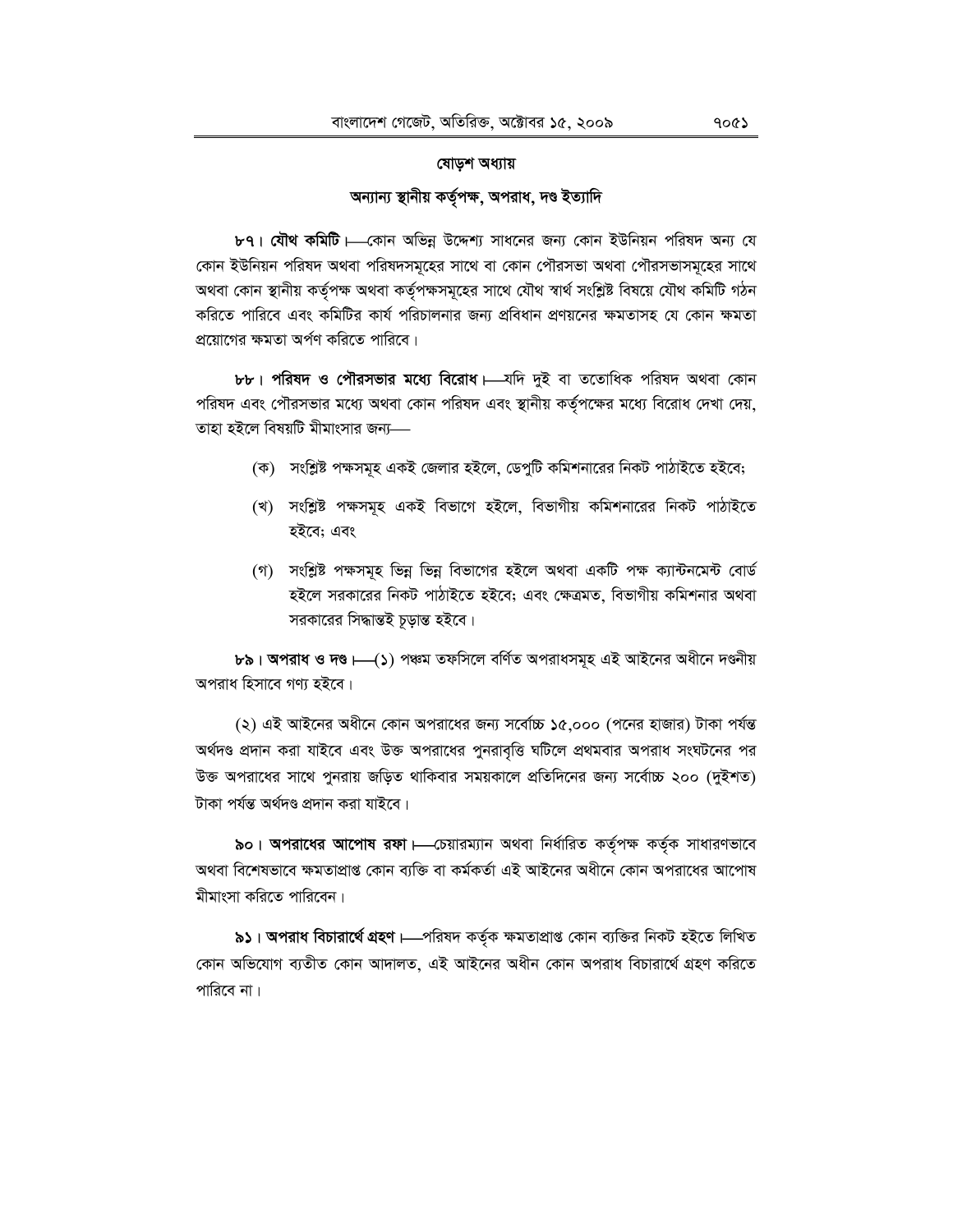**৯২। পুলিশ কর্মকর্তার দায়িতু ও কর্তব্য ।—প্রত্যেক পুলিশ কর্মকর্তার দায়িতু ও কর্তব্য হইবে—** 

- (ক) এই আইনে বৰ্ণিত কোন অপরাধ সংঘটনের চেষ্টা বা অপরাধ সংঘটনের খবর সম্পৰ্কে অনতিবিলম্বে পৱিষদেৱ চেয়াৱম্যান বা সচিব বা অন্য কোন কৰ্মকৰ্তাকে অবহিত করা:
- (খ) পরিষদের চেয়ারম্যান, সচিব বা অন্য কোন কর্মকর্তার লিখিত অনুরোধের ভিত্তিতে আইনসঙ্গত দায়িত্ব পালনে সহায়তা করা।

#### সপ্তদশ অধ্যায়

#### **ৰিবিধ**

**৯৩। অবৈধ দখল ।**(5) কোন ব্যক্তি কোন পরিষদের জায়গা, সড়ক অথবা নর্দমার বা তার অংশ বিশেষ স্থায়ী বা অস্থায়ীভাবে অবৈধ দখল করিতে পারিবে না।

(২) পরিষদ নোটিশ প্রদানের মাধ্যমে, অবৈধ দখলকারী ব্যক্তিকে নির্দিষ্ট সময়ের মধ্যে অবৈধভাবে দখলকৃত স্থানসমূহ হইতে তাহার সম্পদ বা সম্পত্তি অপসারণ করিবার নির্দেশ দিতে পারিবে এবং নির্দিষ্ট সময়ের মধ্যে তাহা অপসারণ করা না হইলে পরিষদ স্বীয় উদ্যোগে তাহা অপসারণের ব্যবস্থা করিবে এবং এই বাবদ খরচের অর্থ এই আইন মোতাবেক অবৈধ দখলের জন্য দায়ী ব্যক্তির উপর পরিষদের পাওনা হিসাবে ধার্য হইবে।

(৩) অন্য কোন আইনে যাহাই থাকুক না কেন, এই ধারা অনুসারে অপসারিত অথবা অপসারণযোগ্য মালামালের জন্য অবৈধ দখলদারকে কোন প্রকার ক্ষতিপূরণ দেওয়া হইবে না।

**৯৪। আপিল আদেশ।—এই** আইন, বিধি বা প্রবিধান অনুসারে পরিষদ কর্তৃক প্রদত্ত কোন আদেশের ফলে কোন ব্যক্তি সংক্ষুব্ধ হইলে তিনি বিধি দ্বারা নির্ধারিত পদ্ধতিতে, নির্ধারিত কর্তৃপক্ষের নিকট আপিল করিতে পারিবেন; এবং এই আপিলের উপর নির্ধারিত কর্তৃপক্ষের সিদ্ধান্ত চূড়ান্ত হইবে এবং ইহার বিরুদ্ধে কোন আদালতে কোন প্রশ্ন উত্থাপন করা যাইবে না।

**৯৫। স্থায়ী আদেশ ।—স**রকার, সময়ে সময়ে, স্থায়ী আদেশ দ্বারা-

- (ক) স্থানীয় পরিষদ ও স্থানীয় কর্তৃপক্ষের মধ্যে সম্পর্ক নির্ধারণ ও নিয়ন্ত্রণ করিতে পারিবে;
- (খ) স্থানীয় পরিষদ ও সরকারি দপ্তরসমূহের কার্যাবলীর সমন্বয় সাধন করিতে পারিবে;
- (গ) স্থানীয় পরিষদকে আর্থিক সহায়তা প্রদানসহ বিশেষ শর্তে বিশেষ ক্ষেত্রে মঞ্জরী প্রদান করিতে পারিবে: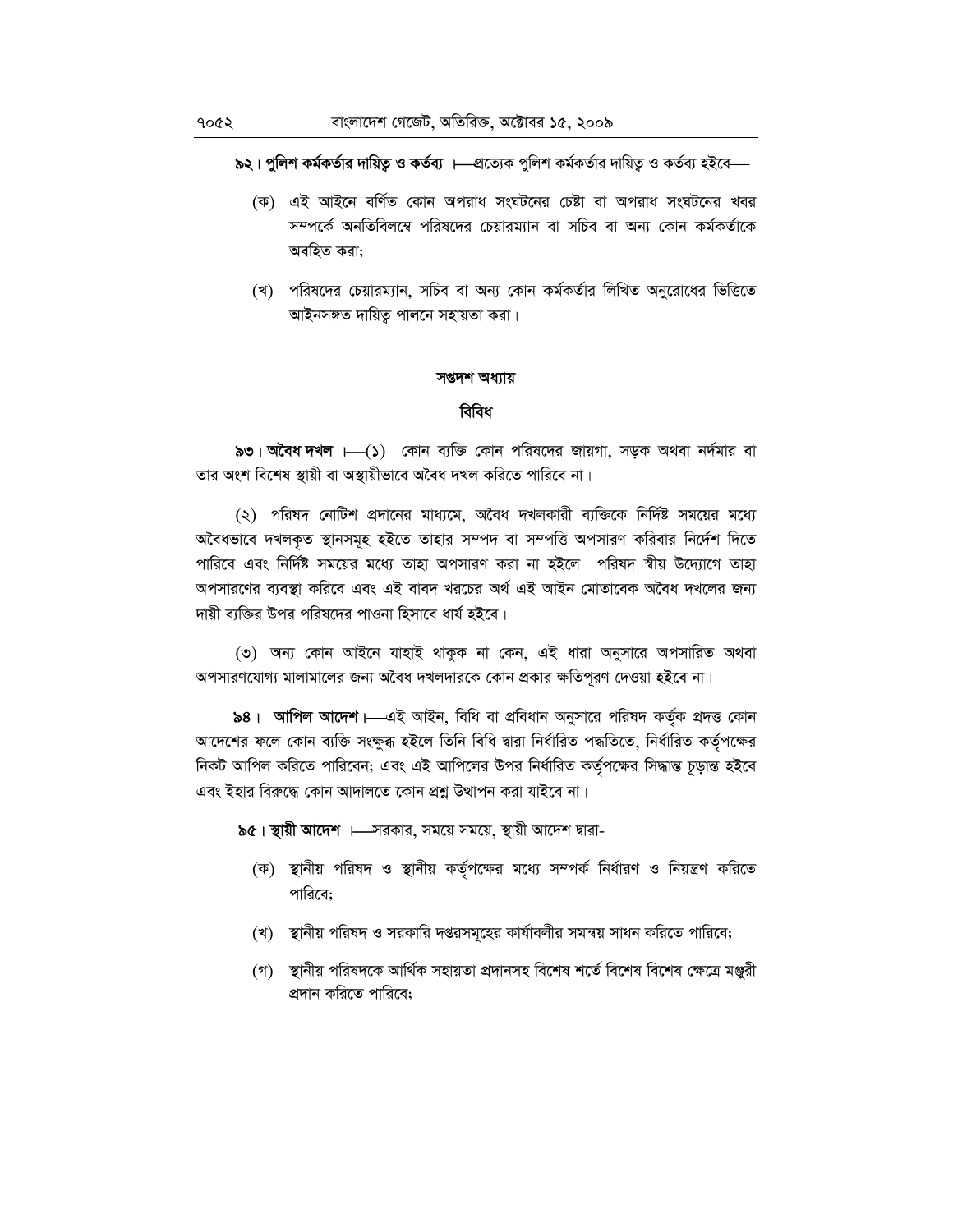- (ঘ) কোন স্থানীয় পরিষদ কর্তৃক অন্য স্থানীয় পরিষদকে চাঁদা প্রদানের ব্যবস্থা করিতে পারিবে; এবং
- (ঙ) এই আইনের উদ্দেশ্য পূরণকল্পে স্থানীয় পরিষদকে সাধারণ নির্দেশনা প্রদান করিতে পারিবে।

৯৬। বিধি প্রণয়নের ক্ষমতা ।—এই আইনের উদ্দেশ্য পূরণকল্পে সরকার নিয়ুবর্ণিত সকল অথবা যে কোন বিষয়ে বিধি প্রণয়ন করিতে পারিবে, যথা ঃ—

- (ক) চেয়ারম্যান ও সদস্যগণের ক্ষমতা ও কার্যাবলী;
- (খ) সংরক্ষিত আসনের মহিলা সদস্যদের ক্ষমতা ও বিশেষ কার্যাবলী;
- (গ) পরিষদের পক্ষে চুক্তি সম্পাদন;
- (ঘ) পরিষদ কর্তৃক যে সকল রেকর্ড, রিপোর্ট রক্ষণাবেক্ষণ, প্রস্তুত বা প্রকাশ করা হইবে তাহা নিৰ্ধারণ:
- (ঙ) পরিষদের কর্মকর্তা ও কর্মচারীগণের নিয়োগ ও চাকুরির শর্তাবলী;
- (চ) তহবিল ও বিশেষ তহবিলসমূহের ব্যবস্থাপনা, পরিচালনা, নিয়ন্ত্রণ, তত্ত্বাবধান ও বিনিয়োগ:
- (ছ) বাজেট প্রণয়ন ও অনুমোদন এবং এতদসংক্রান্ত অন্যান্য বিষয়;
- (জ) হিসাব রক্ষণ এবং নিরীক্ষণ;
- (ঝ) পরিষদের সম্পত্তির ব্যবস্থাপনা, সংরক্ষণ ও হস্তান্তর;
- (ঞ) উন্নয়ন পরিকল্পনা প্রণয়ন, নিয়ন্ত্রণ, সমন্বিতকরণ, অনুমোদন ও বাস্তবায়ন;
- পরিষদের অর্থের বা সম্পত্তির ক্ষতিসাধন বা বিনষ্টিকরণ বা ক্ষমতার অপপ্রয়োগের  $(\vec{v})$ জন্য পরিষদের কর্মকর্তা ও কর্মচারী এবং অন্য কোন ব্যক্তির দায়-দায়িতু নির্ধারণ করিবার পদ্ধতি:
- (ঠ) কর, রেইট, টোল এবং ফিস ধার্য, আদায় ও নিয়ন্ত্রণ সম্পর্কিত যাবতীয় বিষয়;
- (ড) পরিষদের আদেশের বিরুদ্ধে আপিলের কর্তৃপক্ষ নির্ধারণ পদ্ধতি;
- (ঢ) পরিষদ পরিদর্শনের পদ্ধতি এবং পরিদর্শকের ক্ষমতা।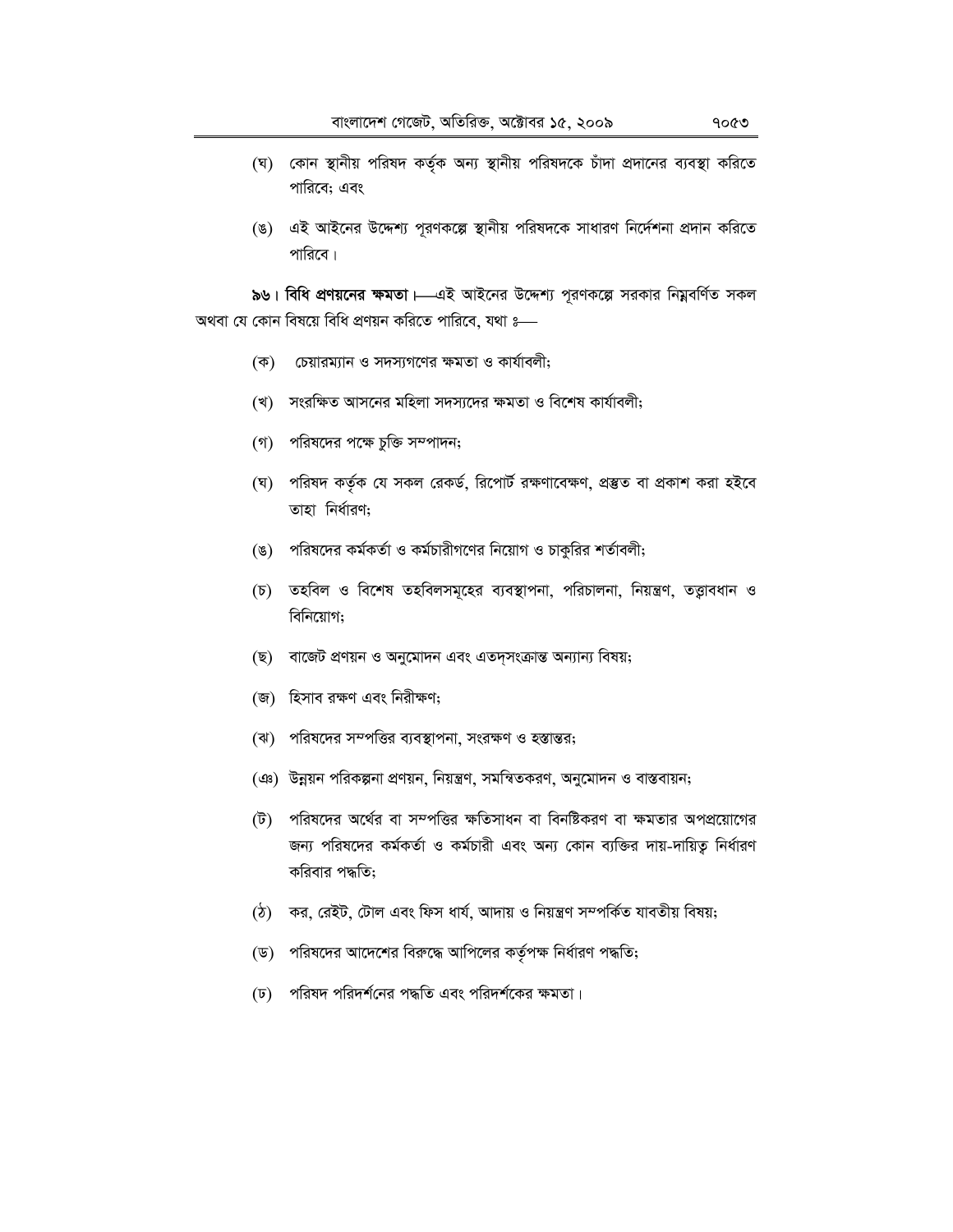৯৭। প্রবিধান প্রণয়নের ক্ষমতা। এই আইনের উদ্দেশ্য পূরণকল্পে পরিষদ, সরকারের পূর্বানুমোদনক্রমে, এই আইন বা কোন বিধির সহিত অসামঞ্জস্যপূর্ণ নয় এইরূপ প্রবিধান প্রণয়ন করিতে পারিবে এবং উক্ত ক্ষমতার সামগ্রিকতাকে ক্ষুণ্ণ না করিয়া অনুরূপ প্রবিধানে নিম্নরূপ বিষয়ে বিধান করা যাইবে, যথা ঃ—

- (ক) পরিষদের কার্যাবলী পরিচালনা;
- (খ) সভা আহবান;
- (গ) সভার কোরাম নির্ধারণ;
- (ঘ) সভার কার্যবিবরণী লিখন;
- সভায় গৃহীত প্ৰস্তাব বাস্তবায়ন;  $(8)$
- $(\mathcal{D})$ স্থায়ী কমিটির বিষয়াদি ও কার্যাবলী পরিচালনা;
- (ছ) সাধারণ সীলমোহর হেফাজত ও ব্যবহার;
- (জ) কোন সদস্য, কর্মকর্তা বা কর্মচারীকে পরিষদের চেয়ারম্যানের ক্ষমতা অর্পণ;
- (ঝ) পরিষদের অফিসের বিভাগ ও শাখা গঠন এবং সব কাজের পরিধি নির্ধারণ;
- (এঃ) গবাদি পশু ও অন্যান্য প্রাণীর বিক্রয় রেজিস্ট্রিকরণ;
- সাধারণের ব্যবহার্য সম্পত্তির ব্যবস্থাপনা ও নিয়ন্ত্রণ;  $(\vec{v})$
- $(\delta)$ শাশান ও কবরস্থান নিয়ন্ত্রণ;
- (ড) সংক্রামক রোগ প্রতিরোধ ও নিয়ন্ত্রণ;
- (ঢ) অবৈধ দখল রোধকরণ;
- (ণ) গবাদি পশুর খোয়াড় ব্যবস্থাপনা ও নিয়ন্ত্রণ;
- (ত) শিক্ষা সফর, পর্যবেক্ষণ ইত্যাদি উপলক্ষে সরকারি বা বেসরকারিভাবে বিদেশ ভ্রমণ;
- (থ) এই আইনের অধীন প্রবিধান দ্বারা নিয়ন্ত্রণযোগ্য অন্য যে কোন বিষয়।

৯৮। বিধি ও প্রবিধান সংক্রান্ত সাধারণ বিধান, ইত্যাদি । (১) পরিষদ সম্পর্কিত বিধি ও প্রবিধানের কপি পরিষদ অফিসে পরিদর্শন ও বিক্রয়ের জন্য রাখিতে হইবে।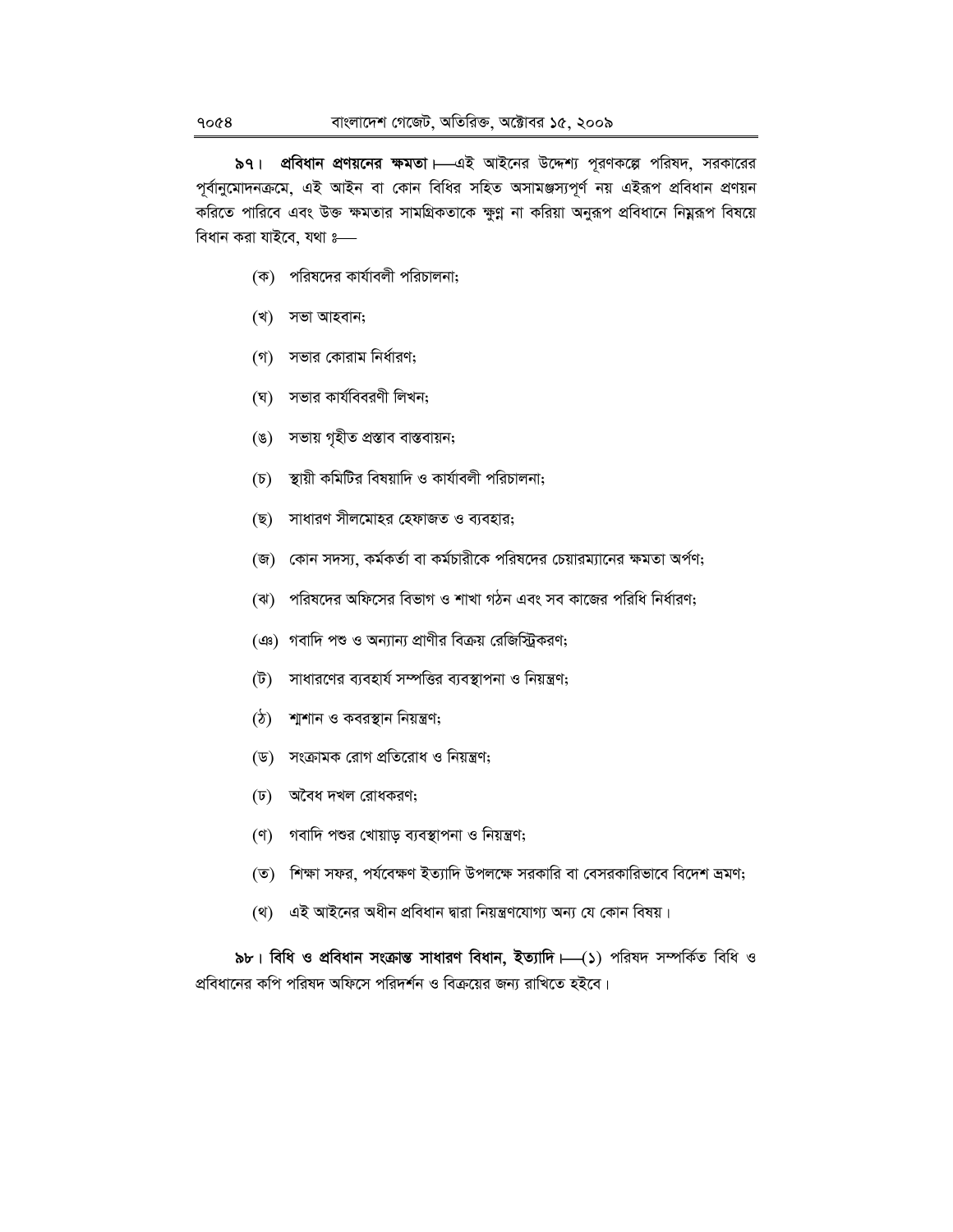(২) সরকার নমুনা প্রবিধান প্রণয়ন করিতে পারিবে এবং এইরূপ কোন নমুনা প্রবিধান প্রণীত হইলে পরিষদ প্রবিধান প্রণয়নের ক্ষেত্রে উক্ত নমুনা অনুসরণ করিবে।

৯৯। নির্ধারিত কতিপয় বিষয়।—এই আইনের অধীন কোন কাজ করিবার জন্য নির্ধারিত থাকা সত্ত্বেও যদি কোন কর্তৃপক্ষ কর্তৃক বা কোন পদ্ধতিতে তাহা করা হইবে তৎসম্পর্কে কোন বিধান না থাকে তাহা হইলে উক্ত কাজ সরকার কর্তৃক নির্দেশিত কর্তৃপক্ষ নির্ধারিত পদ্ধতিতে সম্পন্ন করিবে।

১০০। প্রথম নির্বাচনের জন্য পরিষদ এবং ওয়ার্ড।—এই আইনের অধীন পরিষদের প্রথম নির্বাচনের উদ্দেশ্যে এই আইন জারি হইবার পূর্ব পর্যন্ত যে সকল পরিষদের অস্তিত্ব ছিল, সরকার ভিন্নরূপ কোন আদেশ না দিলে, এই আইনের অধীন ঘোষিত ইউনিয়ন বলিয়া গণ্য হইবে এবং উক্ত স্থানীয় সরকার প্রতিষ্ঠানের সকল ওয়ার্ডে ধারা ১৩ অনুযায়ী সীমানা নির্ধারিত হইয়াছে বলিয়া গণ্য হইবে।

১০১। অসুবিধা দূরীকরণ । এই আইনের বিধানাবলী কার্যকর করিবার ক্ষেত্রে কোন অসুবিধা দেখা দিলে সরকার, উক্ত অসুবিধা দূরীকরণার্থ, আদেশ দ্বারা, প্রয়োজনীয় যে কোন ব্যবস্থা গ্রহণ করিতে পারিবে।

১০২। **ক্ষমতা অৰ্পণ ––(**১) সরকার, সরকারি গেজেটে প্রজ্ঞাপন দ্বারা, এই আইন বা বিধিসমূহে বর্ণিত, যেকোন ক্ষমতা বিভাগীয় কমিশনার বা তাহার অধীনস্থ কোন কর্মকর্তাকে অর্পণ করিতে পারিবে।

(২) বিভাগীয় কমিশনার, সরকারের পূর্বানুমোদনক্রমে, তাহার উপর অর্পিত যেকোন ক্ষমতা তাহার অধীনস্থ অন্য কোন কর্মকর্তাকে অর্পণ করিতে পারিবেন।

১০৩। লাইসেন্স ও অনুমোদন ––(১) এই আইন অথবা বিধি অথবা প্ৰবিধানে যাহা কিছুই থাকুক না কেন, কোন কাজ সম্পাদন করিবার জন্য পরিষদের অনুমতি বা অনুমোদনের প্রয়োজন হইলে, উক্ত অনুমতি বা অনুমোদন লিখিত আকারে প্রদান করিতে হইবে।

(২) পরিষদ কর্তৃক অথবা পরিষদের কর্তৃত্বের অধীন প্রদত্ত সকল লাইসেন্স অনুমোদন বা অনুমতি চেয়ারম্যান কর্তৃক অথবা চেয়ারম্যানের অনুমোদনক্রমে বিধি ও প্রবিধান দ্বারা পরিষদের ক্ষমতাপ্ৰাপ্ত কোন কৰ্মকৰ্তা কৰ্তৃক স্বাক্ষরিত হইতে হইবে।

১০৪। পরিষদের বিরুদ্ধে মোকদ্দমা দায়ের।—সরকারিভাবে দায়িতু পালনকালে কোন পরিষদ কিংবা কোন সদস্য, কৰ্মকৰ্তা বা কৰ্মচারী দ্বারা কৃত কোন কাজ, বা কাজ করা হইয়াছে বলিয়া মনে হইলে, সে সম্পর্কে লিখিতভাবে নোটিশ প্রদানের পর একমাস অতিবাহিত না হইলে তাহার বিরুদ্ধে কোন মোকদ্দমা দায়ের করা যাইবে না এবং এই ক্ষেত্রে পরিষদের নিকট লিখিত নোটিশ অফিসে বিলি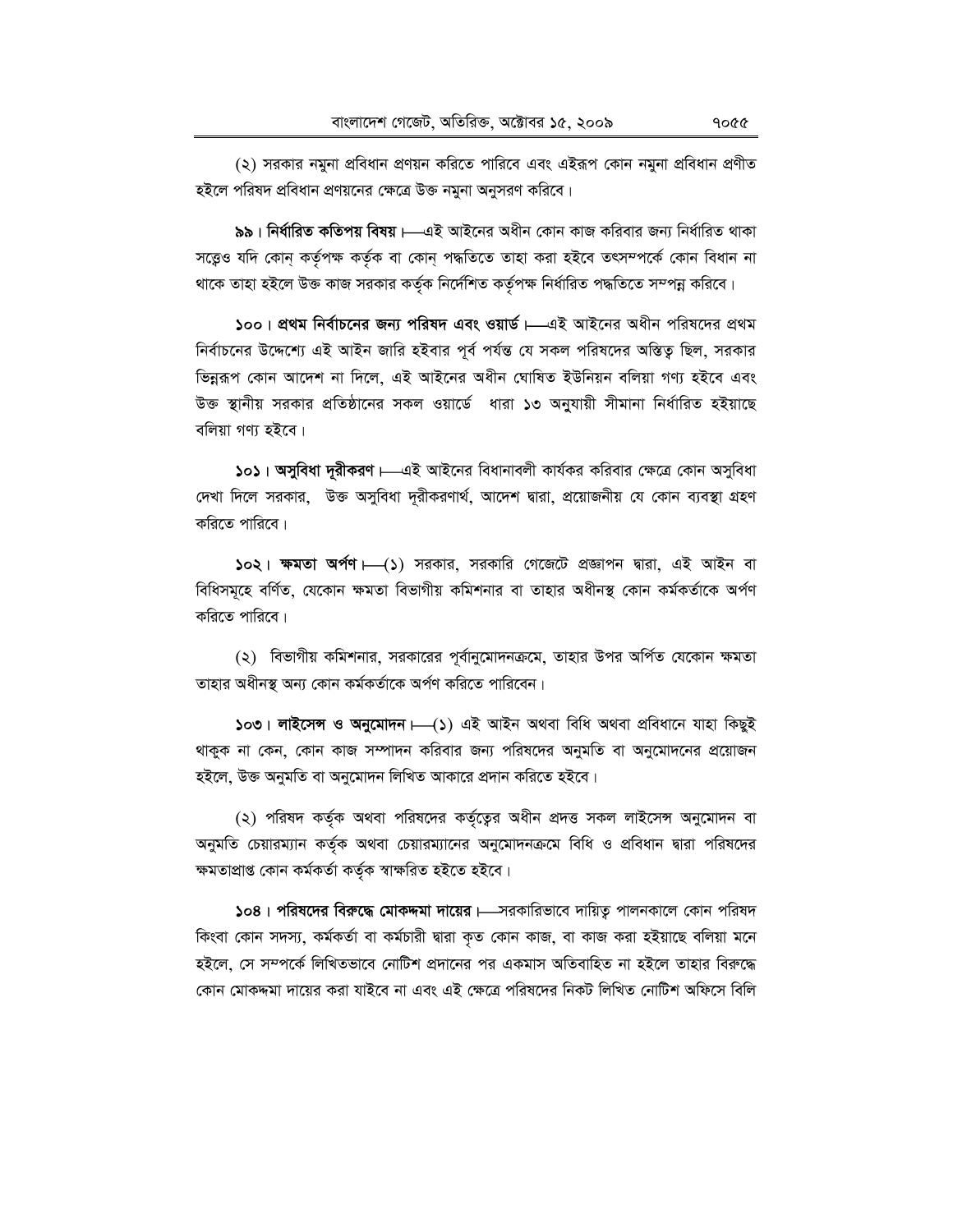করিতে বা পৌছাইতে হইবে এবং কোন সদস্য, কর্মকর্তা বা কর্মচারীর ক্ষেত্রে লিখিত নোটিশ তাহার নিকট পৌছাইতে হইবে কিংবা তাহার অফিসে বা আবাসিক ঠিকানায় পৌছাইতে হইবে এবং নোটিশে ফরিয়াদী হইতে ইচ্ছুক ব্যক্তি তাহার এইরূপ পদক্ষেপের কারণ, নিজ নাম ও আবাসিক ঠিকানা উল্লেখ করিবেন; এবং মোকদ্দমা আর্জিতে এই মর্মে একটি বিবৃতি অন্তর্ভুক্ত থাকিতে হইবে যে, উপরোক্ত ব্যবস্থা অনুযায়ী নোটিশ পাঠানো হইয়াছে।

১০৫। নোটিশ ও উহা জারিকরণ – এই আইন বা বিধি বা প্রবিধানের অধীন কোন ব্যক্তি কর্তৃক কোন কিছু করিবার অথবা না করিবার প্রয়োজন হইলে সংশ্লিষ্ট ব্যক্তিকে তাহা প্রতিপালনের সময় নির্দেশপূর্বক নোটিশ জারি করিতে হইবে।

১০৬। প্রকাশ্য রেকর্ড।—এই আইনের অধীন প্রম্ভতকৃত এবং সংরক্ষিত যাবতীয় রেকর্ড এবং রেজিস্ট্রার, সাক্ষ্য আইন, ১৮৭২ (Evidence Act, 1872) এ যে অর্থে ব্যবহত হইয়াছে, সেই অর্থে প্ৰকাশ্য রেকৰ্ড (Public document) বলিয়া গণ্য হইবে এবং বিপরীত প্রমাণিত না হইলে তাহা বিশুদ্ধ বলিয়া গণ্য হইবে।

১০৭। পরিষদের চেয়ারম্যান, সদস্য, ইত্যাদি জনসেবক (Public Servant) হইবেন।— পরিষদের চেয়ারম্যান, সদস্য, কর্মকর্তা এবং কর্মচারী এবং পরিষদের পক্ষে কাজ করিবার জন্য যথাযথ ক্ষমতাপ্ৰাপ্ত অন্যান্য ব্যক্তি দণ্ড বিধি, ১৮৬০ (Penal Code, 1860) এর ধারা ২১ এ যে অর্থে জনসেবক অভিব্যক্তিটি ব্যবহৃত হইয়াছে সেই অৰ্থে জনসেবক (Public Servant) বলিয়া গণ্য হইবে।

 $\delta$ ob | রহিতকরণ এবং হেফাজত  $\leftarrow$ ( $\delta$ ) এই আইন বলবৎ হইবার সঙ্গে  $\sigma$   $\sim$   $\sim$   $\sim$ Government (Union Parishads) Ordinance, 1983 (Ord. No. LI of 1983), অতঃপর বিলুপ্ত অধ্যাদেশ বলিয়া উল্লিখিত, রহিত হইবে।

- (২) উপ-ধারা (১) এর অধীন বিলপ্ত অধ্যাদেশ রহিত হইবার পর—
	- (ক) এই আইনে যাহা কিছুই থাকুক না কেন, এই আইনের অধীনে পরিষদ গঠিত না হওয়া পৰ্যন্ত বিলুপ্ত অধ্যাদেশ রহিত হইবার অব্যবহিত পূর্বে যে সকল পরিষদ বিদ্যমান ছিল তাহা এই আইনের অধীন গঠিত পরিষদ বলিয়া গণ্য হইবে এবং তদনুসারে উহার কার্যাবলী পরিচালনা করিবে;
	- (খ) বিলুপ্ত অধ্যাদেশের অধীন প্রণীত সকল বিধি, প্রবিধান ও আদেশ, জারিকৃত বিজ্ঞপ্তি বা নোটিশ বা মঞ্জুরীকৃত সকল লাইসেন্স ও অনুমতি এই আইনের বিধানাবলীর সহিত সামঞ্জস্যপূর্ণ হওয়া সাপেক্ষে, রহিত ও সংশোধিত না হওয়া পর্যন্ত, বলবৎ থাকিবে এবং এই আইনের অধীন প্রণীত, প্রদত্ত, জারিকৃত বা মঞ্জুরীকৃত হইয়াছে বলিয়া গণ্য হইবে:

৭০৫৬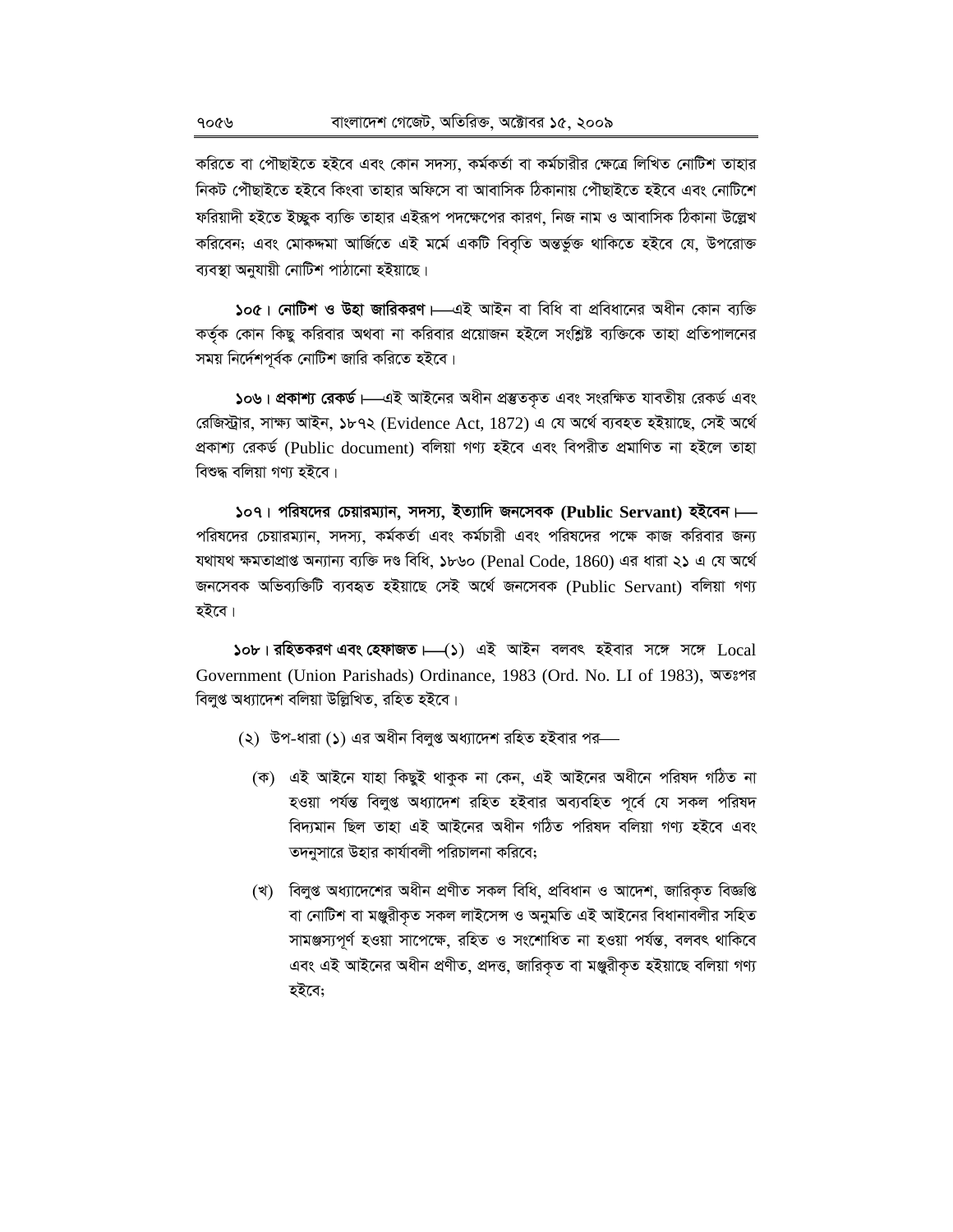- (গ) পূর্বতন পরিষদের সকল সম্পদ, অধিকার, ক্ষমতা, কর্তৃত্ব ও সুবিধা, সকল স্থাবর ও অস্থাবর সম্পত্তি, নগদ ও ব্যাংকে গচ্ছিত অর্থ, তহবিল, বিনিয়োগ এবং এইরূপ সম্পত্তিতে অথবা তাহা হইতে উদ্ভূত সকল অধিকার এবং স্বার্থ উত্তরাধিকারী পরিষদের নিকট হস্তান্তরিত ও ন্যস্ত হইবে;
- বিলুপ্ত অধ্যাদেশ রহিত হইবার পূর্বে পূর্বতন পরিষদের যে সকল ঋণ, দায় ও দায়িতু (ঘ) ছিল এবং উহার দ্বারা বা উহার সহিত যে সকল চুক্তি সম্পাদিত হইয়াছিল তাহা উহার উত্তরাধিকারী পরিষদের ঋণ, দায় ও দায়িত্ব এবং উহার দ্বারা বা উহার সহিত সম্পাদিত চুক্তি বলিয়া গণ্য হইবে;
- (ঙ) বিলুপ্ত অধ্যাদেশ রহিত হইবার পূর্বে পূর্বতন পরিষদ কর্তৃক প্রণীত সকল প্রাক্কলিত বাজেট, প্রকল্প অথবা পরিকল্পনা বা তৎকর্তৃক কৃত মূল্যায়ন ও নির্ধারিত কর, এই আইনের বিধানাবলীর সহিত সামঞ্জস্যপূর্ণ হওয়া সাপেক্ষে, রহিত বা সংশোধিত না হওয়া পৰ্যন্ত, এই আইনের অধীন উত্তরাধিকারী পরিষদ কর্তৃক প্রণীত ও নির্ধারিত হইয়াছে বলিয়া গণ্য হইবে;
- (চ) বিলুপ্ত অধ্যাদেশ রহিত হইবার পূর্বে পরিষদের প্রাপ্য সকল কর, রেইট, টোল, ফিস এবং অন্যান্য অর্থ এই আইনের অধীন উত্তরাধিকারী পরিষদের বলিয়া গণ্য হইবে:
- (ছ) বিলুপ্ত অধ্যাদেশ রহিত হইবার পূর্বে পূর্বতন পরিষদ কর্তৃক আরোপিত সকল কর, রেইট, টোল, ফিস এবং অন্যান্য দাবি, ইহার উত্তরাধিকারী পরিষদ কর্তৃক পরিবর্তিত না হওয়া পৰ্যন্ত, যেই হাৱে পূৰ্বে আৱোপ করা হইয়াছিল সেই একই হাৱে আৱোপিত হইতে থাকিবে;
- (জ) বিলুপ্ত অধ্যাদেশ রহিত হইবার পূর্বে পূর্বতন পরিষদের সকল কর্মকর্তা ও কর্মচারী উত্তরাধিকারী পরিষদের কর্মকর্তা কর্মচারী হিসাবে বদলী হইবেন এবং রহিত হইবার অব্যবহিত পূর্বে যে সকল শর্তে পরিষদের যেই পদে অথবা কর্মে নিয়োজিত ছিলেন পরিষদ কর্তৃক সেই সকল শর্ত পরিবর্তন না হওয়া পর্যন্ত একইভাবে বহাল থাকিবেন;
- (ঝ) বিলুপ্ত অধ্যাদেশ রহিত হইবার পূর্বে পূর্বতন পরিষদ কর্তৃক বা ইহার বিরুদ্ধে দায়েরকৃত সকল মামলা, অভিযোগ এবং অন্যান্য বৈধ কার্যাবলী পরিষদ কর্তৃক অথবা ইহার বিরুদ্ধে দায়েরকৃত মামলা, অভিযোগ এবং কার্যাবলী বলিয়া গণ্য হইবে এবং তদনুসারে চলিতে থাকিবে অথবা অন্যবিধ ব্যবস্থা গৃহীত হইবে।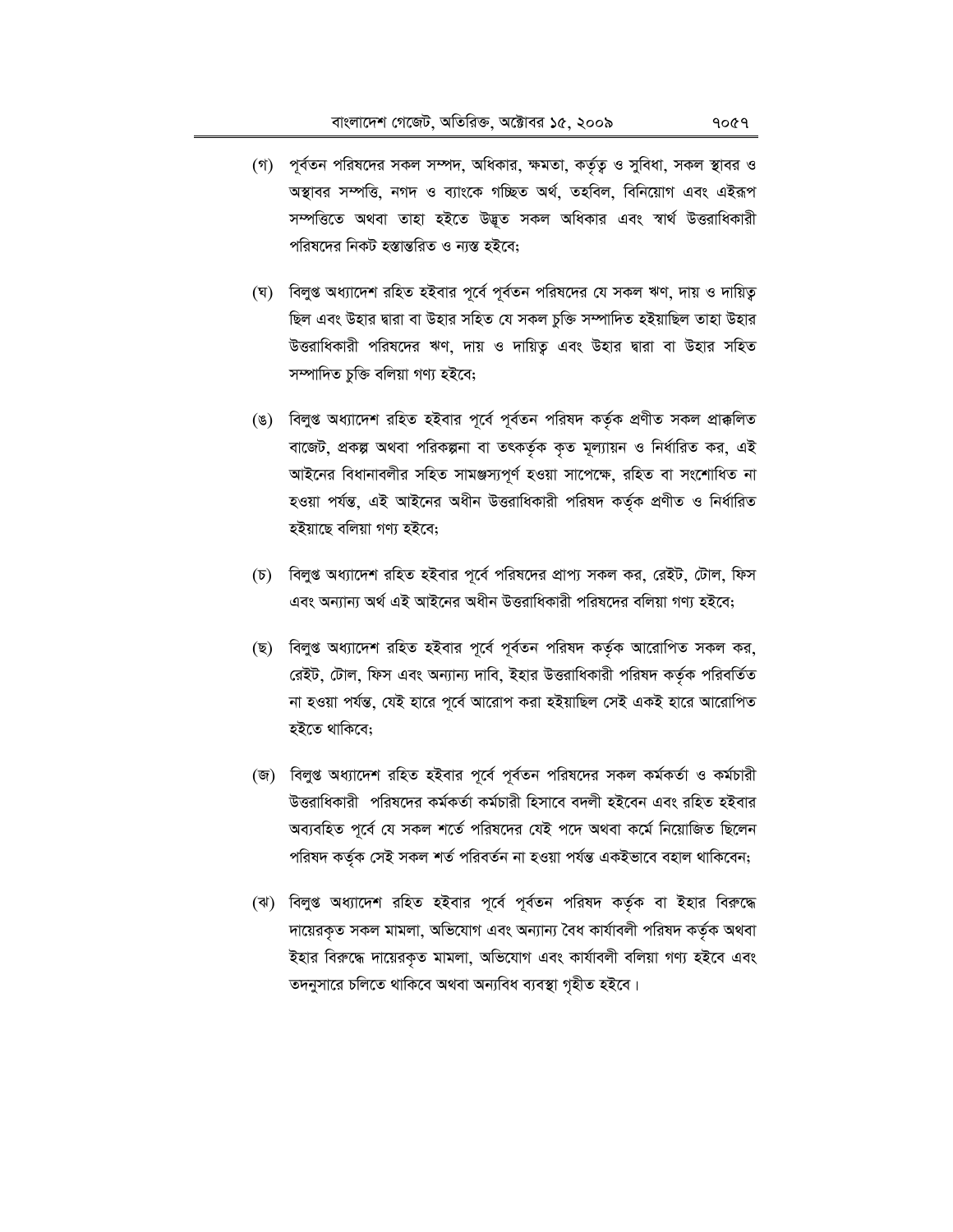# প্ৰথম তফসিল **(ধারা ২৮ দ্রষ্টব্য)** ইউনিয়ন পরিষদ

শপথপত্ৰ বা ঘোষণাপত্ৰ

Avwg ------------------------------------------------------------------------------------

wcZv/¯^vgx ------------------------------------------ gvZv -------------------------------

-----------------------জেলার -------------------- উপজেলার--------------------- ইউনিয়নের চেয়ারম্যান/ সদস্য নির্বাচিত হইয়া সশ্রদ্ধচিত্তে শপথ বা দৃঢ়ভাবে ঘোষণা করিতেছি যে, আমি ভীতি বা অনুগ্রহ, অনুরাগ বা বিরাগের বশবর্তী না হইয়া সকলের প্রতি আইন অনুযায়ী এবং সততা, নিষ্ঠা ও বিশ্বস্ততার সহিত আমার পদের দায়িত্ব ও কর্তব্য পালন করিব। আমি বাংলাদেশের প্রতি অকৃত্রিম বিশ্বাস ও আনুগত্য পোষণ করিব।

 $\sim$  m/vi $\sim$  m/vi $\sim$  m/vi $\sim$  m/vi $\sim$  m/vi $\sim$  m/vi $\sim$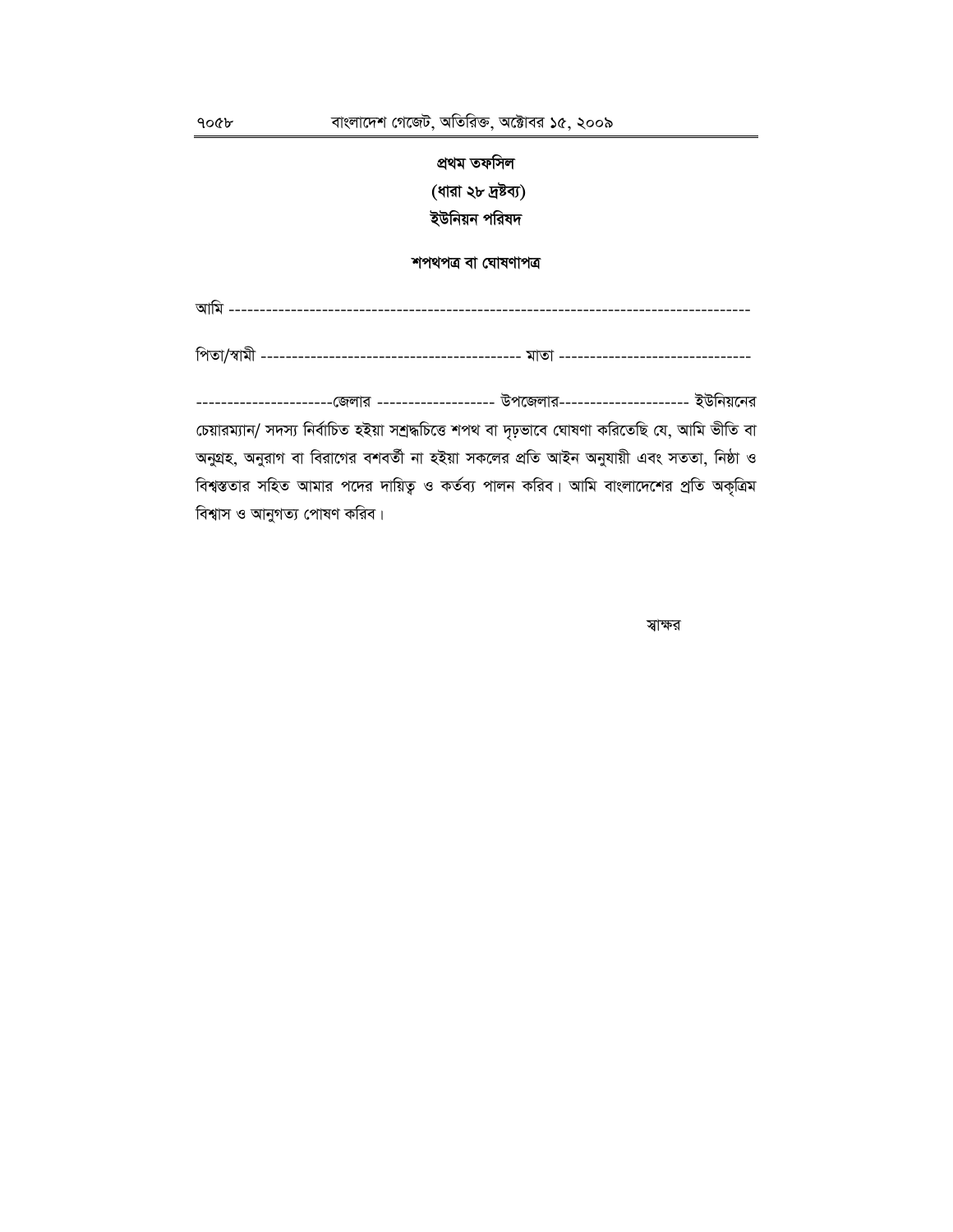#### দ্বিতীয় তফসিল

## (ধারা ৪৭ দ্রষ্টব্য)

#### ইউনিয়ন পরিষদের কার্যাবলী

- পাঁচশালা ও বিভিন্ন মেয়াদী উন্নয়ন পরিকল্পনা তৈরী।  $\mathcal{L}$
- পল্লী অবকাঠামো উন্নয়ন, সংরক্ষণ ও রক্ষণাবেক্ষণ।  $\lambda$  |
- ৩। শিক্ষা এবং প্রাথমিক ও গণশিক্ষা কার্যএন্ম সম্পর্কিত
- স্বাস্থ্য, পরিবার পরিকল্পনা সম্পর্কিত কার্যক্রম বাস্তবায়ন।  $8<sup>1</sup>$
- ৫। কৃষি, মৎস্য ও পশুসম্পদ ও অন্যান্য অর্থনৈতিক উন্নয়নে প্রয়োজনীয় কার্যক্রম গ্রহণ।
- মহামারী নিয়ন্ত্রণ ও দুর্যোগ ব্যবস্থাপনায় প্রয়োজনীয় কার্যক্রম গ্রহণ। ও।
- কর, ফি, টোল, ফিস ইত্যাদি ধার্যকরণ ও আদায়।  $9<sub>1</sub>$
- পারিবারিক বিরোধ নিরসন, নারী ও শিশু কল্যাণ সম্পর্কিত প্রয়োজীয় কার্যক্রম সম্পাদন।  $b$ <sup> $\vert$ </sup>
- ৯। খেলাধুলা, সামাজিক উন্নতি সংস্কৃতি ইত্যাদি কাৰ্যক্ৰমে প্ৰয়োজনীয় উদ্যোগ গ্ৰহণ ও সহযোগিতা প্ৰদান।
- ১০। পরিবেশ উন্নয়ন ও সংরক্ষণে প্রয়োজীয় ব্যবস্থা গ্রহণ।
- ১১। আইন শৃংখলা রক্ষায় সরকারের অর্পিত দায়িত্ব পালন ও প্রয়োজনীয় কার্যক্রম গ্রহণ।
- ১২। জন্ম-মৃত্যু নিবন্ধীকরণ।
- **১৩**। সরকারি স্থান, উন্মুক্ত জায়গা, উদ্যান ও খেলার মাঠের হেফাজত করা।
- $58$ । ইউনিয়ন পরিষদের রাস্তায় ও সরকারি স্থানে বাতি জ্বালানো।
- $\delta$ ে। বৃক্ষরোপণ ও সংরক্ষণ এবং বৃক্ষসম্পদ চুরি ও ধ্বংস প্রতিরোধ।
- ১৬। কবরস্থান, শাশান, জনসাধারণের সভার স্থান ও অন্যান্য সরকারি সম্পত্তির রক্ষণাবেক্ষণ ও পরিচালনা।
- ১৭। জনপথ, রাজপথ ও সরকারি স্থানে অনধিকার প্রবেশ রোধ এবং এইসব স্থানে উৎপাত ও তাহার কারণ বন্ধ করা।
- ১৮। জনপথ ও রাজপথের ক্ষতি, বিনষ্ট বা ধ্বংস প্রতিরোধ করা।
- ১৯। গোবর ও রাস্তার আবর্জনা সংগ্রহ, অপসারণ ও ব্যবস্থাপনা নিশ্চিত করা।
- ২০। অপরাধমূলক ও বিপজ্জনক ব্যবসা নিয়ন্ত্রণ।
- ২১। মৃত পশুর দেহ অপসারণ ও নিয়ন্ত্রণ এবং পশু জবাই নিয়ন্ত্রণ।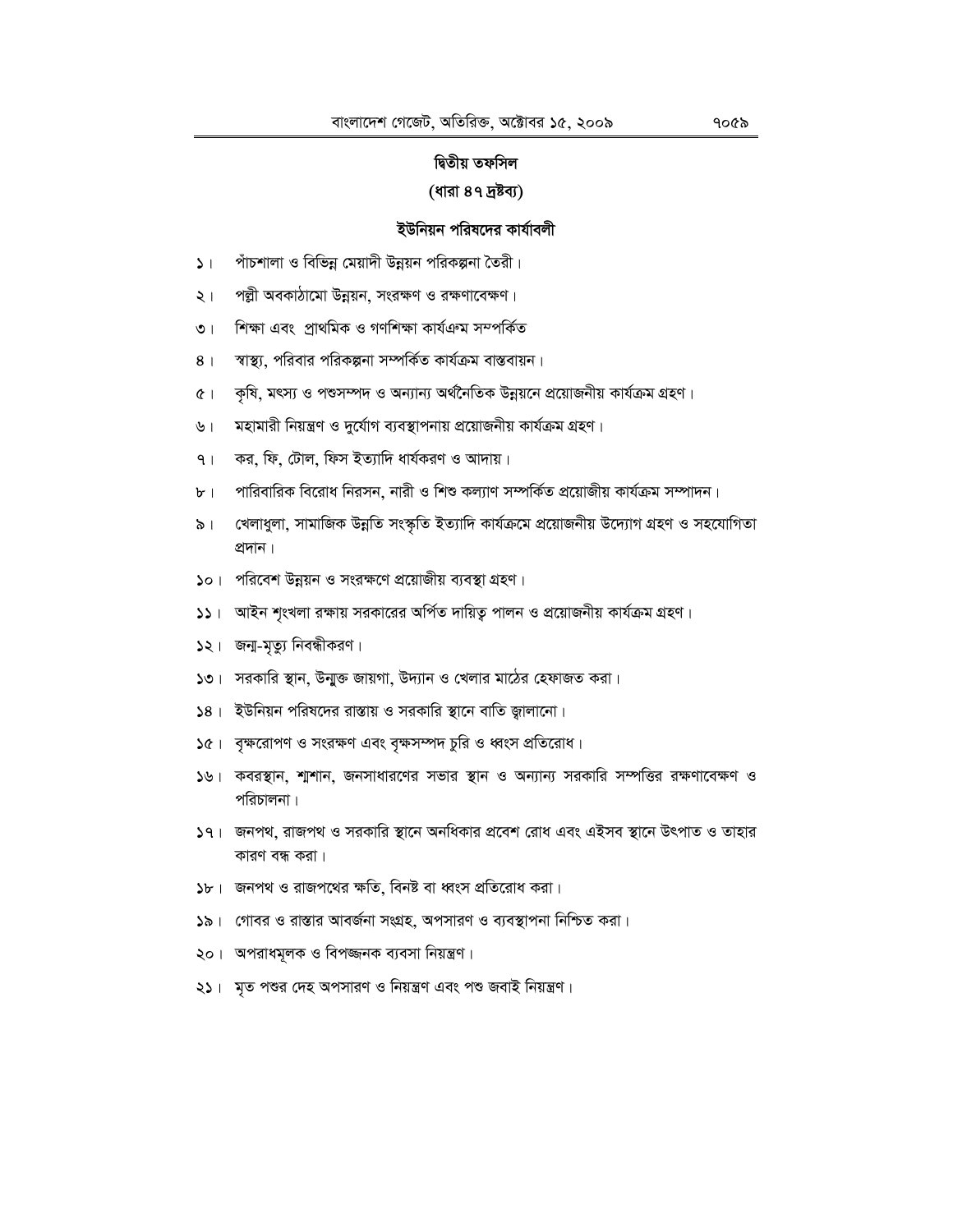- ২২। ইউনিয়নে নতুন বাড়ি, দালান নির্মাণ ও পুনঃনির্মাণ এবং বিপজ্জনক দালান নিয়ন্ত্রণ।
- ২৩। কূয়া, পানি তোলার কল, জলাধার, পুকুর এবং পানি সরবরাহের অন্যান্য উৎসের ব্যবস্থাপনা ও সংরক্ষণ।
- ২৪। খাবার পানির উৎসের দূষণ রোধ এবং জনস্বাস্থ্যের জন্য ক্ষতিকর সন্দেহযুক্ত কূপ, পুকুর বা পানি সরবরাহের অন্যান্য স্থানের পানি ব্যবহার নিষিদ্ধ করা।
- ২৫। খাবার পানির জন্য সংরক্ষিত কূপ, পুকুর বা পানি সরবরাহের অন্যান্য স্থানে বা নিকটবর্তী স্থানে গোসল, কাপড় কাঁচা বা পশু গোসল করানো নিষিদ্ধ বা নিয়ন্ত্রণ করা।
- ২৬। পুকুর বা পানি সরবরাহের অন্যান্য স্থানে বা নিকটবর্তী স্থানে শন, পাট বা অন্যান্য গাছ ভিজানো নিষিদ্ধ বা নিয়ন্ত্রণ করা।
- ২৭। আবাসিক এলাকার মধ্যে চামড়া রং করা বা পাকা করা নিষিদ্ধ বা নিয়ন্ত্রণ করা।
- ২৮। আবাসিক এলাকার মাটি খনন করিয়া পাথর বা অন্যান্য বস্তু উত্তোলন নিষিদ্ধ বা নিয়ন্ত্রণ করা।
- ২৯। আবাসিক এলাকায় ইট, মাটির পাত্র বা অন্যান্য ভাটি নির্মাণ নিষিদ্ধ বা নিয়ন্ত্রণ করা।
- ৩০। অগ্নি, বন্যা, শিলাবৃষ্টিসহ ঝড়, ভূমিকম্প বা অন্যান্য প্ৰাকৃতিক দুৰ্যোগ মোকাবিলায় প্ৰয়োজনীয় তৎপরতা গ্রহণ ও সরকারকে সার্বক্ষণিক সহায়তা প্রদান।
- ৩১। বিধবা, এতিম, গরীব ও দুঃস্থ ব্যক্তিদের তালিকা সংরক্ষণ ও সাহায্য করা।
- ৩২। সমবায় আন্দোলন ও গ্রামীণ শিল্পের উন্নয়ন ও উৎসাহ প্রদান।
- ৩৩। বাড়তি খাদ্য উৎপাদনের ব্যবস্থা গ্রহণ।
- ৩৪। গবাদিপশুর খোয়াড় নিয়ন্ত্রণ ও রক্ষণাবেক্ষণের ব্যবস্থা করা।
- ৩৫। প্রাথমিক চিকিৎসা কেন্দ্রের ব্যবস্থা করা।
- ৩৬। ইউনিয়নের বাসিন্দাদের নিরাপত্তা, আরাম-আয়েশ বা সুযোগ সুবিধার জন্য প্রয়োজনীয় অন্যান্য ব্যবস্থা গ্ৰহণ।
- ৩৭। ই-গভৰ্ণেস চালু ও উৎসাহিতকরণ।
- ৩৮। ইউনিয়ন পরিষদের মত সদৃশ কাজে নিয়োজিত অন্যান্য সংস্থার সাথে সহযোগিতা সম্প্রসারণ।
- ৩৯। সরকার কর্তৃক সময়ে সময়ে আরোপিত দায়িত্বাবলী।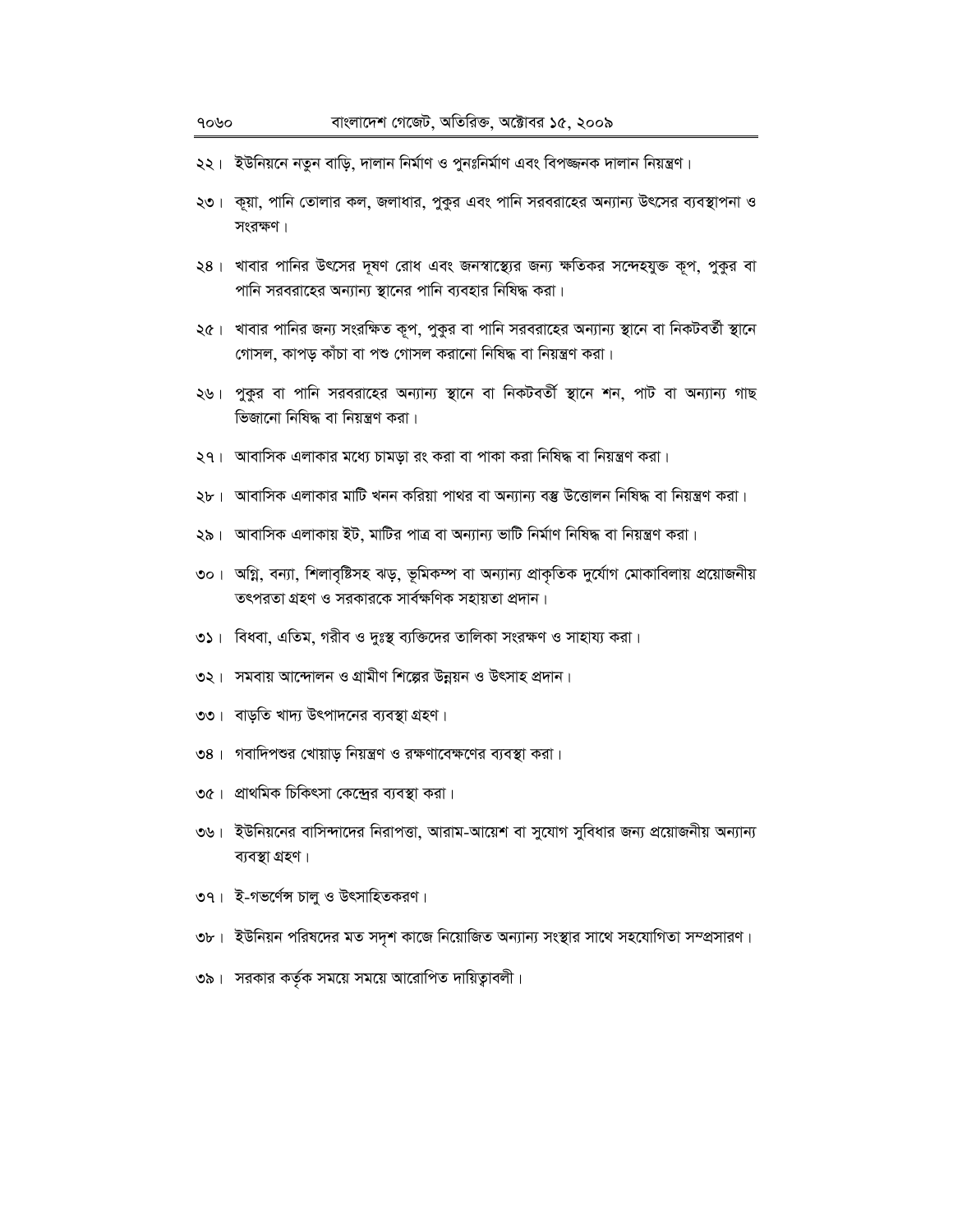# তৃতীয় তফসিল **(ধারা ৬৩ দ্রষ্টব্য)**

# সরকারি কর্মকর্তা ও কর্মচারীদের ইউনিয়ন পরিষদে হস্তান্তরে সরকারের ক্ষমতা

| ক্ৰমিক<br>নং   | মন্ত্রণালয়/বিভাগের নাম                  |                 | ইউনিয়ন পরিষদের নিকট হস্তান্তরযোগ্য সরকারের দপ্তর<br>ও কাৰ্যাবলী                                                                                     |
|----------------|------------------------------------------|-----------------|------------------------------------------------------------------------------------------------------------------------------------------------------|
| $\mathsf{L}$   | স্থানীয় সরকার বিভাগ                     | ۵.              | স্থানীয় সরকার প্রকৌশল অধিদপ্তরের অধীনস্থ উপ-<br>সহকারী প্রকৌশলী, জনবল ও তাহাদের কার্যাবলী।                                                          |
|                |                                          | $\mathcal{L}$ . | জনস্বাস্থ্য প্রকৌশল অধিদপ্তরের অধীনস্থ টিউবওয়েল<br>মেকানিক, জনবল ও তাহাদের কার্যাবলী।                                                               |
| २।             | কৃষি মন্ত্ৰণালয়                         |                 | কৃষি সম্প্রসারণ অধিদপ্তরের অধীনস্থ উপ-সহকারী কৃষি<br>সম্প্রসারণ কর্মকর্তা, জনবল ও তাহাদের কার্যাবলী।                                                 |
| $\circ$        | স্বাস্থ্য ও পরিবার কল্যাণ<br>মন্ত্রণালয় | $\mathcal{L}$ . | স্বাস্থ্য অধিদপ্তরের অধীনস্থ স্বাস্থ্য পরিদর্শক এবং সহকারী<br>স্বাস্থ্য পরিদর্শক, জনবল ও তাহাদের কার্যাবলী।                                          |
|                |                                          | ২.              | পরিবার পরিকল্পনা অধিদপ্তরের অধীনস্থ পরিবার কল্যাণ<br>পরিদর্শক ও পরিবার কল্যাণ সহকারী, জনবল এবং<br>তাহাদের কার্যাবলী।                                 |
| 8 <sup>1</sup> | প্ৰাথমিক ও গণশিক্ষা মন্ত্ৰণালয়          |                 | প্রাথমিক শিক্ষা অধিদপ্তরের অধীনস্থ সহকারী শিক্ষা<br>কর্মকর্তা, জনবল ও তাহাদের কার্যাবলী।                                                             |
| $\alpha$       | মৎস্য ও পশু সম্পদ মন্ত্ৰণালয়            |                 | মৎস্য ও পশু সম্পদ অধিদপ্তরের অধীনস্থ ভেটেরেনারী<br>ফিল্ড এসিসট্যান্ট এবং ভেটেরেনারী ফিল্ড এসিসট্যান্ট<br>(কৃত্রিম প্রজনন), জনবল ও তাহাদের কার্যাবলী। |
| ৬।             | সমাজকল্যাণ মন্ত্ৰণালয়                   |                 | সমাজসেবা অধিদপ্তরের অধীনস্থ ইউনিয়ন সমাজকর্মী,<br>জনবল ও তাহাদের কার্যাবলী।                                                                          |
| 9 <sub>1</sub> | স্বরাষ্ট্র মন্ত্রণালয়                   |                 | আনসার ও ভিডিপি অধিদপ্তরের অধীনস্থ ইউনিয়ন<br>দলনেতা, জনবল ও তাহাদের কার্যাবলী।                                                                       |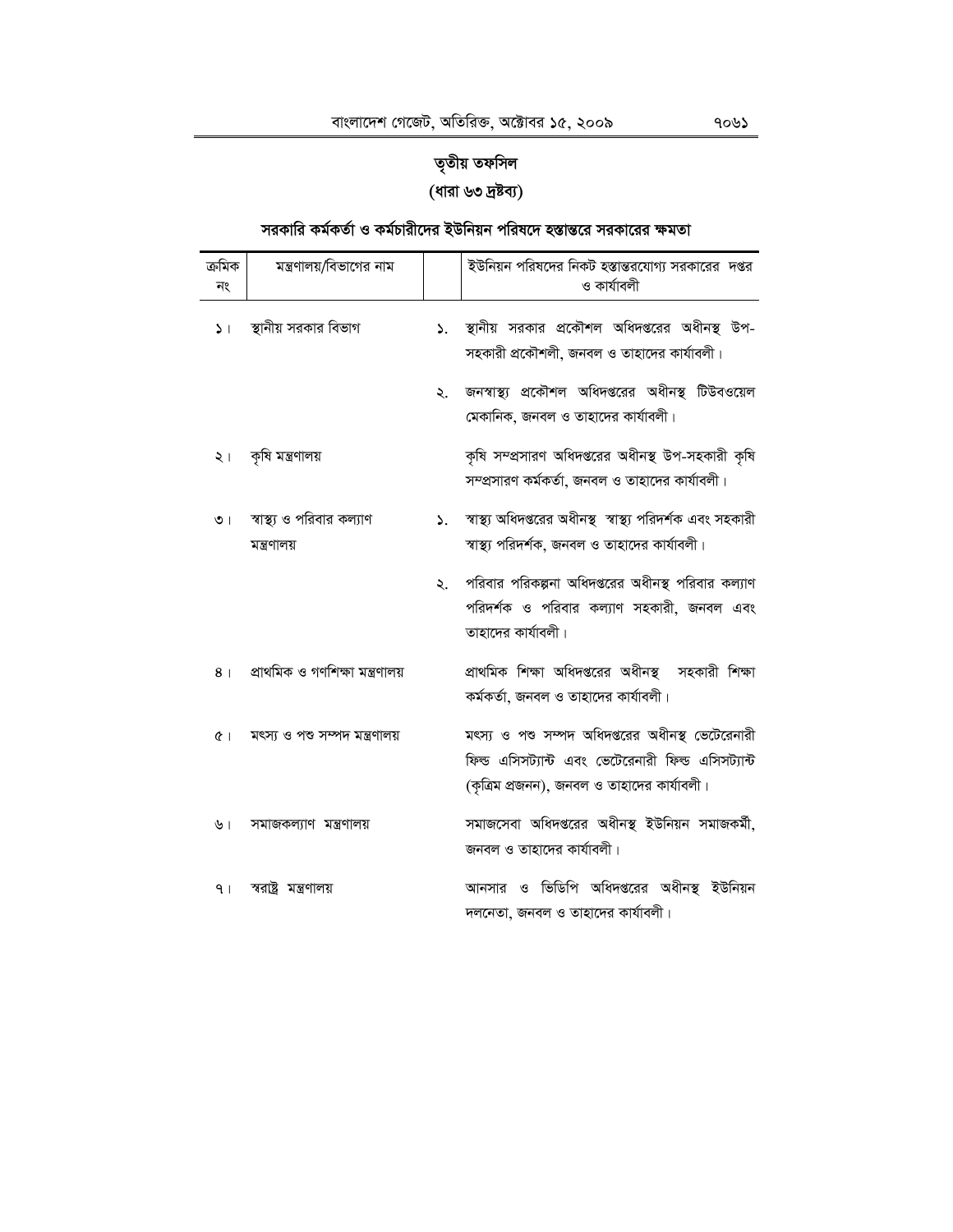# চতুৰ্থ তফসিল (ধারা ৬৫ হইতে ৭০ দ্রষ্টব্য)

ইউনিয়ন পরিষদ কর্তৃক আরোপণীয় কর, রেইট, টোল, ফিস এবং অন্যান্য সূত্র হইতে প্রাপ্ত আয়

- নির্ধারিত পদ্ধতিতে আরোপিত ইমারত/ভূমির বার্ষিক মূল্যের উপর কর অথবা ইউনিয়ন রেইট।  $\mathsf{L}$
- পাকা ইমারতের সর্বমোট আয়তনের প্রতি বর্গফুটের উপর নির্ধারিত হারে ইমারত পরিকল্পনা  $\frac{1}{2}$ অনুমোদন ফি।
- পেশা, ব্যবসা এবং বৃত্তির (কলিং) উপর কর।  $\circ$  |
- সিনেমা, ড্রামা ও নাট্য প্রদর্শনী এবং অন্যান্য আমোদ প্রমোদ এবং চিত্ত বিনোদনের উপর কর।  $8<sub>1</sub>$
- ইউনিয়ন পরিষদ কর্তৃক প্রদত্ত লাইসেন্স এবং পারমিটের উপর ফি।  $Q$
- ইউনিয়নের সীমানার মধ্যে নির্ধারিত হাট-বাজার এবং ফেরী ঘাট হইতে ফি (লীজ মানি)।  $\sqrt{2}$ ।
- ইউনিয়নের সীমানার মধ্যে হস্তান্তরিত জলমহাল এর সরকার নির্ধারিত অংশ।  $9<sub>1</sub>$
- ইউনিয়নের সীমানার মধ্যে অবস্থিত পাথরমহাল, বালুমহালের আয়ের সরকার নির্ধারিত অংশ।  $b<sub>1</sub>$
- স্থাবর সম্পত্তি হস্তান্তর কর বাবদ আয়ের অংশ।  $\delta$  |
- $\mathsf{S}$ ০। নিকাহ নিবন্ধন ফি।
- ১১। ভূমি উন্নয়ন কর সংক্রান্ত আয়ের অংশ।
- $\sqrt{2}$ । বিজ্ঞাপনের উপর কর।
- ১৩। এই আইনের যে কোন বিধানের অধীনে অন্য যে কোন কর।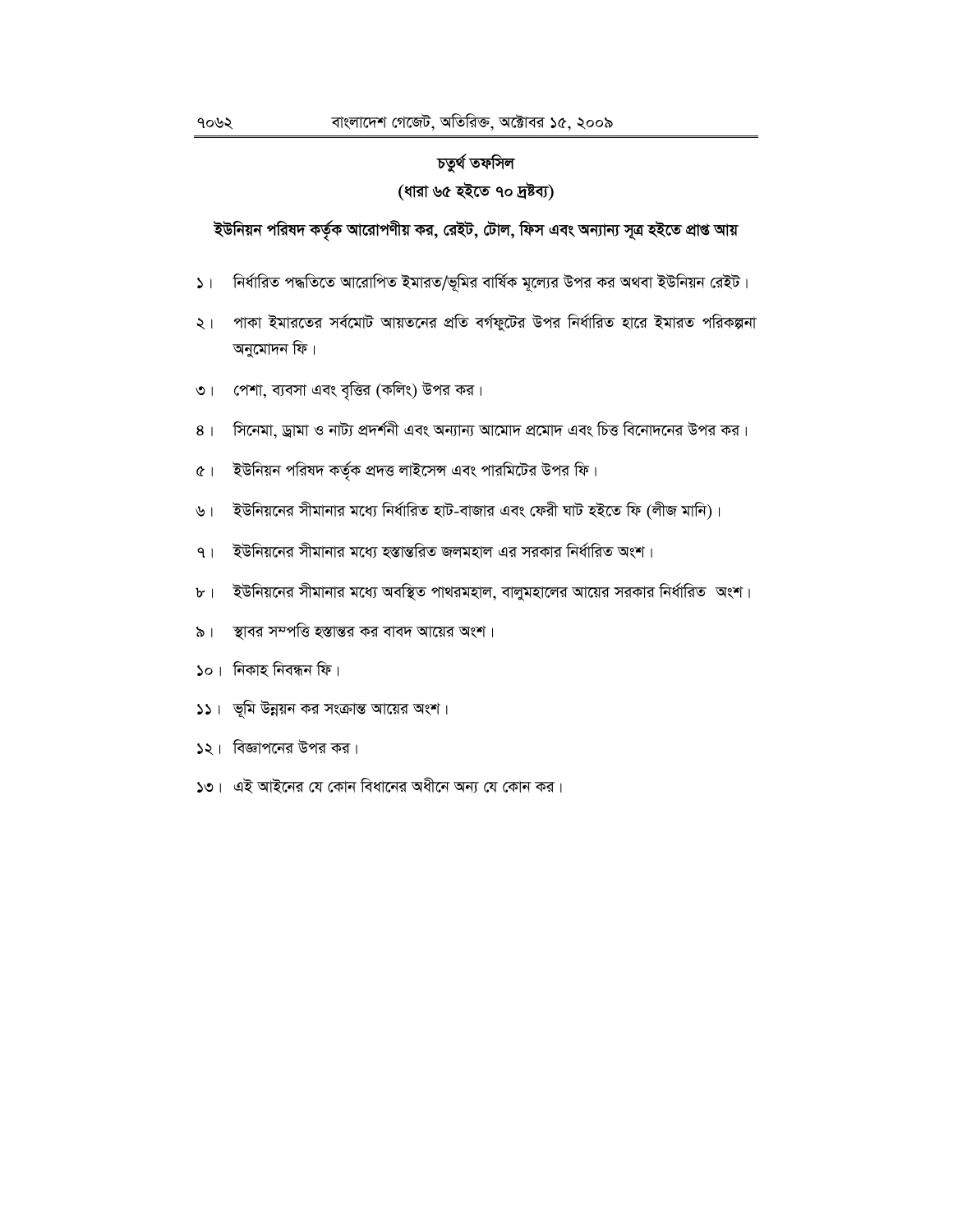#### পঞ্চম তফসিল

#### (ধারা ৮৯ দ্রষ্টব্য)

### ইউনিয়ন পরিষদের অধীনে বিবেচ্য অপরাধসমূহ

- ইউনিয়ন পরিষদ কর্তৃক আইনানুগভাবে ধার্যকৃত কর ইত্যাদি ফাঁকি দেওয়া।  $\mathcal{L}$
- এই আইন, বিধি-প্রবিধানের অধীন যে সব বিষয়ে ইউনিয়ন পরিষদ কোন তথ্য চাইতে পারে  $\frac{1}{2}$ সেই সব বিষয়ে চাহিদা অনুযায়ী তথ্য সরবরাহ করিতে ব্যর্থ হইলে বা ভুল তথ্য সরবরাহ করিলে।
- এই আইন, বিধি-প্রবিধানের বিধান অনুযায়ী যে কাজের জন্য লাইসেন্স বা অনুমতি প্রয়োজন  $\overline{O}$  | সেই কাজ বিনা লাইসেন্স বা বিনা অনুমতিতে সম্পাদন করিলে।
- ইউনিয়ন পরিষদের বিনা অনুমতিতে কোন বিপজ্জনক বা ক্ষতিকর ব্যবসা-বাণিজ্য পরিচালনা  $8<sup>1</sup>$ অথবা কোন বিপজ্জনক বা ক্ষতিকর দ্রব্য জমা করিলে।
- ৫। ইউনিয়ন পরিষদের অনুমতি ব্যতিরেকে সর্বসাধারণের ব্যবহার্য কোন জনপথ বা রাজপথ বা সরকারি জায়গায় অবৈধ অনুপ্রবেশ ঘটাইলে।
- পানীয় জল দূষিত বা ব্যবহারের অনুপযোগী হয় এমন কাজ করিলে। ৬।
- জনস্বাস্থ্যের পক্ষে বিপজ্জনক হওয়া সন্দেহে এই আইনের অধীন কোন উৎস হইতে পানি পান  $9<sub>1</sub>$ করা নিষিদ্ধ হওয়া সত্তেও ঐ উৎস হইতে পানি সরবরাহ বা পান করা।
- ৮। কয়া বা জনসাধারণের ব্যবহার্য কোন পানীয় জলের উৎসের সন্নিকটে গবাদিপশু বা জীবজম্ভকে পানি পান করানো, পায়খানা প্রস্রাব করানো বা গোসল করানো।
- আবাসিক এলাকা হইতে এই অধ্যাদেশের অধীন নির্ধারিত দূরত্বের মধ্যে অবস্থিত কোন পুকুরে  $\delta$  | বা ডোবায় অথবা ইহার সন্নিকটে শন, পাট বা অন্য গাছপালা ডুবাইয়া রাখা।
- ১০। আবাসিক এলাকা হইতে এই অধ্যাদেশের অধীন নির্ধারিত দূরত্বের মধ্যে চামড়া রং করা বা পাকা করা।
- ১১। আবাসিক এলাকা হইতে ইউনিয়ন পরিষদ কর্তৃক নির্ধারিত দূরত্বের মধ্যে মাটি, পাথর বা অন্য কোন কিছু খনন করা।
- ১২। আবাসিক এলাকা হইতে ইউনিয়ন পরিষদ কর্তৃক নিষিদ্ধ দূরত্বের মধ্যে ইটের ভাটি, চূণ ভাটি, কাঠ-কয়লা ভাটি বা মৃৎ শিল্প স্থাপন।
- ১৩। আবাসিক এলাকা হইতে ইউনিয়ন পরিষদ কর্তৃক নিষিদ্ধ দূরত্বের মধ্যে মৃত জীবজম্ভর দেহ বিশেষ ফেলা।
- ১৪। এই আইনের দ্বারা নির্দেশিত হওয়া সত্তেও, কোন জমি বা ইমারত হইতে আবর্জনা, জীবজন্তুর বিষ্ঠা, সার অথবা দুর্গন্ধযুক্ত অন্য কোন পদার্থ অপসারণে ব্যর্থতা।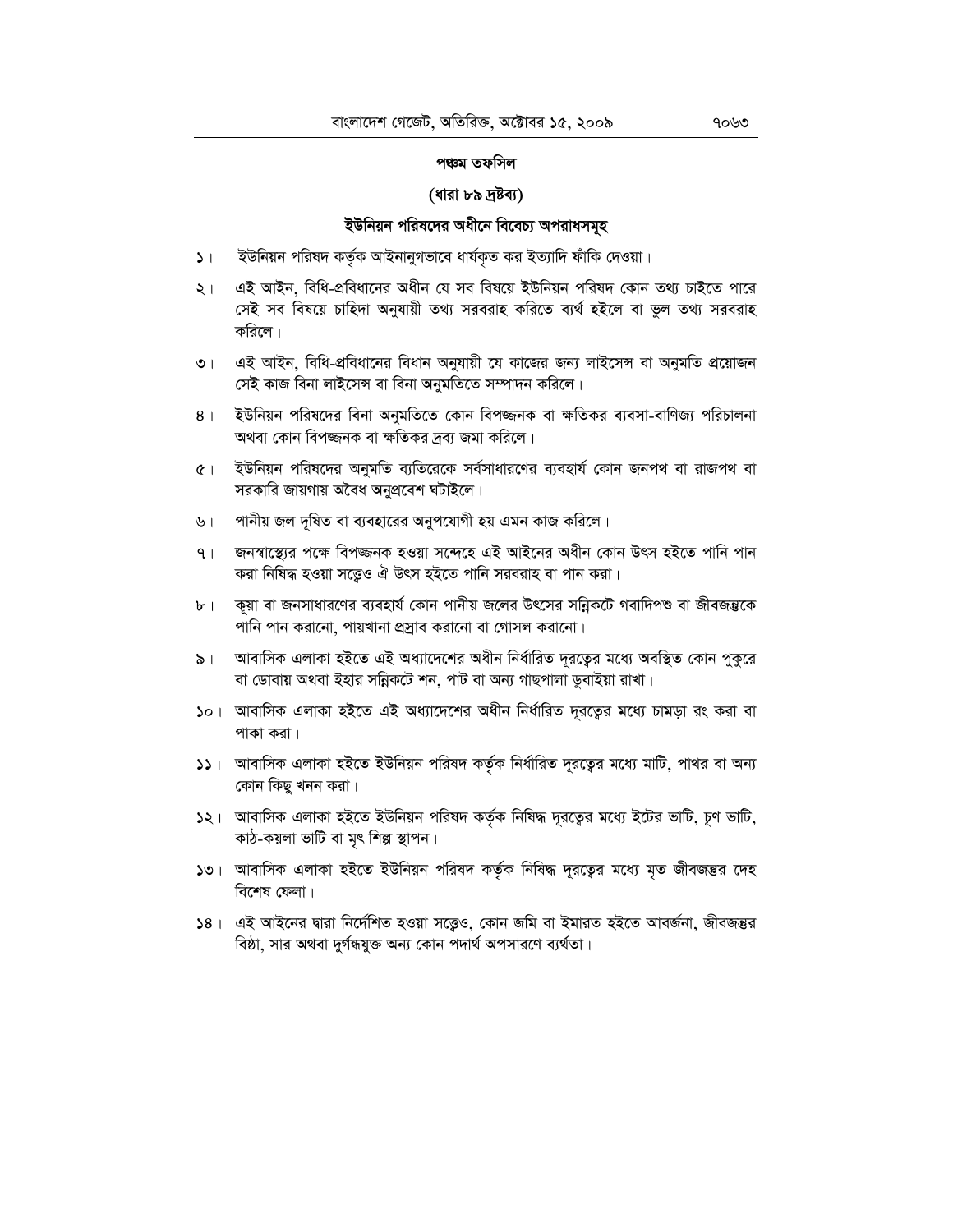- ১৫। এই আইনের দ্বারা নির্দেশিত হওয়া সত্ত্বেও কোন শৌচাগার, প্রস্রাবখানা, নর্দমা, মলকুন্ড, পানি, আবর্জনা অথবা বর্জ্য পদার্থ রাখিবার জন্য অন্যান্য স্থান বা পাত্র আচ্ছাদনে, অপসারণে, মেরামতে, পরিষ্কার করিতে, জীবাণুমুক্ত করিতে অথবা যথাযথভাবে রক্ষণে ব্যর্থতা।
- ১৬। এই আইনের অধীন কোন আগাছা, ঝোপঝাড় বা লতাগুলা জনস্বাস্থ্যের বা পরিবেশের জন্য প্রতিকূল ঘোষণা হওয়া সত্ত্বেও তাহা অপসারণ বা পরিষ্কার করিতে সংশ্লিষ্ট ভূমির মালিকের বা দখলদারের ব্যর্থতা।
- ১৭। জনপথ সংলগ্ন কোন স্থানে জন্মানো কোন আগাছা, লতাগুলা বা গাছপালা জনপদের উপর ঝুলিয়া থাকা অথবা জনসাধারণের ব্যবহার্য পানির পুকুর, কূয়া বা অন্য কোন উৎসের উপর ঝুলিয়া থাকা চলাচলের বিঘ্ন সৃষ্টি করা সত্ত্বেও বা পানি দূষিত করা সত্ত্বেও অথবা তাহা এই আইনের অধীনে জনস্বাস্থ্য হানিকর বলিয়া ঘোষিত হওয়া সত্তেও সংশ্লিষ্ট স্থানের মালিক বা দখলদার কর্তৃক তাহা কাটিয়া ফেলিতে, অপসারণ করিতে বা ছাটিয়া ফেলিতে ব্যর্থ হওয়া।
- ১৮। এই আইনের অধীন জনস্বাস্থ্যের জন্য বা পার্শ্ববর্তী এলাকার জন্য ক্ষতিকর বলিয়া ঘোষিত কোন শস্যের চাষ করা, সার বা কীটনাশক প্রয়োগ করা বা ক্ষতিকর বলিয়া ঘোষিত পন্থায় জমিতে সেচের ব্যবস্থা করা।
- ১৯। এই আইনের বিধান অনুযায়ী প্রয়োজনীয় অনুমতি ব্যতিরেকে ইচ্ছাকৃতভাবে অথবা অবহেলাভরে পায়খানার গর্ত বা পায়খানার নালা হইতে মলমূত্র বা অন্য কোন ক্ষতিকর পদার্থ কোন জনপথ বা জনসাধারণের কোন স্থানের উপর প্রবাহিত করিতে বা ছড়াইয়া যাইতে দেওয়া বা এতদুদ্দেশ্যে ব্যবহৃত নয় এই প্রকার কোন নর্দমা, খাল বা পয়ঃপ্রণালীর উপর পতিত হইতে দেওয়া।
- ২০। এই আইনের অধীন জনস্বাস্থ্যের জন্য বা পার্শ্ববর্তী এলাকার জন্য ক্ষতিকর বলিয়া ঘোষিত কোন কৃপ, পুকুর বা পানি সরবরাহের অন্য কোন উৎস পরিষ্কার করিতে, মেরামত করিতে, আচ্ছাদন করিতে বা ভরাট করিতে বা তাহা হইতে পানি নিষ্কাশন করিতে ইহার মালিক বা দখলকারের ব্যৰ্থতা।
- ২১। এই আইনের বিধান অনুযায়ী নির্দেশিত হইয়া কোন জমি বা দালান হইতে কোন পানি বা আবর্জনা নিষ্কাশনের জন্য যথোপযুক্ত পাইপ বা নর্দমার ব্যবস্থা করিতে জমি বা দালানের মালিক বা দখলদারের ব্যর্থতা।
- ২২। চিকিৎসক হিসাবে কর্তব্যরত থাকাকালীন সংক্রামক রোগের অস্তিত্ব সম্পর্কে অবগত হওয়া সত্ত্বেও ইউনিয়ন পরিষদের নিকট তৎসম্পর্কে রিপোর্ট করিতে কোন চিকিৎসকের ব্যর্থতা।
- ২৩। কোন দালানে সংক্রামক রোগের অস্তিতু সম্পর্কে অবহিত হওয়া সত্তেও তৎসম্পর্কে কোন ব্যক্তির ইউনিয়ন পরিষদকে খবর দেওয়ার ব্যর্থতা ।
- ২৪। সংক্রামক রোগজীবাণু দ্বারা আক্রান্ত কোন দালান সংক্রামকমুক্ত করিতে ইহার মালিকের ব্যৰ্থতা।
- ২৫। সংক্রামক ব্যাধি দ্বারা আক্রান্ত ব্যক্তি কর্তৃক খাদ্য বা পানীয় বিক্রয় করা।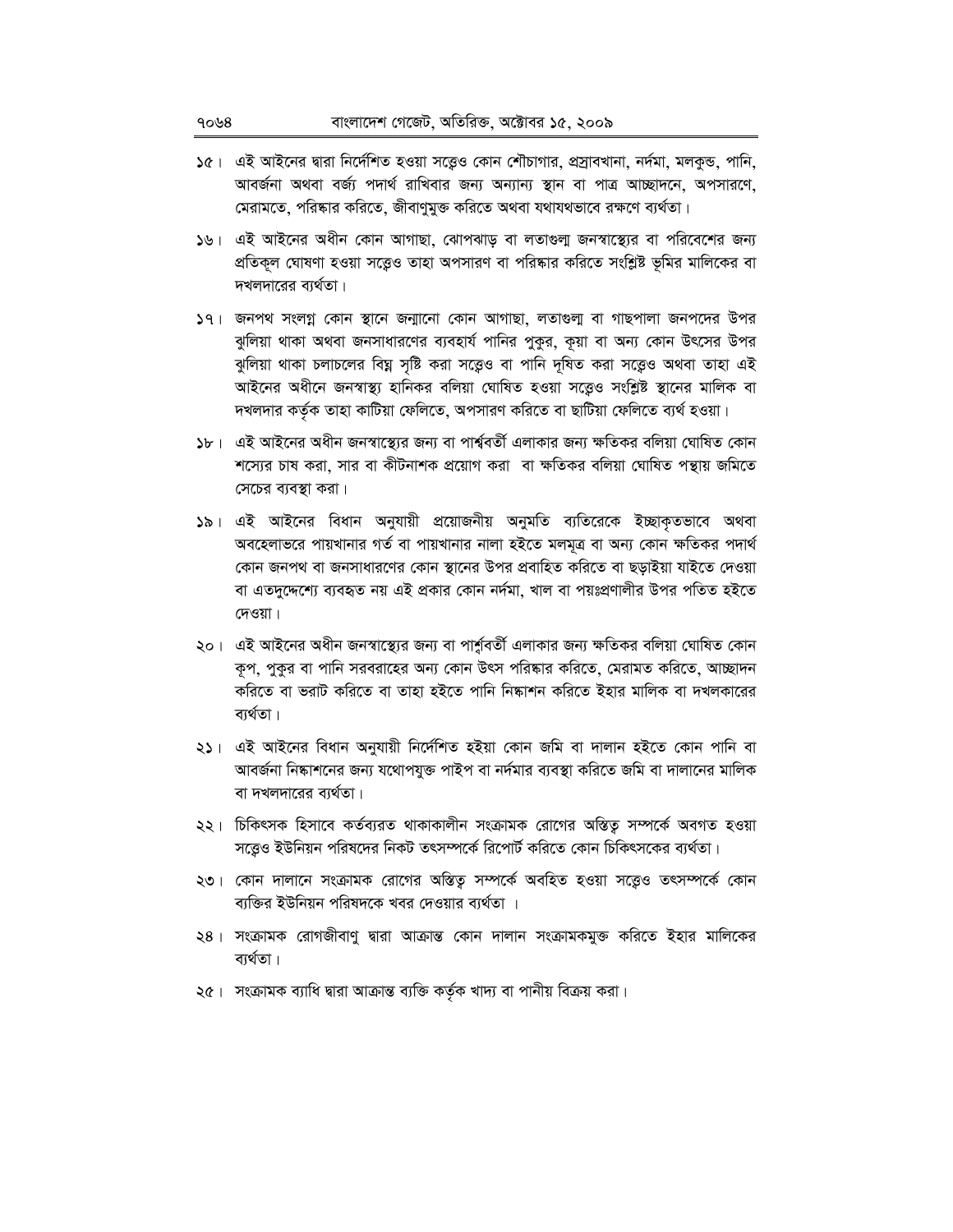- ২৬। রোগজীবাণু দ্বারা আক্রান্ত কোন যানবাহনের মালিক বা চালক কর্তৃক সংক্রমিত গাড়ি সংক্ৰমণমুক্ত করিতে ব্যর্থ হইলে বা সংক্রমিত গাড়িতে যাত্রী বহন করিলে।
- ২৭। দুগ্ধের বা খাদ্যের জন্য রক্ষিত কোন প্রাণীকে ক্ষতিকর কোন দ্রব্য খাওয়াইলে বা খাবার সুযোগ  $\sqrt{r}$ লে।
- ২৮। এতদুদ্দেশ্যে নির্ধারিত স্থান ব্যতিরেকে অন্য কোন স্থানে মাংস বিক্রয়ের উদ্দেশ্যে কোন প্রাণী জবাই করা।
- ২৯। ক্রেতার চাহিদা মোতাবেক খাদ্য বা পানীয় সরবরাহ না করিয়া নি বা ভিন্ন মানের খাদ্য বা পানীয় সরবরাহ করিয়া ক্রেতাকে ঠকানো।
- ৩০। ভিক্ষার জন্য বিরক্তিকর কাকুতি মিনতি করা বা শরীরের কোন বিকৃত বা গলিত অংগ বা নোংরা ক্ষতস্থান প্রদর্শন করা।
- ৩১। নিষিদ্ধ ঘোষিত এলাকায় পতিতালয় স্থাপন বা পতিতা বৃত্তি পরিচালনা করা।
- ৩২। এই আইনের অধীন নির্দেশিত হওয়া সত্তেও, বাড়ি হইতে ময়লা নিষ্কাশনের জন্য পর্যাপ্ত ব্যবস্থা করিতে বাড়ীর মালিক বা দখলদারের ব্যর্থতা।
- ৩৩। কোন বৃক্ষ বা ইহার শাখা কর্তন, বা অন্য কোন দালান বা ইহার কোন অংশ নির্মাণ বা ভাংচুর এই আইনের অধীনে জনসাধারণের জন্য বিপদজ্জনক বা বিরক্তিকর ঘোষণা করা সত্ত্বেও তাহা কর্তন, নির্মাণ বা ভাংচুর।
- ৩৪। ইউনিয়ন পরিষদের অনুমোদন ব্যতিরেকে কোন রাস্তা নির্মাণের ভিত্তিপ্রস্তুর স্থাপন বা স্থাপনের চেষ্টা বা রাস্তা নির্মাণ করিলে।
- ৩৫। নির্ধারিত স্থান ব্যতীত অন্য কোন দালান বা স্থানে নোটিশ, প্লেকার্ড, বিজ্ঞাপন বা অন্য কোন প্রচারপত্র লাগানো।
- ৩৬। এই আইনের অধীন বিপজ্জনক বলিয়া ঘোষিত পদ্ধতিতে কাঠ, ঘাস, খড় বা অন্য কোন দাহ্য বম্ভ স্তুপীকৃত করা।
- ৩৭। এই আইনের অধীন প্রয়োজনীয় অনুমতি ব্যতিরেকে কোন রাস্তার উপরে পিকেটিং করা, জীবজম্ভ রাখা, যানবাহন জমা করিয়া রাখা, অথবা কোন রাস্তাকে যানবাহন বা জীবজম্ভকে থামাইবার স্থান হিসাবে অথবা তাঁবু খাটাইবার স্থান হিসাবে ব্যবহার করা।
- ৩৮। গৃহপালিত জীবজম্ভকে যত্ৰতত্ৰ ঘুরিয়া বেড়াইতে দেওয়া।
- ৩৯। সূর্যাস্তের আধঘন্টা পর হইতে সূর্যোদয়ের আধঘন্টা পূর্ব পর্যন্ত সময়ের মধ্যে কোন যানবাহন যথাযথ বাতির ব্যবস্থা না করিয়া চালানো।
- ৪০। যানবাহন চালানোর সময় সংগত কারণ ব্যতীত রাস্তার বাম পার্শ্বে না থাকা অথবা একই দিকগামী অন্য কোন যানবাহনের ডান পার্শ্বে না থাকা অথবা রাস্তায় চলাচল সংক্রান্ত অন্যান্য বিধি-নিষেধ না মানা।